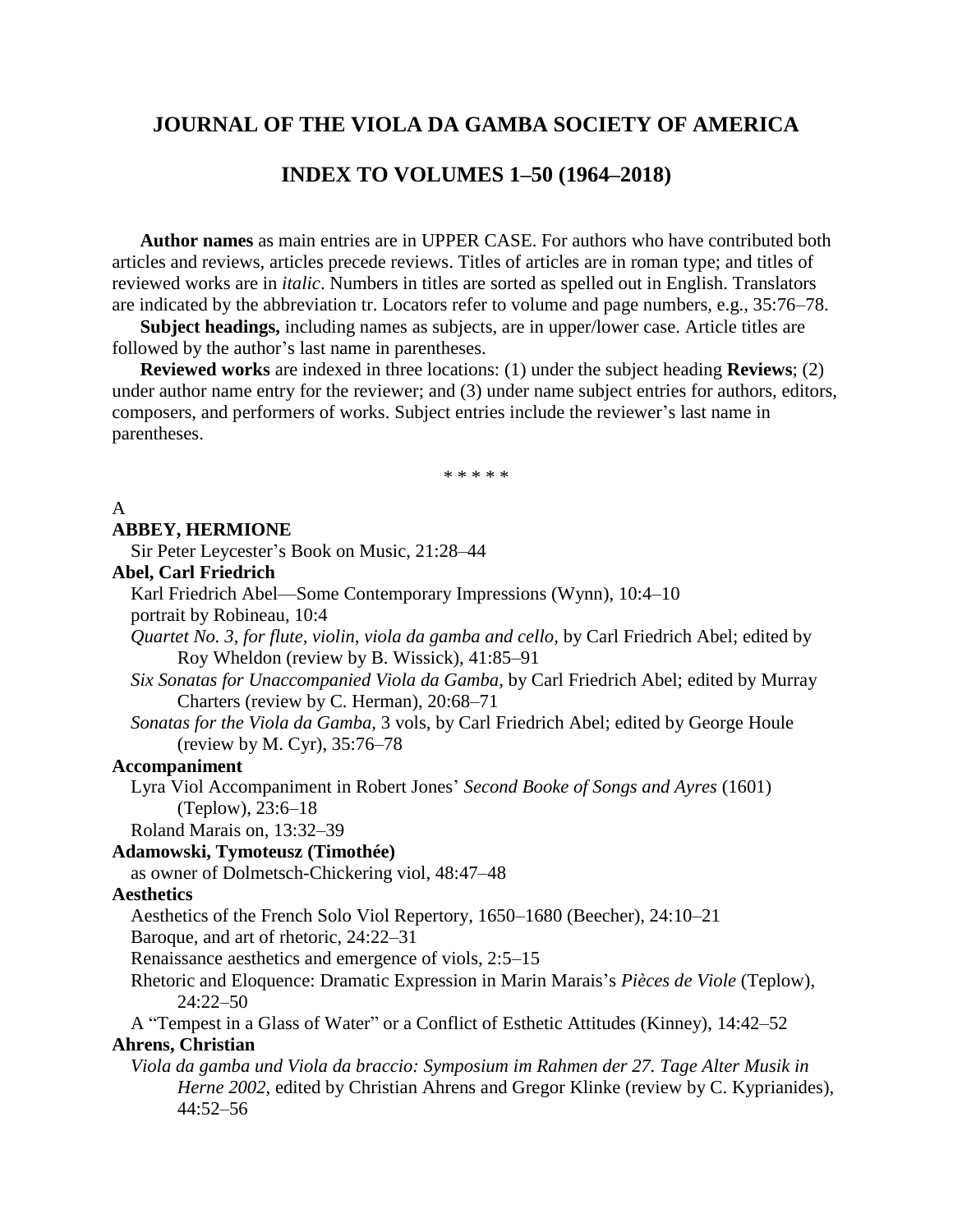## *Air sérieux*

instrumental accompaniment, 47:74–76

## **Alexander, Lynne**

*Resonating Bodies* (novel), by Lynne Alexander (review by B. Jackson), 26:101–103

## **Alto viol**

The Alto Viol (G. Glenn), 2:34–37

in Dolmetsch collection, 15:58–59

Tenor I or Alto? Some Thoughts on the Instrumentation of the Consort of Viols (Pallis), 9:4– 15

## **Amati, Andrea.** *See also* **Brothers Amati (Antonio and Gerolamo)**

as viol maker, 31:49

## **American Society of Ancient Instruments**

The American Society of Ancient Instruments (Meixell), 25:6–28

first performance program, 25:13

instrument collection of, 25:15–18

members of Society (photo, 1942), 25:17

#### **Anonymous**

*Instruction oder eine anweisung auff der Violadigamba* (Instruction or a Method for the Viola da Gamba), Anonymous; facsimile edition by Bettina Hoffmann (review by K. Slowik), 48:74–80

## **ANTHONY, JAMES R.**

## Reviews:

*The Bass Viol in French Baroque Chamber Music,* by Julie Anne Sadie, 18:124–127

#### **Arts and Letters Club (Toronto)**

controversy over transfer of viols to Hart House, 45:16–19, 22–23 purchase of Head's collection of viols, 45:9–12

## **Ashbee, Andrew**

- *Consort Music for Viols in Four Parts,* by John Jenkins; edited by Andrew Ashbee (review by D. Pearl), 16:73–76
- *Consort Music of Three Parts,* by John Jenkins; edited by Andrew Ashbee (review by E. Boal), 36:82–87
- *Duos for Two Bass Viols and Continuo,* vol. 1, by John Jenkins; edited by Andrew Ashbee (review by M. Elliott), 39:95–98

*Fantasia-Suites: II* for three viols (tr, B, B), by John Jenkins; transcribed and edited by Andrew Ashbee (review by T. Conner), 46:64–71

*Four-Part Fantasias for Viols,* by Alfonso Ferrabosco the Younger (Musica Britannica, vol. 62); transcribed and edited by Andrew Ashbee and Bruce Bellingham (review by G. Sandford), 30:70–72

*John Jenkins and His Time: Studies in English Consort Music,* edited by Andrew Ashbee and Peter Holman (review by E. Boal), 36:82–87

*Lists of Payments to the King's Musik in the Reign of Charles II (1660–1685);* transcribed and edited by Andrew Ashbee (review by G. Sandford), 26:104–106

*Records of the English Court, Volume I (1660–1649), Volume II (1685–1714), Volume III* (1625–1649); calendared and edited by Andrew Ashbee (review by G. Sandford), 26:104–106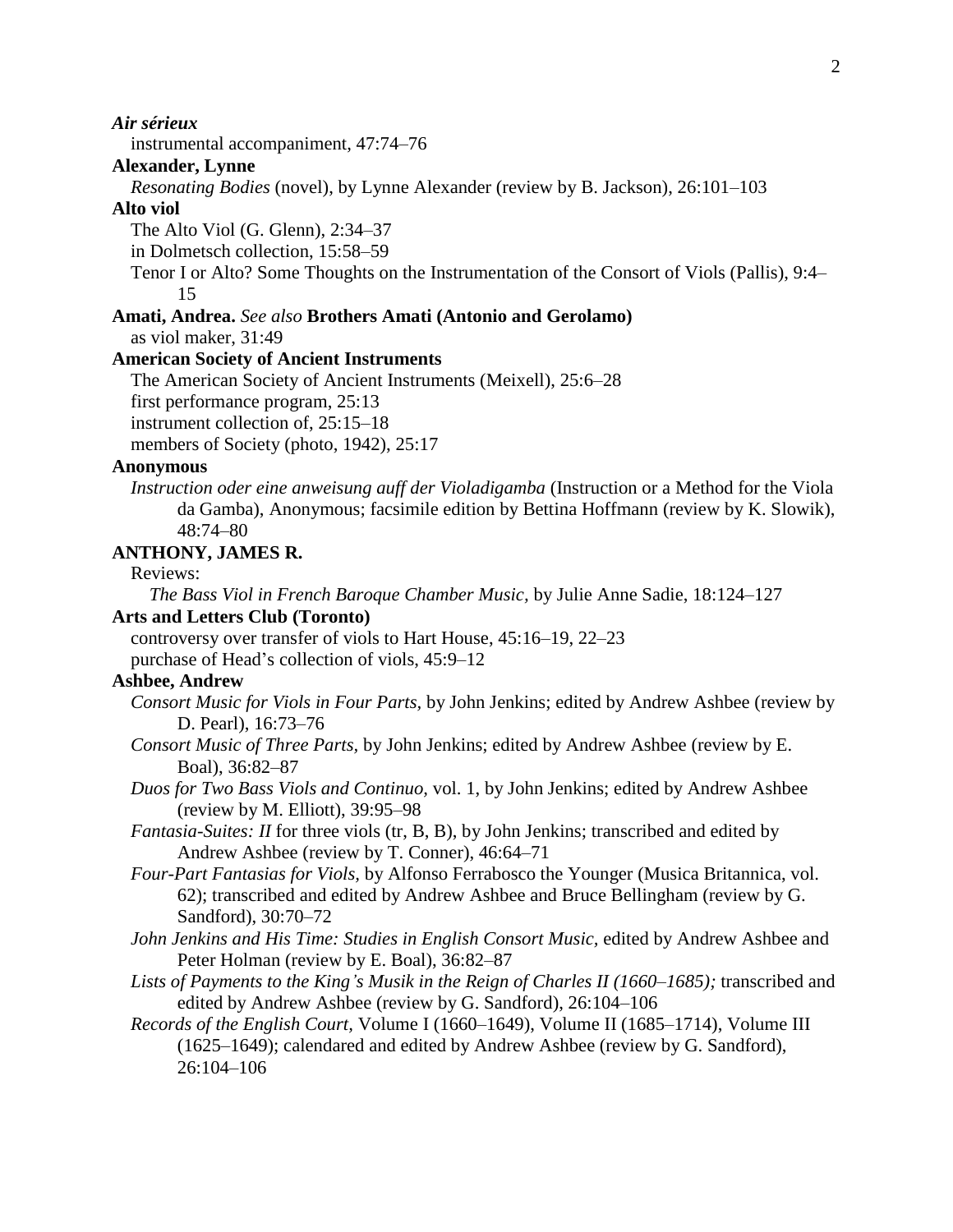- *Three-Part Airs for Two Trebles, Bass and Continuo: Vol. III,* by John Jenkins; edited by Andrew Ashbee (review by J. Johnson), 42:89–92
- *The Viola da Gamba Society Index of Manuscripts Containing Consort Music,* Vol. I, compiled by Andrew Ashbee, Robert Thompson, and Jonathan Wainwright (review by M. Davenport), 40:61–67
- *William Lawes, 1602–1645: Essays on His Life, Times and Work,* edited by Andrew Ashbee (review by B. Bellingham), 36:75–82

# **ASHWORTH, JACK**

## Reviews:

*The Fantasias for Two Bass Viols and Organ,* by John Coprario; edited by Richard Charteris, 43:78–82

## **Ashworth, Jack**

*Collected Works,* by Henry Butler; edited by Elizabeth V. Phillips, with basso continuo realizations and commentary by Jack Ashworth (review by M. Cyr), 29:68–70

#### **Ayton, Will**

*Four Song Settings for Voice and Three Viols,* by Will Ayton (review by J. Davidoff), 35:78– 80

*Music for Three Viols or String Trio,* by Will Ayton (review by J. Davidoff), 38:88–92

## B

## **Bach, Carl Philipp Emanuel**

*Sonata in C Major for Viola da Gamba and Continuo, W. 136,* by Carl Philipp Emanuel Bach; edited with continuo realization by Charles Larkowski (review by M. Panofsky), 38:92– 97

## **Bach, Johann Sebastian**

- The Archetype of Johann Sebastian Bach's Chorale Setting "Nun Komm, der Heiden Heiland" (BWV 660): A Composition with Viola da Gamba? (Bruggaier; tr. by Hutchinson), 34:67–74
- *The Art of Fugue,* BWV 1080, by Johann Sebastian Bach; transcribed by Lucy Bardo (review by K. Slowik), 35:81–85
- *Drei Sonaten für Viola da Gamba und obligates Cembalo, BWV 1027–1029,* by Johann Sebastian Bach; facsimile edition by Hille Perl (review by J. Moran), 48:70–74

The Slur Marks in Bach's 'Cello Suites (Neumann), 3:34–51

The Viol in Bach's Passions: A Performer's Notes (Herzog), 33:30–44

## **BACHMANN, GEORGE T.**

A List of Doctoral Dissertations Accepted by American Universities on the Viola da Gamba: Its Music, Composers, and Performers (compiler), 4:68–71

## Reviews:

*Three-Part Fancy and Ayre Divisions for Two Trebles and a Bass to the Organ,* by John Jenkins; edited by Robert Austin Warner, 4:46

#### **Badia, Carlo Agostino**

composer of music for Viennese convent, 49:54–55, 60–61, 66–74

## **Baldwyn, John (John Baldwin)**

auricular ornamentation in "A Browning," 42:25–29

*Two Brownings of Three Parts,* by Elway Bevin and John Baldwyn; edited by George Hunter (review by B. Wissick), 28:53–56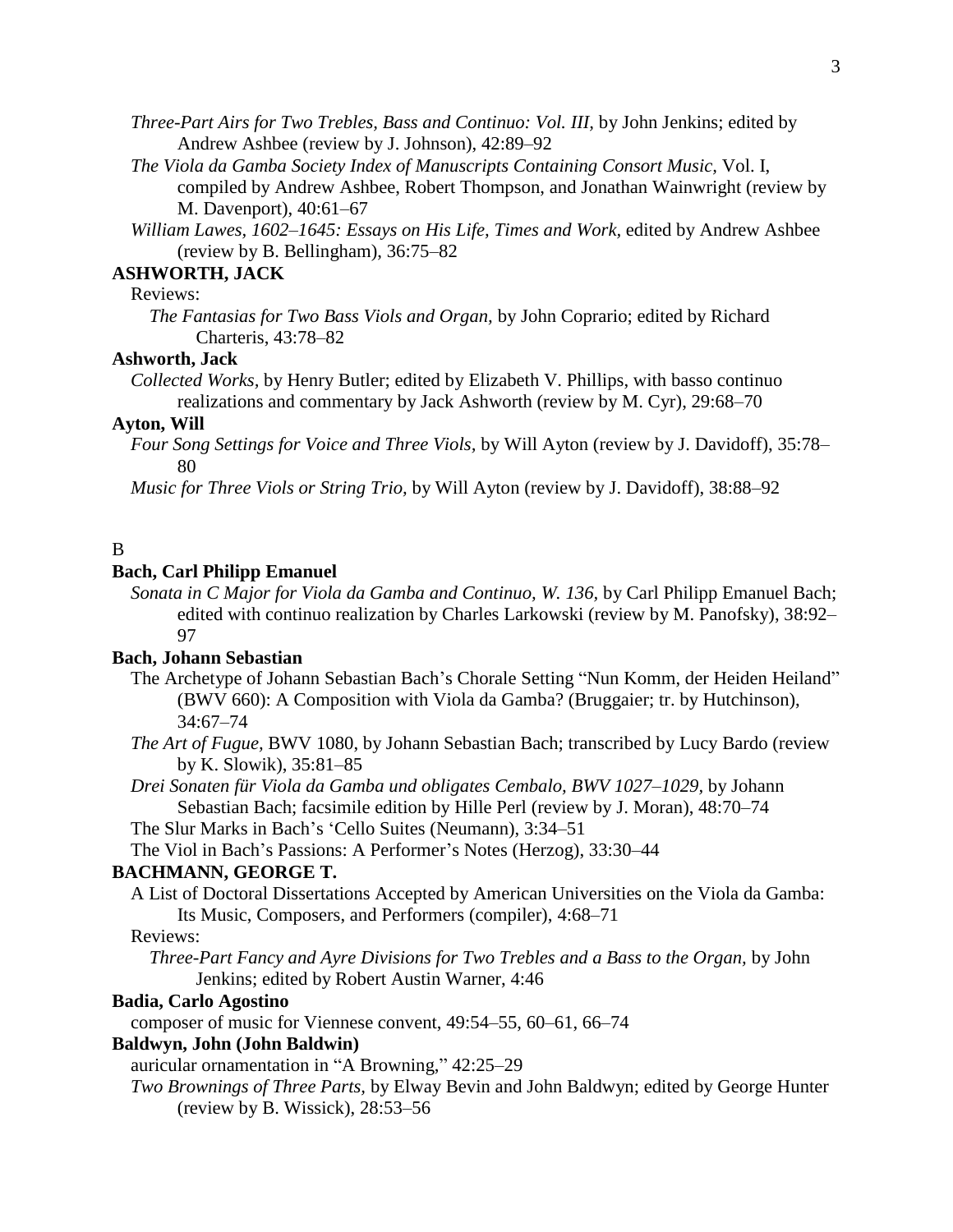#### 4

#### **BALLARD, MARY ANNE**

Reviews:

*For Ye Violls: The Consort and Dance Music of William Lawes,* by David Pinto, 33:89–93

## **BANE, MICHAEL A.**

Marin Marais and His Public, 50:24–48

## **BANKS, MARGARET DOWNIE**

North Italian Viols at the Shrine to Music Museum, 21:7–27

## Reviews:

*The Performance of the Basso Continuo in Italian Baroque Music,* by Tharald Borgir, 25:57–62

## **Barbey, Guillaume**

pardessus made by, 50:55–56

#### **Bardo, Lucy**

*The Art of Fugue,* BWV 1080, by Johann Sebastian Bach; transcribed by Lucy Bardo (review by K. Slowik), 35:81–85

## **BARNETT, GREGORY**

Reviews:

*The Baroque Double Bass Violone,* by Alfred Planyavsky, 36:69–74

#### **Baroque music**

aesthetics of, in Marin Marais's *Pièces de Viole,* 24:22–50

The Bowed String Instruments of the Baroque Basso Continuo (ca. 1680–ca. 1752) in Italy and France (Burnett), 7:65–91, 8:29–61

Giovanni Valentini's "In te Domine speravi" and the Demise of the Viola Bastarda (Saunders), 28:1–20

ornamentation in, 5:37–38

On Playing Continuo (M. Bishop), 30:42–48

The Slur Marks in Bach's 'Cello Suites (Neumann), 3:34–51

The Viol in Bach's Passions: A Performer's Notes (Herzog), 33:30–44

The Viol in Baroque Paintings and Drawings (Cyr), 11:4–16

#### **Baryton**

in Ueno Gakuen Collection, 23:31–32, 49–50

#### **Bass viol**

Abraham Prescott and His Bass Viols (Ogden), 12:74–77 Barak Norman viol in Smithsonian Institution Collection of Instruments, 4:50–52 Bertrand viol in Metropolitan Museum of Art, 45:111–116 Boivin viol owned by Efrim Fruchtman, 5:77–81 in Caldwell collection, 11:62–63, 66–67, 70–71, 74–75, 80–81, 86–89, 45:116–119 in Dolmetsch collection, 15:68–71 Edlinger viol owned by Mrs. Karl Neumann, 3:69, 71–72 Finding the True Identity of the Castagneri Viol: A Detective Story (Herzog), 31:60–73 French, measurements of, 18:76–77 The Fretless Approach to Gamba Playing (Rutledge), 28:21–47 Hummel viol owned by Gian Lyman, 6:72–74 Marais (Roland) rules of accompaniment for, 13:32–39

Meares viol (1683) owned by Martha Whittemore, 4:47–49

Meares viol owned by Mrs. Paul Kohnstamm, 3:69–70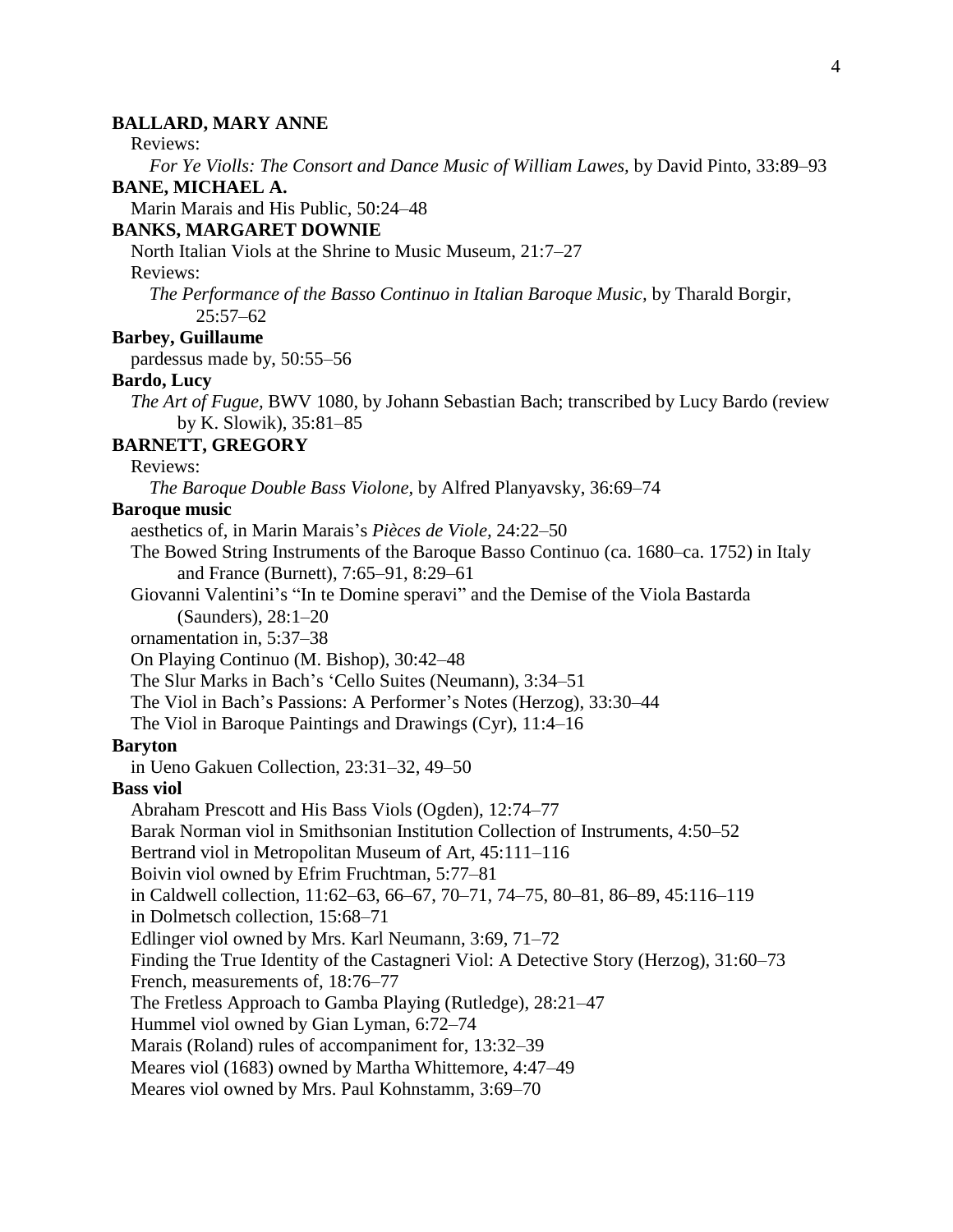Meinertzen viol owned by Mrs. H. Murray Robb, 5:74–76

North Italian Viols at the Shrine to Music Museum (Banks), 21:7–27

A Question of Wood: Michel Collichon's 1683 Seven-String Viol (Mackey), 47:84–98

Stainer viol in collection of G. Glenn, 6:68–71

A Summary of Dubuisson's Life and Sources (Cheney), 27:7–21

Twin Viols: Evidence for Serial Production in the Workshop of Nicolas Bertrand (Mace), 45:77–121

in Ueno Gakuen Collection, 23:28–31, 38–45, 27:34–39

Were the Early Violoncello Sonatas Transcriptions of Sonatas Originally Written for the Bass Viola da Gamba? (Cowling), 5:56–69

## **Basso continuo**

The Bowed String Instruments of the Baroque Basso Continuo (ca. 1680–ca. 1752) in Italy and France (Burnett), 7:65–91, 8:29–61

choice of instruments for, 30:47–48

definition of, 7:69–73

On Playing Continuo (M. Bishop), 30:42–48

## **BAUER, ELIZABETH**

## Reviews:

*Music Ensembles in Festival Books, 1500–1800: An Iconographical & Documentary Survey,* by Edmund A. Bowles, 26:98–100

#### **Beamish, Sally**

*in dreaming,* by Sally Beamish (review by J. Davidoff), 39:102–105

## **Beck, Sydney**

career in New York Public Library, Music Division, 34:6–11

instruments of, 34:13–14

Interview with Sydney Beck (Fowle), 34:5–15

at New England Conservatory, 34:12–13

## **Becker, Dietrich**

*Erster Theil Zwey-stimmiger Sonaten und Suiten* (1674), 26:57–64

## **BEECHER, DONALD**

Aesthetics of the French Solo Viol Repertory, 1650–1680, 24:10–21

#### **Beecher, Donald**

- *Thirteen Suites for Solo Viola da Gamba,* volumes 1 and 2, by Dubuisson; edited by Donald Beecher and Stuart Cheney (review by G. Sandford), 31:98–100
- *Three Sonatas for viola da gamba and violoncello,* by Andreas Lidl; edited by Donald Beecher (review by B. Wissick), 34:93–98
- *Two Sonatas for Violin, Viola da Gamba, and Basso Continuo,* by William Young; edited by Donald Beecher and Bryan Gillingham (review by C. Herman), 20:68–71

#### **BELL, CHARLES G.**

"This Breathing House" (poem), 2:53

#### **BELLINGHAM, BRUCE**

- Harmonic Excursions in the English Early-Seventeenth-Century Four-Part Fantasias of Alfonso Ferrabosco the Younger, 41:36–65
- The Musical Circle of Anthony Wood in Oxford during the Commonwealth and Restoration, 19:6–70

Reviews: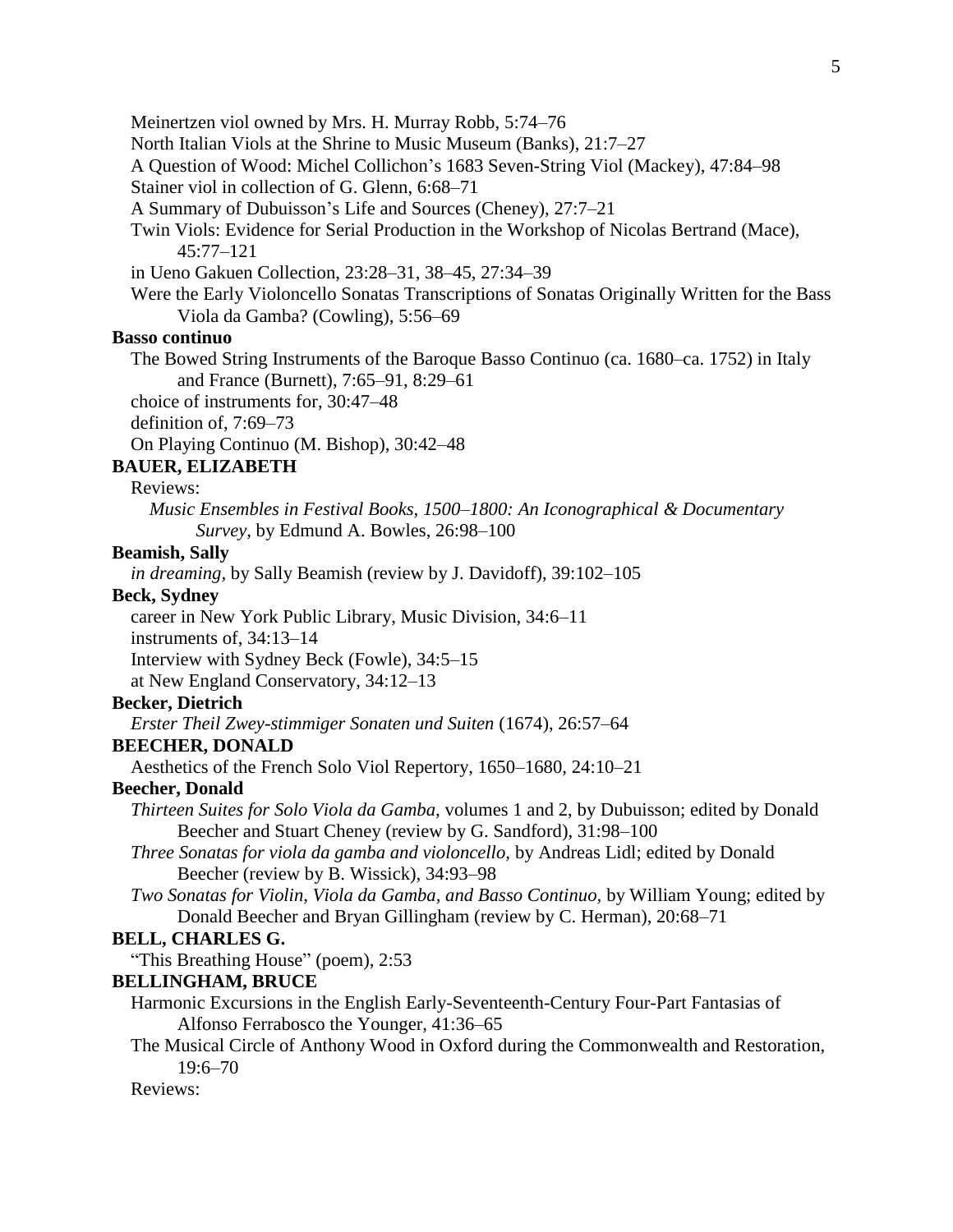- *Consort Music; Consort Music I, for three viols; Consort Music II, for four, five, and six viols,* by Thomas Tomkins (Musica Britannica, vol. 59); transcribed and edited by John Irving, 29:74–77
- *The Early History of the Viol,* by Ian Woodfield, 23:106–112
- *Four and Twenty Fiddlers: The Violin at the English Court, 1540–1690,* by Peter Holman, 31:84–89
- *John Coprario: A Thematic Catalogue of His Music, with a Biographical Introduction,* by Richard Charteris, 15:113–115
- *The Six-Part Consort Music,* by Thomas Lupo; edited by Richard Charteris, 33:86–89
- *The Viol: History of an Instrument,* by Annette Otterstedt; tr. by Hans Reiners, 40:51–61
- *William Lawes, 1602–1645: Essays on His Life, Times and Work,* edited by Andrew Ashbee, 36:75–82

## **Bellingham, Bruce**

*Four-Part Fantasias for Viols,* by Alfonso Ferrabosco the Younger (Musica Britannica, vol. 62); transcribed and edited by Andrew Ashbee and Bruce Bellingham (review by G. Sandford), 30:70–72

#### **BENFORADO, KATHY**

Donald Warnock: Interviews and Reminiscences, 32:8–33

#### **Berlin School of music**

French influence on viol playing in, 35:71–72

Ludwig Christian Hesse and the Berlin Virtuoso Style (O'Loghlin), 35:35–73

## **Bermudo, Juan**

Fray Juan Bermudo's Methods of Measuring Frets (Kinney), 11:90–101

#### **Bertrand, Nicolas**

bass viol, Caldwell collection (description), 45:116–119

bass viol, Metropolitan Museum of Art (description), 45:111–116

form-based construction techniques, 45:99–109

treble viols and pardessus made by, 50:51–54, 60

Twin Viols: Evidence for Serial Production in the Workshop of Nicolas Bertrand (Mace), 45:77–121

workshop and construction methods of, 45:93–99

#### **Bevin, Elway**

*Two Brownings of Three Parts,* by Elway Bevin and John Baldwyn; edited by George Hunter (review by B. Wissick), 28:53–56

## **Bibliographies.** *See also* **Discographies**

Catalogue of the European Musical Instruments ... in the Ueno Gakuen Collection (Uchino), 23:27–50, 27:29–39

Catalogue of Viol Music (Middleton, compiler), 2:58–72

classified list of Telemann works, 17:16–26

Directory of Modern Viol Makers, 2:56–57

The History and Literature of the Viola d'Amore (R. Johnson), 7:13–51

John Hsu books and music editions, 50:14–15

# A List of Doctoral Dissertations Accepted by American Universities on the Viola da Gamba:

Its Music, Composers, and Performers (Bachmann, compiler), 4:68–71

list of methods for pardessus de viole, 1718 to c. 1770, 37:12–13

Modern Publications for the Viola da Gamba, 1:70–78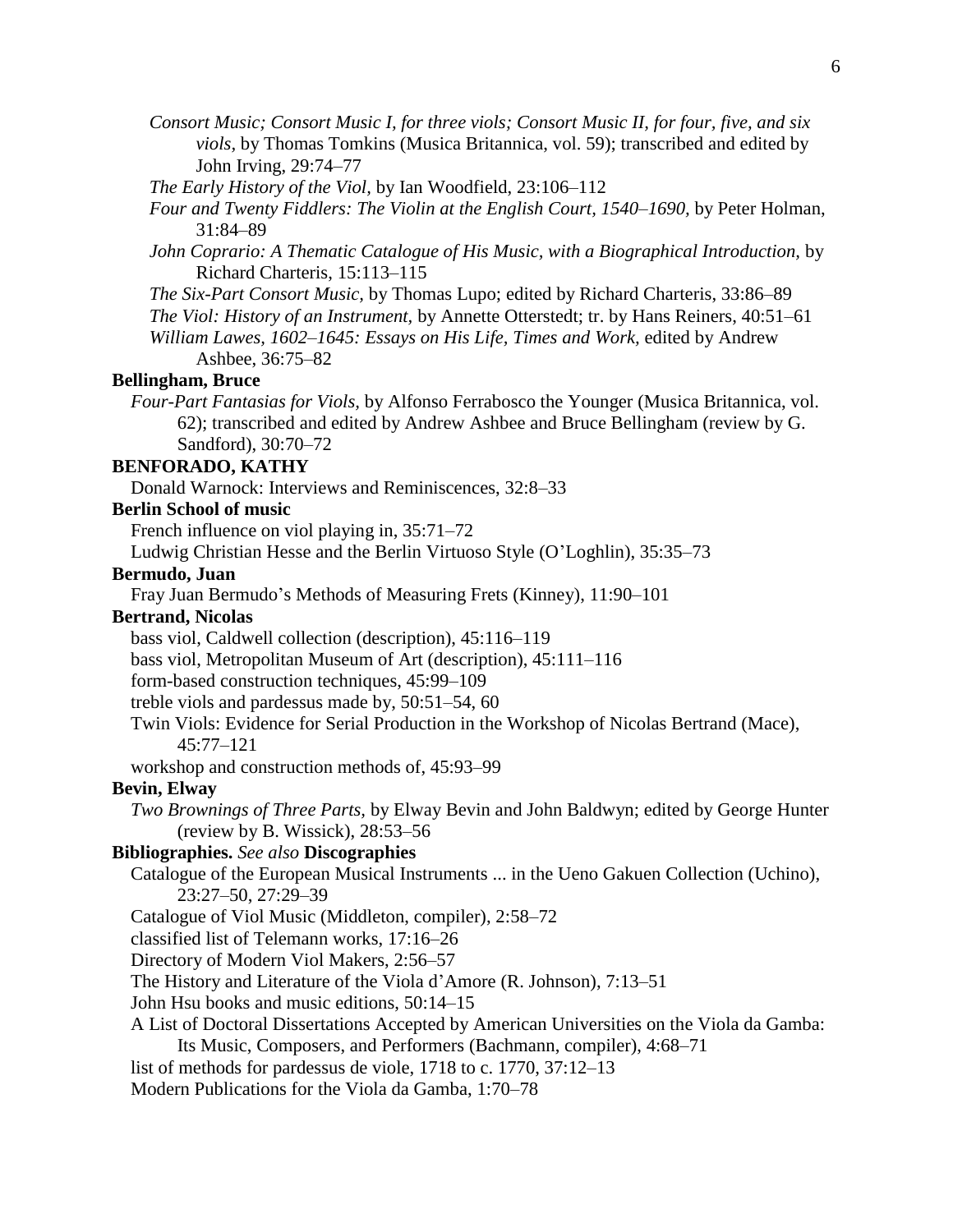Music for the Lyra Viol: The Printed Sources (Traficante), 5:16–33 publications of French violists and composers, 1685–1750 (Farrell, compiler), 2:23–29 Recent Research on the Viol (Woodfield, compiler), 25:53–56, 26:83–86, 27:40–42, 28:49– 52, 29:65–67, 30:67–69, 31:81–83, 32:41–43, 85, 33:79–81, 34:75–76, 35:74–75, 36:67–68, 37:84–89, 38:78–80, 39:83–84, 40:49–50, 41:66–68, 42:76–79, 43:69–71, 44:41–44, 45:122–124, 46:46–48, 47:99–101, 48:67–69, 49:76–77, 50:106–108 repertoire for pardessus de viole, 1722 to c. 1790, 38:27–77 A Select Bibliography of Critical Works on English Literature and Music of the Sixteenth and Seventeenth Century (Watson), 1:62 A Selective Bibliography of Howard Mayer Brown's Books and Articles Pertaining to the Viol (C. Cunningham), 30:3–4 A Viol Bibliography (Rutledge), 16:47–71, 27:76 **Biographical sketches.** *See also* **Tributes and interviews** biographical notes about 57 members, 30: 27–39 Bram, Marjorie, 9:55 Davidoff, Judith, 5:72–73 Fruchtman, Efrim, 7:112–113 Hales, Millicent, 31:41 Hsu, John, 7:114–115 Kinney, Gordon J., 6:60–61 Kohnstamm, Mary L. (Maisie), 31:41 Larson, Arthur, 9:57–58 Lyman, Gian, 6:62–63 Mueller, Hannelore, 6:65 Neumann, Karl, 5:70–71 Nicholson, Richard, 31:42 Pallis, Marco, 31:42 Sampson, Peggie, 10:97, 45: 64–66 Warner, Robert Austin, 31:42–43 Watson, Sara Ruth, 31:43 **BISHOP, MARTHA** On Playing Continuo, 31:42–48 A Tribute to Elizabeth Cowling, 33:10–13 **Bishop, Martha** *The Months,* by Christopher Simpson; edited by Martha Bishop and Caroline Cunningham (review by J. Davidoff), 22:62–64 *Preludio and Passacaglia for Seven-string Bass Viol,* by Martha Bishop (review by J. Davidoff), 38:88–92 *Suites* for two division viols and continuo, by John Jenkins; edited by Martha Bishop (review by P. Farrell), 22:56–58 **BISHOP, WALTER H.** Maugars' *Response Faite a un Curieux sur le Sentiment de la Musique d'Italie* (tr. by W. Bishop), 8:5–17 **BLAKESLEE, NEWTON** Leo M. Traynor: Memories of a Friend, 24:7–9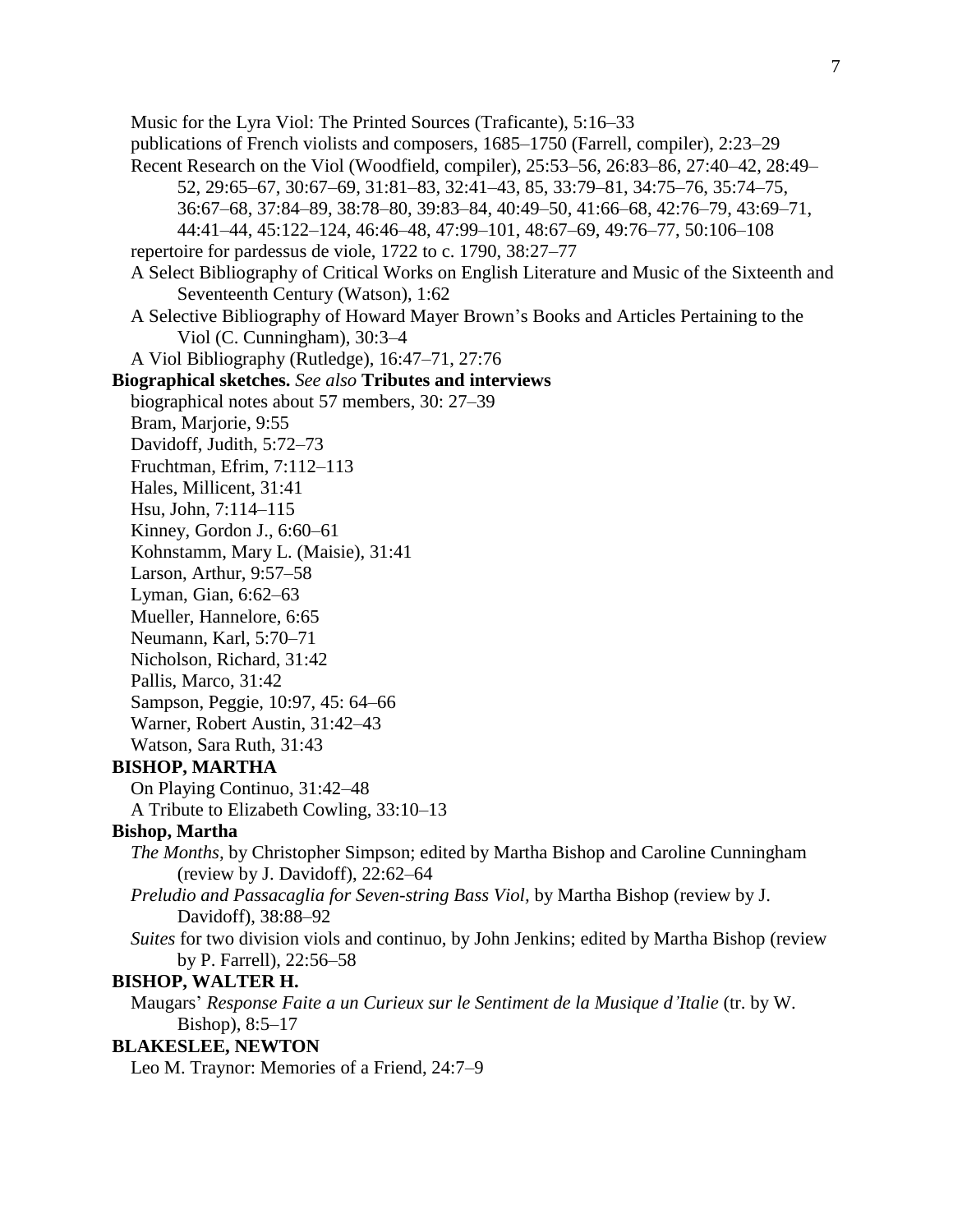#### **Blind musicians**

in 17th century Japan, 47:34–36

## **BOAL, ELLEN TESELLE**

Purcell's Clock Tempos and the Fantasia, 20:24–39

Saraband: Speed, Steps, and Stress, 17:38–46

Tempo Indications in Purcell's Fantasias and Sonatas: A Performer's Guide to New and Conflicting Signatures, 31:9–24, 32:85 (correction)

#### Reviews:

*Consort Music of Four Parts,* by John Ward; edited by Ian Payne, 42:84–89

*Consort Music of Three Parts,* by John Jenkins; edited by Andrew Ashbee, 36:82–87

*John Jenkins and His Time: Studies in English Consort Music,* edited by Andrew Ashbee and Peter Holman, 36:82–87

#### **BODIG, RICHARD D.**

Ganassi's *Regola Rubertina* (tr. by Bodig), 18:13–66, 19:99–163

German Literature for Viola da Gamba in the 16th and 17th Centuries (Einstein; tr. by Bodig), 23:81–92, 24:51–64, 25:29–52, 26:7–82

Silvestro Ganassi's *Regola Rubertina:* Revelations and Questions, 14:61–70 Reviews:

*Dietrich Buxtehude: Cantatas for Lent and Easter,* performed by McGill Chamber Singers & Collegium Musicum, Fred Stolzfus, Director, 24:66–67

#### **Bodig, Richard D.**

An Interview with Dick Bodig, July 1994 (Olson), 35:6–15

photograph, 35:6

*Regola Rubertina and Lettione Seconda, Venice 1542–1543,* by Sylvestro Ganassi; tr. by Richard Bodig (review by H. Myers), 39:85–92

#### **Boer, Johannes**

*A Viola da Gamba Miscellany: Proceedings of the International Viola da Gamba Symposium, Utrecht 1991,* edited by Johannes Boer and Guido van Oorschot (review by T. MacCracken), 31:89–95

#### **Boismortier, Joseph Bodin de**

*Trente et unième oeuvre...contenant diverses pièces de viole avec la basse chiffrée,* by Joseph Bodin de Boismortier; facsimile edition (review by M. Cyr), 21:69–71

#### **Boivin, Claude**

Boivin viol owned by Efrim Fruchtman, 5:77–81

#### **Bol, Hans**

*La Basse de Viole du temps de Marin Marais et d'Antoine Forquery,* by Hans Bol (review by G. Kinney), 14:71

#### **Bolognese viols**

in Witten-Rawlins Collection, Shrine to Music Museum, 21:24–27

#### **Boomkamp, Carel van Leeuwen**

on viol frets, 28:33–34

#### **Borgir, Tharald**

*The Performance of the Basso Continuo in Italian Baroque Music,* by Tharald Borgir (review by M. Banks), 25:57–62

#### **Bourlier**

violin made by, in Caldwell collection, 11:78–79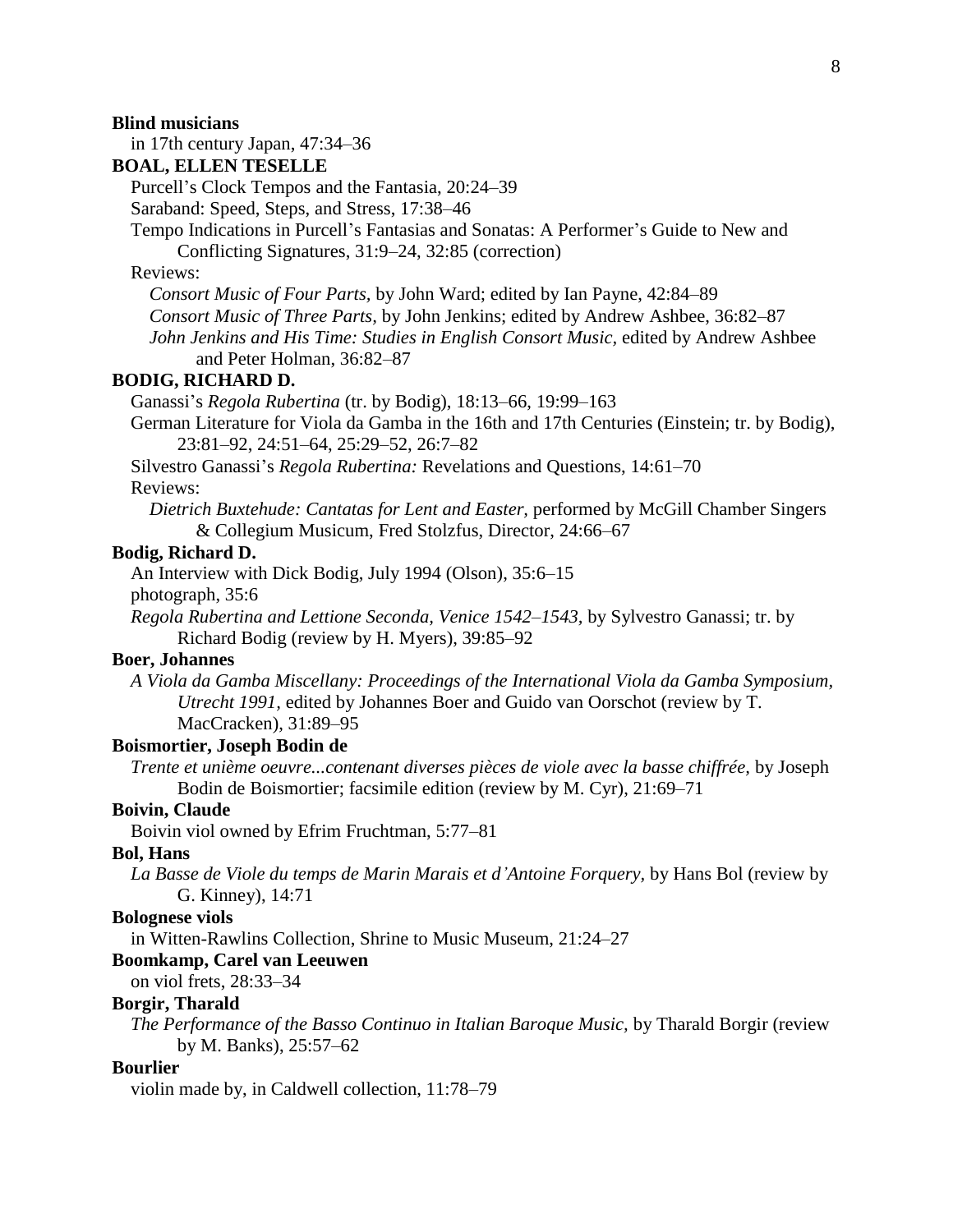## **Bouys, Andre**

portrait of Marin Marais, 44:10–11 **Bowed stringed instruments.** *See* **Stringed instruments Bowing and fingering** The Bow in Medieval Music (Neumann), 1:4–15 bowing technique of Forqueray, 43:9–20 Bows and Bowing (N. Dolmetsch), 14:53–60

Forqueray *Pieces de Viole* (1747): A Rich Source of Mid-Eighteenth-Century French String

Technique (Robinson), 43:5–31

fretless playing of viols and, 28:34–35

Ganassi on, 14:62, 19:117–133

left-hand technique of Forqueray, 43:20–27

On Captain Hume's "Wrong" Notes (Neumann), 4:21–26

On the Use of Slurs in English Viol Music (Farrell), 16:5–21

Ornamentation in English Lyra Viol Music, Part I: Slurs, Juts, Thumps, and Other "Graces" for the Bow (Cyr), 34:48–66

ornamentation of Forqueray, 43:27–31

paintings illustrating, 14:56–60

Rousseau on, 7:9–10

The Slur Marks in Bach's 'Cello Suites (Neumann), 3:34–51

The Well-Fingered Viol (Marshall), 13:56–61

## **Bowles, Edmund A.**

*Music Ensembles in Festival Books, 1500–1800: An Iconographical & Documentary Survey,* by Edmund A. Bowles (review by E. Baur), 26:98–100

## **Boyden, David**

*History of Violin Playing from Its Origins to 1761,* by David Boyden (review by S. Watson), 4:43–45

## **BOZARTH, NEAL, JR.**

Reviews:

*Instrumental Music Printed Before 1600: A Bibliography,* by Howard Mayer Brown, 3:60– 68

#### **BRAM, MARJORIE**

An Interview with August Wenzinger, 12:79–83

## **Bram, Marjorie**

biographical sketch (Margrave), 9:55 photograph, 9:54

## **Brescian viols**

in Witten-Rawlins Collection, Shrine to Music Museum, 21:14–23

## **Brookes, Virginia**

*Consort Music for Five Viols,* by John Okeover; edited by Virginia Brookes (review by E. Seibert), 39:99–102

*Consort Music for Four Viols,* by William Cranford; edited by Virginia Brookes (review by E. Seibert), 39:99–102

*Consort Music for Three Viols,* by William Cranford; edited by Virginia Brookes (review by E. Seibert), 39:99–102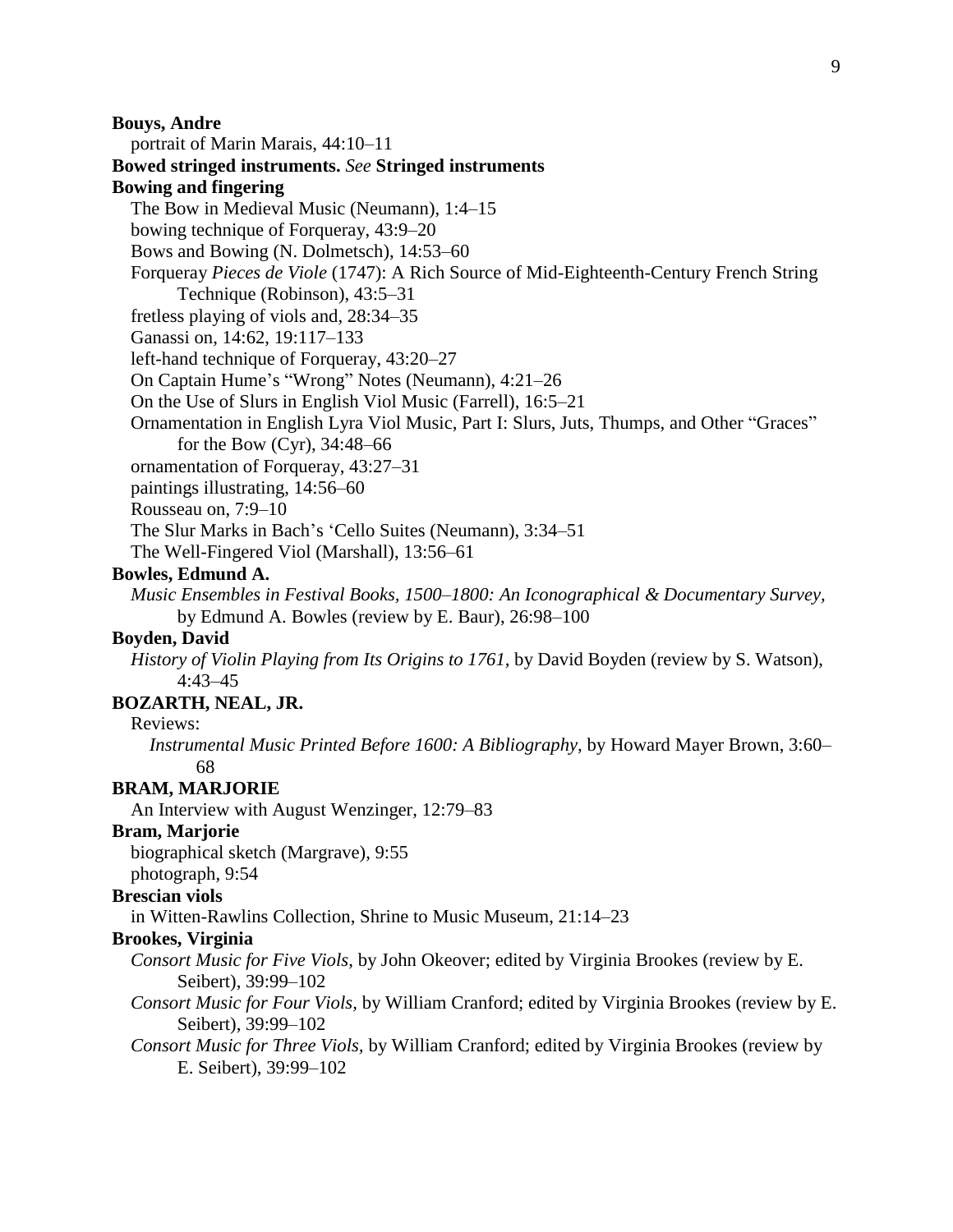- *Four Fantasias of Five Parts,* by Thomas Ravenscroft; edited by Virginia Brookes (review by G. Sandford), 36:91–94
- *Three Fantasias of Six Parts, Apt for Viols,* by Orlando Gibbons; edited by Virginia Brookes (review by G. Sandford), 36:91–94

## **Brothers Amati (Antonio and Gerolamo)**

as viol and violin makers, 31:47, 49

## **Brown, Howard Mayer**

- *Instrumental Music Printed Before 1600: A Bibliography,* by Howard Mayer Brown (review by N. Bozarth), 3:60–68
- A Selective Bibliography of Howard Mayer Brown's Books and Articles Pertaining to the Viol (C. Cunningham), 30:3–4

A Tribute to Howard Mayer Brown (1930–1993) (Woodfield), 30:1–2

## **BRUGGAIER, ROSWITHA**

The Archetype of Johann Sebastian Bach's Chorale Setting "Nun Komm, der Heiden Heiland" (BWV 660): A Composition with Viola da Gamba? (tr. by Hutchinson), 34:67–74

## **Buchner, Philipp Friedrich**

*Plectrum Musicum* (1662), *Sonata V,* 26:49–56

#### **BURNETT, HENRY**

The Bowed String Instruments of the Baroque Basso Continuo (ca. 1680–ca.1752) in Italy and France, 7:65–91, 8:29–61

## **BUSH, DEANNA D.**

Reviews:

*Editing Early Music,* by John Caldwell, 23:113–115

#### **Butler, Henry**

*Collected Works,* by Henry Butler; edited by Elizabeth V. Phillips, with basso continuo realizations and commentary by Jack Ashworth (review by E. Phillips), 29:68–70 Henry Butler and the Early Viol Sonata (Phillips), 21:45–52

## **Buxtehude, Dietrich**

*Dietrich Buxtehude: Cantatas for Lent and Easter,* performed by McGill Chamber Singers & Collegium Musicum, Fred Stolzfus, Director (review by R. Bodig), 24:66–67

*Sonata ex F,* 26:65–74

## **Byrd, William**

- *Five-Part Consort Music* (revised edition), by William Byrd; edited by George Hunter (review by G. Feldman), 32:77–79
- *Four-Part Consort Music,* by William Byrd; edited by George Hunter (review by B. Wissick), 28:53–56

ornamentation of "Browning," 42:33–37, 41–43, 49–58

*Six-Part Consort Music,* by William Byrd; edited by George Hunter (review by M. Panofsky), 27:43–46

*Two In Nomines,* by William Byrd; edited by Terrill Schukraft (review by G. Glenn), 6:75

## $\mathcal{C}$

## **Caldwell, Catharina Meints.** *See also* **MEINTS, CATHARINA**

*The Caldwell Collection of Viols: A Life Together in the Pursuit of Beauty,* by Catharina Meints Caldwell, with John Pringle and Thomas G. MacCracken (review by T. Mace), 47:102–110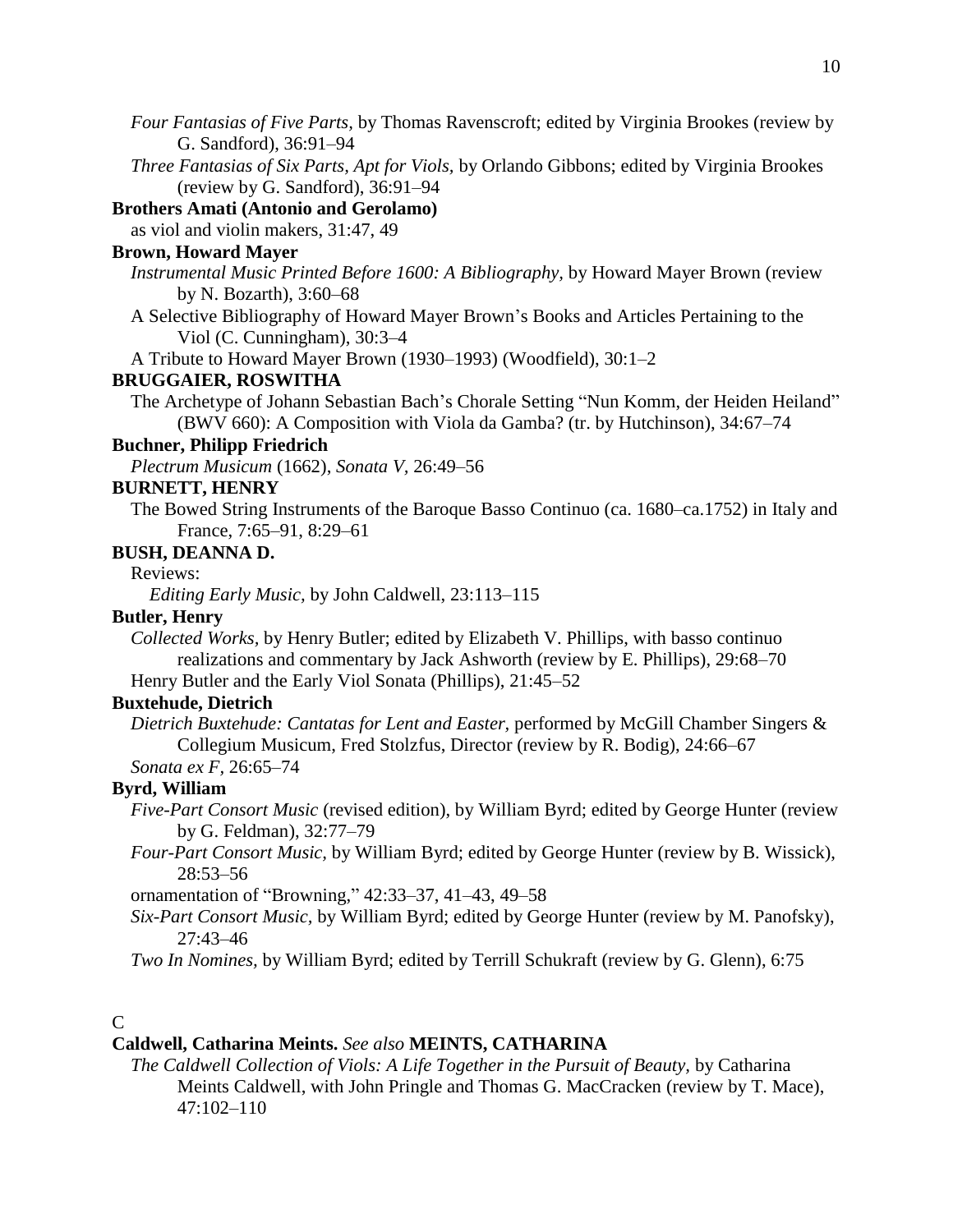## **CALDWELL, JAMES**

Antique Viols and Related Instruments from the Caldwell Collection, 11:60–89

## **Caldwell, John**

*Editing Early Music,* by John Caldwell (review by D. Bush), 23:113–115

## **Campbell, Margaret**

*Dolmetsch: The Man and His Work,* by Margaret Campbell (review by S. Watson), 13:63–65

**Campion, Thomas**

on counterpoint, 41:47–49 on scales, 42:45–49

## **CARVELL, BRUCE R.**

A Translation of the Preface to *Terpsichore* of Michael Praetorius (tr. by Carvell), 20:40–59 **Catalogues and directories.** *See* **Bibliographies**

## **Cello**

Baroque, Castagneri viol as, 31:60–73 in Caldwell collection, 11:84–85 fretless style of gamba playing revived by cellists, 28:21–27 The Slur Marks in Bach's 'Cello Suites (Neumann), 3:34–51 in Soviet Union, 2:31 violoncello piccolo in Dolmetsch collection, 15:82–83 violone vs., 8:29–30 Were the Early Violoncello Sonatas Transcriptions of Sonatas Originally Written for the Bass Viola da Gamba? (Cowling), 5:56–69

## **Celtic instruments**

The Crwth (C. Dolmetsch), 6:54–59

## **Chamber music**

Change and Tradition in the Early *In Nomine* (Weidner), 15:102–112

French instrumental trio, 47:76–77

in Soviet Union, 2:31

Violin Versus Viol in English Fantasia-Suites (J. Johnson), 15:88–101

## **CHANCEY, TINA**

Gender, Class, and Eighteenth-Century French Music: Barthélemy de Caix's *Six Sonatas for Two Unaccompanied Pardessus de Viole,* Part I, 33:47–78

Gender, Class, and Eighteenth-Century French Music: Barthélemy de Caix's *Six Sonatas for Two Unaccompanied Pardessus de Viole,* Part II, 34:16–47

## **Chappuy, Nicolas and Nicolas Augustin**

pardessus and quintons made by, 50:66–68

## **Character pieces**

historical context in French Baroque music, 49:7–14

The Peasant and the Grasshopper: Marin Marais and the *pièce caractérisée* (Cyr), 49:5–28 by Sainte-Colombe, 49:43–48

## **CHARLES, AMY M.**

George Herbert: Priest, Poet, Musician, 4:27–36

## **Charpentier, M. A.**

French viol school and, 22:51–54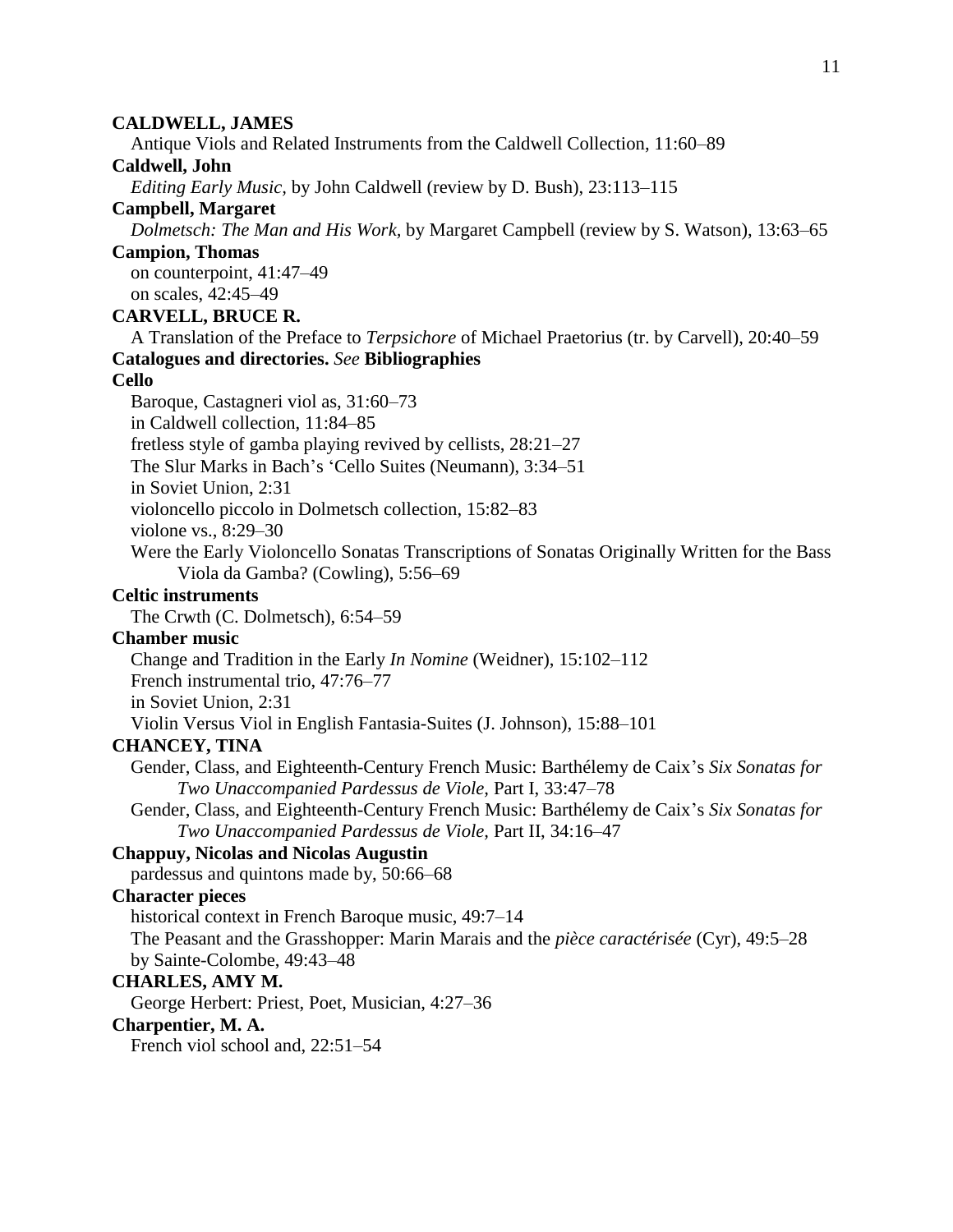#### **Charteris, Richard**

- *Alfonso Ferrabosco the Elder (1543–1588): A Thematic Catalogue of His Music with a Biographical Calendar,* by Richard Charteris (review by R. Green), 22:59–61
- *Fantasia-Suites,* by John Coprario; transcribed and edited by Richard Charteris (review by A. Viles), 18:121–124
- *The Fantasia-Suites for Violin, Bass Viol, and Organ,* by John Hingeston; edited by Richard Charteris (review by S. Morris), 41:78–84
- *The Fantasias for Two Bass Viols and Organ,* by John Coprario; edited by Richard Charteris (review by J. Ashworth), 43:78–82
- *The Five-Part Consort Music,* vol. 1*,* by John Coprario; edited by Richard Charteris (review by J. Davidoff), 26:93–95
- *The Five-Part Consort Music,* vol. 2*,* by John Coprario; edited by Richard Charteris (review by M. Panofsky), 27:43–46
- *The Four-Part Consort Music,* by Thomas Lupo; transcribed and edited by Richard Charteris and John M. Jennings (review by P. Farrell), 22:56–58
- *John Coprario: A Thematic Catalogue of His Music, with a Biographical Introduction,* by Richard Charteris (review by B. Bellingham), 15:113–115
- *Opera Omnia, IX: Instrumental Music,* by Alfonso Ferrabosco the Elder; edited by Richard Charteris (review by C. Fruchtman), 26:87–92
- *The Six-Part Consort Music,* by Thomas Lupo; edited by Richard Charteris (review by B. Bellingham), 33:86–89
- *The Six-Part Consorts and Madrigals,* by John Coprario; edited by Richard Charteris (review by B. Coeyman), 20:72–76
- *Twelve Fantasias for Two Bass Viols and Organ and Eleven Pieces for Three Lyra Viols,* by John Coprario; edited by Richard Charteris (review by B. Coeyman), 20:72–76
- *The Two- and Three-Part Consort Music,* by Thomas Lupo; edited by Richard Charteris (review by J. Davidoff), 26:93–95

## **Charters, Murray**

*Six Sonatas for Unaccompanied Viola da Gamba,* by Carl Friedrich Abel; edited by Murray Charters (review by C. Herman), 20:68–71

#### **CHENEY, STUART G.**

A Summary of Dubuisson's Life and Sources, 27:7–21

Two French *Colloques* Devoted to the Viol, 32:50–57

Reviews:

*Pièces de viole en manuscrit,* performed by Jonathan Dunford, 31:95–97 *Pièces pour viole seule,* edited by Jonathan Dunford, 31:95–97

#### **Cheney, Stuart G.**

- *Recueil de pièces de viole en musique et en tablature 1666: Fac-similé du Ms M2.1.T2.17C. Case, Washington, Library of Congress;* introduction and index by Stuart Cheney (review by J. Sadie), 36:87–91
- *Thirteen Suites for Solo Viola da Gamba,* volumes 1 and 2, by Dubuisson; edited by Donald Beecher and Stuart Cheney (review by G. Sandford), 31:98–100

## **Chickering & Sons Piano Company**

working arrangement with Arnold Dolmetsch, 48:28–32, 34–35

#### **CHRISTENSEN, JEAN**

Per Nørgård's Works for Early Music Ensemble, 22:35–41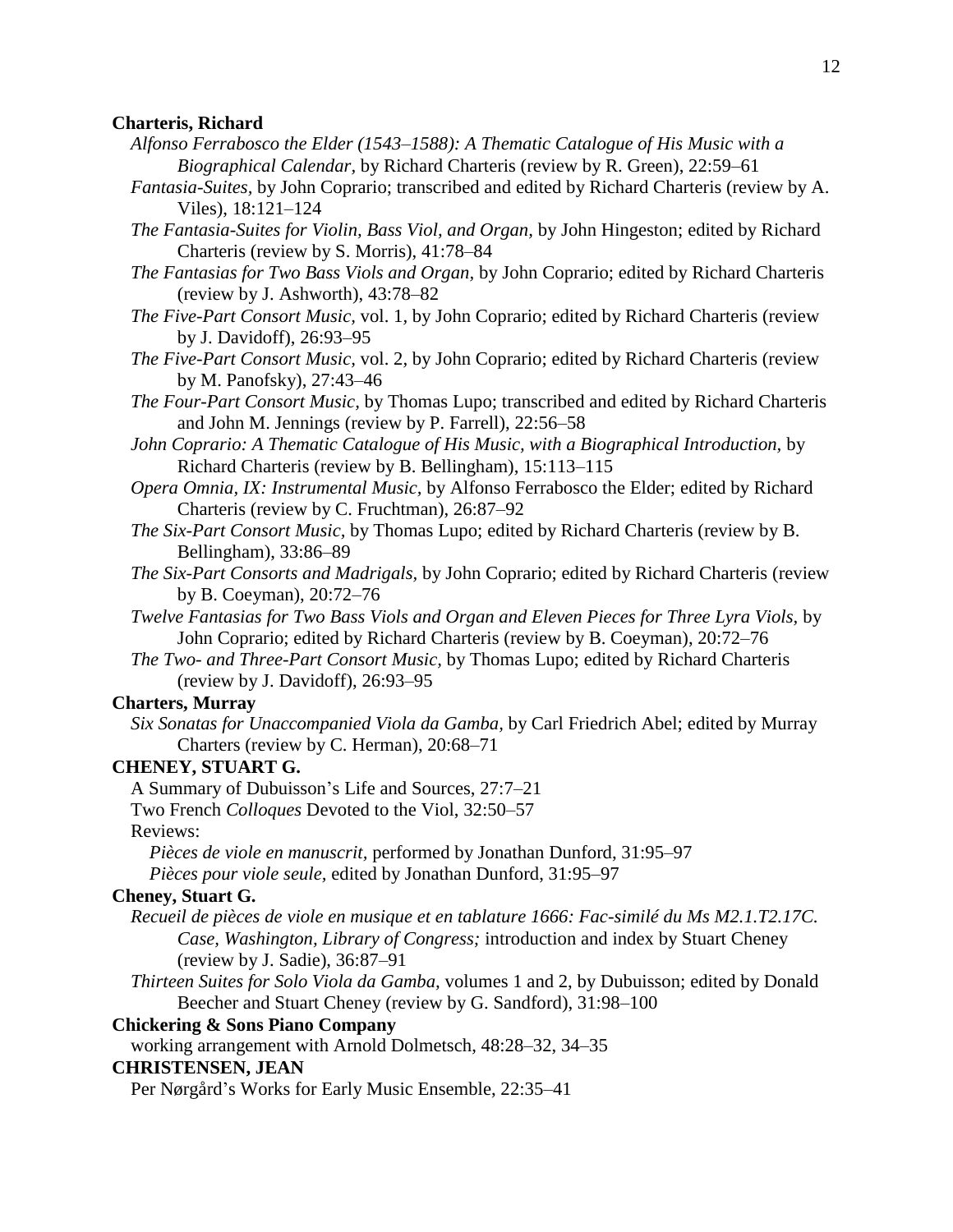#### **Cleveland Baroque Soloists**

*Sonata in D Major for Unaccompanied Viola da Gamba* (Telemann); *Four Sonatas for Harpsichord* (Scarlatti); *Mi palpita il cor, Il gelsomino* (Handel), performed by Cleveland Baroque Soloists (review by P. Smith), 20:76–81

### **Coates, Kevin**

*Geometry, Proportion and the Art of Lutherie: A Study of the Use and Aesthetic Significance of Geometry and Numerical Proportion in the Design of European Bowed and Plucked String Instruments in the Sixteenth, Seventeenth, and Eighteenth Centuries,* by Kevin Coates (review by P. Tourin), 22:67–68

## **COEYMAN, BARBARA**

## Reviews:

*Pièces de Violle en Tablature,* by Sieur de Machy, performed Jonathan Dunford, 28:65–68 *The Six-Part Consorts and Madrigals,* by John Coprario; edited by Richard Charteris, 20:72–76

*Twelve Fantasias for Two Bass Viols and Organ and Eleven Pieces for Three Lyra Viols,* by John Coprario; edited by Richard Charteris, 20:72–76

#### **Coeyman, Barbara**

*The Symphonias, Pavanes and Allemandes,* by Henry DuMont; edited by Barbara Coeyman (review by J. Davidoff), 22:62–64

#### **COHEN, ALBERT**

An 18th-Century Treatise on the Viol by Étienne Loulié, 3:17–23

## **Cohen, Joel**

*REPRISE: The Extraordinary Revival of Early Music,* by Joel Cohen and Herb Snitzer (review by C. Fruchtman), 23:97–101

## **Collichon, Michel**

Michel Collichon and the Origins of the Pardessus de Viole (Mace), 47:42–83

A Question of Wood: Michel Collichon's 1683 Seven-String Viol (Mackey), 47:84–98

treble viols and pardessus made by, 50:54–55, 60–61

workshop of, 47:68–72

## **Composers and composing**

A Composer Index for Gordon Dodd's *Thematic Index* (Sandford), 23:72–80

A List of Doctoral Dissertations Accepted by American Universities on the Viola da Gamba: Its Music, Composers, and Performers (Bachmann, compiler), 4:68–71

The Lyffe and Times of a Viol Composer (Late 20th c.) (Loeb), 22:29–34

Marin Marais as Editor of His Own Compositions (Kinney), 3:5–16

publications of French violists and composers, 1685–1750 (Farrell, compiler), 2:23–29

Where Were the Women Before 1800? (Connelly), 32:34–40

## **Concert Spirituel**

viol vs. violin projection in, 40:11–12

## **Conferences**

International Symposium on the Italian Viola da Gamba (2000), 37:68–77

La Septième Corde: La Viole de Gambe Française (Limoges, 1995), 32:50–54

Le Manuscrit de Viole de Gambe de Tournus (1995), 32:54–57

Report on the Fantasia Conference, York, July 7–9, 1995 (Thompson), 32:44–49

Research Report: Conferences in Magnano and Edinburgh (MacCracken), 37:68–83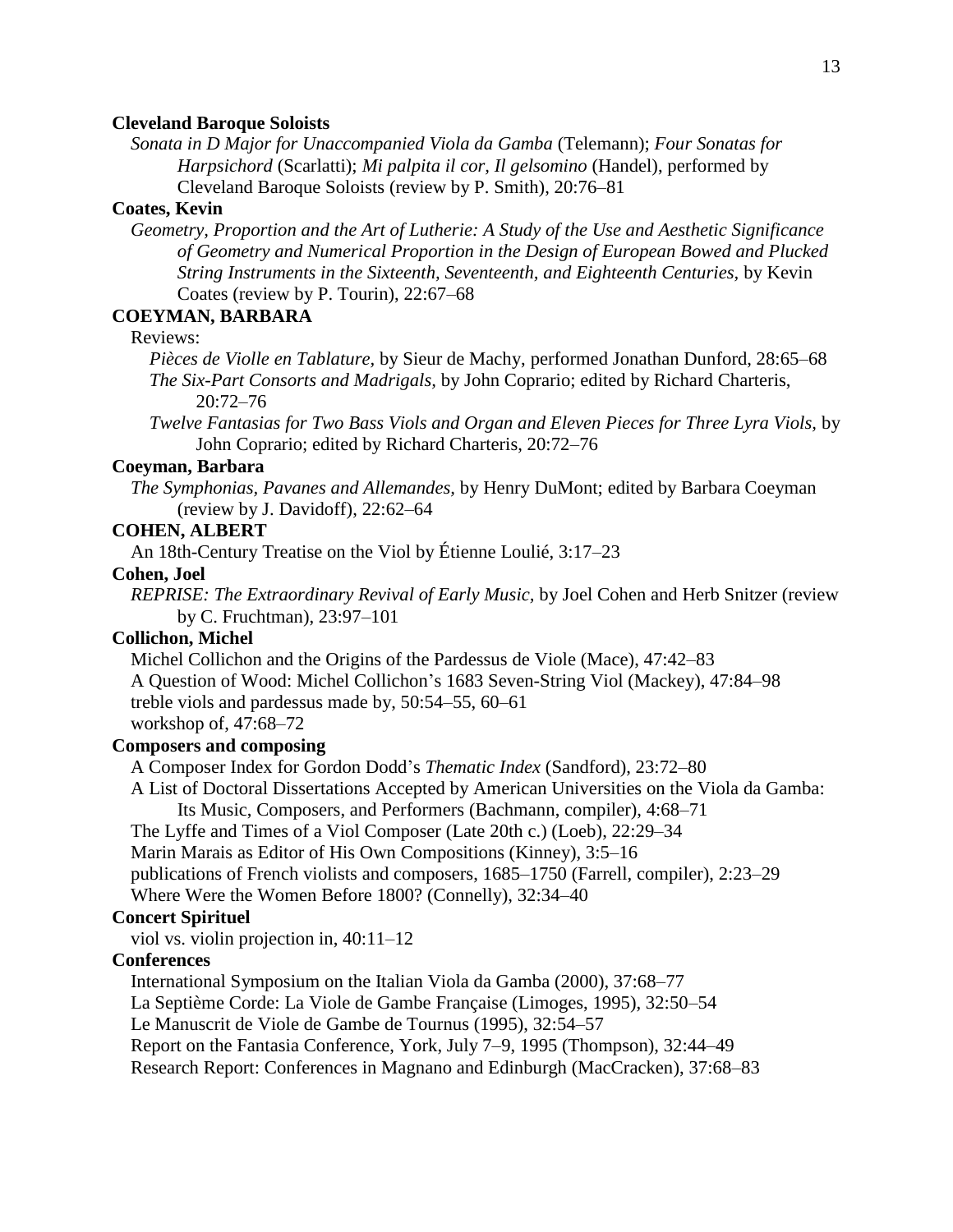Research Report: Double Bass Session at the IMS Conference in Leuven, Belgium (Vanscheeuwijck), 39:76–82

Research Report: Viol Symposium at Kloster Michaelstein (MacCracken), 46:37–45 Symposium on Bowed String Musical Instruments (2000), 37:77–83

Two French *Colloques* Devoted to the Viol (Cheney), 32:50–57

## **CONNELLY, PATRICE**

Where Were the Women Before 1800?, 32:34–40

Reviews:

*The Italian Madrigal Fantasias of Five Parts,* by John Ward; edited by George Hunter, 34:98–102

## **Connelly, Patrice**

- *Captaine Hume's Musicall Humors, the bass viol music from The First Part of Ayres* (1605), by Tobias Hume; edited by Patrice Connelly (review by M. Cyr), 38:81–83
- *Nine Divisions for Bass Viol,* by Daniel Norcombe; edited by Patrice Connelly (review by F. Traficante), 35:85–91

## **CONNER, TED**

The Groundbreaking Treatise of Christopher Simpson, 36:5–39

Musical-Rhetorical Gestures in the Fantasias of Henry Purcell, 39:5–48

Structural Ornaments: Transcending Binaries in Elizabethan and Jacobean Music, 42:19–75 Reviews:

*Fantasia-Suites: II* for three viols (tr, B, B) by John Jenkins; transcribed and edited by Andrew Ashbee, 46:64–71

## **Consort music**

*Canzona a 5* (anonymous), 22:26–28

Christopher Simpson's "Little Consort" (Stoltzfus), 21:53–63

*Concertado a 3,* by Dom Teotónio da Cruz, 22:22–24

- *Concertado a 4,* by Dom Gabriel de São João, 22:25
- Consort Song and Verse Anthem: A Few Performance Problems (Monson), 13:4–11

Consorts—Whole or Broken? (Vaught), 5:51–55

- An Essay in Consort Interpretation: John Ward Six-Part *In Nomine,* VdGS (Meyer) No.1 (Dodd), 12:37–44
- G violone function in low consort, 36:47–49

Ganassi on tuning for, 18:28–30

George Glenn on [editorial], 7:3–4

"Let Them Be Lusty, Smart-Speaking Viols": William Lawes and the Lyra Viol Trio (J. Cunningham), 43:32–68

The Lyffe and Times of a Viol Composer (Late 20th c.) (Loeb), 22:29–34

- The Lyra Viol in Consort: An Example from Uppsala, Universitetsbibliotek IMhs 4:3 (Stoltzfus), 17:47–59
- Martin Peerson's "Private Musicke" (Heydon), 29:1–26
- New Sources for the Study of the Portuguese Seventeenth-Century Consort Music (Nery), 22:9–28
- Possibilities for Mean-Tone Temperament Playing on Viols (Gable), 16:22–39
- Reverberations on the Use of Vibrato on the Viol (Furnas), 8:18–28
- Tenor I or Alto? Some Thoughts on the Instrumentation of the Consort of Viols (Pallis), 9:4– 15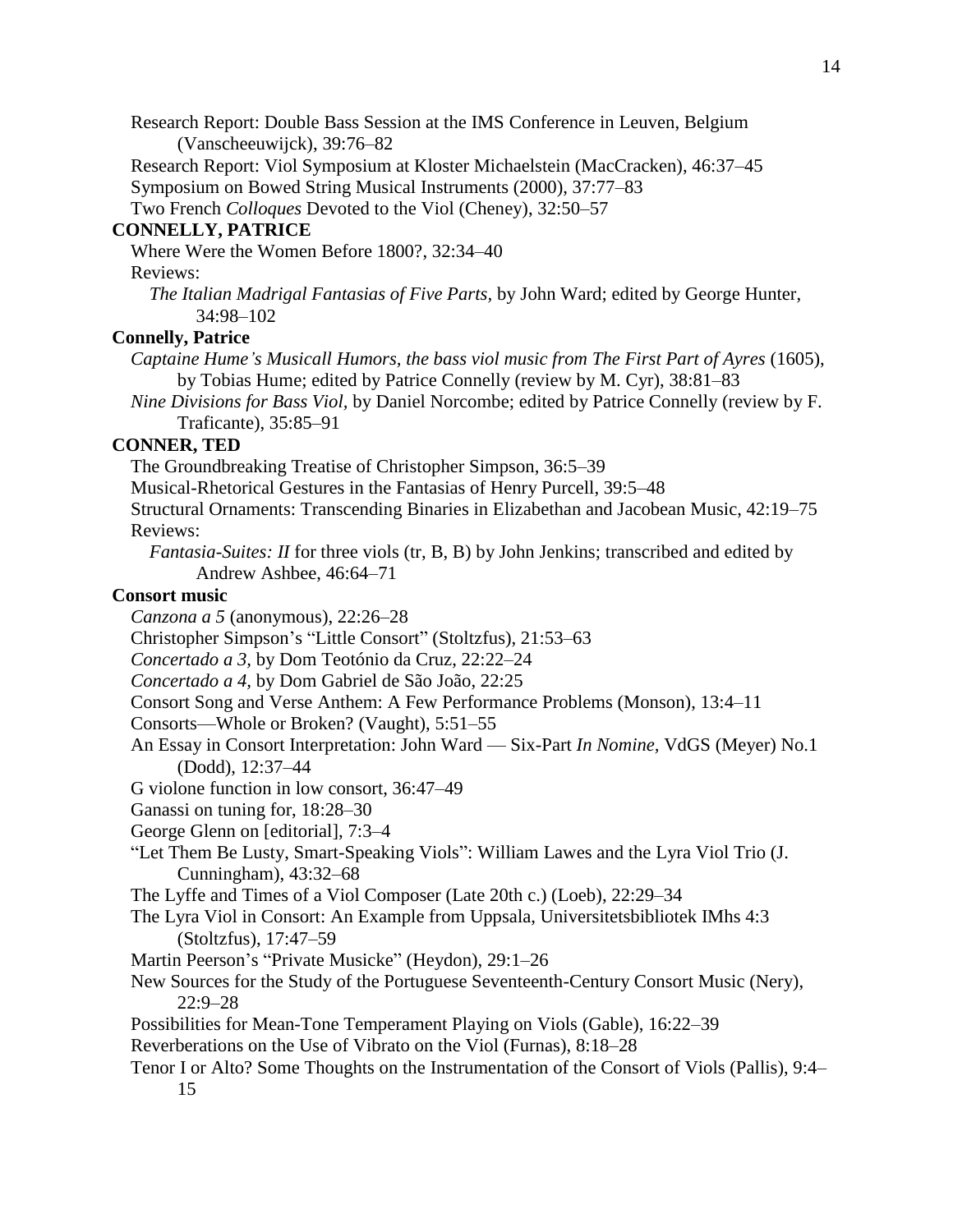Violin Versus Viol in English Fantasia-Suites (J. Johnson), 15:88–101

William Young's Fantasias *a*3, by Another Name, Still Sound As Sweet (Morris), 41:5–35

## **Construction of instruments**

Building a Viol – Project or Pipe Dream? (Hoover), 1:63–69

The Dolmetsch-Chickering Viols (MacCracken), 48:25–66

form-based construction techniques of Bertrand, 45:99–109

The Making of an Amati Viol (Miller), 31:44–59

quinton, 40:21–23

Twin Viols: Evidence for Serial Production in the Workshop of Nicolas Bertrand (Mace), 45:77–121

## **Continuo.** *See* **Basso continuo**

## **Coprario, John**

- *Fantasia-Suites,* by John Coprario; transcribed and edited by Richard Charteris (review by A. Viles), 18:121–124
- *The Fantasias for Two Bass Viols and Organ,* by John Coprario; edited by Richard Charteris (review by J. Ashworth), 43:78–82
- *Fantasias of Four Parts,* by John Coprario; edited by George Hunter (review by E. Phillips), 29:71–73
- *The Five-Part Consort Music,* vol. 1, by John Coprario; edited by Richard Charteris (review by J. Davidoff), 26:93–95
- *The Five-Part Consort Music,* vol. 2*,* by John Coprario; edited by Richard Charteris (review by M. Panofsky), 27:43–46
- *The Six-Part Consorts and Madrigals,* by John Coprario; edited by Richard Charteris (review by B. Coeyman), 20:72–76
- *The Six-Part Pieces,* by John Coprario; edited by Richard Charteris (review by E. Seibert), 39:99–102
- *XXX Konincklycke Fantasien Om Op. 3 Fioolen de Gamba en ander Speel-tuigh te gebruychen, Amsterdam (1648),* by T. Lupo, I. Coprario, and W. Daman; edited by Helmut Mönkemeyer (review by G. Sandford), 25:63–64
- *Twelve Fantasias for Two Bass Viols and Organ and Eleven Pieces for Three Lyra Viols,* by John Coprario; edited by Richard Charteris (review by B. Coeyman), 20:72–76
- *XX Konincklycke Fantasien en Noch IX Fantasien 3 Fioolen de Gamba (1648),* by T. Lupo, I. Coprario, and W. Daman; edited by Eugeen Schreurs and Martine Sanders (review by G. Sandford), 25:63–64

## **Corelli, Archangelo**

*Sonatas for Viol and Basso Continuo,* by Archangelo Corelli; facsimile edition, introduction by Hazelle Miloradovitch (review by G. Sandford), 27:47–50

## **Corrections**

- Between Fantazy and Aire: The "Active Braine:" of William Lawes (Davenport, 39:49–75), 40:4
- History of the Viola da Gamba Society of America, Part III (Olson, 31:25–43), 32:85 John Ward of Canterbury (Ford, 23:56), 24:69

Recent Research on the Viol (omitted entries from 31:81–83), 32:85

Tempo Indications in Purcell's Fantasias and Sonatas (Boal, 31:9–24), 32:85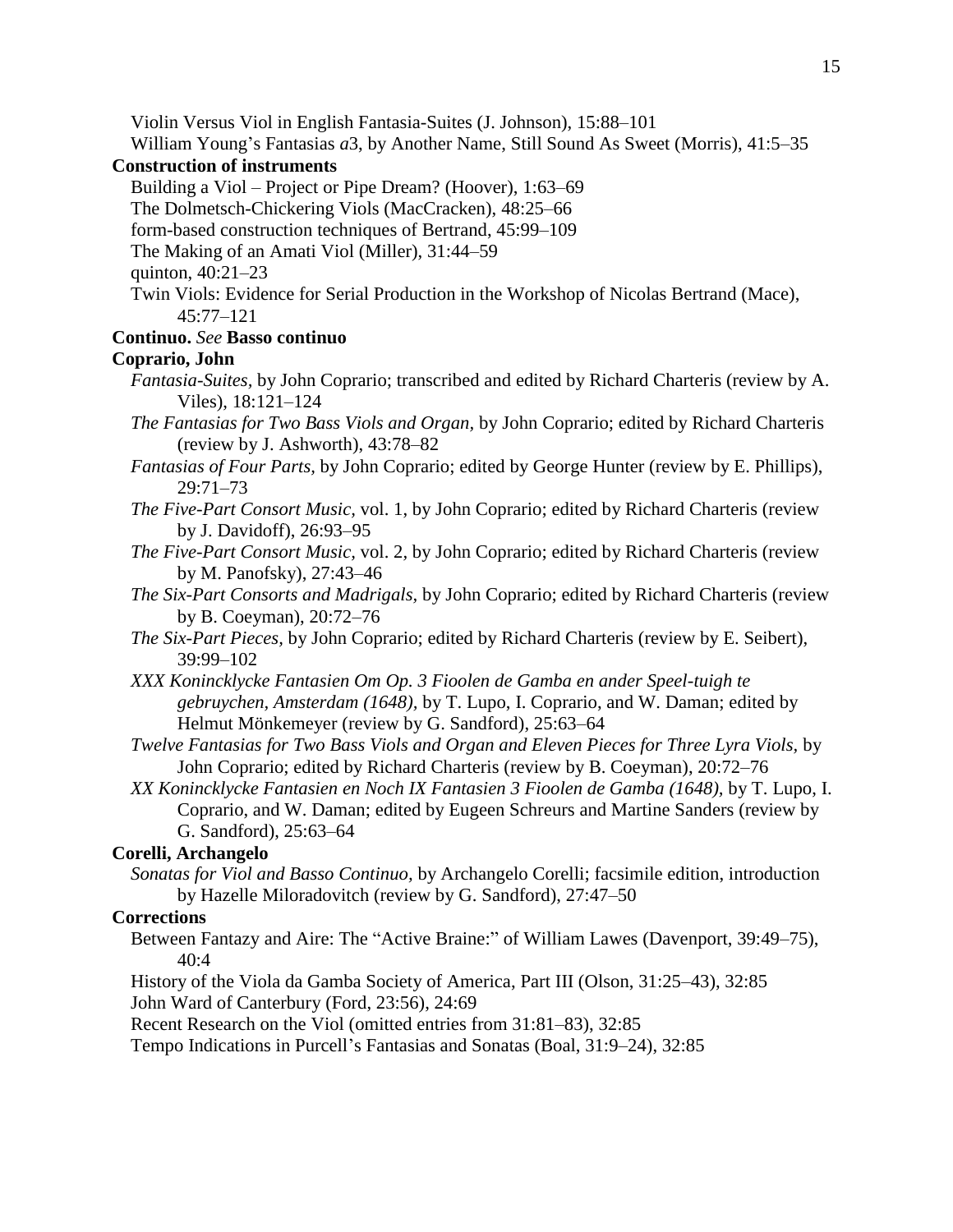## **Correspondence and communications**

| comment on the various meanings of the term "violone" discussed in Burnett's "The Bowed<br>String Instruments of the Baroque Basso Continuo" (Planyavsky), 10:98-100<br>on compilation of list of extant historical viols (Tourin), 13:66–67 |  |
|----------------------------------------------------------------------------------------------------------------------------------------------------------------------------------------------------------------------------------------------|--|
| concerning updated Rutledge viol bibliography, 27:76                                                                                                                                                                                         |  |
| A Few Observations, and Even More Questions (Morton), 39:106-112                                                                                                                                                                             |  |
| on Lely painting mentioned by Morton in "The Early History and Use of the G Violone"<br>(comment by Fleming; reply by Morton), 37:90-92                                                                                                      |  |
| Response to Joëlle Morton (Myers), 40:75-79                                                                                                                                                                                                  |  |
| on viol iconography in Baroque period (Markowitz), 14:75–76                                                                                                                                                                                  |  |
| Couperin, François                                                                                                                                                                                                                           |  |
| literary practices reflected in the music of, 50:81–82, 85–86, 98                                                                                                                                                                            |  |
| <b>Couperin, Louis</b>                                                                                                                                                                                                                       |  |
| The Extant Works for Wind or String Instruments, by Louis Couperin; edited by Mary Cyr                                                                                                                                                       |  |
| (review by J. Moran), 49:94-100                                                                                                                                                                                                              |  |
| <b>Court musicians</b>                                                                                                                                                                                                                       |  |
| Aesthetics of the French Solo Viol Repertory, 1650–1680 (Beecher), 24:10–21                                                                                                                                                                  |  |
| Conrad Höffler: Chamber Musician and Violist da Gamba at the Court of Duke Johann<br>Adolph I of Saxe-Weissenfels (Fritzsch; tr. by Kyprianides), 46:21-36                                                                                   |  |
| The Decline of the Viol in Seventeenth-Century England: Some Observations (Olds), 17:60–<br>69                                                                                                                                               |  |
| Giovanni Valentini's "In te Domine speravi" and the Demise of the Viola Bastarda                                                                                                                                                             |  |
| (Saunders), 28:1-20                                                                                                                                                                                                                          |  |
| Ludwig Christian Hesse and the Berlin Virtuoso Style (O'Loghlin), 35:35–73                                                                                                                                                                   |  |
| Pastime with Good Company: Music in the Making of Magnificence at the Court of Henry<br>VIII, 1509–47 (Roule), 46:5–20                                                                                                                       |  |
| <b>COWLING, ELIZABETH</b>                                                                                                                                                                                                                    |  |
| A Manuscript Collection of Viola da Gamba Music, 1:16-29                                                                                                                                                                                     |  |
| Were the Early Violoncello Sonatas Transcriptions of Sonatas Originally Written for the Bass<br>Viola da Gamba?, 5:56-69                                                                                                                     |  |
| <b>Cowling, Elizabeth</b>                                                                                                                                                                                                                    |  |
| photographs, 33:10, 14                                                                                                                                                                                                                       |  |
| A Tribute to Elizabeth Cowling (M. Bishop), 33:10-13                                                                                                                                                                                         |  |
| <b>Cranford, William</b>                                                                                                                                                                                                                     |  |
| Consort Music for Four Viols, by William Cranford; edited by Virginia Brookes (review by E.<br>Seibert), 39:99-102                                                                                                                           |  |
| Consort Music for Three Viols, by William Cranford; edited by Virginia Brookes (review by<br>E. Seibert), 39:99-102                                                                                                                          |  |
| Crwth                                                                                                                                                                                                                                        |  |
| The Crwth (C. Dolmetsch), 6:54–59                                                                                                                                                                                                            |  |
| <b>CUNNINGHAM, CAROLINE M.</b>                                                                                                                                                                                                               |  |
| A Selective Bibliography of Howard Mayer Brown's Books and Articles Pertaining to the<br>Viol, 30:3-4                                                                                                                                        |  |
| Reviews:                                                                                                                                                                                                                                     |  |
|                                                                                                                                                                                                                                              |  |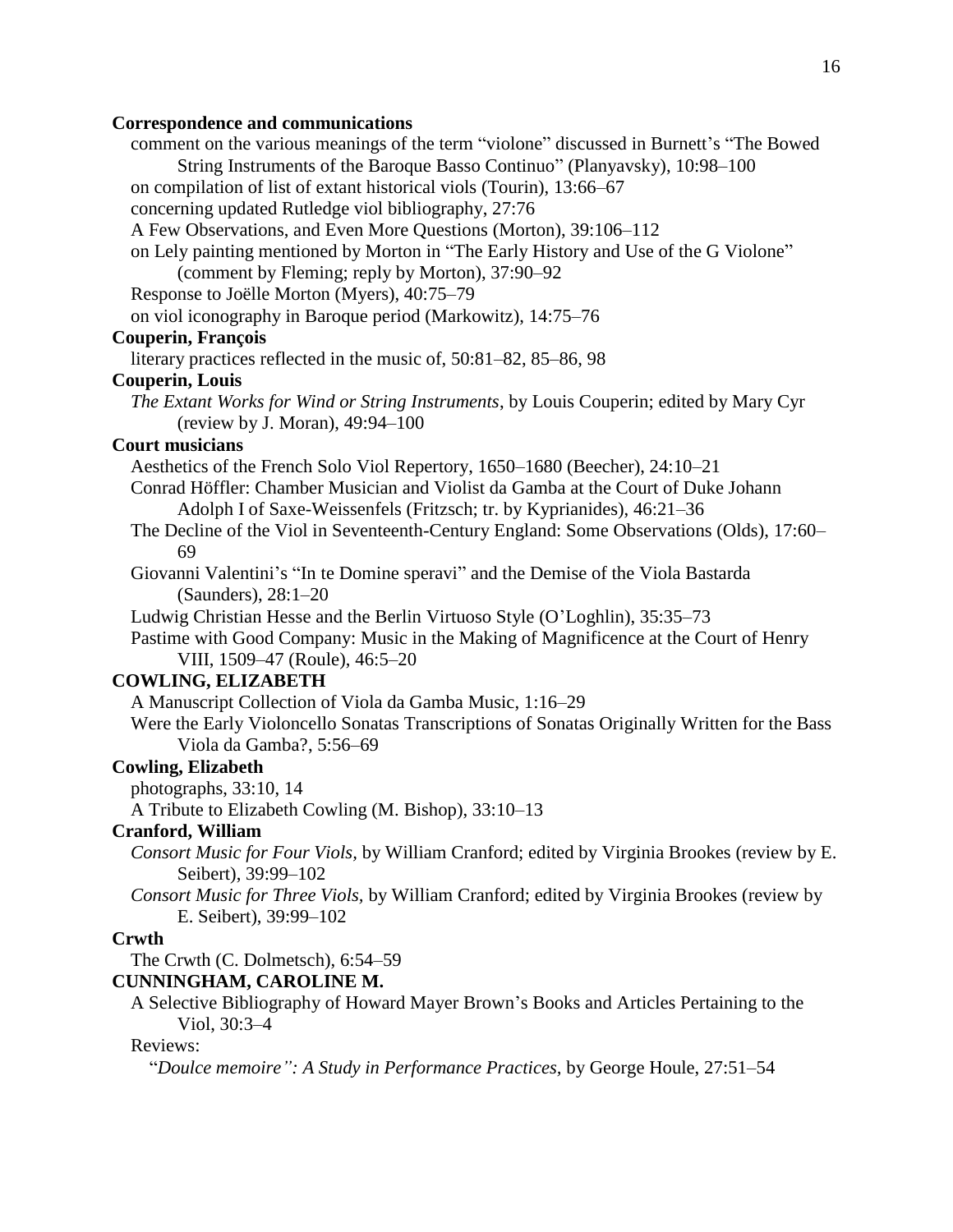## **Cunningham, Caroline M.**

*The Months,* by Christopher Simpson; edited by Martha Bishop and Caroline Cunningham (review by J. Davidoff), 22:62–64

## **CUNNINGHAM, JOHN**

"Let Them Be Lusty, Smart-Speaking Viols": William Lawes and the Lyra Viol Trio, 43:32– 68

## **Cunningham, John**

*The Consort Music of William Lawes 1602–1645,* by John Cunningham (review by C. Field), 46:49–59

## **CYR, MARY**

"Dans le gout du theorbe": How Did French Viol Players Pluck the Viol?, 48:5–24

John Hsu (1931–2018), by Julie Anne Sadie and Mary Cyr, 50:5–23

Ornamentation in English Lyra Viol Music, Part I: Slurs, Juts, Thumps, and Other "Graces" for the Bow, 34:48–66

Ornamentation in English Lyra Viol Music, Part II: Shakes, Relishes, Falls, and Other "Graces" for the Left Hand, 35:16–34

The Peasant and the Grasshopper: Marin Marais and the *pièce caractérisée*, 49:5–28 Solo Music for the Treble Viol, 12:4–13

Traditions of Solo Viol Playing in France and the Music of Morel, 10:81–87

The Viol in Baroque Paintings and Drawings, 11:4–16

## Reviews:

*Captaine Hume's Musicall Humors, the bass viol music from The First Part of Ayres* (1605), by Tobias Hume; edited by Patrice Connelly, 38:81–83

*Collected Works,* by Henry Butler; edited by Elizabeth V. Phillips, with basso continuo realizations and commentary by Jack Ashworth, 29:68–70

- *The Complete Works for Solo Viola da Gamba,* by Philip Hacquart; edited by François-Pierre Goy, 38:81–83
- *Premier[-deuxième] livre de pièces de viole avec la basse chiffrée en partition,* by Roland Marais; facsimile edition, 21:69–71
- *Six Ayres for Lyra Viol and Bass,* by Christopher Simpson; edited by Joëlle Morton, 38:81– 83
- *Sonatas for the Viola da Gamba,* 3 vols, by Carl Friedrich Abel; edited by George Houle,  $35:76 - 78$
- *Trente et unième oeuvre...contenant diverses pièces de viole avec la basse chiffrée,* by Joseph Bodin de Boismortier; facsimile edition, 21:69–71

## **Cyr, Mary**

*The Extant Works for Wind or String Instruments*, by Louis Couperin; edited by Mary Cyr (review by J. Moran), 49:94–100

*Loves Pashion and Other Ayres for Lyra-Violl,* performed by Mary Cyr (review by R. Green), 21:72–74

## D

## **Daman, W.**

*XXX Konincklycke Fantasien Om Op. 3 Fioolen de Gamba en ander Speel-tuigh te gebruychen, Amsterdam (1648),* by T. Lupo, I. Coprario, and W. Daman; edited by Helmut Mönkemeyer (review by G. Sandford), 25:63–64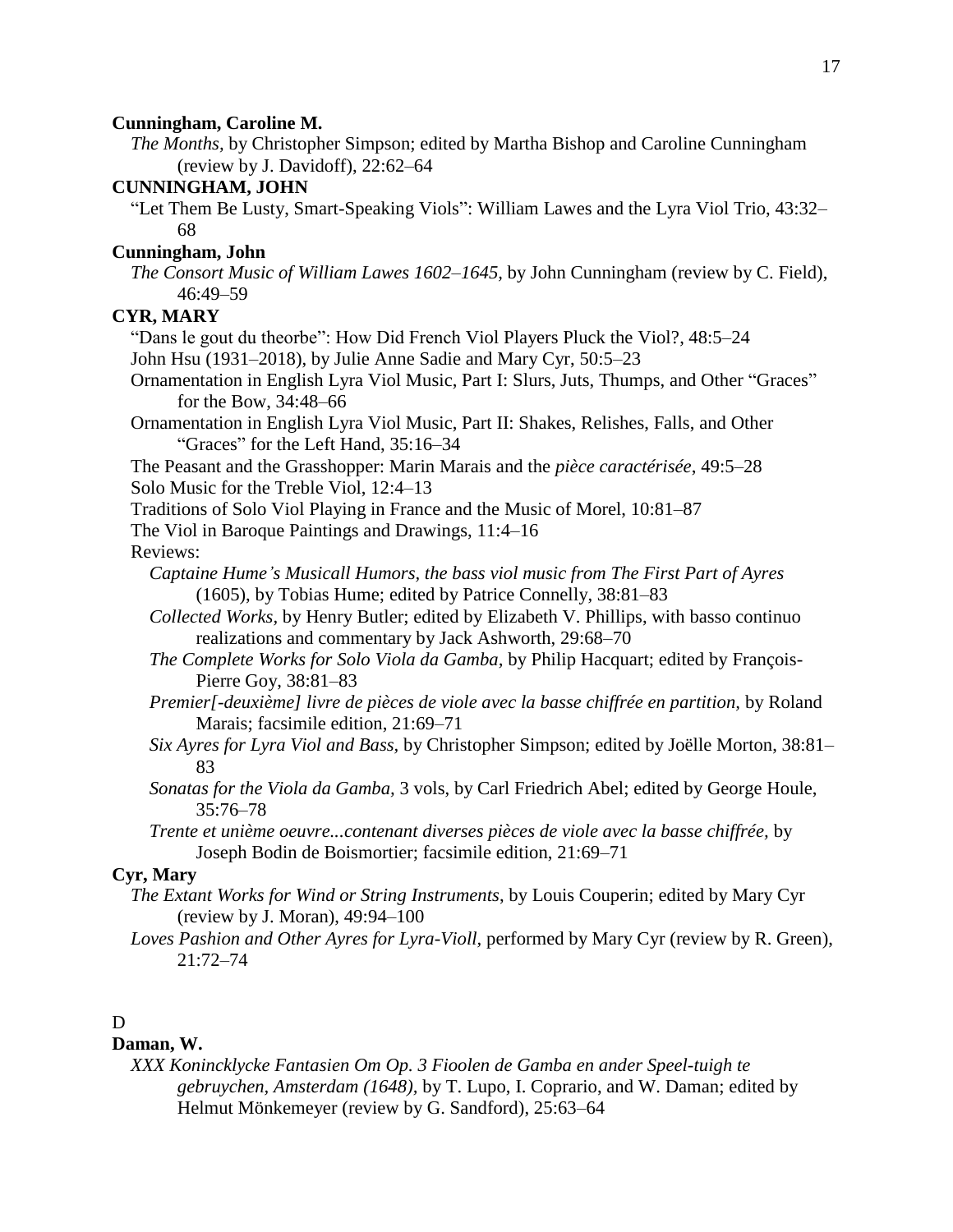*XX Konincklycke Fantasien en Noch IX Fantasien 3 Fioolen de Gamba (1648),* by T. Lupo, I. Coprario, and W. Daman; edited by Eugeen Schreurs and Martine Sanders (review by G. Sandford), 25:63–64

## **Dance music**

Between Fantazy and Aire: The "Active Braine" of William Lawes (Davenport), 39:49–75 Christopher Simpson's "Little Consort" (Stoltzfus), 21:53–63

Saraband: Speed, Steps, and Stress (Boal), 17:38–46

sarabands of Marais, 24:31–46

A Translation of the Preface to *Terpsichore* of Michael Praetorius (tr. by Carvell), 20:40–59

#### **Dane, Ernest Blaney**

as owner of Dolmetsch-Chickering viol, 48:43–45

#### **Daniel, John**

*Songs for the Lute, 1606,* by John Daniel; edited by David Greer (review by A. Viles), 18:121–124

#### **Danish music**

Per Nørgård's Works for Early Music Ensemble (Christensen), 22:35–41

## **DANOVILLE, LE SIEUR**

Danoville's Treatise on Viol Playing (tr. and commentary by Kinney), 12:45–73

#### **DAVENPORT, MARK**

Between Fantazy and Aire: The "Active Braine" of William Lawes, 39:49–75, 40:4 (Correction)

## Reviews:

*The Viola da Gamba Society Index of Manuscripts Containing Consort Music,* Vol. I,

compiled by Andrew Ashbee, Robert Thompson, and Jonathan Wainwright, 40:61–67

## **DAVIDOFF, JUDITH**

Ann Ford: An Eighteenth-Century Portrait, 30:50–66

The New York Pro Musica and the Soviet Union: Personal Observations of a Viol Player, 2:30–33

#### Reviews:

*afterwards,* by Andrew Keeling, 39:102–105

*Daybreak for Viol Quartet,* by David Goldstein, 38:88–92

*Fantasias for Eight to Twelve Viols,* by David Loeb, 35:78–80

*Fantasy and Canon for Bass Viol,* by Wolfram Wagner, 38:88–92

*Five for Seven: A Suite for Seven Viols,* by Peter Seibert, 38:88–92

*The Five-Part Consort Music,* vol. 1, by John Coprario; edited by Richard Charteris, 26:93– 95

*Four Song Settings for Voice and Three Viols,* by Will Ayton, 35:78–80

*Fourteen Fantasias and Airs,* by John Hingeston; edited by Lynn Hulse, 22:62–64

*in dreaming,* by Sally Beamish, 39:102–105

- *The Months,* by Christopher Simpson; edited by Martha Bishop and Caroline Cunningham, 22:62–64
- *Music for Three Viols or String Trio,* by Will Ayton, 38:88–92

*Preludio and Passacaglia for Seven-string Bass Viol,* by Martha Bishop, 38:88–92

*Suite in A,* by Louis Heudelinne; edited by Margaret Johnston, 22:62–64

*The Symphonias, Pavanes and Allemandes,* by Henry DuMont; edited by Barbara Coeyman, 22:62–64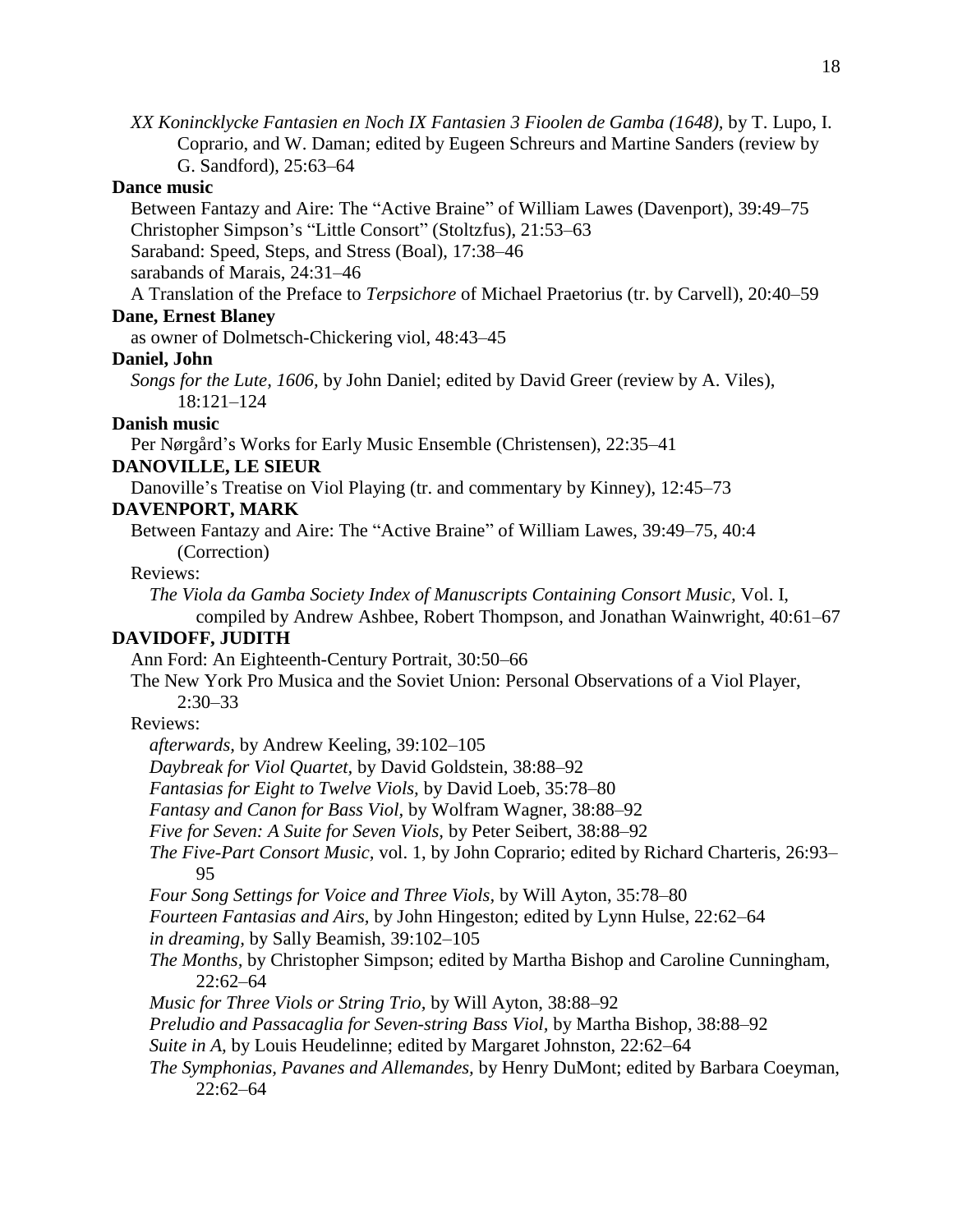*The Twelve Ayerie Fancies,* by Michael East; edited by Joan Evans, 22:62–64 *The Two- and Three-Part Consort Music,* by Thomas Lupo; edited by Richard Charteris, 26:93–95 **Davidoff, Judith** biographical sketch, 5:72–73 photograph, 5:72 **DAVIDSON, MARTHA** Samuel Pepys and the Viol, 42:5–18 **De Caix, Barthélemy** chronology of, 34:46 Gender, Class, and Eighteenth-Century French Music: Barthélemy de Caix's *Six Sonatas for Two Unaccompanied Pardessus de Viole,* Part I (Chancey), 33:47–78 Gender, Class, and Eighteenth-Century French Music: Barthélemy de Caix's *Six Sonatas for Two Unaccompanied Pardessus de Viole,* Part II (Chancey), 34:16–47 music of, 34:30–39 performance of *Six Sonatas,* 34:39–44 potential influences on work of, 34:20–30 **De Machy, Le Sieur** *Pièces de violle en tablature,* by Sieur de Machy, performed Jonathan Dunford (review by B. Coeyman), 28:65–68 plucking in the music of, 48:5, 7–9, 15–16 preface to solos for the viol, 13:20–32 verbal duel with Rousseau on function of viol, 14:42–52, 48:8–9 **De Wit, Paul** Paul de Wit: A Reviver of the Viols (Rutledge), 23:19–26 **Deering, Richard** "The Cries of London," 9:39–41, 44–47 **Dessus de viole.** *See* **Treble viol Dialogues, musical** in Martin Peerson's "Private Musicke," 29:6–8 **Dieu, Jean, dit Saint-Jean** A Portrait of the Musician Marin Marais by Jean Dieu dit Saint-Jean in the Museum in the Chateau of Blois (Dunford; tr. by Green), 44:5–12 **Directories and catalogues.** *See* **Bibliographies Discographies.** *See also* **Bibliographies** John Hsu discography, 50:15–17 A Viol Discography: 1966 (Helmick), 3:73–93 Viol Discography: 1967 Supplement (Helmick), 4:53–67 Viol Discography: 1968 Supplement (Helmick), 5:82–94 Viol Discography: 1969–71 Supplement (Helmick), 8:96–115 **Division and division viols** in Dolmetsch collection, 15:60–67 forms in improvisation, 36:9–23 Putting Simpson into Practice (Marshall), 6:5–12 **Döbereiner, Christian** as advocate of fretless style of gamba playing, 28:24–26, 28–33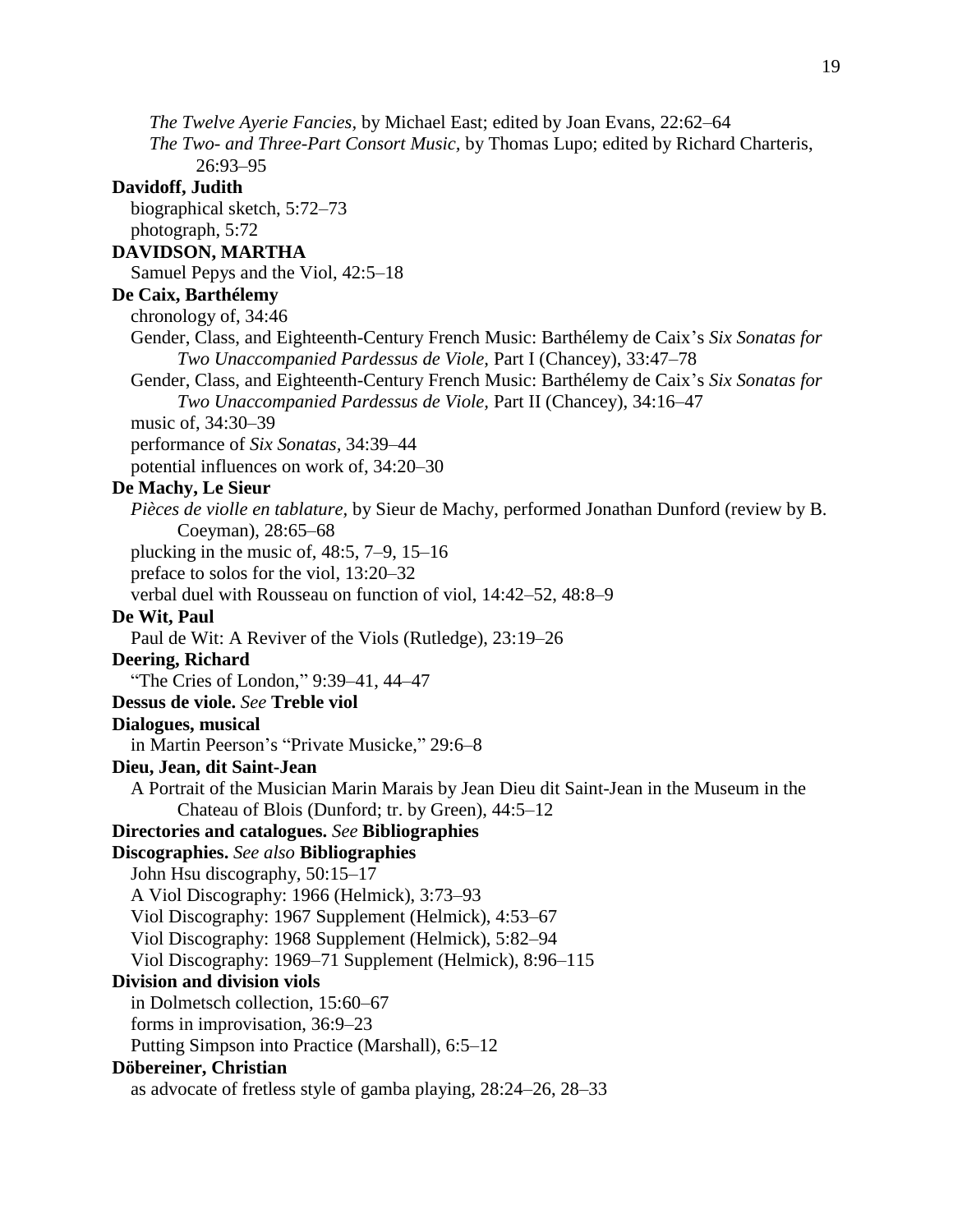An Essay in Consort Interpretation: John Ward — Six-Part *In Nomine,* VdGS (Meyer) No. 1, 12:37–44

Grounds for Putting Simpson into Practice, 20:60–67

#### **Dodd, Gordon**

A Composer Index for Gordon Dodd's *Thematic Index* (Sandford), 23:72–80

*Thematic Index of Music for Viols: Fourth Instalment (1987),* by Gordon Dodd (review by G. Sandford), 24:68–69

#### **Dollé, Charles**

Charles Dollé's First Work for Pardessus de Viole (Green), 18:67–75 Solo and Duet Viol Music by Charles Dollé (Hsu), 3:24–25

#### **Dolmetsch, Arnold**

The Dolmetsch-Chickering Viols (MacCracken), 48:25–66 history of VdGSA and, 30:5–6 as modern viol maker, 2:57, 48:25–66

## **DOLMETSCH, CÉCILE**

The Crwth, 6:54–59

The Pardessus de Viole or Chanterelle, 3:56–59

## **Dolmetsch Family Collection**

Antique Bowed Instruments in the Dolmetsch Collection (N. Dolmetsch), 15:51–87

#### **DOLMETSCH, NATHALIE**

Antique Bowed Instruments in the Dolmetsch Collection, 15:51–87 Bows and Bowing, 14:53–60

## **DONINGTON, ROBERT**

Up with the Trill, 6:49–59

## **Donington, Robert**

*The Interpretation of Early Music,* by Robert Donington (review by W. Margrave), 2:49–52 *String Playing in Baroque Music,* by Robert Donington (review by G. Kinney), 16:72–73

#### **Dowland, John**

musical conventions in ayres of, 42:60–74

#### **DOWNIE, MARGARET ANNE**

Rebec in French Literary Sources from 1379 to 1789, 19:71–98

#### **Dubuisson**

French viol school and, 22:49–51

plucking in the music of, 48:10–16

sources of compositions, 27:11–19

suites of, 27:20–21

A Summary of Dubuisson's Life and Sources (Cheney), 27:7–21

*Thirteen Suites for Solo Viola da Gamba,* volumes 1 and 2, by Dubuisson; edited by Donald Beecher and Stuart Cheney (review by G. Sandford), 31:98–100

writings on the viol, 13:17–19

#### **Duets**

De Caix's pardessus duets, 34:30–44 Solo and Duet Viol Music by Charles Dollé (Hsu), 3:24–25 unaccompanied duets, 33:73–78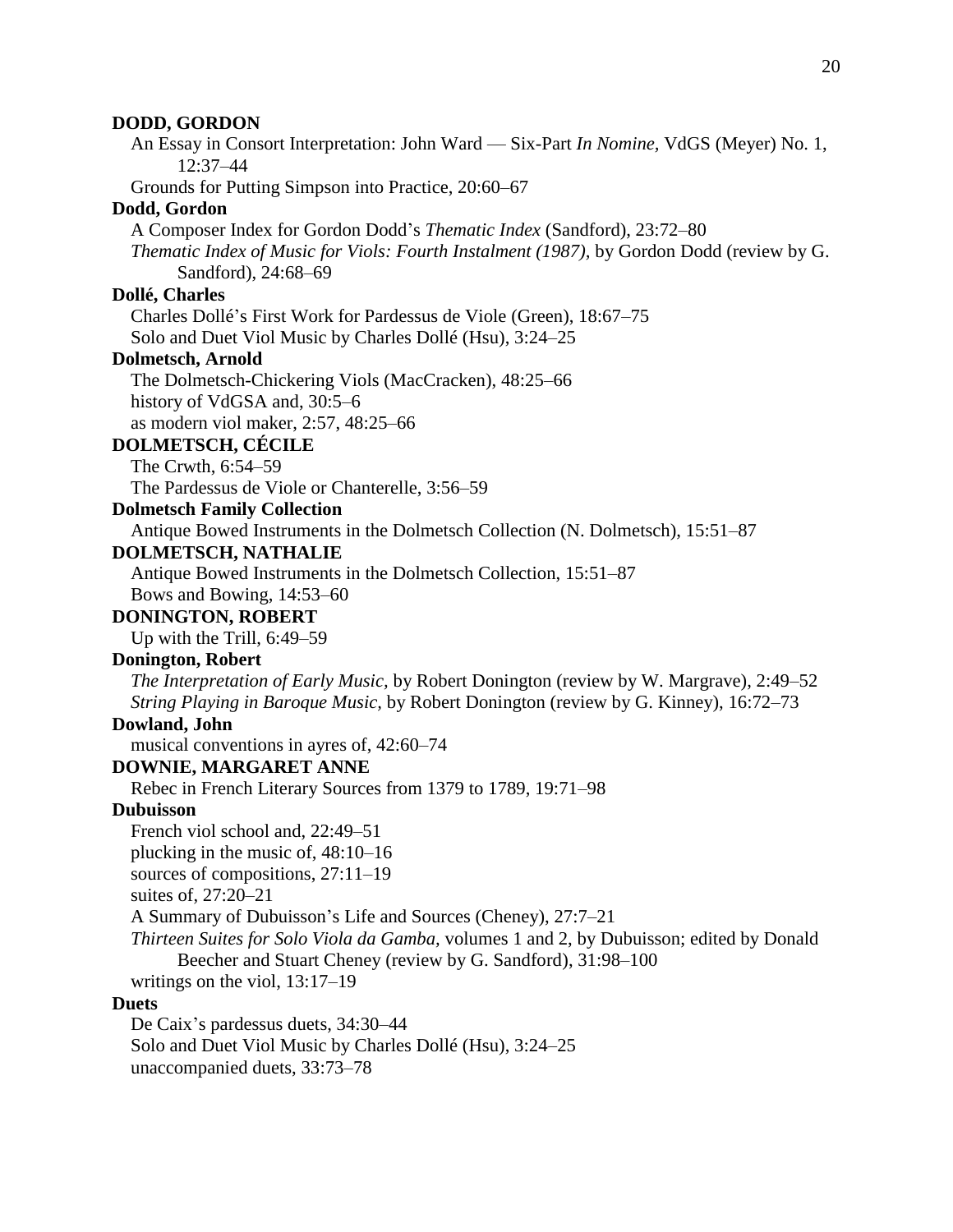#### **DuMont, Henry**

*The Symphonias, Pavanes and Allemandes,* by Henry DuMont; edited by Barbara Coeyman (review by J. Davidoff), 22:62–64

## **DUNCAN, TIMOTHY W.**

Reviews:

*The Oxford Book of English Madrigals,* edited by Philip Ledger, 16:76–78

## **DUNFORD, JONATHAN**

A Portrait of the Musician Marin Marais by Jean Dieu dit Saint-Jean in the Museum in the Chateau of Blois (tr. by Green), 44:5–12

#### Reviews:

*Twelve Fantasias for Viola da Gamba Solo*, by Georg Philipp Telemann; edited by Thomas Fritzsch and Günter von Zadow, 49:83–94

#### **Dunford, Jonathan**

- *Pièces de viole en manuscrit,* performed by Jonathan Dunford (review by S. Cheney), 31:95– 97
- *Pièces de violle en tablature,* by Sieur de Machy, performed Jonathan Dunford (review by B. Coeyman), 28:65–68

*Pièces pour viole seule,* edited by Jonathan Dunford (review by S. Cheney), 31:95–97

## E

#### **East, Michael**

*The Fiƒt Set of Bookes, 1618* (20 Light Fantasias), by Michael East; transcribed by David Goldstein (review by G. Glenn), 6:75

*The Twelve Ayerie Fancies,* by Michael East; edited by Joan Evans (review by J. Davidoff), 22:62–64

## **Editorials**

Breaking the ground (Margrave), 1:3

on consort music (G. Glenn), 7:3–4

Count Your Blessings (Margrave), 3:3–4

on future of VdGSA (Margrave), 5:3–4

In Consort (E. Glenn), 8:4

on limited availability of viols (G. Glenn), 6:3–4

Our Members (Margrave), 4:3–4

The Sociable Viol (Watson), 2:3–4

## **Edlinger, Thomas**

Edlinger bass owned by Mrs. Karl Neumann, 3:69, 71–72

#### **EINSTEIN, ALFRED**

- German Literature for Viola da Gamba in the 16th and 17th Centuries (tr. by Bodig), 23:81– 92, 24:51–64, 25:29–52, 26:7–82
- German Literature for Viola da Gamba in the 16th and 17th Centuries: Annotations (tr. by Viles), 29:27–64

#### **Einstein, Alfred**

index to original and English translation of *German Literature for Viola da Gamba*, 29:53–64 **Elizabethan music**

Captain Hume's "Invention for Two to Play Upon One Viole" (Neumann), 11:102–111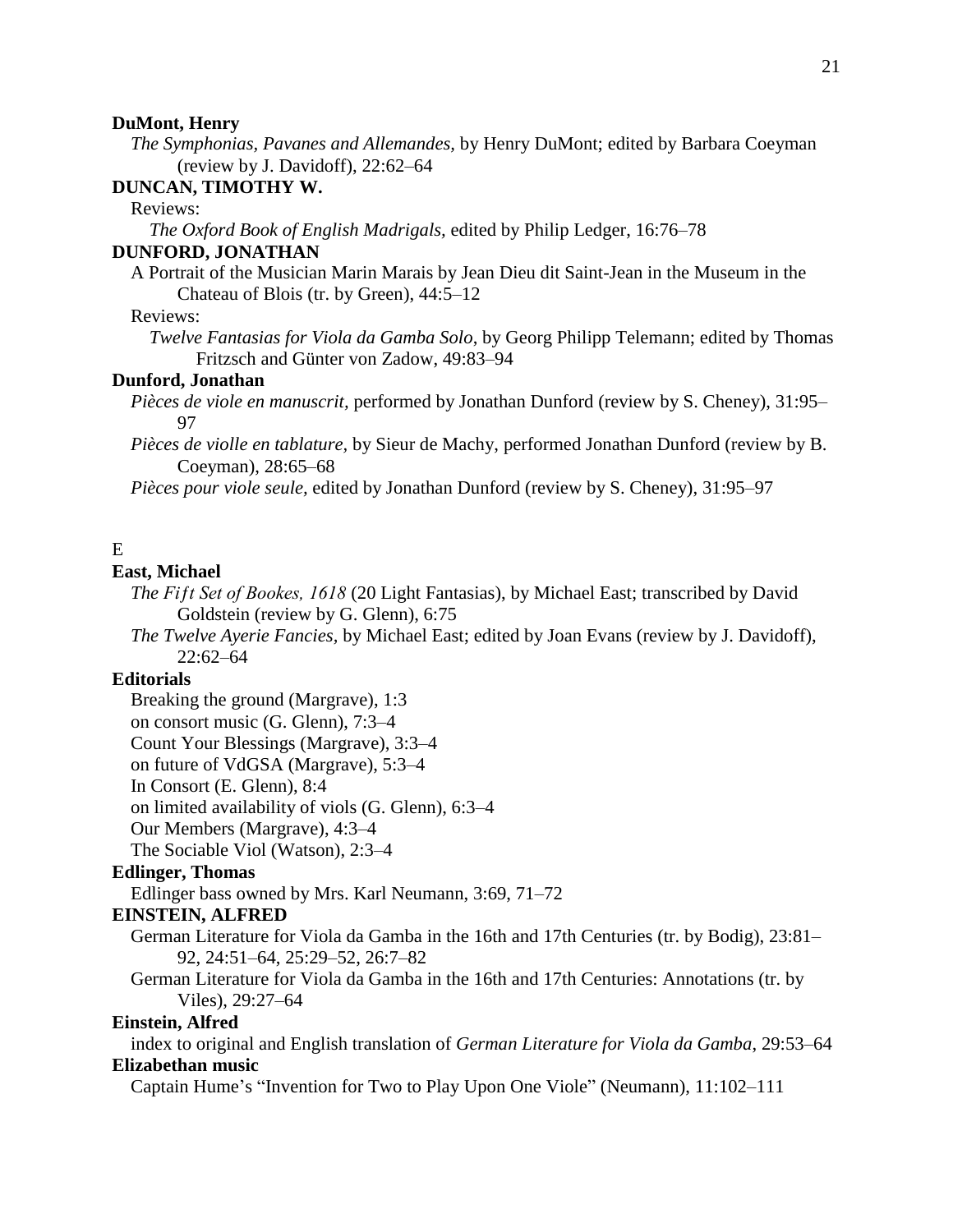Structural Ornaments: Transcending Binaries in Elizabethan and Jacobean Music (Conner), 42:19–75

## **ELLIOTT, MARY**

## Reviews:

*Duos for Two Bass Viols and Continuo,* vol. 1, by John Jenkins; edited by Andrew Ashbee, 39:95–98

## **English music and instruments**

Comparison of "The Cries of London" by Gibbons and Weelkes (R. Johnson), 9:38–54

The Decline of the Viol in Seventeenth-Century England: Some Observations (Olds), 17:60– 69

Harmonic Excursions in the English Early-Seventeenth-Century Four-Part Fantasias of Alfonso Ferrabosco the Younger (Bellingham), 41:36–65

The "Lordly Viol" in the Literature of the English Renaissance (Watson), 1:51–62

The Musical Circle of Anthony Wood in Oxford during the Commonwealth and Restoration (Bellingham), 19:6–70

- Pastime with Good Company: Music in the Making of Magnificence at the Court of Henry VIII, 1509–47 (Roule), 46:5–20
- On the Use of Slurs in English Viol Music (Farrell), 16:5–21

## **Ensemble P.A.N.**

*Ars Magis Subtiliter: Secular Music of the Chantilly Codex,* performed by Ensemble P.A.N. (review by G. Sandford), 26:107–108

## **Eras, Rudolf**

as modern viol maker, 2:56

## **Erlebach, Philipp Heinrich**

*Sonata Seconda à doi Violino e Viola da Gamba* (1694), 26:75–82

#### **ERNST, FRITZ**

Nomenclature of the Bowed Instruments (tr. by Hefler), 4:37–42

## **Evans, Joan**

*The Twelve Ayerie Fancies,* by Michael East; edited by Joan Evans (review by J. Davidoff), 22:62–64

#### F

## **Fantasias**

Between Fantazy and Aire: The "Active Braine" of William Lawes (Davenport), 39:49–75 Comparison of "The Cries of London" by Gibbons and Weelkes (R. Johnson), 9:38–54 contrapuntal techniques of Purcell, 39:9–17

Harmonic Excursions in the English Early-Seventeenth-Century Four-Part Fantasias of Alfonso Ferrabosco the Younger (Bellingham), 41:36–65

Musical-Rhetorical Gestures in the Fantasias of Henry Purcell (Conner), 39:5–48 Purcell's Clock Tempos and the Fantasia (Boal), 20:24–39

Report on the Fantasia Conference, York, July 7–9, 1995 (Thompson), 32:44–49

Tempo Indications in Purcell's Fantasias and Sonatas: A Performer's Guide to New and Conflicting Signatures (Boal), 31:9–24

Thomas Morley's Fantasia, "Il Doloroso": An Analysis (Sandford), 31:74–80

Violin Versus Viol in English Fantasia-Suites (J. Johnson), 15:88–101

William Young's Fantasias *a*3, by Another Name, Still Sound As Sweet (Morris), 41:5–35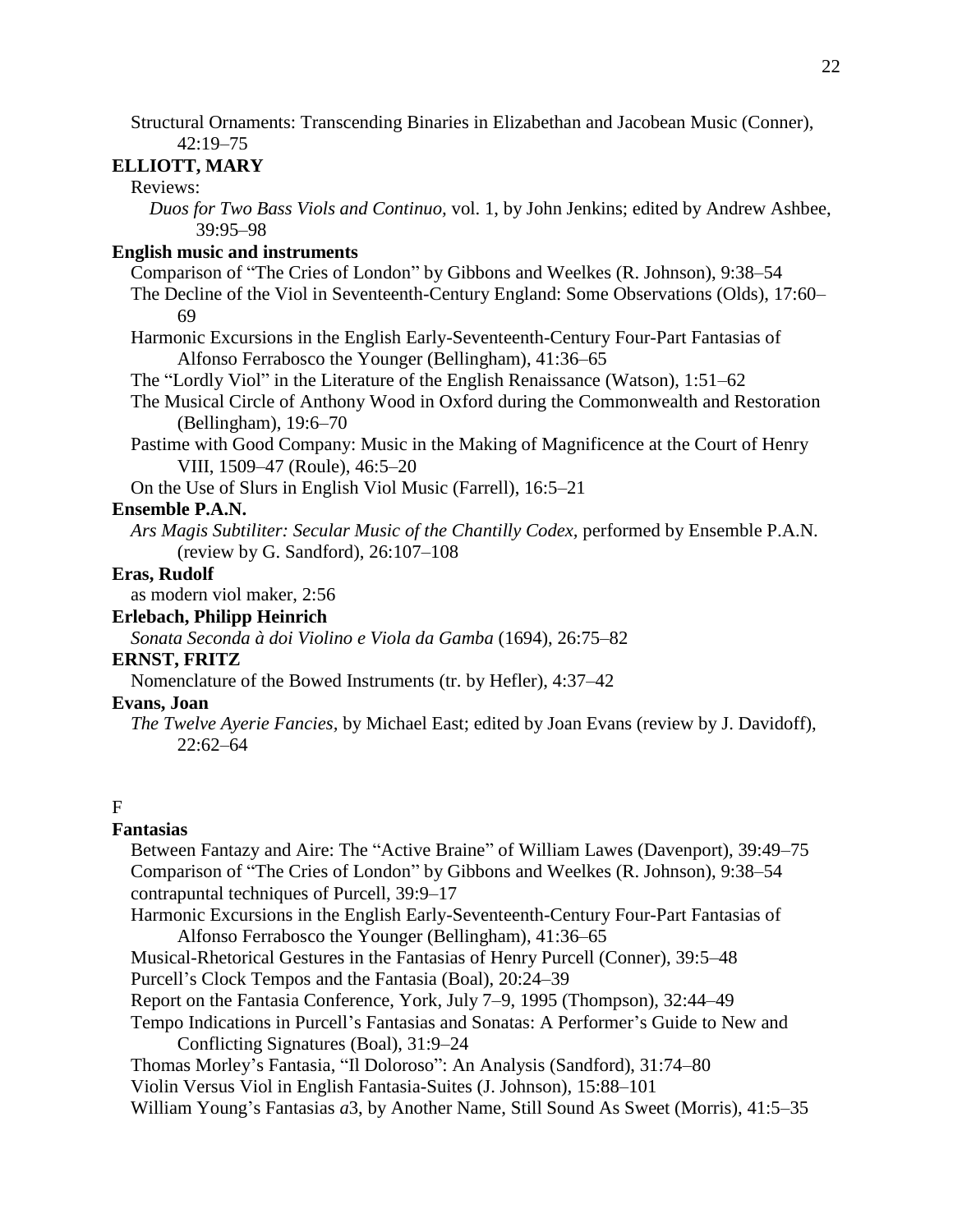#### **FARRELL, PETER**

Diego Ortiz' *Tratado de Glosas,* 4:5–9

On the Use of Slurs in English Viol Music, 16:5–21

The Viol in France, 2:16–29

## Reviews:

- *D'ung aultre amer, seventeen settings in two, three, four, and five parts,* edited by Richard Taruskin, 22:56–58
- *The Four-Part Consort Music,* by Thomas Lupo; transcribed and edited by Richard Charteris and John M. Jennings, 22:56–58
- *Suites for two division viols and continuo,* by John Jenkins; edited by Martha Bishop, 22:56–58

## **FELDMAN, GRACE**

on Donald Warnock, 32:30–32

Reviews:

*Fantasias and In Nomines for Viols,* by Henry Purcell; edited by George Hunter, 32:77–79 *Five-Part Consort Music* (revised edition), by William Byrd; edited by George Hunter, 32:77–79

## **Feldman, Grace**

- *The Golden Viol: Method for the Bass Viola da Gamba,* volumes 1 and 2, by Grace Feldman (review by R. Hutchinson), 32:65–76
- *The Golden Viol: Method for the Bass Viola da Gamba,* volumes 3 and 4, by Grace Feldman (review by A. Robbins), 34:89–93

## **Ferrabosco the Elder, Alfonso**

*Alfonso Ferrabosco the Elder (1543–1588): A Thematic Catalogue of His Music with a Biographical Calendar,* by Richard Charteris (review by R. Green), 22:59–61

*Opera Omnia, IX: Instrumental Music,* by Alfonso Ferrabosco the Elder; edited by Richard Charteris (review by C. Fruchtman), 26:87–92

## **Ferrabosco the Younger, Alfonso**

- *Consort Music of Five and Six Parts,* by Alfonso Ferrabosco the Younger; edited by Christopher Field and David Pinto (review by I. Woodfield), 42:82–84
- *Four-Part Fantasias for Viols,* by Alfonso Ferrabosco the Younger (Musica Britannica, vol. 62); transcribed and edited by Andrew Ashbee and Bruce Bellingham (review by G. Sandford), 30:70–72
- Harmonic Excursions in the English Early-Seventeenth-Century Four-Part Fantasias of Alfonso Ferrabosco the Younger (Bellingham), 41:36–65

## **FIELD, CHRISTOPHER**

Reviews:

*The Consort Music of William Lawes 1602–1645,* by John Cunningham, 46:49–59 **Field, Christopher**

*Consort Music of Five and Six Parts,* by Alfonso Ferrabosco the Younger; edited by Christopher Field and David Pinto (review by I. Woodfield), 42:82–84

## **Fingering.** *See* **Bowing and fingering**

## **FLEMING, MICHAEL**

on Lely painting mentioned by Morton in "The Early History and Use of the G Violone" (comment by Fleming; reply by Morton), 37:90–92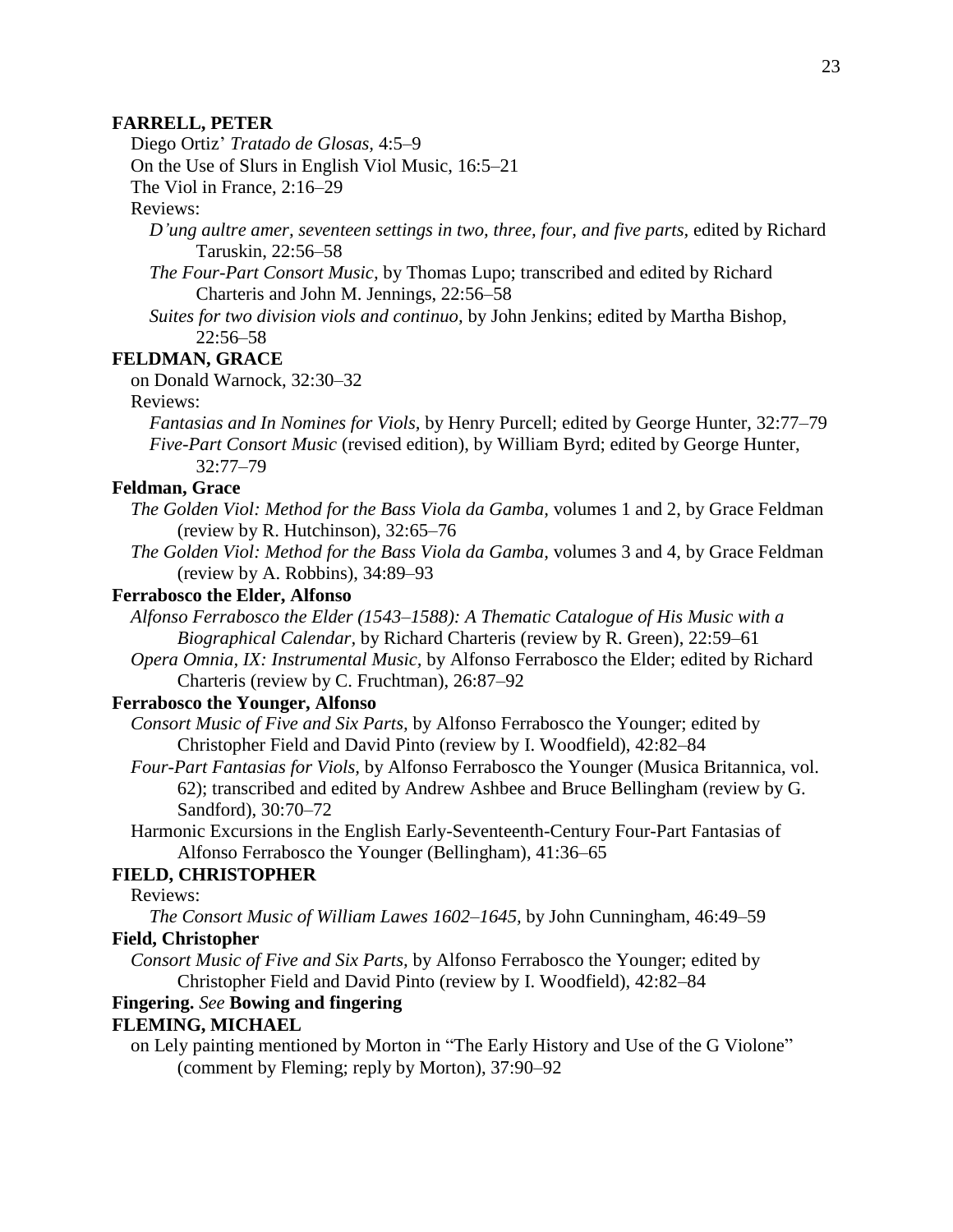## **Flemish art**

Viols in Seventeenth-Century Flemish Paintings: The Iconography of Music Indoors and Out (Leppert), 15:5–40

## **Flute**

pitch standards, 44:17–18

## **Ford, Ann**

Ann Ford: An Eighteenth-Century Portrait (Davidoff), 30:50–66 image of Gainsborough painting, 30:50 as musician, 30:55–66

## **FORD, ROBERT**

John Ward of Canterbury, 23:51–63; 24:69 (correction)

## **Forqueray, Antoine**

literary practices reflected in the music of, 50:83–85, 101–102

## **Forqueray, Jean-Baptiste Antoine**

Forqueray *Pieces de Viole* (1747): A Rich Source of Mid-Eighteenth-Century French String Technique (Robinson), 43:5–31

A Letter of J.-B.-A. Forqueray (tr. and commentary by Rutledge), 13:12–16

## **Foster, Charles H. W.**

as president of Chickering & Sons during Dolmetsch's time there, 48:30–31 as recipient of Dolmetsch-Chickering viol, 48:36–37, 47, 52–53

## **FOWLE, ALISON**

Interview with Sydney Beck, 34:5–15

#### **Fowle, Alison**

as owner of Dolmetsch-Chickering viol, 48:54–55

## **French music and instruments**

Aesthetics of the French Solo Viol Repertory, 1650–1680 (Beecher), 24:10–21

- The Bowed String Instruments of the Baroque Basso Continuo (ca. 1680–ca. 1752) in Italy and France (Burnett), 7:65–91, 8:29–61
- "Dans le gout du theorbe": How Did French Viol Players Pluck the Viol? (Cyr), 48:5–24
- Forqueray *Pieces de Viole* (1747): A Rich Source of Mid-Eighteenth-Century French String Technique (Robinson), 43:5–31
- The French Viol School Before 1650 (Sicard; tr. by Whisler), 18:76–93
- The French Viol School: The Repertory from 1650 to Sainte-Colombe (ca. 1680) (Sicard; tr. by Marsh), 22:42–55
- Gender, Class, and Eighteenth-Century French Music: Barthélemy de Caix's *Six Sonatas for Two Unaccompanied Pardessus de Viole,* Part I (Chancey), 33:47–78
- Gender, Class, and Eighteenth-Century French Music: Barthélemy de Caix's *Six Sonatas for Two Unaccompanied Pardessus de Viole,* Part II (Chancey), 34:16–47
- The Impact of French Baroque Poetry on the French Baroque Viola da Gamba 1685–1750 (Tinkerhess), 50:72–105
- Jean Rousseau and Ornamentation in French Viol Music (Green), 14:4–41
- Looking through the Mist of *Tous les matins du monde*: Sainte-Colombe Revisited (Herzog), 49:29–51
- Marais editions and recordings by John Hsu 50:9–10, 14–16
- Marin Marais and His Public (Bane), 50:24–48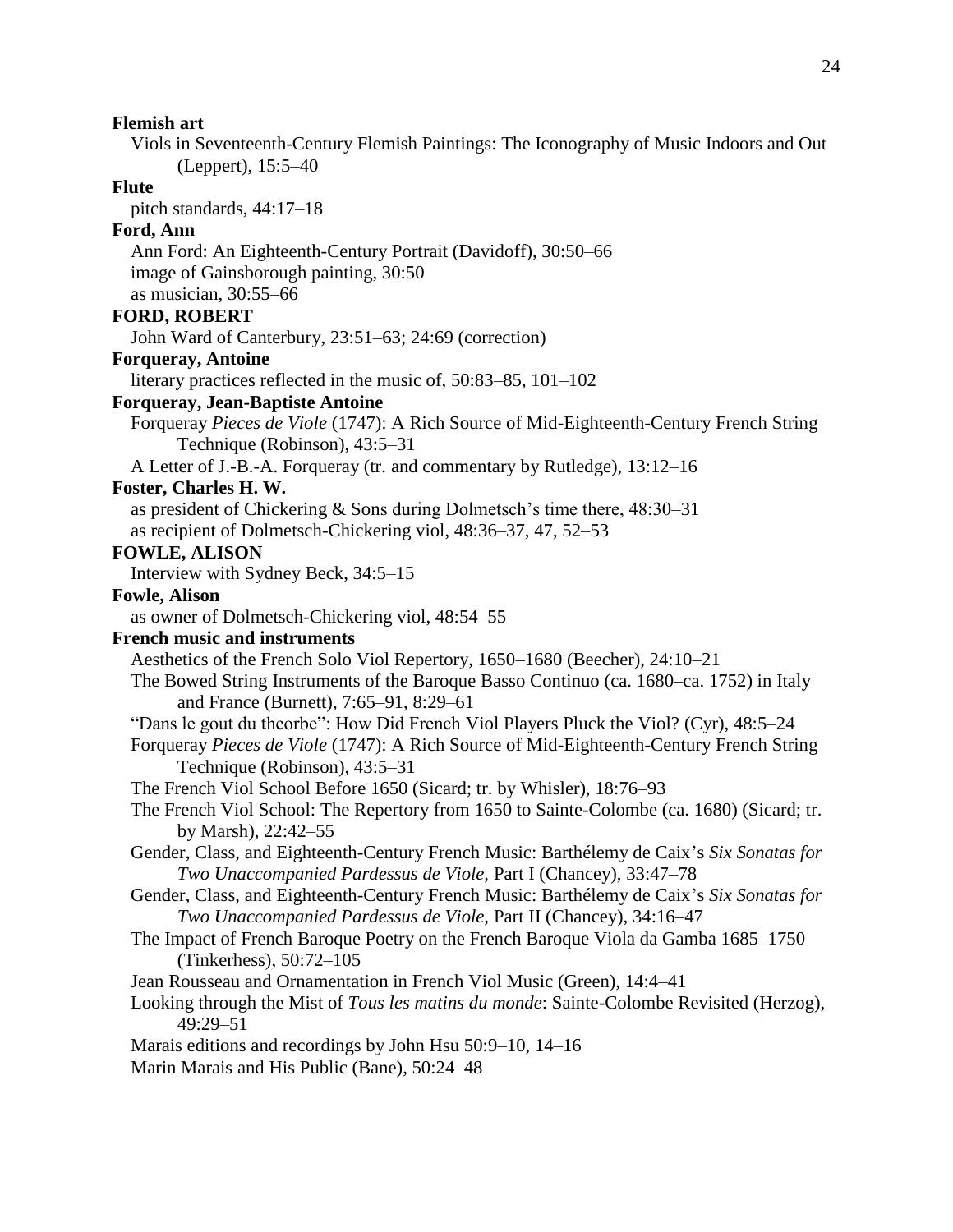musical style, 33:66–72 The Peasant and the Grasshopper: Marin Marais and the *pièce caractérisée* (Cyr), 49:5–28 Problems of Melodic Ornamentation in French Viol Music (Kinney), 5:34–50 Rebec in French Literary Sources from 1379 to 1789 (Downie), 19:71–98 Traditions of Solo Viol Playing in France and the Music of Morel (Cyr), 10:81–87 The Treble Viol in 17th-Century France and the Origins of the Pardessus de Viole (Green), 23:64–71 Two French *Colloques* Devoted to the Viol (Cheney), 32:50–57 unaccompanied duets, 33:73–78 Up with the Trill (Donington), 6:49–53 The Viol in France (Farrell), 2:16–29 Viols and Violins in the *Epitome Musical* (Lyon 1556) of Philibert Jambe de Fer, 4:14–20 **Frets** arguments against, 28:27–33 Boomkamp on, 28:33–34 decline of fretless playing of viols, 28:42–47 effect of playing without, 28:35–36 Fray Juan Bermudo's Methods of Measuring Frets (Kinney), 11:90–101 The Fretless Approach to Gamba Playing (Rutledge), 28:21–47 Ganassi on setting, 19:105–116 opposition to fretless playing of viols, 28:38–42 Possibilities for Mean-Tone Temperament Playing on Viols (Gable), 16:22–39

Music for the *Dessus* and *Pardessus de Violes,* Published in France, ca. 1650–1770 (Rose),

## **Friedrich Wilhelm, Prince of Prussia**

translation of Forqueray letter to, 13:12–16

## **FRITZSCH, THOMAS**

16:40–46

Conrad Höffler: Chamber Musician and Violist da Gamba at the Court of Duke Johann Adolph I of Saxe-Weissenfels (tr. by Kyprianides), 46:21–36

#### **Fritzsch, Thomas**

*Twelve Fantasias for Viola da Gamba Solo*, by Georg Philipp Telemann; edited by Thomas Fritzsch and Günter von Zadow (reviews by C. Kyprianides, J. Dunford), 49:78–94

## **FRUCHTMAN, CAROLINE S.**

## Reviews:

*Instruments of the Middle Ages and Renaissance,* by David Munrow, 13:62–63 *Opera Omnia, IX: Instrumental Music,* by Alfonso Ferrabosco the Elder; edited by Richard Charteris, 26:87–92

*REPRISE: The Extraordinary Revival of Early Music,* by Joel Cohen and Herb Snitzer, 23:97–101

#### **FRUCHTMAN, EFRIM**

Transcription as an Element in Performance Practice, 4:10–13

#### **Fruchtman, Efrim**

biographical sketch, 7:112–113 Gavinies pardessus de viole owned by, 7:116–119 photograph, 7:113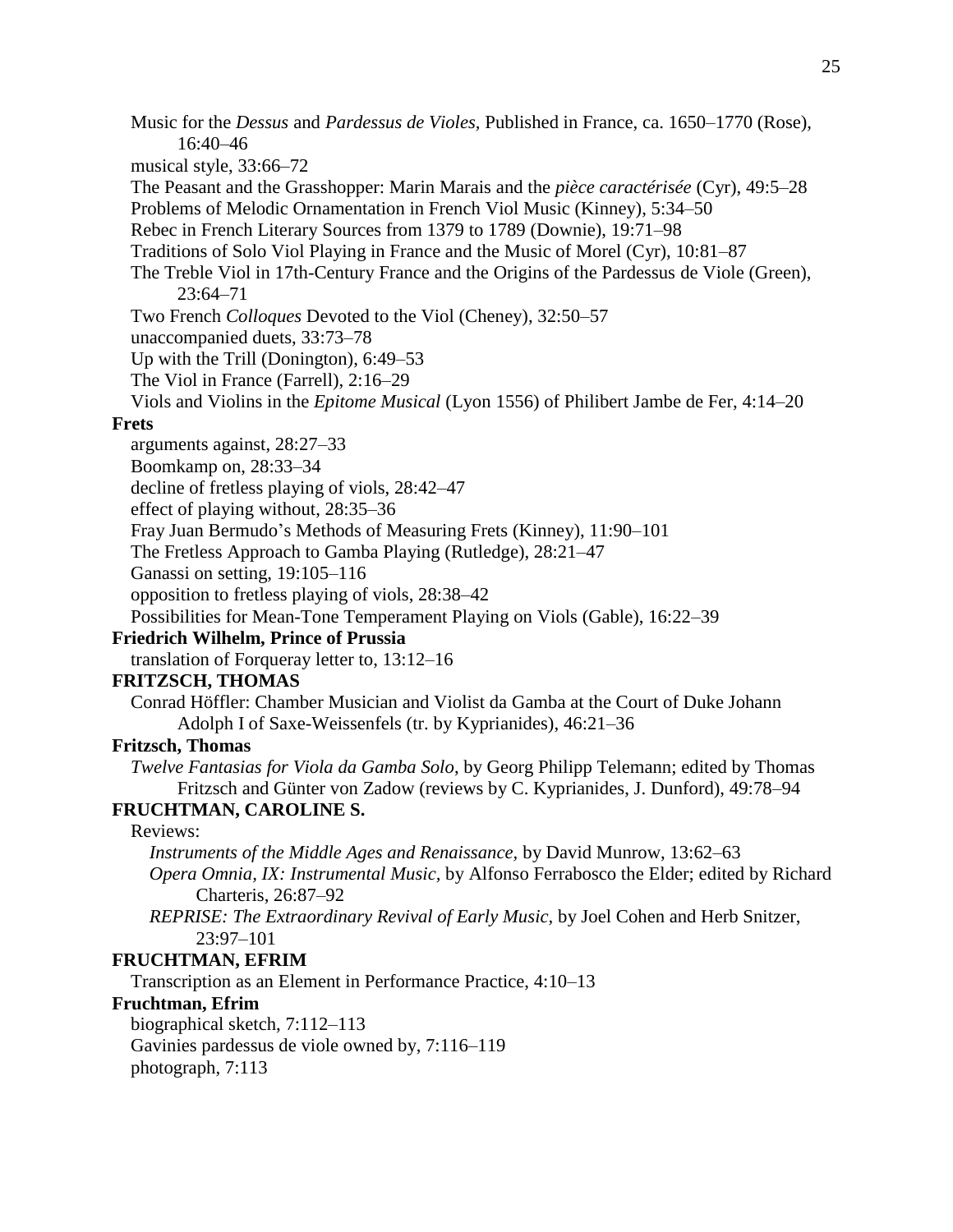#### **FURNAS, PAUL**

Reverberations on the Use of Vibrato on the Viol, 8:18–28

## **Furnas, Paul**

*The Manchester Gamba Book,* facsimile edition with introduction by Paul Furnas (review by J. Rozendaal), 41:75–77

## G

#### **GABLE, FREDERICK K.**

Possibilities for Mean-Tone Temperament Playing on Viols, 16:22–39

#### **Gagliano, Joseph**

viola d'amore made by, in Library of Congress collection, 10:58–61

#### **Gainsborough, Thomas**

Ann Ford: An Eighteenth-Century Portrait (Davidoff), 30:50–66

#### **Galpin, Francis W.**

approach to instrument collecting, 3:26–29

#### **GANASSI, SILVESTRO**

on attributes of the viol, 19:134–139

Ganassi's *Regola Rubertina* (tr. by Bodig), 18:13–66, 19:99–163

#### **Ganassi, Silvestro**

on barring, 14:69

comparison with Ortiz's ornamentation, 10:92–94

on ornamentation, 10:89–92

on playing on three or four strings, 14:69–70

on position of viol and use of bow, 14:62

*Regola Rubertina and Lettione Seconda, Venice 1542–1543,* by Sylvestro Ganassi; tr. by Richard Bodig (review by H. Myers), 39:85–92

Silvestro Ganassi's *Regola Rubertina:* Revelations and Questions (Bodig), 14:61–70

on strings and tunings, 14:63–68

tablature of, 14:68–69

transposition practices, 44:32, 35–37

tuning systems for viols, 44:19–23, 27–35

## **Gaviniès, François**

treble viols and pardessus made by, 50:58–60

## **GAY, HARRY W.**

Reviews

*Musik für Renaissance-Instrumente,* by Mauricio Kagel, 9:59

#### **Gerle, Hans**

The First Viol Tutor: Hans Gerle's *Musica Teutsch* (Silbiger), 6:34–48 instructions to the viol player, 6:39–40

notation and tablature of, 6:44–42, 48

on ornamentation, 6:40

#### **Germany**

- German Literature for Viola da Gamba in the 16th and 17th Centuries (Einstein; tr. by Bodig), 23:81–92, 24:51–64, 25:29–52, 26:7–82
- German Literature for Viola da Gamba in the 16th and 17th Centuries: Annotations (Einstein; tr. by Viles), 29:27–64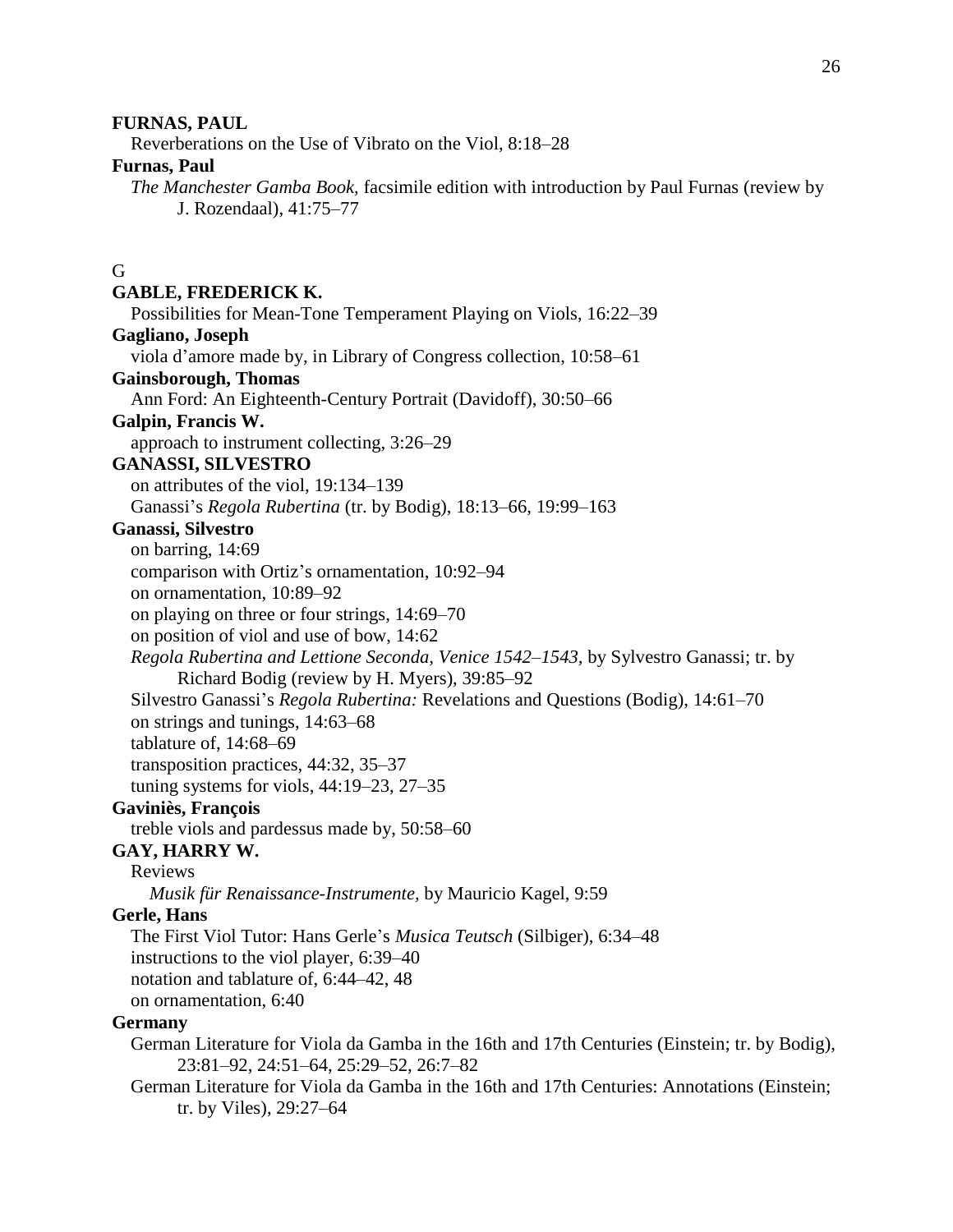#### **Gibbons, Orlando**

Comparison of "The Cries of London" by Gibbons and Weelkes (R. Johnson), 9:38–54 *The First Set of Madrigals and Mottets of 5 Parts: Apt for Viols and Voyces (1612),* by

Orlando Gibbons; facsimile edition (review by G. Sandford), 27:47–50

*Three Fantasias of Six Parts, Apt for Viols,* by Orlando Gibbons; edited by Virginia Brookes (review by G. Sandford), 36:91–94

### **GILLESPIE, WENDY**

Reviews:

*Sonate o Partite ad una o due Viole da Gamba, con il Basso Continuo,* by August Kühnel; edited by George Houle, 38:83–88

## **Gillingham, Bryan**

*Two Sonatas for Violin, Viola da Gamba, and Basso Continuo,* by William Young; edited by Donald Beecher and Bryan Gillingham (review by C. Herman), 20:68–71

#### **GLENN, ELOISE**

In Consort [editorial], 8:4

## **Glenn, Eloise**

founding of VdGSA and, 30:6–25

photograph and tribute to memory of Eloise Glenn Lowry, 18:5

## **GLENN, GEORGE**

The Alto Viol, 2:34–37

on consort music [editorial], 7:3–4

An Inquiry Into the Evolution of Viols, 1:30–38

on limited availability of viols [editorial], 6:3–4

## Reviews:

*The Fiƒt Set of Bookes, 1618* (20 Light Fantasias), by Michael East; transcribed by David Goldstein, 6:75

*The Instrumental Music,* by Christopher Tye; edited by Robert Weidner, 5:96

*Music for Lute and Bandora.* Vol. 1 of *The Complete Works of Anthony Holborne;* edited by Masakata Kanazawa, 5:95–96

*Two In Nomines,* by William Byrd; edited by Terrill Schukraft, 6:75

## **Glenn, George**

founding of VdGSA and, 30:6–25

In Memoriam: George Glenn (1914–1971) (Margrave), 8:94–95

## **Goldstein, David**

*Daybreak for Viol Quartet,* by David Goldstein (review by J. Davidoff), 38:88–92 *The Fiƒt Set of Bookes, 1618* (20 Light Fantasias), by Michael East; transcribed by David Goldstein, 6:75

#### **Goy, François-Pierre**

*The Complete Works for Solo Viola da Gamba,* by Philip Hacquart; edited by François-Pierre Goy (review by M. Cyr), 38:81–83

*Recueil de pièces pour basse de viole seule ca 1690: Fac-similé du manuscrit M.3 de la Bibliothèque de Tournus,* by Jean(?) de Sainte-Colombe; introduction and index by François-Pierre Goy (Sadie), 36:87–91

## **Graun, Johann Gottlieb**

as Berlin School composer, 35:58, 64–71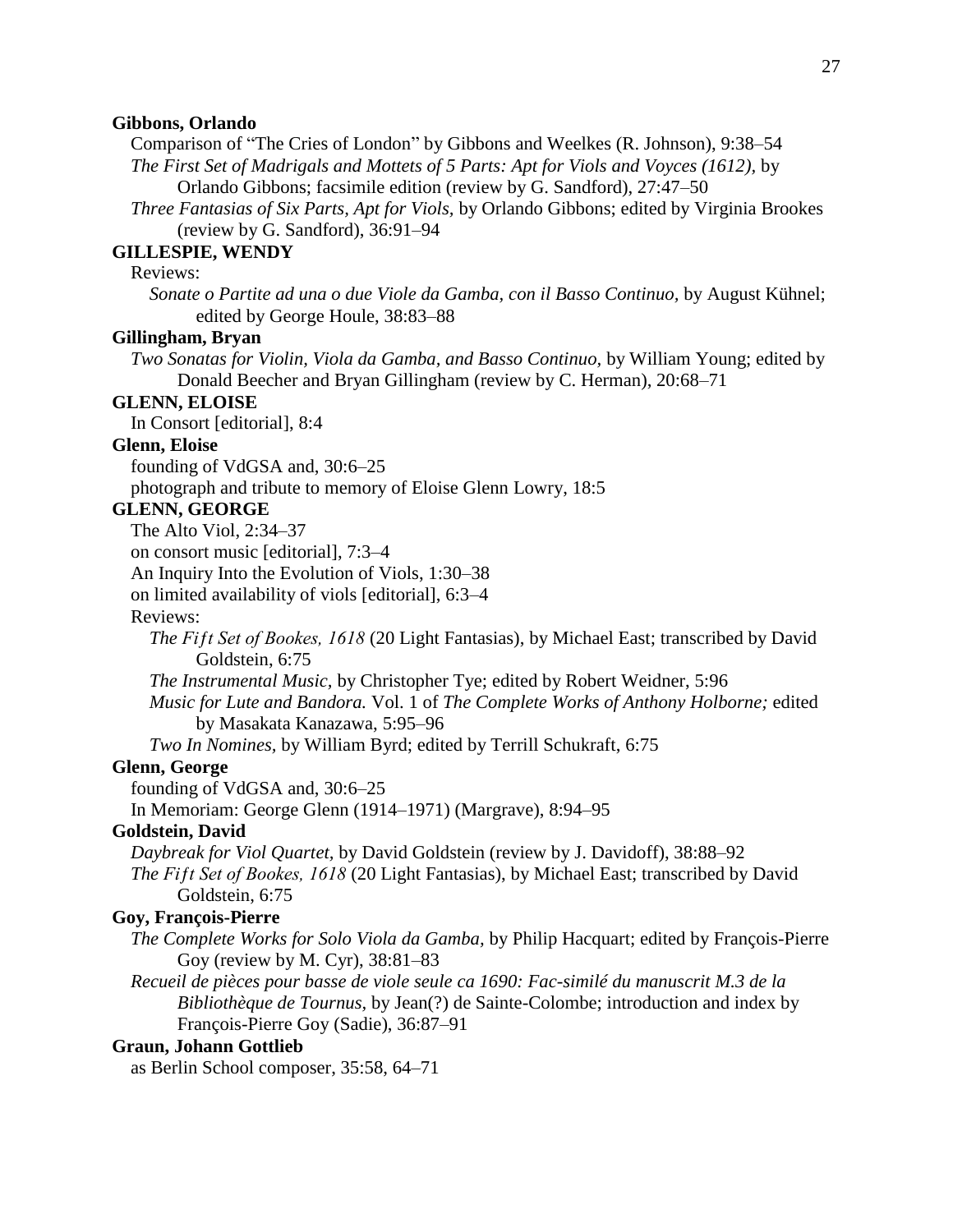#### **GREEN, ROBERT A.**

Charles Dollé's First Work for Pardessus de Viole, 18:67–75

Explanation of the Shape, the Tuning and the Use of the Lyra da Gamba; Proposition XVIII from *Harmonie Universelle* by Marin Mersenne (1636) (tr. by Green), 2:54–55

Jean Rousseau and Ornamentation in French Viol Music, 14:4–41

A Portrait of the Musician Marin Marais by Jean Dieu dit Saint-Jean in the Museum in the Chateau of Blois (Dunford; tr. by Green), 44:5–12

The Treble Viol in 17th-Century France and the Origins of the Pardessus de Viole, 23:64–71 Reviews:

- *Alfonso Ferrabosco the Elder (1543–1588): A Thematic Catalogue of His Music with a Biographical Calendar,* by Richard Charteris, 22:59–61
- *"For These Distracted Tymes": Music of the Civil Wars,* performed by London Baroque, 21:72–74
- *Loves Pashion and Other Ayres for Lyra-Violl,* performed by Mary Cyr, 21:72–74
- *17th Century Music for Viola da Gamba and Lyra Viol,* performed by Jason Paras, 21:72– 74

## **Greenberg, Michael**

Research Report: Double Bass Session at the IMS Conference in Leuven, Belgium (Vanscheeuwijck), 39:78–80

#### **Greer, David**

*Songs for the Lute, 1606,* by John Daniel; edited by David Greer (review by A. Viles), 18:121–124

#### **GRIFFIN, JULIA A.**

Diego Ortiz's Principles of Ornamentation for the Viol: *Tratado de glosas sobre clausulas y otros generos de puntos en la musica de violones,* 10:88–95

## Reviews:

*Performance Practice and Technique in Marin Marais' "Pièces de viole,"* by Deborah A. Teplow, 23:93–96

#### **Grümmer, Paul**

as advocate of fretless style of gamba playing, 28:22–24

#### **Guersan, Louis**

pardessus and quintons made by, 50:60, 62–64

pardessus de viole made by, in Caldwell collection, 11:82–83

pardessus de viole made by, in Library of Congress collection, 10:44–49

quinton made by, in Caldwell collection, 11:64–65

## H

## **Hacquart, Philip**

*The Complete Works for Solo Viola da Gamba,* by Philip Hacquart; edited by François-Pierre Goy (review by M. Cyr), 38:81–83

## **Hales, Millicent**

biographical sketch, 31:41

## **Hammer, Franz Xaver**

*Five Sonatas, for viola da gamba, violoncello or basso and harpsichord,* by Franz Xaver Hammer; edited by David J. Rhodes (review by B. Wissick), 41:85–91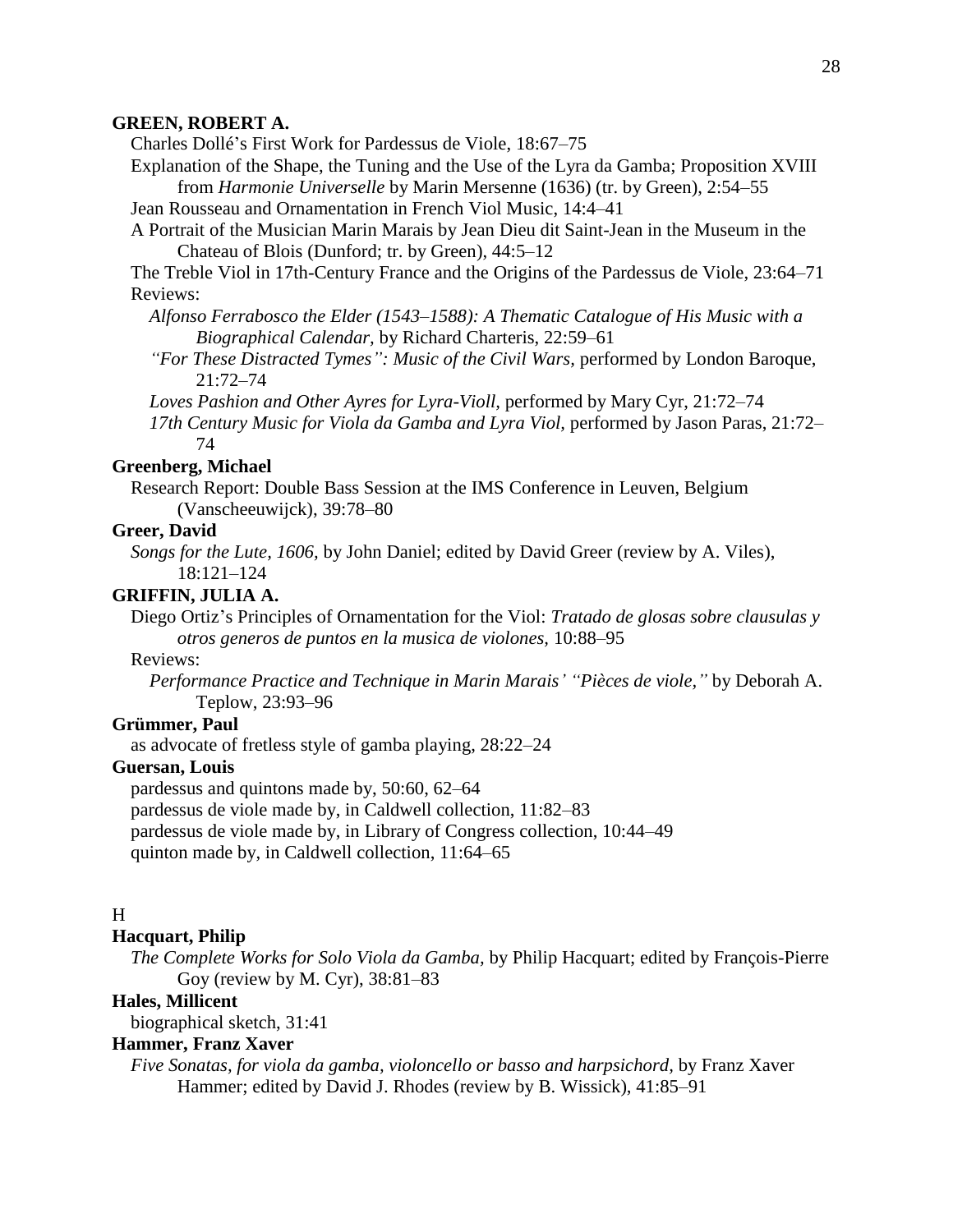#### **Handel, Georg Friedrich**

*Sonata in D Major for Unaccompanied Viola da Gamba* (Telemann); *Four Sonatas for Harpsichord* (Scarlatti); *Mi palpita il cor, Il gelsomino* (Handel), performed by Cleveland Baroque Soloists (review by P. Smith), 20:76–81

#### **Harders, Nikolaus**

*Die Viola da Gamba und Besonderheiten ihrer Bauweise,* by Nikolaus Harders (review by J. Rutledge), 15:115–117

## **Harpsichord**

playing viol with, 4:8–9

## **Hart House (University of Toronto)**

acquisition of viol collection, 45:9–19

appraisals of viol collection, 45:28–33

biographies of persons associated with viols, 45:60–68

conservation of viol collection, 45:34–36

descriptions of instruments, 45:38–59

playing of viols, 45:19–28, 69–76

Toronto's Hart House Viols (Morton), 45:5–76

## **Hasert, Johann Christian**

bass viol made by, in Caldwell collection, 11:62–63

## **Haydn, Joseph**

*24 Divertimenti a tre für Baryton (Viola da Gamba, Violine) Viola und Violoncello;* Hob. XI: 73–96 (Band IV des Haydn-Verzeichnisses), by Joseph Haydn; edited by Günter and Leonore von Zadow (review by R. Hutchinson), 45:125–134

*28 Divertimenti a tre für Baryton (Viola da Gamba, Violine) Viola und Violoncello;* Hob. XI: 97–126 (Band V des Haydn-Verzeichnisses), by Joseph Haydn; edited by Günter and Leonore von Zadow (review by R. Hutchinson), 45:125–134

## **Head, W. Howard**

as collector of Hart House viols, 45:6–9

#### **HEBBERT, BENJAMIN**

The Richard Meares Viol in the Metropolitan Museum of Art Re-evaluated, 40:37–48

## **HEFLER, VIRGINIA MERRITT**

Nomenclature of the Bowed Instruments (Ernst; tr. by Hefler), 4:37–42

## **Hellwig, Günther**

*Joachim Tielke: Ein Hamburger Lauten- und Violen-macher der Barockzeit,* by Günther Hellwig (review by J. Rutledge), 17:74–78

as modern viol maker, 2:56

## **HELMICK, CARL N., JR.**

A Viol Discography: 1966, 3:73–93

Viol Discography: 1967 Supplement, 4:53–67

Viol Discography: 1968 Supplement, 5:82–94

Viol Discography: 1969–71 Supplement, 8:96–115

## **Henry VIII, King of England**

Pastime with Good Company: Music in the Making of Magnificence at the Court of Henry VIII, 1509–47 (Roule), 46:5–20

## **Henry Watson Music Library, Manchester, England**

A Manuscript Collection of Viola da Gamba Music (Cowling), 1:16–29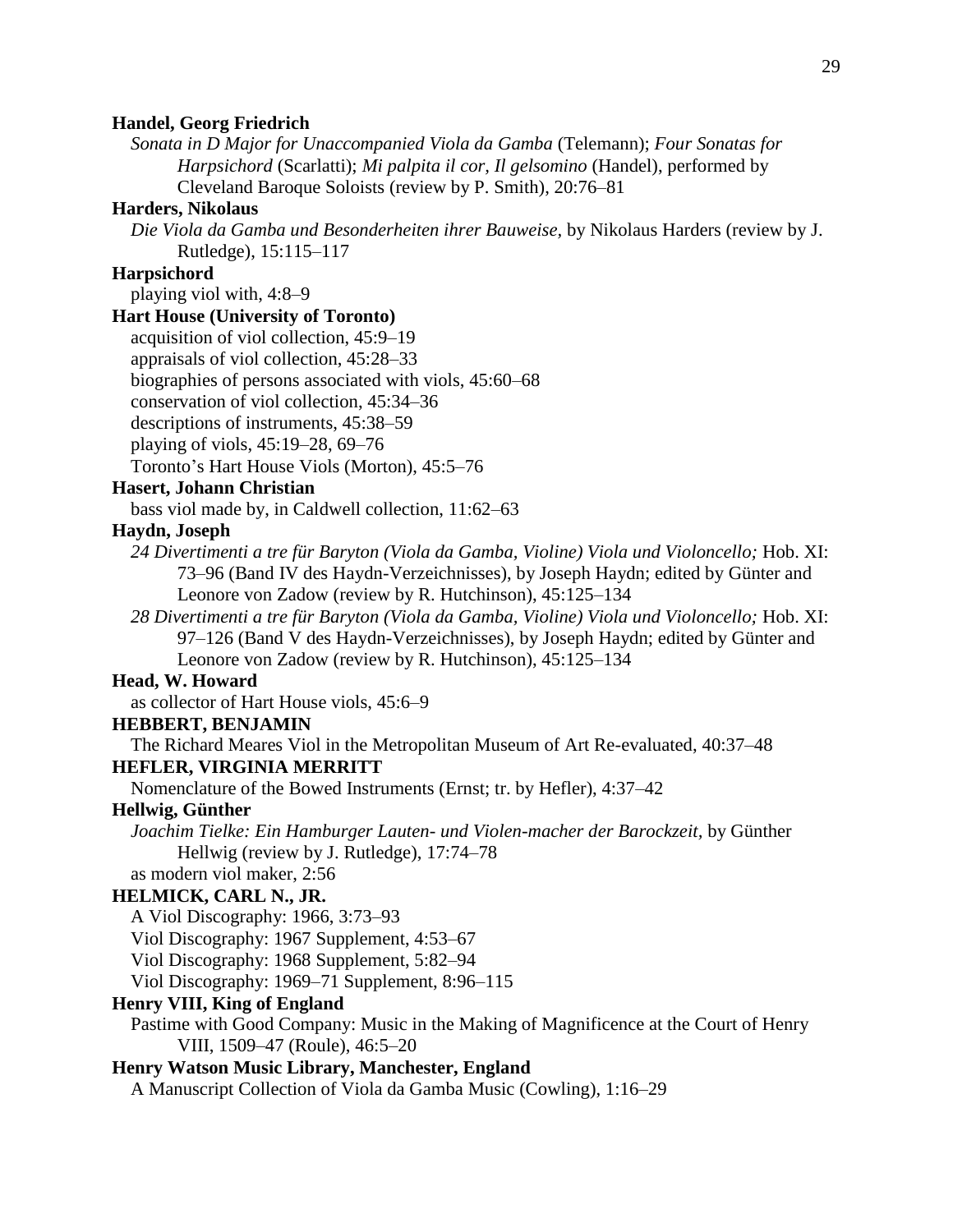#### **Herbert, George**

George Herbert: Priest, Poet, Musician (Charles), 4:27–36

## **HERMAN, CAROL**

## Reviews:

*Six Sonatas for Unaccompanied Viola da Gamba,* by Carl Friedrich Abel; edited by Murray Charters, 20:68–71

*Two Sonatas for Violin, Viola da Gamba, and Basso Continuo,* by William Young; edited by Donald Beecher and Bryan Gillingham, 20:68–71

## **HERZOG, MYRNA**

Finding the True Identity of the Castagneri Viol: A Detective Story, 31:60–73

Is the Quinton a Viol? A Puzzle Unraveled, 40:5–35

Looking through the Mist of *Tous les matins du monde*: Sainte-Colombe Revisited, 49:29–51 The Viol in Bach's Passions: A Performer's Notes, 33:30–44

## **Hesse, Ludwig Christian**

Ludwig Christian Hesse and the Berlin Virtuoso Style (O'Loghlin), 35:35–73

#### **Heudelinne, Louis**

*Suite in A,* by Louis Heudelinne; edited by Margaret Johnston (review by J. Davidoff), 22:62– 64

## **HEYDON, JULIA J.**

Martin Peerson's "Private Musicke," 29:1–26

#### **Hingeston, John**

*The Fantasia-suites for Violin, Bass Viol, and Organ,* by John Hingeston; edited by Richard Charteris (review by S. Morris), 41:78–84

*Fourteen Fantasias and Airs,* by John Hingeston; edited by Lynn Hulse (review by J. Davidoff), 22:62–64

#### **Höffler, Conrad**

Conrad Höffler: Chamber Musician and Violist da Gamba at the Court of Duke Johann Adolph I of Saxe-Weissenfels (Fritzsch; tr. by Kyprianides), 46:21–36

## **Hoffmann, Bettina**

- *Catalogo della musica solistica e cameristica per viola da gamba. Catalog of solo and chamber music for viola da gamba,* by Bettina Hoffmann (review by H. Miloradovitch), 39:93–95
- *Instruction oder eine anweisung auff der Violadigamba* (Instruction or a Method for the Viola da Gamba), Anonymous; facsimile edition by Bettina Hoffmann (review by K. Slowik), 48:74–80

## **Holborne, Anthony**

*Music for Lute and Bandora.* Vol. 1 of *The Complete Works of Anthony Holborne;* edited by Masakata Kanazawa (review by G. Glenn), 5:95–96

#### **Holman, Peter**

- *Four and Twenty Fiddlers: The Violin at the English Court, 1540–1690,* by Peter Holman (review by B. Bellingham), 31:84–89
- *John Jenkins and His Time: Studies in English Consort Music,* edited by Andrew Ashbee and Peter Holman (review by E. Boal), 36:82–87
- *Life After Death: The Viola da Gamba in Britain from Purcell to Dolmetsch,* by Peter Holman (review by E. Macdonald), 46:59–64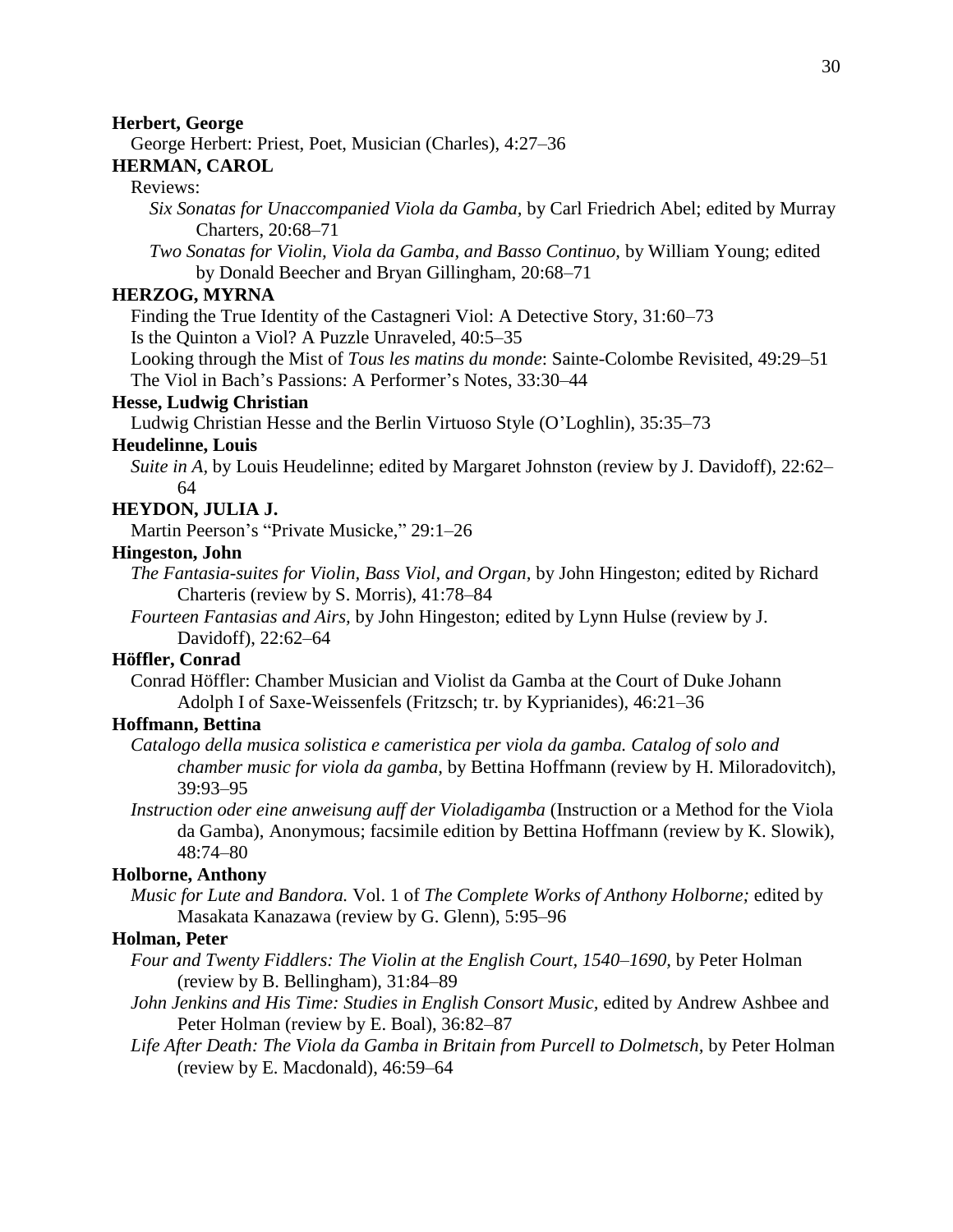## **Homophony**

in Martin Peerson's "Private Musicke," 29:15–18

## **HOOVER, EDGAR M.**

Building a Viol – Project or Pipe Dream?, 1:63–69

## **Hotman, Nicholas**

French viol school and, 22:43–46

works for solo viol, 24:10–12, 17–18

## **Houle, George**

"*Doulce memoire": A Study in Performance Practices,* by George Houle (review by C. Cunningham), 27:51–54

- *Five-Part Madrigals, "Apt both for voyals and voices,"* by John Wilbye; edited by George Houle (review by J. Rozendaal), 42:80–81
- *Sonatas for the Viola da Gamba,* 3 vols, by Carl Friedrich Abel; edited by George Houle (review by M. Cyr), 35:76–78
- *Sonate o Partite ad una o due Viole da Gamba, con il Basso Continuo,* by August Kühnel; edited by George Houle (review by W. Gillespie), 38:83–88

## **HSU, JOHN**

Solo and Duet Viol Music by Charles Dollé, 3:24–25

## **Hsu, John**

biographical sketch, 7:114–115

John Hsu (1931–2018) (Sadie and Cyr), 50:5–23

*Marin Marais: The Instrumental Works. Vol. 1: Pièces à une et à deux violes,* edited by John Hsu (review by R. Taruskin), 17:79–86

## **Hulse, Lynn**

*Fourteen Fantasias and Airs,* by John Hingeston; edited by Lynn Hulse (review by J. Davidoff), 22:62–64

## **Hume, Tobias**

analysis of songs, 7:92–111

borrowed material in works of, 33:17–19

Captain Hume's "Invention for Two to Play Upon One Viole" (Neumann), 11:102–111

*Captaine Hume's Musicall Humors, the bass viol music from The First Part of Ayres* (1605),

by Tobias Hume; edited by Patrice Connelly (review by M. Cyr), 38:81–83

ensemble pieces, 8:80–88

importance of music, 5:5–15

life and works of, 5:8–15

motivic associations, 33:15–16

musical directions of, 8:89–93

On Captain Hume's "Wrong" Notes (Neumann), 4:21–26

solo pieces, 8:61–79

tablature of, 6:29–33

thematic associations, 33:16–17

Tobias Hume's *First Part of Ayres* (1605) (Sullivan), 5:5–15, 6:13–33, 7:92–111, 8:61–93, 9:16–37

The Use of Motivic and Thematic Material in the Music of Tobias Hume (Jones), 33:15–29 **Hummel, Mathias**

Hummel viol owned by Gian Lyman, 6:72–74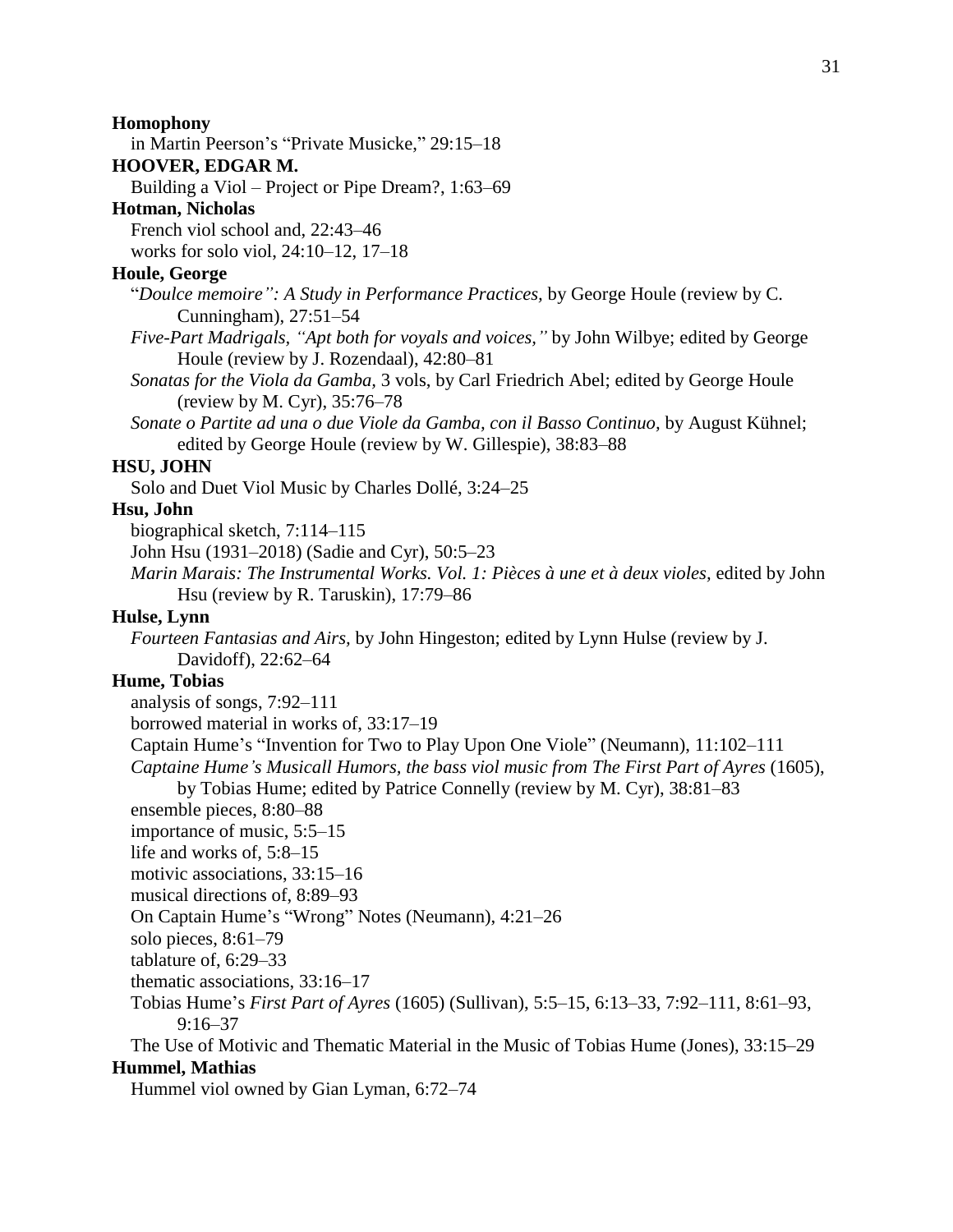#### **Hunter, George**

- *Fantasias and In Nomines for viols,* by Henry Purcell; edited by George Hunter (review by G. Feldman), 32:77–79
- *Fantasias of Four Parts,* by John Coprario; edited by George Hunter (review by E. Phillips), 29:71–73
- *Five-Part Consort Music* (revised edition), by William Byrd; edited by George Hunter (review by G. Feldman), 32:77–79
- *Four-Part Consort Music,* by William Byrd; edited by George Hunter (review by B. Wissick), 28:53–56
- *The Italian Madrigal Fantasias of Five Parts,* by John Ward; edited by George Hunter (review by P. Connelly), 34:98–102
- *Nine Fantasias of Two Parts,* by Thomas Morley; edited by George Hunter (review by E. Phillips), 29:71–73
- *Six-Part Consort Music,* by Thomas Tomkins; edited by George Hunter (review by M. Panofsky), 33:82–85
- *Six-Part Consort Music,* by William Byrd; edited by George Hunter (review by M. Panofsky), 27:43–46
- *Two Brownings of Three Parts,* by Elway Bevin and John Baldwyn; edited by George Hunter (review by B. Wissick), 28:53–56

## **HUTCHINSON, ROLAND**

The Archetype of Johann Sebastian Bach's Chorale Setting "Nun Komm, der Heiden Heiland" (BWV 660): A Composition with Viola da Gamba? (Bruggaier; tr. by Hutchinson), 34:67–74

## Reviews:

- *The Golden Viol: Method for the Bass Viola da Gamba,* volumes 1 and 2, by Grace Feldman, 32:65–76
- *24 Divertimenti a tre für Baryton (Viola da Gamba, Violine) Viola und Violoncello;* Hob. XI: 73–96 (Band IV des Haydn-Verzeichnisses), by Joseph Haydn; edited by Günter and Leonore von Zadow, 45:125–134
- *28 Divertimenti a tre für Baryton (Viola da Gamba, Violine) Viola und Violoncello;* Hob. XI: 97–126 (Band V des Haydn-Verzeichnisses), by Joseph Haydn; edited by Günter and Leonore von Zadow, 45:125–134

## I

## **Iberian music**

New Sources for the Study of the Portuguese Seventeenth-Century Consort Music (Nery), 22:9–28

## **Improvisation**

Christopher Simpson on, 36:5–39 divisions in, 36:9–23 solo sonatas and, 25:31–37

## **In Nomine compositions**

Change and Tradition in the Early *In Nomine* (Weidner), 15:102–112

An Essay in Consort Interpretation: John Ward — Six-Part *In Nomine,* VdGS (Meyer) No.1 (Dodd), 12:37–44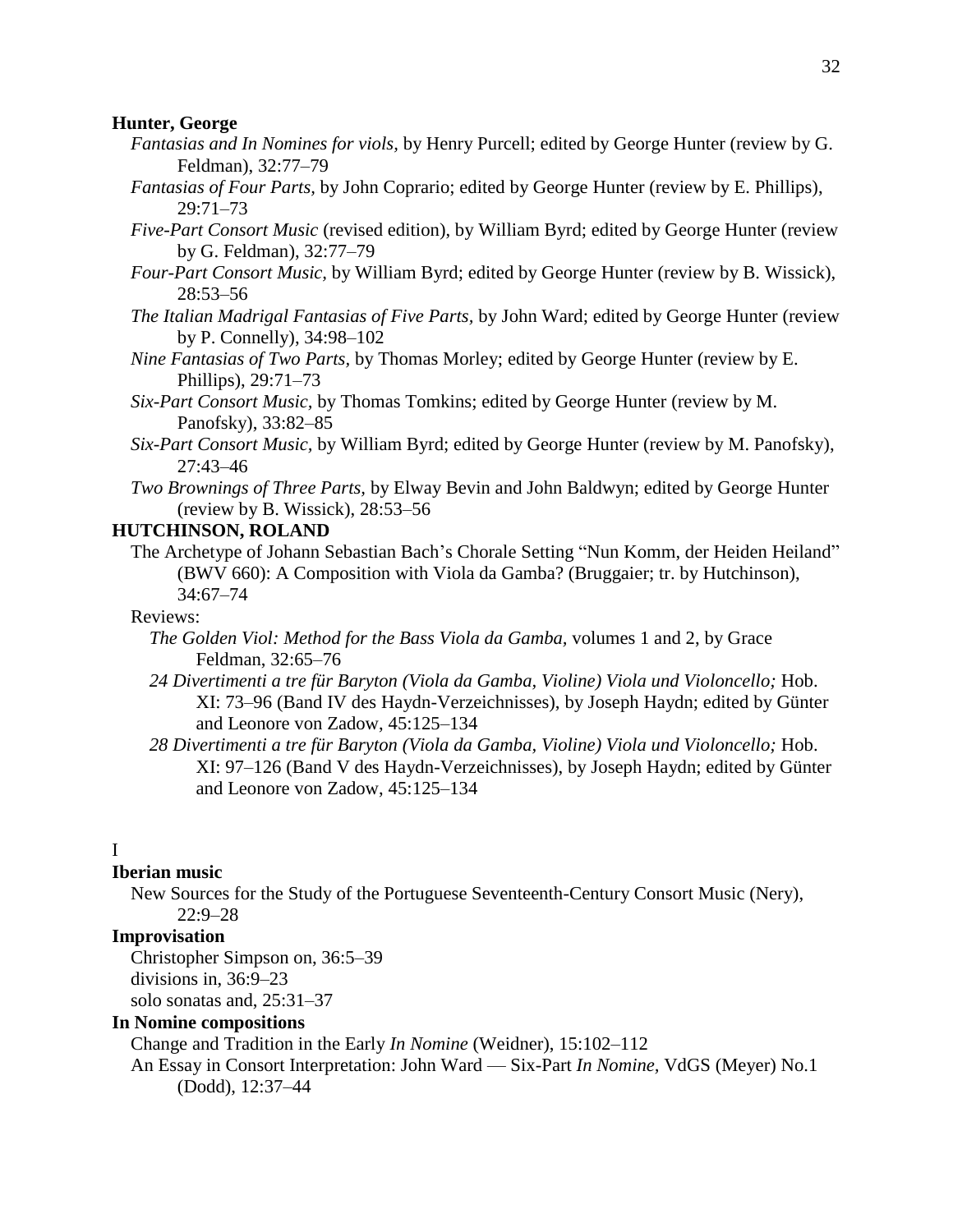## **Indexes**

A Composer Index for Gordon Dodd's *Thematic Index* (Sandford), 23:72–80 index to original and English translation of Einstein's *German Literature for Viola da Gamba*, 29:53–64 indices to original and English translation of Le Blanc's *Défense de la Viole,* 12:24–36 New Grove Index for Viol Players, 27:55–75 **Instruction books** Danoville's Treatise on Viol Playing (tr. and commentary by Kinney), 12:45–73 The Fretless Approach to Gamba Playing (Rutledge), 28:21–47 Ganassi's *Regola Rubertina* (tr. by Bodig), 18:13–66, 19:99–163 Jean Rousseau on the Mechanics of Viol Playing (tr. and annotations by Neumann), 7:5–12 list of methods for pardessus de viole, 1718 to c. 1770, 37:12–13 Loulié's method for learning how to play the viol, 13:39–55 Modern Instruction Books for the Viola da Gamba (Margrave), 1:39–50 **Instrument collections and collecting** American Society of Ancient Instruments collection, 25:15–18 Antique Bowed Instruments in the Dolmetsch Collection (N. Dolmetsch), 15:51–87 Antique Viols and Related Instruments from the Caldwell Collection (Caldwell), 11:60–89 Catalogue of the European Musical Instruments ... in the Ueno Gakuen Collection (Uchino), 27:34–39 Galpin's approach to, 3:26–29 Henry Blakiston Who? Or Some Early Instruments at the Library of Congress (Traficante), 10:29–68 The Musical Instrument Collection at Boston (Williamson), 3:26–33 North Italian Viols at the Shrine to Music Museum (Banks), 21:7–27 The Stearns Collection of Musical Instruments (Warner), 2:38–48 Toronto's Hart House Viols (Morton), 45:5–76 **International Musicological Society** Research Report: Double Bass Session at the IMS Conference in Leuven, Belgium (Vanscheeuwijck), 39:76–82 **International Symposium on the Italian Viola da Gamba (2000)** conference report, 37:68–77 **Interviews.** *See* **Tributes and interviews Irving, John** *Consort Music; Consort Music I, for three viols; Consort Music II, for four, five, and six viols,* by Thomas Tomkins (Musica Britannica, vol. 59); transcribed and edited by John Irving (review by B. Bellingham), 29:74–77 **Italian music and instruments** Bolognese viols in Witten-Rawlins Collection, 21:24–27 The Bowed String Instruments of the Baroque Basso Continuo (ca. 1680–ca. 1752) in Italy and France (Burnett), 7:65–91, 8:29–61 Brescian viols in Witten-Rawlins Collection, 21:14–23 International Symposium on the Italian Viola da Gamba (2000), 37:68–77 Maugars' *Response Faite a un Curieux sur le Sentiment de la Musique d'Italie* (tr. by W. Bishop), 8:5–17 New Documents on a Sixteenth-Century Venetian Viol Maker (Ongaro), 27:22–28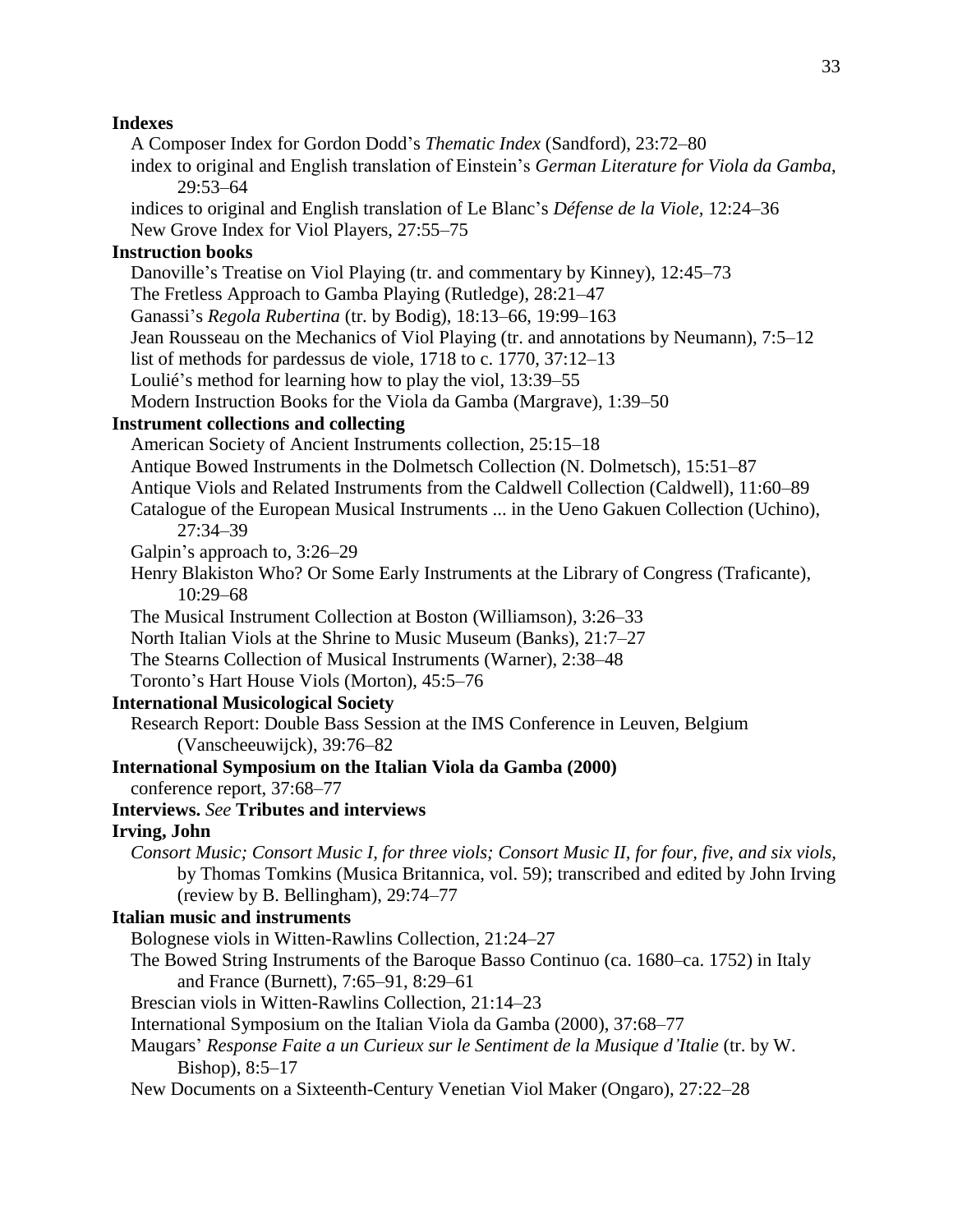North Italian Viols at the Shrine to Music Museum (Banks), 21:7–27 ornamentation, Italian vs. French, 5:34–35, 6:49–50 Venetian viols in Witten-Rawlins Collection, 21:8–13

#### J

#### **JACKSON, BARBARA GARVEY**

Commentary on Le Blanc's *Défense de la Viole*, 12:14–36 Hubert Le Blanc's *Défense de la viole* (tr. by Jackson), 10:11–28, 11:17–58 Reviews:

*Resonating Bodies* (novel), by Lynne Alexander, 26:101–103

#### **Jacobean music**

Captain Hume's "Invention for Two to Play Upon One Viole" (Neumann), 11:102–111 John Ward of Canterbury (Ford), 23:51–63

Structural Ornaments: Transcending Binaries in Elizabethan and Jacobean Music (Conner), 42:19–75

#### **Jambe de Fer, Philibert**

Viols and Violins in the *Epitome Musical* (Lyon 1556) of Philibert Jambe de Fer (Kinney), 4:14–20

#### **Japanese music and instruments**

bowed string instruments as precious items, 47:32–34

jiuta (vocal chamber music), 22:31–32

The Origin of the Kokyū (Kambe), 47:5–41

Viols in Japan in the Sixteenth and Early Seventeenth Centuries (Kambe), 37:31–67

## **Jenkins, John**

- *Consort Music for Viols in Four Parts,* by John Jenkins; edited by Andrew Ashbee (review by D. Pearl), 16:73–76
- *Consort Music of Three Parts,* by John Jenkins; edited by Andrew Ashbee (review by E. Boal), 36:82–87
- *Duos for Two Bass Viols and Continuo,* vol. 1, by John Jenkins; edited by Andrew Ashbee (review by M. Elliott), 39:95–98
- *Fantasia-Suites: II* for three viols (tr, B, B), by John Jenkins; transcribed and edited by Andrew Ashbee (review by T. Conner), 46:64–71
- *Suites* for two division viols and continuo, by John Jenkins; edited by Martha Bishop (review by P. Farrell), 22:56–58
- *Three-Part Airs for Two Trebles, Bass and Continuo: Vol. III,* by John Jenkins; edited by Andrew Ashbee (review by J. Johnson), 42:89–92
- *Three-Part Fancy and Ayre Divisions for Two Trebles and a Bass to the Organ,* by John Jenkins; edited by Robert Austin Warner (review by G. Bachmann), 4:46

## **Jennings, John M.**

*The Four-Part Consort Music,* by Thomas Lupo; transcribed and edited by Richard Charteris and John M. Jennings (review by P. Farrell), 22:56–58

#### **Jesuit missionaries**

kokyū origins and, 47:9–12, 38

#### **Jewish musicians**

in court of Henry VIII, 46:13–14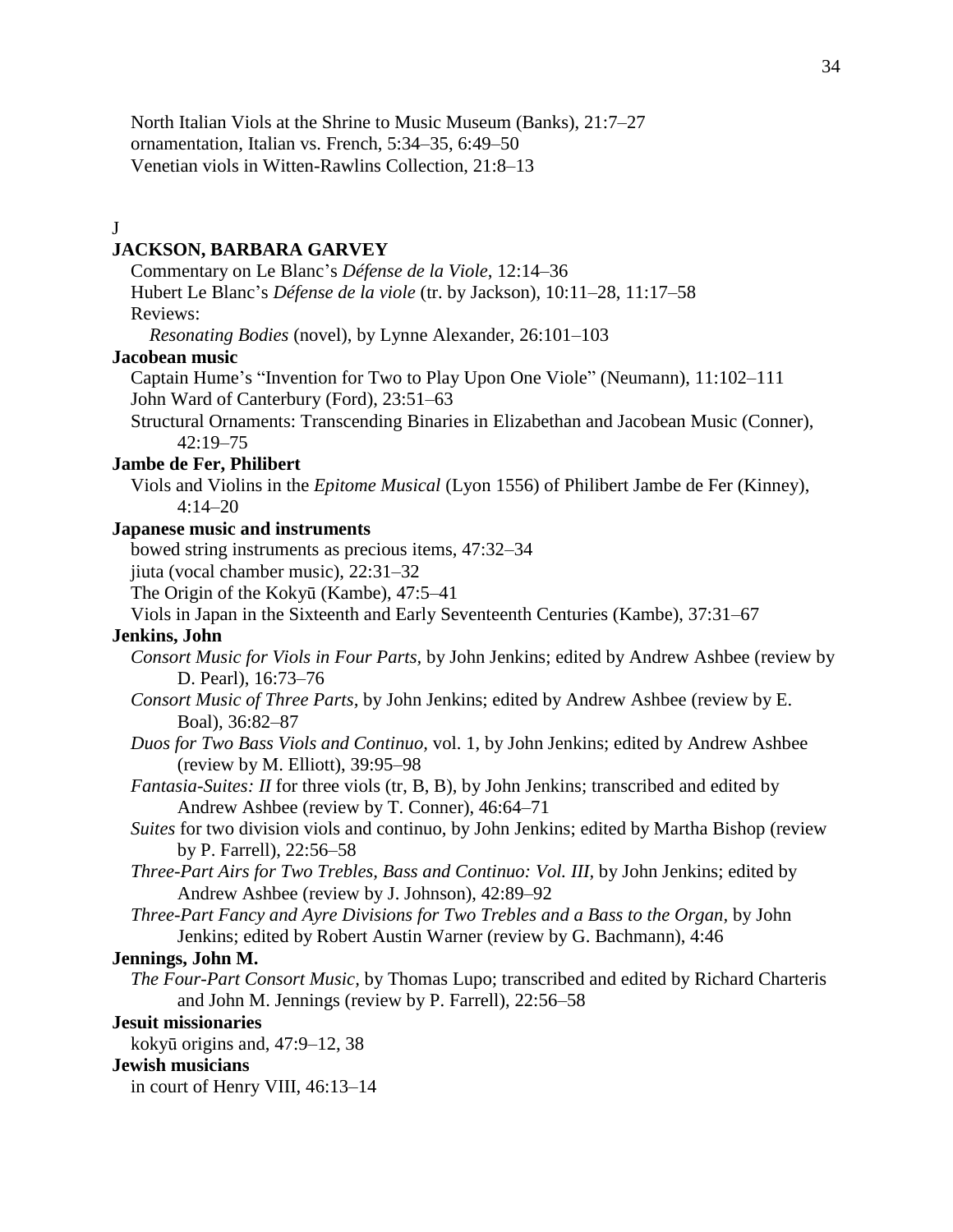#### **Johann Adolph I, Duke of Saxe-Weissenfels**

Conrad Höffler: Chamber Musician and Violist da Gamba at the Court of Duke Johann Adolph I of Saxe-Weissenfels (Fritzsch; tr. by Kyprianides), 46:21–36

## **JOHNSON, JANE T.**

Violin Versus Viol in English Fantasia-Suites, 15:88–101 Reviews:

*Three-Part Airs for Two Trebles, Bass and Continuo: Vol. III,* by John Jenkins; edited by Andrew Ashbee, 42:89–92

## **JOHNSON, ROSE-MARIE**

Comparison of "The Cries of London" by Gibbons and Weelkes, 9:38–54

The History and Literature of the Viola d'Amore, 7:13–51

## **Jones, Robert**

Lyra Viol Accompaniment in Robert Jones' *Second Booke of Songs and Ayres* (1601) (Teplow), 23:6–18

#### **JONES, STERLING SCOTT**

The Use of Motivic and Thematic Material in the Music of Tobias Hume, 33:15–29 **Jones, Sterling Scott**

*The Lira da Braccio,* by Sterling Scott Jones (review by H. Myers), 34:84–89

## K

#### **Kagel, Mauricio**

*Musik für Renaissance-Instrumente,* by Mauricio Kagel (review by H. Gay), 9:59

## **KAMBE, YUKIMI**

The Origin of the Kokyū, 47:5–41

Viols in Japan in the Sixteenth and Early Seventeenth Centuries, 37:31–67

## **Kambe, Yukimi**

*Handbook for Composing for the Viola da Gamba,* by Yukimi Kambe (review by R. Whelden), 43:72–77

promotion of viol in Japan, 22:31–32

## **Karpp, Gregorius**

bass viol made by, in Caldwell collection, 11:66–67

#### **Keeling, Andrew**

*afterwards,* by Andrew Keeling (review by J. Davidoff), 39:102–105

#### **Kéfer, Paul**

as owner of Dolmetsch-Chickering viol, 48:47–52

#### **Kelischek, George**

as modern viol maker, 2:57

## **Kelsey, Alice**

as borrower of Dolmetsch-Chickering viol, 48:40–44

#### **Kessler, Dietrich**

as modern viol maker, 2:57

#### **KINNEY, GORDON J.**

The Case for the Use of Vibrato on the Viol, 7:52–64 Danoville's Treatise on Viol Playing (tr. and commentary by Kinney), 12:45–73 Fray Juan Bermudo's Methods of Measuring Frets, 11:90–101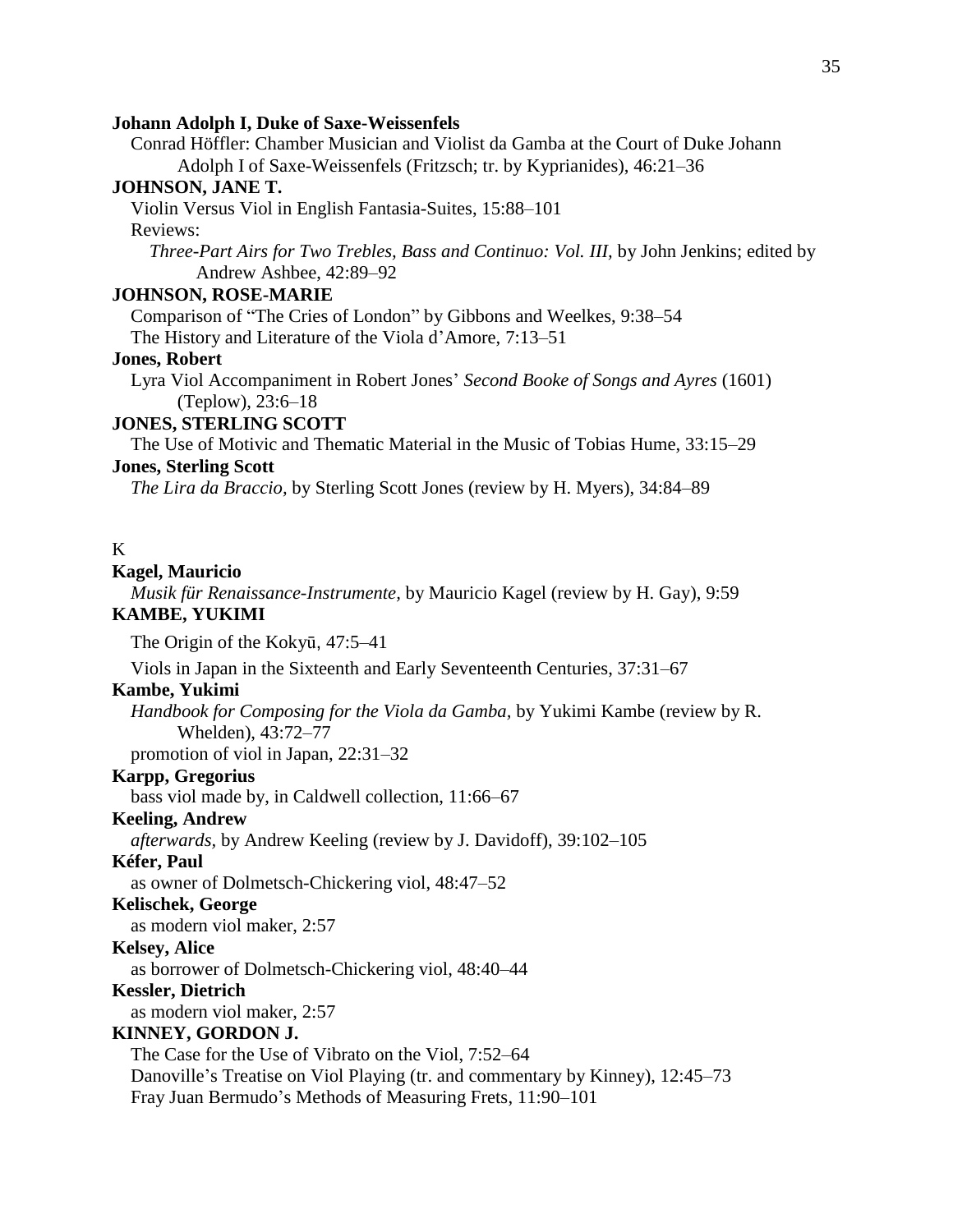Marin Marais as Editor of His Own Compositions, 3:5–16 Musicography in English Translation, 18:10–12 Problems of Melodic Ornamentation in French Viol Music, 5:34–50 Telemann's Use of the Viol as a Solo or Concertant Instrument, 17:5–27 A "Tempest in a Glass of Water" or a Conflict of Esthetic Attitudes, 14:42–52 Trichet's Treatise: A 17th Century Description of the Viols (tr. and annotated by Kinney),  $2:5-15$ Viols and Violins in the *Epitome Musical* (Lyon 1556) of Philibert Jambe de Fer, 4:14–20 Writings on the Viol by Du Buisson, De Machy, Roland Marais, and Étienne Loulié (tr. and commentary by Kinney), 13:17–55 Reviews: *La Basse de Viole du temps de Marin Marais et d'Antoine Forquery,* by Hans Bol, 14:71 *Music of the French Baroque,* performed by Oberlin Baroque Ensemble, 14:72–74 *String Playing in Baroque Music,* by Robert Donington, 16:72–73 **Kinney, Gordon J.** biographical sketch, 6:60–61 Donington comments on "Problems of Melodic Ornamentation in French Viol Music" (JVdGSA, 5:34-50), 6:49–53 Furnas's challenge to "The Case for the Use of Vibrato on the Viol" (JVdGSA, 7:52-64), 8:18–28 Gordon J. Kinney, 1905–1981 (Longyear), 18:7–9 photograph, 6:61, 18:9 *Kirishitan monjo* **(missionary documents)** kokyū references in, 47:11–12, 38 viols described in, 47:32–66 **Kite-Powell, Jeffery T.** *A Performer's Guide to Renaissance Music,* edited by Jeffery T. Kite-Powell (review by R. Murray), 34:77–84 **Klinke, Gregor** *Viola da gamba und Viola da braccio: Symposium im Rahmen der 27. Tage Alter Musik in Herne 2002*, edited by Christian Ahrens and Gregor Klinke (review by C. Kyprianides), 44:52–56 **Kohnstamm, Mary L. (Maisie)** biographical sketch, 31:41 **Kokyū** differences from European bowed instruments, 47:36–40 The Origin of the Kokyū (Kambe), 47:5–41 **KÖNIG, ADOLF HEINRICH** *Die Viola da Gamba,* by Adolf Heinrich König (review by J. Rutledge), 23:102–105

## **KREITNER, KENNETH**

## Reviews:

*Antiquity and the Middle Ages: From Ancient Greece to the 15th Century,* edited by James McKinnon, 28:61–64

*Music in Medieval Europe,* by Jeremy Yudkin, 28:61–64

*Music of the Middle Ages: An Anthology for Performance and Study,* by David Fenwick Wilson, 28:61–64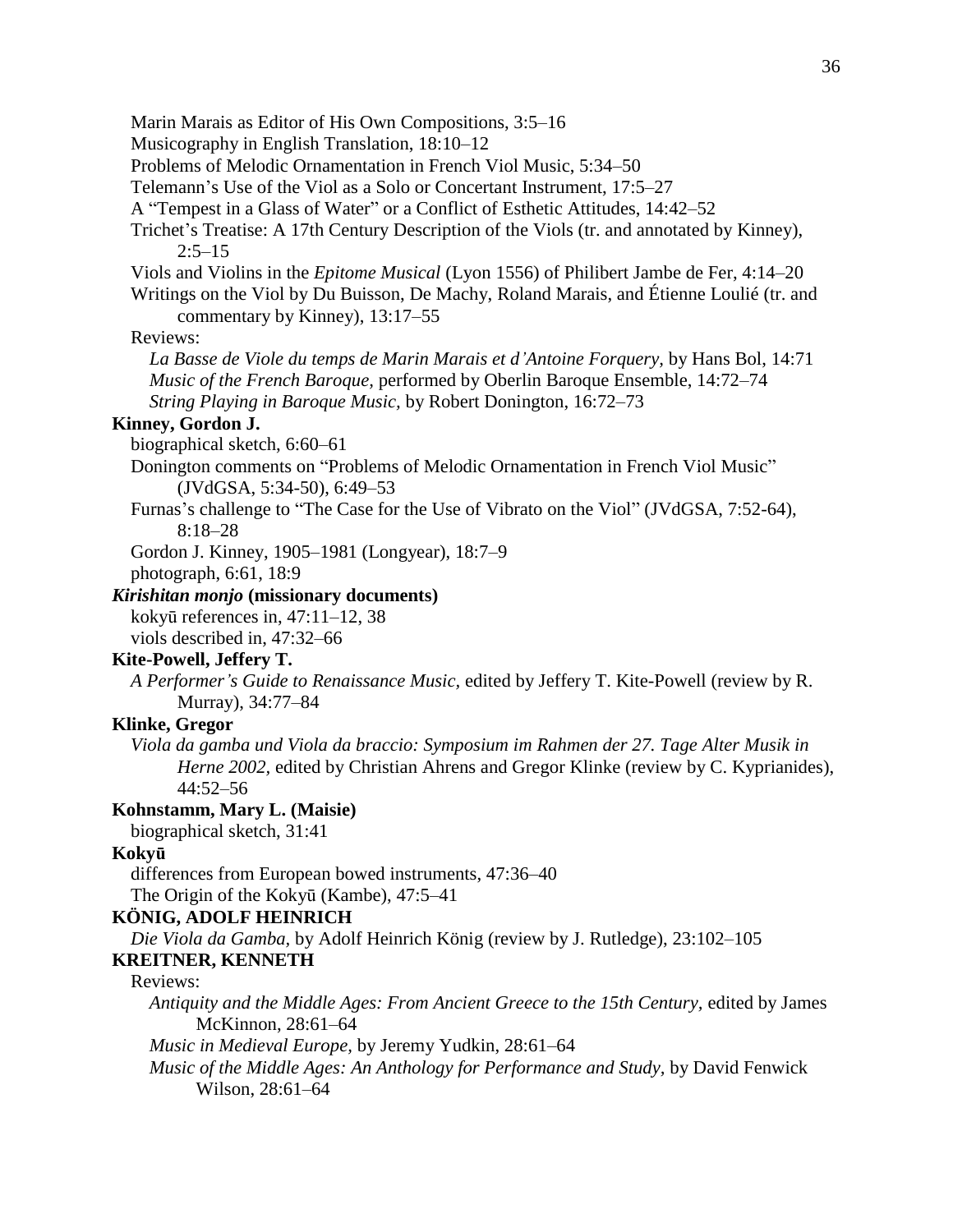*Music of the Middle Ages: Style and Structure,* by David Fenwick Wilson, 28:61–64

#### **Kühnel, August**

form in sonatas of, 26:7–11

*Sonata à 2,* 26:34–40

*Sonata à due,* 26:26–34

*Sonate o Partite ad una o due Viole da Gamba, con il Basso Continuo,* by August Kühnel; edited by George Houle (review by W. Gillespie), 38:83–88

style in sonatas and suites, 25:46–52

# **KYPRIANIDES, CHRISTINE**

Conrad Höffler: Chamber Musician and Violist da Gamba at the Court of Duke Johann Adolph I of Saxe-Weissenfels (Fritzsch; tr. by Kyprianides), 46:21–36

Reviews:

- *Twelve Fantasias for Viola da Gamba Solo*, by Georg Philipp Telemann; edited by Thomas Fritzsch and Günter von Zadow, 49:78–83
- *Viola da gamba und Viola da braccio: Symposium im Rahmen der 27. Tage Alter Musik in Herne 2002,* edited by Christian Ahrens and Gregor Klinke, 44:52–56

# L

#### **La Viole de Gambe Française**

conference report (Limoges, 1995), 32:50–54

# **Lambert, Jean-Nicolas**

bass viol made by, in Caldwell collection, 11:70–71

## **Lambert, Michel**

*airs sérieux* of, 47:74–76

# **Larkowski, Charles**

*Sonata in C Major for Viola da Gamba and Continuo, W. 136,* by Carl Philipp Emanuel Bach; edited with continuo realization by Charles Larkowski (review by M. Panofsky), 38:92– 97

# **Larson, Arthur**

biographical sketch (Wendell), 9:57–58 photograph, 9:56

#### **Lawes, William**

Between Fantazy and Aire: The "Active Braine" of William Lawes (Davenport), 39:49–75, 40:4 (Correction)

Christ Church 725-7 manuscript, 43:44–47

Dolmetsch II.B.3 manuscript, 43:53–54, 53–56

Harvard Mus. 70 manuscript, 43:47–52, 54–65

"Let Them Be Lusty, Smart-Speaking Viols": William Lawes and the Lyra Viol Trio (J. Cunningham), 43:32–68

*The Royall Consort* (old and new versions), by William Lawes; edited by David Pinto (review by G. Sandford), 32:80–83

sources for lyra viol trios, 43:44–54

# **LE BLANC, HUBERT**

Hubert Le Blanc's *Défense de la viole* (tr. by Jackson), 10:11–28, 11:17–58

# **Le Blanc, Hubert**

Commentary on Le Blanc's *Défense de la Viole* (Jackson), 12:14–36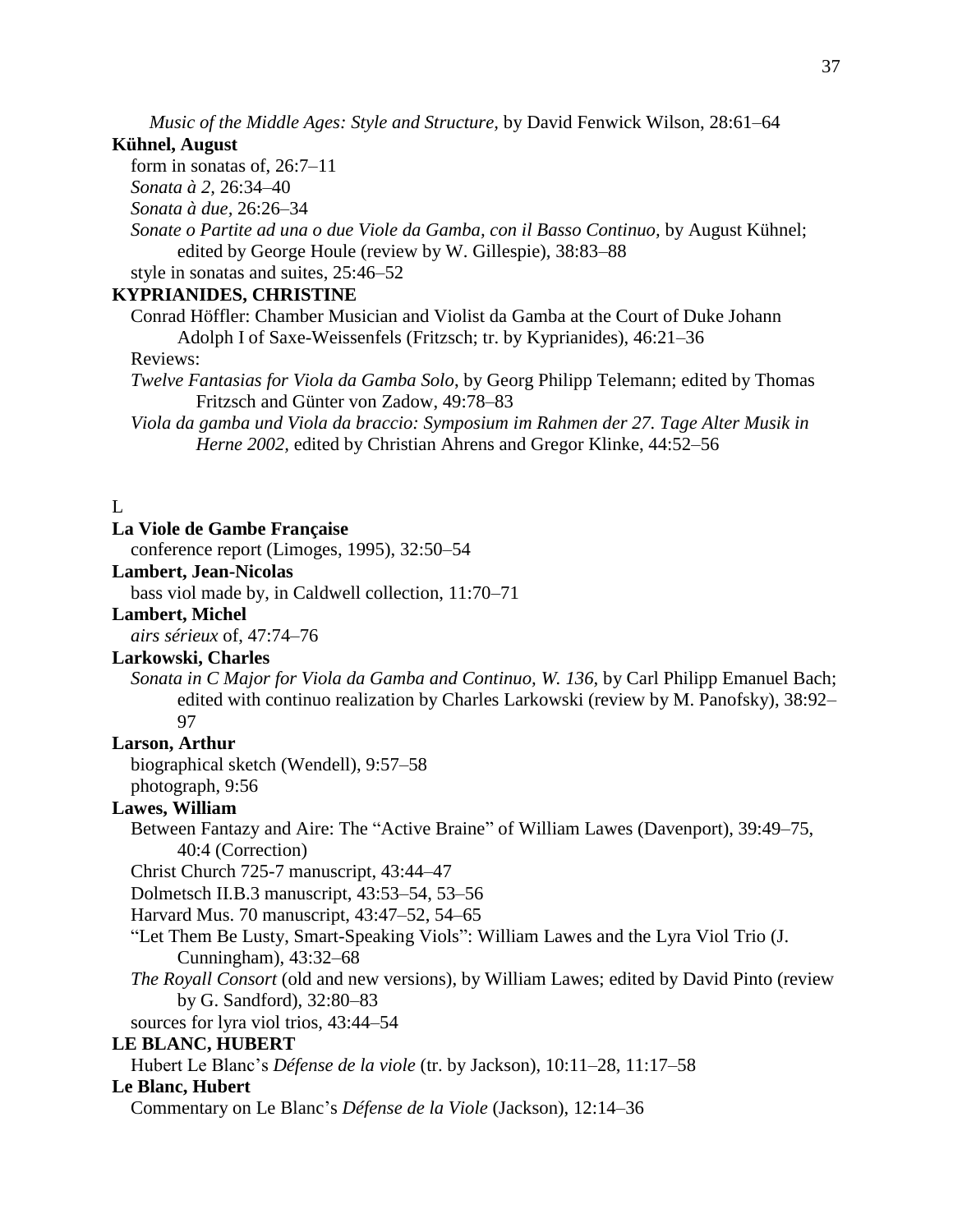comparison of viol and violin, 17:33–34

*Défense de la viole*, indices to original and English translation of, 12:24–36

*Défense de la viole*, table of contents to original and English translation of, 11:50–58

Hubert Le Blanc's Concept of Viol Sound (Rutledge), 17:28–37

on viol sound as bell, 17:35

# **Le Jeune, François**

quinton made by, in Library of Congress collection, 10:37–43

# **Le Manuscrit de Viole de Gambe de Tournus**

conference report (1995), 32:54–57

# **Ledger, Philip**

*The Oxford Book of English Madrigals,* edited by Philip Ledger (review by T. Duncan), 16:76–78

## **Leicester, Peter.** *See* **Leycester, Peter**

#### **Lely, Peter**

painting mentioned by Morton in "The Early History and Use of the G Violone" (comment by Fleming; reply by Morton), 37:90–92

## **LEPPERT, RICHARD D.**

Viols in Seventeenth-Century Flemish Paintings: The Iconography of Music Indoors and Out, 15:5–40

# **Lewis, Edward**

attribution of viols to Meares, 40:45–48

characteristics of viols, 40:38–45

The Richard Meares Viol in the Metropolitan Museum of Art Re-evaluated (Hebbert), 40:37– 48

# **Leycester, Peter (Peter Leicester)**

"A Booke of Lessons for Lyro-Viole to play alone in Severall Tuninges" ("Music," Part III), 21:37–44

"A Booke of Miscellany Collections" ("Music," Part I), 21:29–34

"Prolegomena Historica de Musica" ("Music," Part II), 21:34–37

Sir Peter Leycester's Book on Music (Abbey), 21:28–44

"To His Viole" (poem), 36:82

# **Library of Congress (U.S.)**

catalogue system for viola d'amore music, 7:51

donors of musical instruments to collection, 10:30–33

Henry Blakiston who? Or Some Early Instruments at the Library of Congress (Traficante), 10:29–68

measurements of Wilkins instruments in collection, 10:35–36

# **Lidl, Andreas**

- *Six Sonatas, for viola da gamba and cello,* by Andreas Lidl; edited by Hazelle Miloradovitch (review by B. Wissick), 41:85–91
- *Three Sonatas for viola da gamba and violoncello,* by Andreas Lidl; edited by Donald Beecher (review by B. Wissick), 34:93–98

#### **Linaro, Ventura**

New Documents on a Sixteenth-Century Venetian Viol Maker (Ongaro), 27:22–28

# **Lindley, Mark**

*Lutes, Viols and Temperaments,* by Mark Lindley (review by L. and J. Shortridge), 22:65–66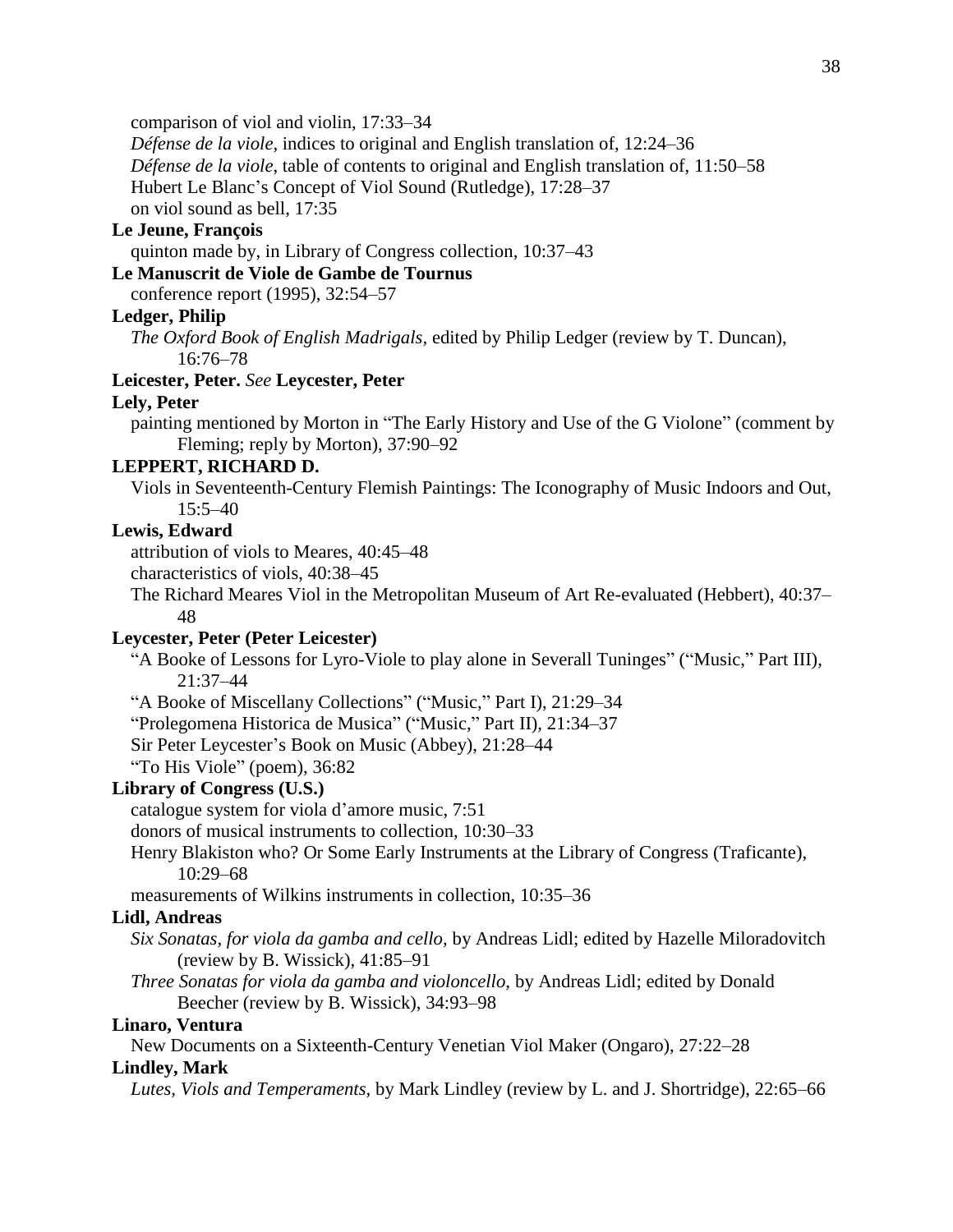## **Lirone.** *See* **Lyra da gamba (lirone)**

## **LOEB, DAVID**

The Lyffe and Times of a Viol Composer (Late 20th c.), 22:29–34

# **Loeb, David**

*Fantasias for Eight to Twelve Viols,* by David Loeb (review by J. Davidoff), 35:78–80

# **London Baroque**

*"For These Distracted Tymes": Music of the Civil Wars,* performed by London Baroque (review by R. Green), 21:72–74

# **LONGYEAR, REY M.**

Gordon J. Kinney, 1905–1981, 18:7–9

## **Loulié, Étienne**

An 18th-Century Treatise on the Viol by Étienne Loulié (Cohen), 3:17–23 method for learning how to play the viol, 13:39–55

# **Lowry, Eloise Glenn.** *See also* GLENN, ELOISE

photograph and tribute to memory of, 18:5

# **Lully, Jean-Baptiste**

orchestra of, 47:72–74

# **Lupo, Thomas**

- *The Four-Part Consort Music,* by Thomas Lupo; transcribed and edited by Richard Charteris and John M. Jennings (review by P. Farrell), 22:56–58
- *The Six-Part Consort Music,* by Thomas Lupo; edited by Richard Charteris (review by B. Bellingham), 33:86–89
- *XXX Konincklycke Fantasien Om Op. 3 Fioolen de Gamba en ander Speel-tuigh te gebruychen, Amsterdam (1648),* by T. Lupo, I. Coprario, and W. Daman; edited by Helmut Mönkemeyer (review by G. Sandford), 25:63–64
- *XX Konincklycke Fantasien en Noch IX Fantasien 3 Fioolen de Gamba (1648),* by T. Lupo, I. Coprario, and W. Daman; edited by Eugeen Schreurs and Martine Sanders (review by G. Sandford), 25:63–64
- *The Two- and Three-Part Consort Music,* by Thomas Lupo; edited by Richard Charteris (review by J. Davidoff), 26:93–95

## **Lutes**

Ganassi's rules of tablature for, 19:116–117

interaction with viol traditions, 14:12–21

lyra viol accompaniment in Robert Jones' *Second Booke of Songs and Ayres* (1601), 23:8–9 ornamentation and traditions of, 14:22–23

## **LUTTMANN, STEPHEN F.**

The Music of Johann Schenck: Some Observations, 18:94–120 Reviews:

*Austrian Court Music, 1680–1780,* performed by Oberlin Baroque Performance Institute, 17:70–73

## **Lyman, Gian**

biographical sketch, 6:62–63 photograph, 6:64

#### **Lyra da braccio**

in Dolmetsch collection, 15:51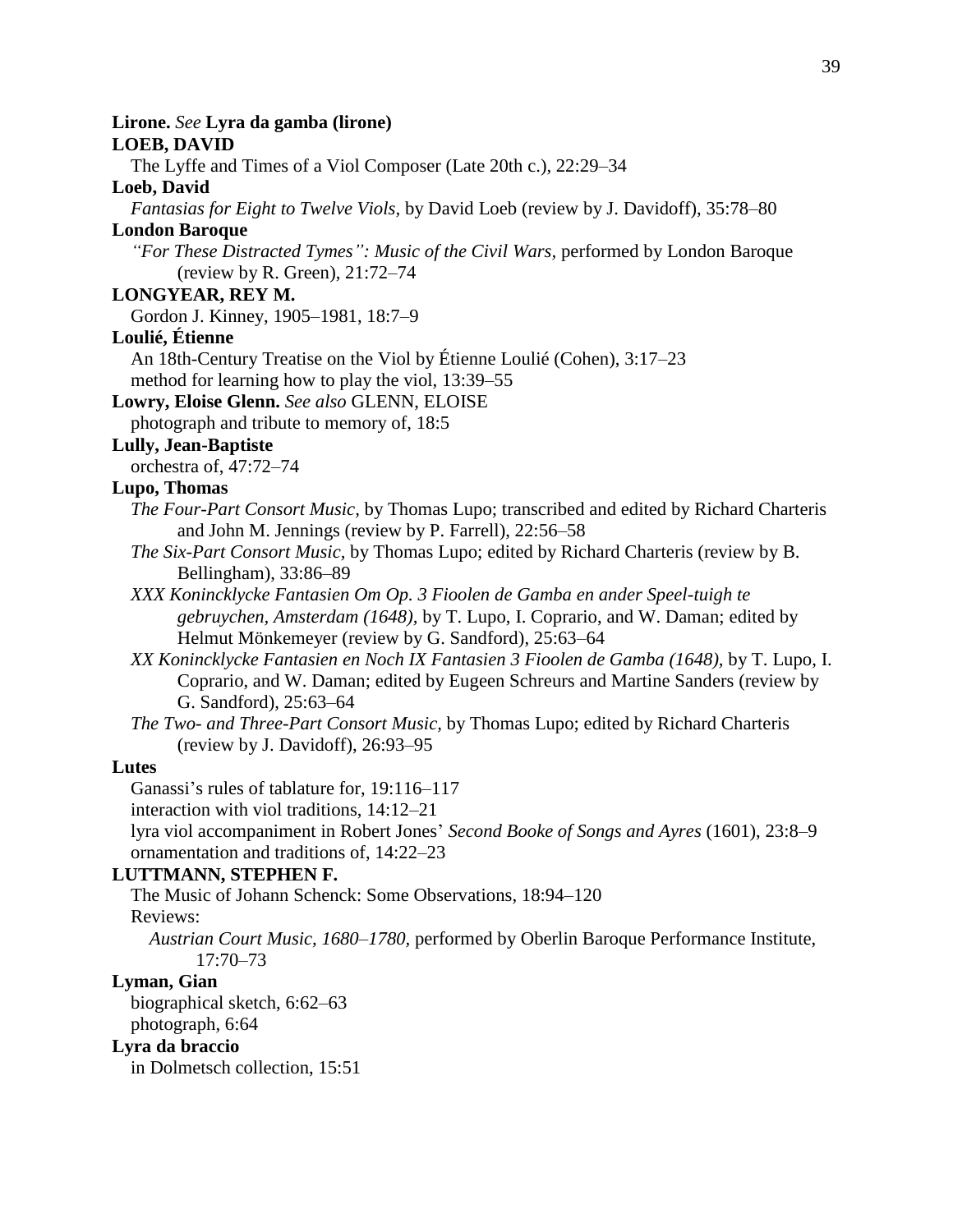#### **Lyra da gamba (lirone)**

Explanation of the Shape, the Tuning and the Use of the Lyra da Gamba; Proposition XVIII from *Harmonie Universelle* by Marin Mersenne (1636) (tr. by Green), 2:54–55

# **Lyra viol music**

Christopher Simpson's "Little Consort" (Stoltzfus), 21:53–63 *contreparties* in trios, 43:38–44 in early Stuart England, 43:33–38 history of, 6:26–29 Lawes sources for trio music, 43:44–54 "Let Them Be Lusty, Smart-Speaking Viols": William Lawes and the Lyra Viol Trio (J. Cunningham), 43:32–68 Lyra Viol Accompaniment in Robert Jones' *Second Booke of Songs and Ayres* (1601) (Teplow), 23:6–18 The Lyra Viol in Consort: An Example from Uppsala, Universitetsbibliotek IMhs 4:3 (Stoltzfus), 17:47–59 The *Manchester Lyra Viol Tablature:* Further Information (Traficante), 3:52–55 A Manuscript Collection of Viola da Gamba Music (Cowling), 1:16–29 Music for the Lyra Viol: The Printed Sources (Traficante), 5:16–33 Ornamentation in English Lyra Viol Music, Part I: Slurs, Juts, Thumps, and Other "Graces" for the Bow (Cyr), 34:48–66 Ornamentation in English Lyra Viol Music, Part II: Shakes, Relishes, Falls, and Other "Graces" for the Left Hand (Cyr), 35:16–34 tablature and notation in, 5:17–18

#### M

#### **MACCRACKEN, THOMAS G.**

The Dolmetsch-Chickering Viols, 48:25–66

Research Report: Conferences in Magnano and Edinburgh, 37:68–83

Research Report: Viol Symposium at Kloster Michaelstein, 46:37–45

Small French Viols, 50:49–71

Reviews:

*European Stringed Instruments* by Elizabeth Wells and Christopher Nobbs, 44:45–49

*A Viola da Gamba Miscellany: Proceedings of the International Viola da Gamba Symposium, Utrecht 1991,* edited by Johannes Boer and Guido van Oorschot, 31:89– 95

# **MACDONALD, ELIZABETH**

Reviews:

*Life After Death: The Viola da Gamba in Britain from Purcell to Dolmetsch,* by Peter Holman, 46:59–64

## **MACE, THOMAS FITZ-HUGH**

Michel Collichon and the Origins of the Pardessus de Viole, 47:42–83

Twin Viols: Evidence for Serial Production in the Workshop of Nicolas Bertrand, 45:77–121 Reviews:

*The Caldwell Collection of Viols: A Life Together in the Pursuit of Beauty,* by Catharina Meints Caldwell, with John Pringle and Thomas G. MacCracken, 47:102–110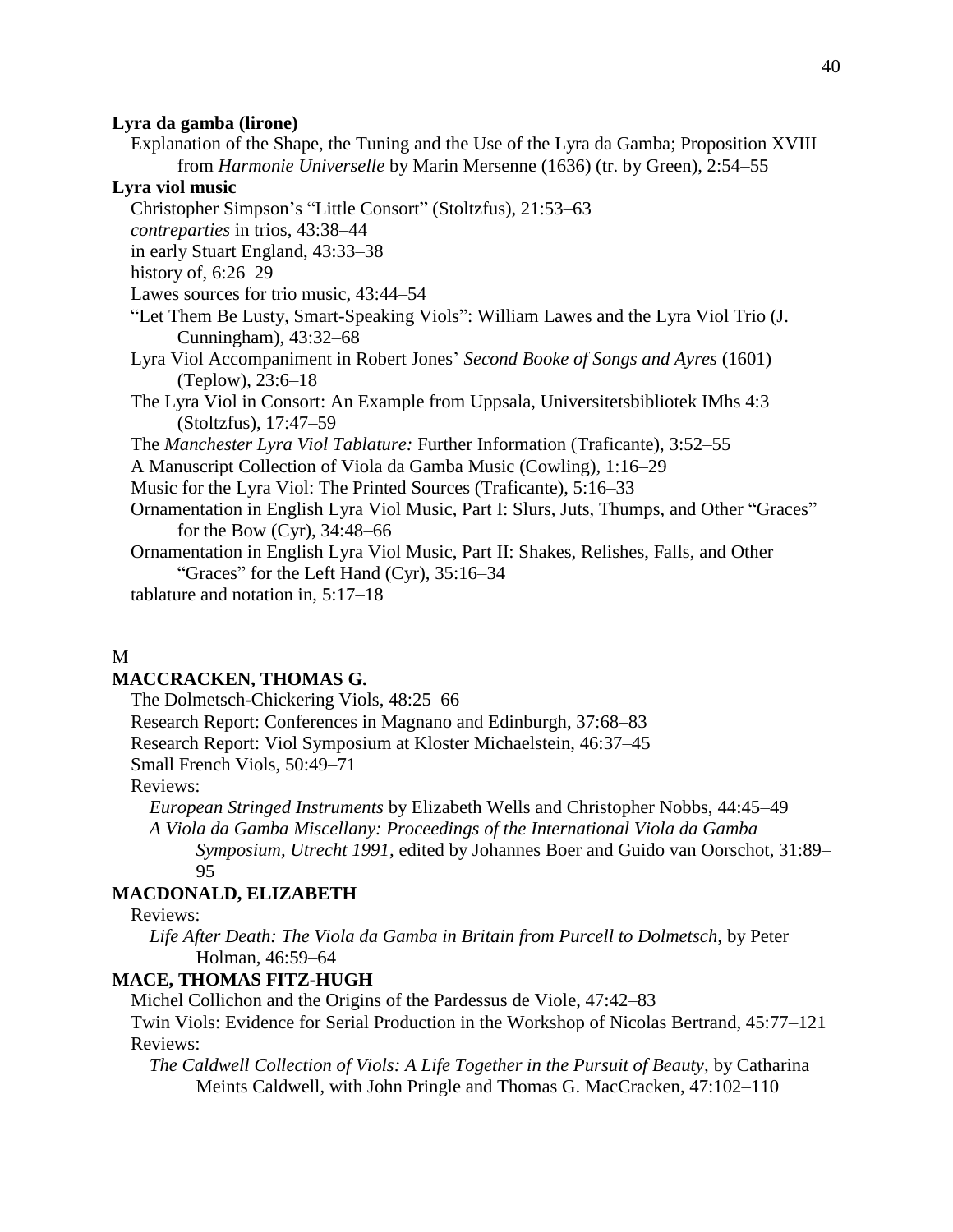#### **MACKEY, SHEM**

A Question of Wood: Michel Collichon's 1683 Seven-String Viol, 47:84–98

# **Marais, Marin**

as advocate of solo viol performance, 10:82–84

character pieces, 49:5–28

editions and recordings by John Hsu, 50:9–10, 14–16

literary practices reflected in the music of, 50:75–78, 88–89, 94–96, 100–101

Marin Marais and His Public (Bane), 50:24–48

Marin Marais as Editor of His Own Compositions (Kinney), 3:5–16

*Pièces à une et à deux Violes* (1686), Prelude, 26:41–42

plucking in the music of, 48:16–24

A Portrait of the Musician Marin Marais by Jean Dieu dit Saint-Jean in the Museum in the Chateau of Blois (Dunford; tr. by Green), 44:5–12

Rhetoric and Eloquence: Dramatic Expression in Marin Marais's *Pièces de Viole* (Teplow), 24:22–50

sarabands of, 24:31–46

structure of works, 26:11–13

as student of Sainte-Colombe, 49:31–36, 48, 50

suites accommodating multiple skill levels, 50:30–36, 40, 43–45

*Tombeau de Mr. Meliton,* 26:43–48

*The 250th Commemoration of Marin Marais,* performed by Oberlin Baroque Ensemble (review by J. Whisler), 16:78–80

# **Marais, Roland**

*Premier[-deuxième] livre de pièces de viole avec la basse chiffrée en partition,* by Roland Marais; facsimile edition (review by M. Cyr), 21:69–71

rules of accompaniment for bass viol, 13:32–39

# **MARGRAVE, WENDELL**

Arthur Larson, 9:57–58

Breaking the ground [editorial], 1:3

Count Your Blessings [editorial], 3:3–4

In Memoriam: George Glenn (1914–1971), 8:94–95

Marjorie Bram, 9:55

Modern Instruction Books for the Viola da Gamba, 1:39–50

Our Members [editorial], 4:3–4

Whither? [editorial], 5:3–4

Reviews:

*The Interpretation of Early Music,* by Robert Donington, 2:49–52

## **Margrave, Wendell**

In Memoriam: Oliver Wendell Margrave, 1919–1985 (Vickrey), 22:6–8 photograph, 22:6

#### **MARKOWITZ, RUTH**

correspondence on viol iconography in Baroque period, 14:75–76

## **MARSH, DOUGLAS**

The French Viol School: The Repertory from 1650 to Sainte-Colombe (ca. 1680) (Sicard; tr. by Marsh), 22:42–55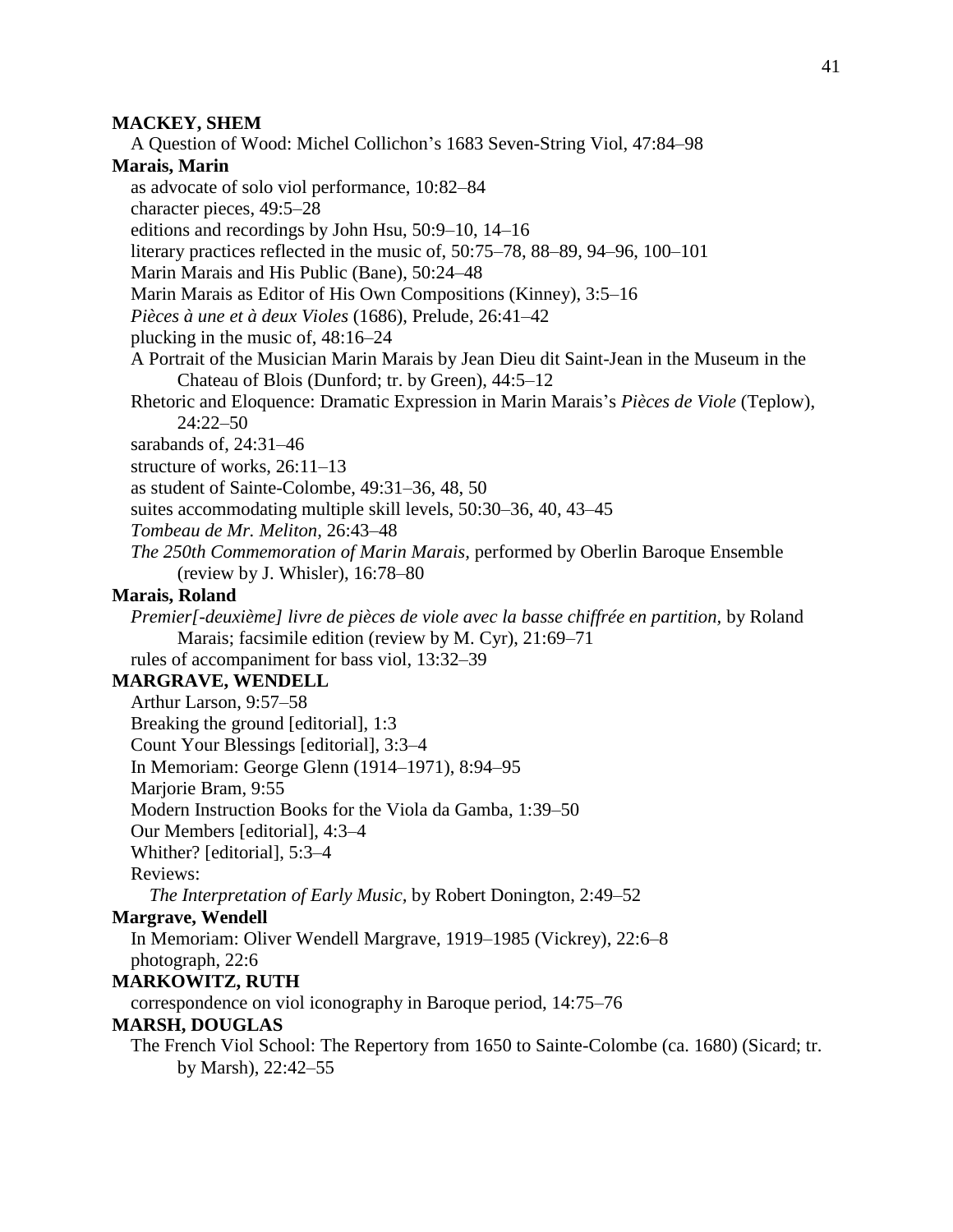# **MARSHALL, SHEILA** Putting Simpson into Practice, 6:5–12 The Well-Fingered Viol, 13:56–61 **Massey, Vincent** biography of, 45:63 role in acquisition of Hart House viols, 45:11–19 **MAUGARS, ANDRÉ** Maugars' *Response Faite a un Curieux sur le Sentiment de la Musique d'Italie* (tr. by W. Bishop), 8:5–17 **McGill Chamber Singers & Collegium Musicum** *Dietrich Buxtehude: Cantatas for Lent and Easter,* performed by McGill Chamber Singers & Collegium Musicum, Fred Stolzfus, Director (review by R. Bodig), 24:66–67 **McKinnon, James** *Antiquity and the Middle Ages: From Ancient Greece to the 15th Century,* edited by James McKinnon (review by K. Kreitner), 28:61–64 **Meares, Richard** Meares bass viol owned by Arnold Dolmetsch, 48:57–58 Meares bass viol owned by Mrs. Paul Kohnstamm, 3:69–70 Meares viol (1683) owned by Martha Whittemore, 4:47–49 **Meares, Richard, II** as maker of Lewis viol attributed to Meares, 40:45–49 The Richard Meares Viol in the Metropolitan Museum of Art Re-evaluated (Hebbert), 40:37– 48 **Medieval music** The Bow in Medieval Music (Neumann), 1:4–15 **Meinertzen, Jacob** Meinertzen viol owned by Mrs. H. Murray Robb, 5:74–76 **MEINTS, CATHARINA.** *See also* **Caldwell, Catharina Meints** Reviews: *Konzert D-Dur für Viola da Gamba und Orchester,* by Giuseppe Tartini; edited by Thomas Fritzsch, 26:96–97 **MEIXELL, JOAN M.** The American Society of Ancient Instruments, 25:6–28 **MERSENNE, MARIN** Explanation of the Shape, the Tuning and the Use of the Lyra da Gamba; Proposition XVIII from *Harmonie Universelle* by Marin Mersenne (1636) (tr. by Green), 2:54–55 **Metropolitan Museum of Art (MMA)** Bertrand viol in Metropolitan Museum of Art, 45:111–116 The Richard Meares Viol in the Metropolitan Museum of Art Re-evaluated (Hebbert), 40:37– 48 **Mico, Richard** *The Four-Part Consort Music,* by Richard Mico; edited by Meredith Tyler (review by G. Sandford), 30:73 **MIDDLETON, ARTHUR** Catalogue of Viol Music (compiler), 2:58–72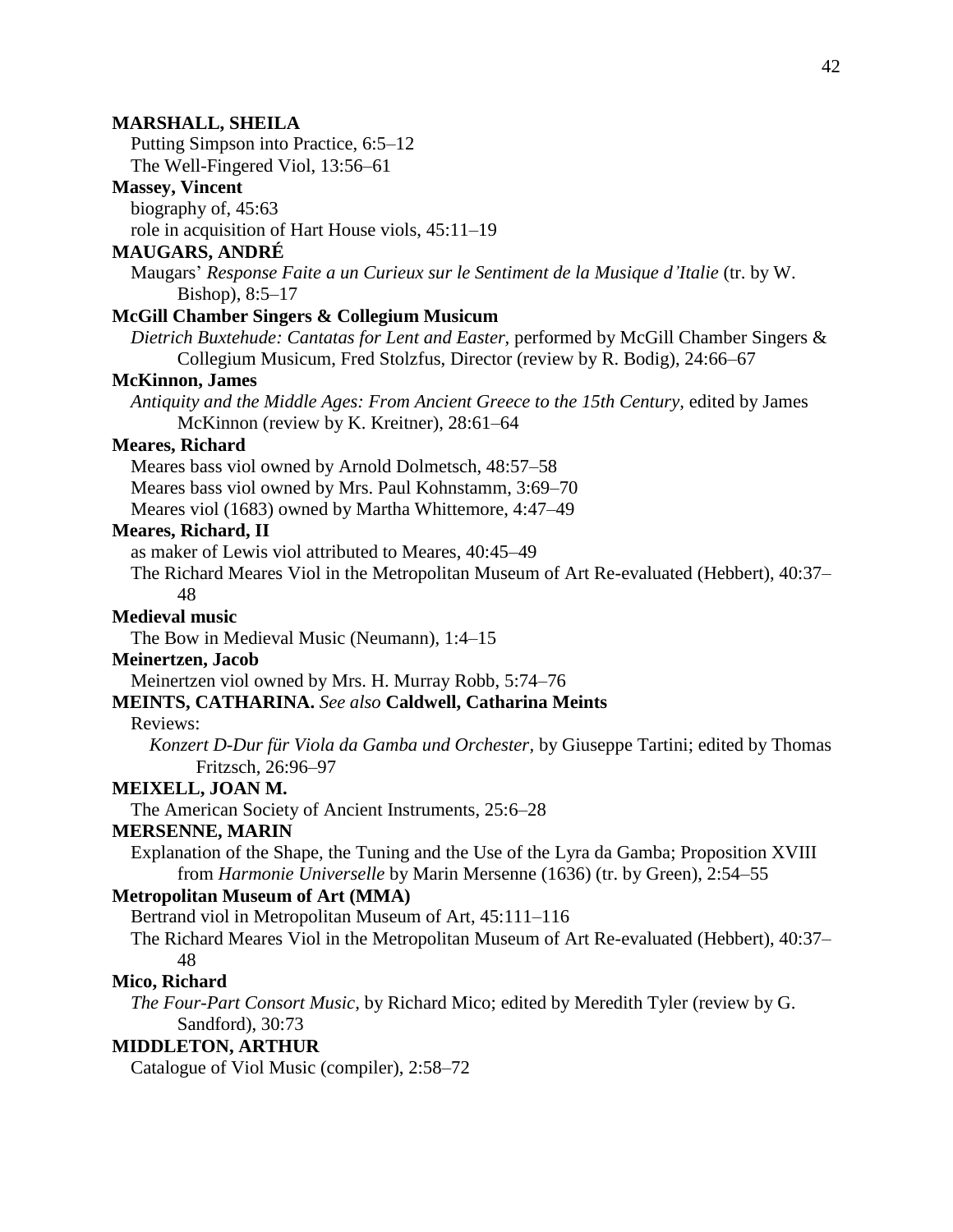# **MILLER, BURRITT** The Making of an Amati Viol, 31:44–59 **Miller, Dayton C.** as donor of musical instruments to Library of Congress, 10:30 **Miller, George** Miller bass viol owned by Arnold Dolmetsch, 48:57–58 **MILORADOVITCH, HAZELLE** Reviews: *Catalogo della musica solistica e cameristica per viola da gamba. Catalog of solo and chamber music for viola da gamba,* by Bettina Hoffmann, 39:93–95 **Miloradovitch, Hazelle** *Six Sonatas, for viola da gamba and cello,* by Andreas Lidl; edited by Hazelle Miloradovitch (review by B. Wissick), 41:85–91 *Sonatas for Viol and Basso Continuo,* by Archangelo Corelli; facsimile edition, introduction by Hazelle Miloradovitch (review by G. Sandford), 27:47–50 **Missionaries, Christian.** *See also Kirishitan monjo* **(missionary documents)** in Japan, 47:32–63 **Mitchell, Roy** biography, 45:64 role in acquisition of Hart House viols, 45:9–12 **Mönkemeyer, Helmut** *XXX Konincklycke Fantasien Om Op. 3 Fioolen de Gamba en ander Speel-tuigh te gebruychen, Amsterdam (1648),* by T. Lupo, I. Coprario, and W. Daman; edited by Helmut Mönkemeyer (review by G. Sandford), 25:63–64 **MONSON, CRAIG** Consort Song and Verse Anthem: A Few Performance Problems, 13:4–11 **Montéclair, Michel Pignolet de** Montéclair, the Viol Player's Composer (Sadie), 15:41–50 **MORAN, JOHN** Reviews: *Drei Sonaten für Viola da Gamba und obligates Cembalo, BWV 1027–1029,* by Johann Sebastian Bach; facsimile edition by Hille Perl, 48:70–74 *The Extant Works for Wind or String Instruments*, by Louis Couperin; edited by Mary Cyr, 49:94–100 **Morel, Jacques** Traditions of Solo Viol Playing in France and the Music of Morel (Cyr), 10:81–87 **Morley, Thomas** *The First Booke of Canzonets to Two Voyces (1593),* by Thomas Morley; facsimile edition (review by G. Sandford), 27:47–50 *Nine Fantasias of Two Parts,* by Thomas Morley; edited by George Hunter (review by E. Phillips), 29:71–73 Thomas Morley's Fantasia, "Il Doloroso": An Analysis (Sandford), 31:74–80 **MORRIS, STEPHEN** William Young's Fantasias *a*3, by Another Name, Still Sound As Sweet, 41:5–35 Reviews: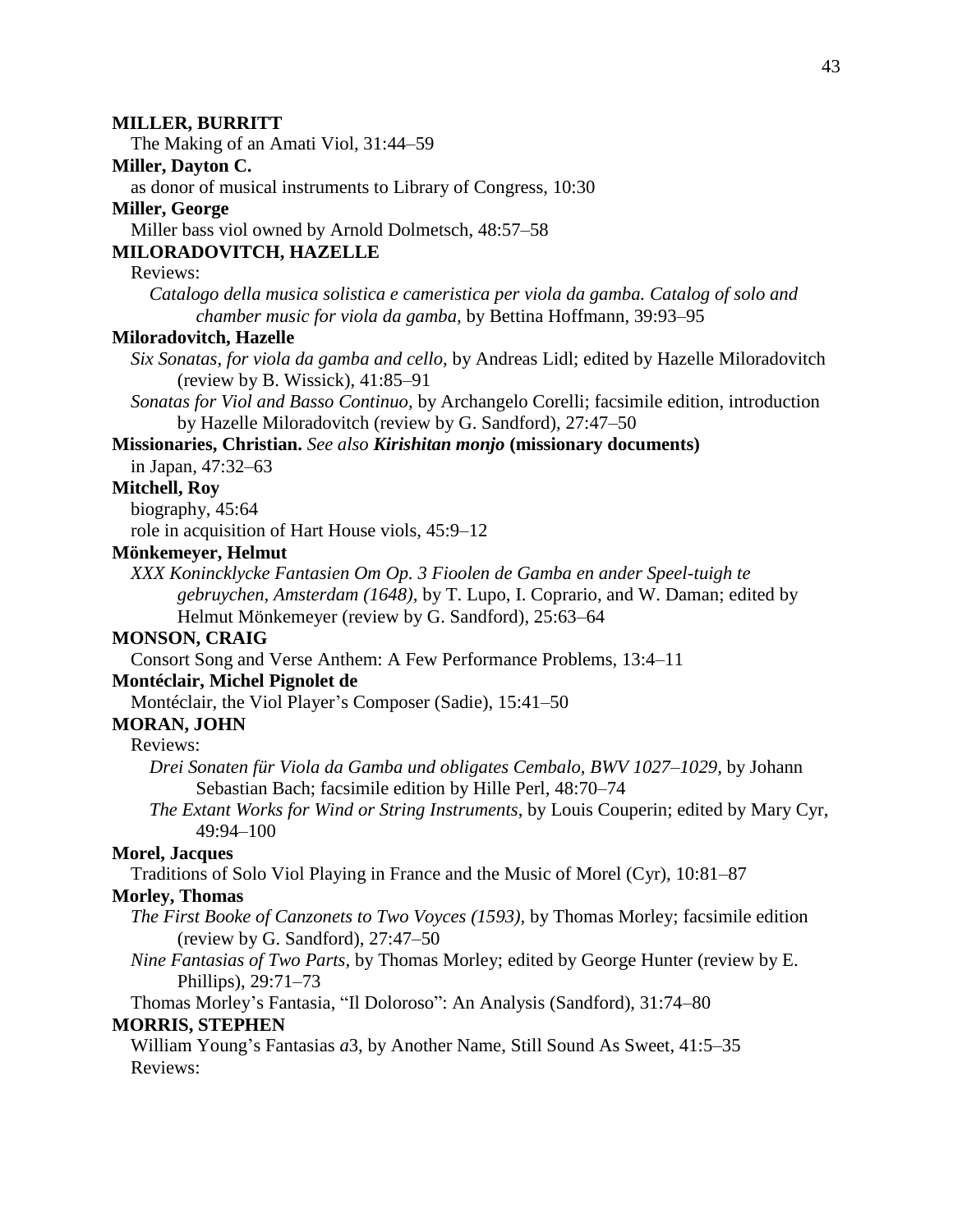*The Fantasia-Suites for Violin, Bass Viol, and Organ,* by John Hingeston; edited by Richard Charteris, 41:78–84

# **MORTON, JOËLLE**

The Early History and Use of the G Violone, 36:40–66

A Few Observations, and Even More Questions (correspondence), 39:106–112

on Lely painting mentioned by Morton in "The Early History and Use of the G Violone" (comment by Fleming; reply by Morton), 37:90–92

Toronto's Hart House Viols, 45:5–76

## Reviews:

*A Viola da Gamba Miscellanea,* edited by Susan Orlando, 44:49–52

#### **Morton, Joëlle**

*Dance Music for Two Lyra Viols,* edited by Joëlle Morton (review by J. Rozendaal), 41:75–77 Response to Joëlle Morton (Myers), 40:75–79

*Six Ayres for Lyra Viol and Bass,* by Christopher Simpson; edited by Joëlle Morton (review by M. Cyr), 38:81–83

The Sizes and Tunings of Early Viols: Some Questions (and a Few Answers) (Myers), 38:5– 26

# **Motifs, musical**

in lyra viol accompaniments, 23:9–12

The Use of Motivic and Thematic Material in the Music of Tobias Hume (Jones), 33:15–29

## **Mueller, Hannelore**

biographical sketch, 6:65

photographs, 6:66–67

# **Munrow, David**

*Instruments of the Middle Ages and Renaissance,* by David Munrow (review by C. Fruchtman), 13:62–63

## **MURRAY, RUSSELL E., JR.**

# Reviews:

*A Performer's Guide to Renaissance Music,* edited by Jeffery T. Kite-Powell, 34:77–84

# **Music theory**

in Renaissance England, 41:46–49

in sixteenth century, 41:38–46

# **Musicians.** *See specific types of musicians,* e.g., **Court musicians**

## **Musicography**

Forqueray *Pieces de Viole* (1747): A Rich Source of Mid-Eighteenth-Century French String Technique (Robinson), 43:5–31

Ganassi's tablature, 14:68–69, 19:116–117

Gerle's notation and tablature, 6:44–42, 48

Hume's tablature, 6:29–33

lyra viol music, tablature and notation in, 5:17–18

The *Manchester Lyra Viol Tablature:* Further Information (Traficante), 3:52–55

Musicography in English Translation (Kinney), 18:10–12

On the Use of Slurs in English Viol Music (Farrell), 16:5–21

The Slur Marks in Bach's 'Cello Suites (Neumann), 3:34–51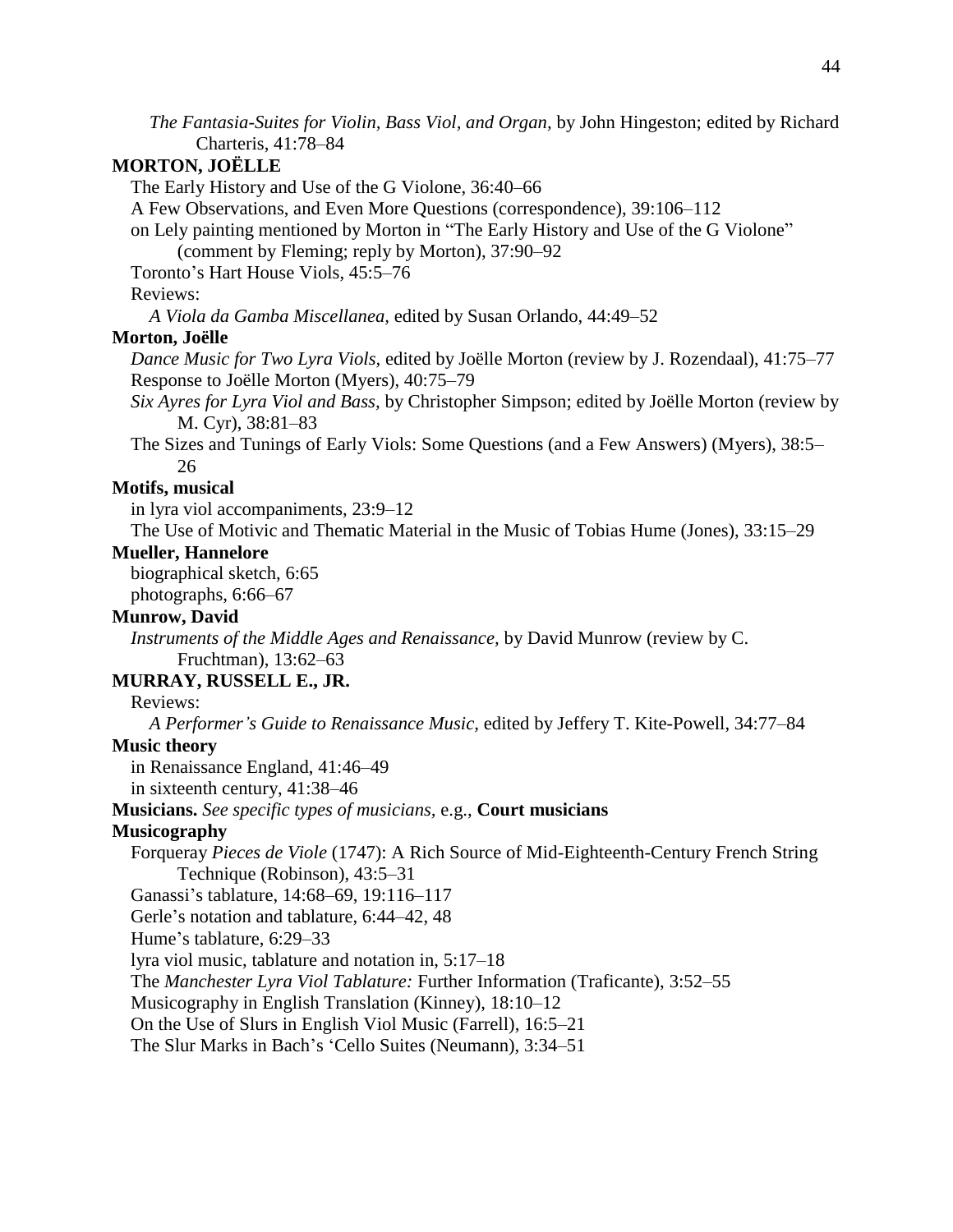#### **Musicology**

On Letting the Music Speak for Itself: Some Reflections on Musicology and Performance (Taruskin), 20:6–23

# **MYERS, HERBERT W.**

Renaissance Viol Tunings: A Reconsideration, 44:13–40

Response to Joëlle Morton (correspondence), 40:75–79

The Sizes and Tunings of Early Viols: Some Questions (and a Few Answers), 38:5–26 Reviews:

*The Italian Viola da Gamba: Proceedings of the International Symposium on the Italian Viola da Gamba, Magnano, Italy, 29 April – 1 May 2000,* edited by Susan Orlando, 41:69–74

*The Lira da Braccio,* by Sterling Scott Jones, 34:84–89

*Regola Rubertina and Lettione Seconda, Venice 1542–1543,* by Sylvestro Ganassi; tr. by Richard Bodig, 39:85–92

# N

*Namban* **fashion (Japan)**

origin of the kokyū and, 47:24–28

# **National Music Museum.** *See* **Shrine to Music Museum [National Music Museum] NERY, RUI VIEIRA**

New Sources for the Study of the Portuguese Seventeenth-Century Consort Music, 22:9–28

# **NEUMANN, KARL**

The Bow in Medieval Music, 1:4–15

Captain Hume's "Invention for Two to Play Upon One Viole," 11:102–111

Jean Rousseau on the Mechanics of Viol Playing (tr. and annotations by Neumann), 7:5–12

On Captain Hume's "Wrong" Notes, 4:21–26

The Renaissance Source of the Viols, 2:5–15

The Slur Marks in Bach's 'Cello Suites, 3:34–51

# **Neumann, Karl**

biographical sketch, 5:70–71

photograph, 5:70

Tribute to Karl Neumann, 1903–1982, 19:164–166

#### **New York Public Library, Music Division**

Sydney Beck's career at, 34:6–11

# **Nicholson, Richard**

biographical sketch, 31:42

## **Nobbs, Christopher**

*European Stringed Instruments,* by Elizabeth Wells and Christopher Nobbs (review by T. MacCracken), 44:45–49

#### **Nomenclature**

Nomenclature of the Bowed Instruments (Ernst; tr. by Hefler), 4:37–42

sixteenth-century nomenclature and pitch standards, 44:38–40

## **Norcombe, Daniel**

*Nine Divisions for Bass Viol,* by Daniel Norcombe; edited by Patrice Connelly (review by F. Traficante), 35:85–91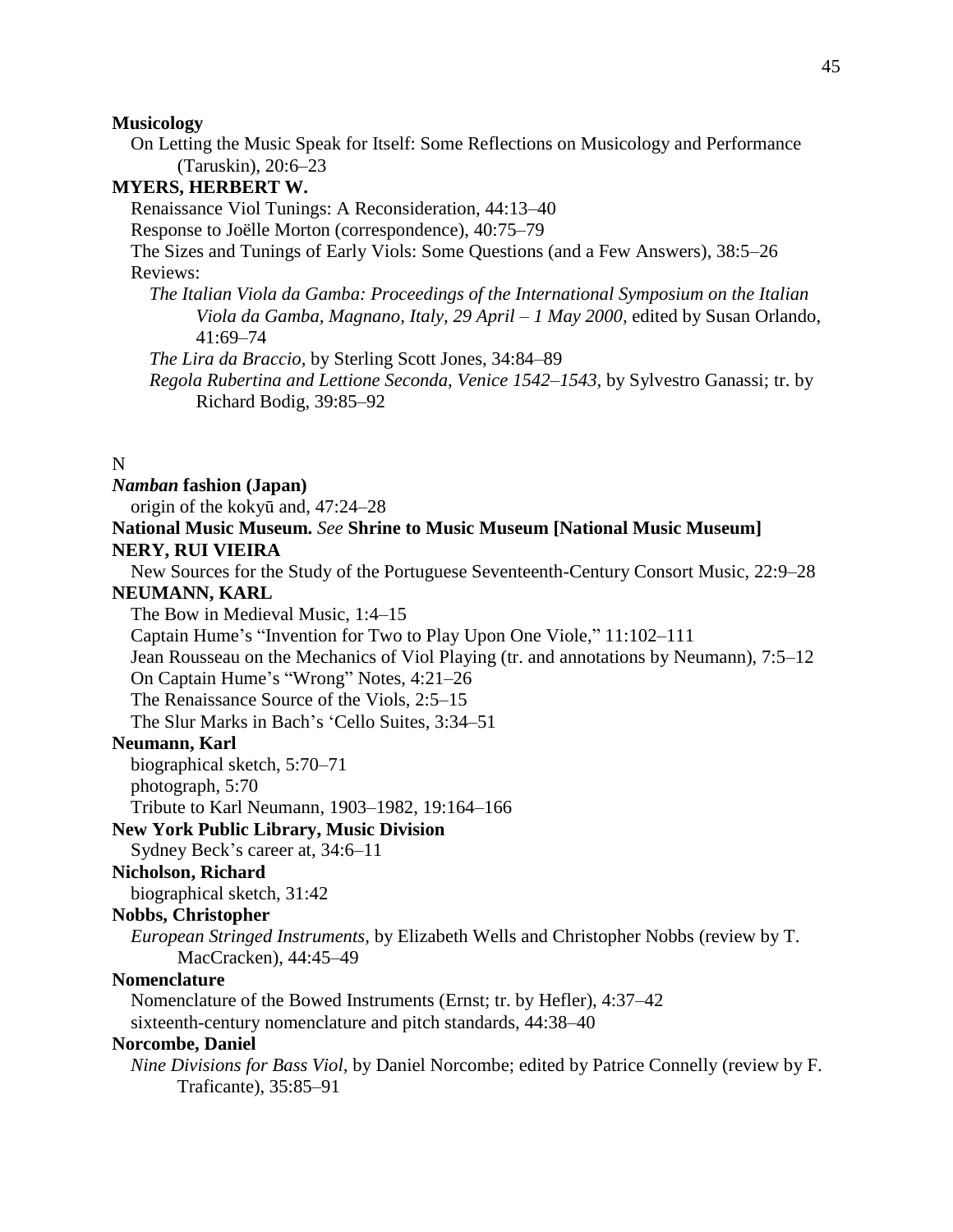#### **Nørgård, Per**

Per Nørgård's Works for Early Music Ensemble (Christensen), 22:35–41

# **Norman, Barak**

bass viol made by, in Caldwell collection, 11:74–75

bass viol made by, in Smithsonian Institution Collection of Instruments, 4:50–52 Norman bass viol owned by Arnold Dolmetsch, 48:57, 59

# **Notation.** *See* **Musicography**

# $\Omega$

# **Oberlin Baroque Ensemble**

- *Music of the French Baroque,* performed by Oberlin Baroque Ensemble (review by G. Kinney), 14:72–74
- *The 250th Commemoration of Marin Marais,* performed by Oberlin Baroque Ensemble (review by J. Whisler), 16:78–80

# **Oberlin Baroque Performance Institute**

- *Austrian Court Music, 1680–1780,* performed by Oberlin Baroque Performance Institute (review by S. Luttmann), 17:70–73
- *Georg Philipp Telemann,* performed by Oberlin Baroque Performance Institute, August Wenzinger, Musical Director (review by P. Smith), 20:76–81
- *Music of the Berlin Court,* performed by Oberlin Baroque Performance Institute, August Wenzinger, Musical Director (review by P. Smith), 20:76–81

#### **Oberlin Consort of Viols**

*Henry Purcell: The Fantasias for Viols,* performed by Oberlin Consort of Viols, James Caldwell, Director (review by L. Terry), 23:116

## **OGDEN, SAMUEL R.**

Abraham Prescott and His Bass Viols, 12:74–77

# **Okeover, John**

*Consort Music for Five Viols,* by John Okeover; edited by Virginia Brookes (review by E. Seibert), 39:99–102

## **OLDS, PATRICIA**

The Decline of the Viol in Seventeenth-Century England: Some Observations, 17:60–69 **O'LOGHLIN, MICHAEL**

Ludwig Christian Hesse and the Berlin Virtuoso Style, 35:35–73 Reviews:

*Königliche Gambenduos [Royal Gamba Duets]: 23 sonatas by French and Italian composers of the eighteenth century in contemporary transcriptions,* edited by Leonore and Günter von Zadow, 40:67–74

*Trios for Violin, Bass Viol and Cello in two volumes,* by Joseph Benedikt Zyka; edited by David J. Rhodes, 42:93–98

## **OLSON, PHYLLIS**

A History of the Viola da Gamba Society of America: Background and Founding, 30:5–45 Part I: Pastime with Good Company, 30:5–14

Part II: From Company to Society, 30:15–41

Part III: A Banner Year, 31:25–43, 32:85 (correction)

An Interview with Dick Bodig, July 1994, 35:6–15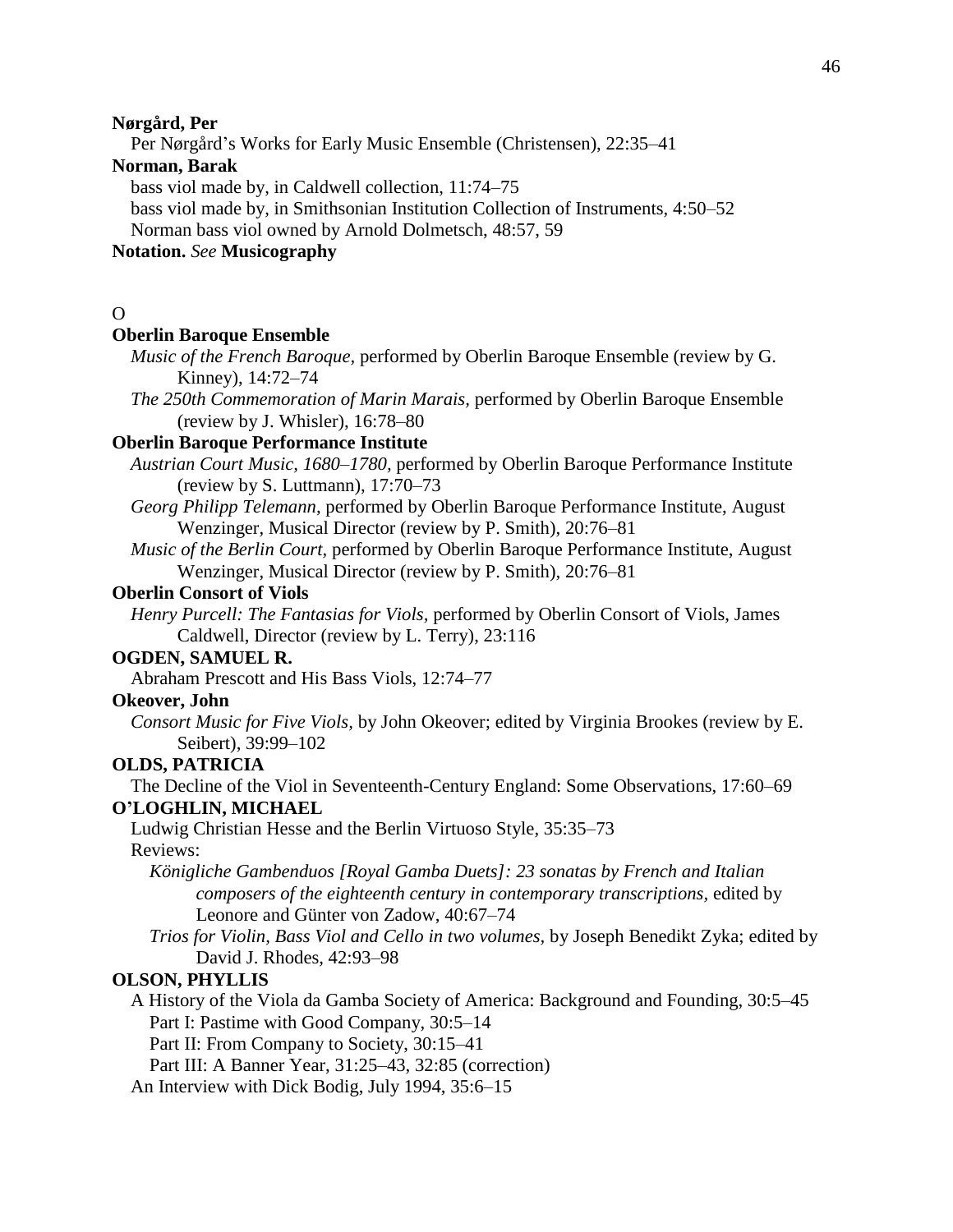## 47

#### **ONGARO, GIULIO M.**

New Documents on a Sixteenth-Century Venetian Viol Maker, 27:22–28

# **Oorschot, Guido van**

*A Viola da Gamba Miscellany: Proceedings of the International Viola da Gamba Symposium, Utrecht 1991,* edited by Johannes Boer and Guido van Oorschot (review by T. MacCracken), 31:89–95

# **Organs**

pitch standards, 44:18–19

# **Orlando, Susan**

*The Italian Viola da Gamba: Proceedings of the International Symposium on the Italian Viola da Gamba, Magnano, Italy, 29 April – 1 May 2000,* edited by Susan Orlando (review by H. Myers), 41:69–74

*A Viola da Gamba Miscellanea,* edited by Susan Orlando (review by J. Morton), 44:49–52

## **Ornamentation**

appoggiaturas, 35:26 arrhythmic transgressions, 42:32–34 atonal transgressions, 42:49–58 auricular, 42:25–29 bowing as, 34:55–57 The Case for the Use of Vibrato on the Viol (Kinney), 7:52–64 Diego Ortiz's Principles of Ornamentation for the Viol: *Tratado de glosas sobre clausulas y otros generos de puntos en la musica de violones* (Griffin), 10:88–95 extra-musical sensable ornaments, 42:58–64 Forqueray and, 43:27–31 French vs. Italian music, 5:34–35, 6:49–50 Ganassi on, 10:89–92 Gerle on, 6:40 holds, 34:52–55 interpreting manuscript sources, 35:27–34 Jean Rousseau and Ornamentation in French Viol Music (Green), 14:4–41 lute tradition and, 14:22–23 motivic development, 42:34–36 national styles in Baroque music, 5:37–38 Ornamentation in English Lyra Viol Music, Part I: Slurs, Juts, Thumps, and Other "Graces" for the Bow (Cyr), 34:48–66 Ornamentation in English Lyra Viol Music, Part II: Shakes, Relishes, Falls, and Other "Graces" for the Left Hand (Cyr), 35:16–34 pizzicato (thump), 34:57–66 Problems of Melodic Ornamentation in French Viol Music (Kinney), 5:34–50 relish, 35:25 Reverberations on the Use of Vibrato on the Viol (Furnas), 8:18–28 as rhetorical devices in Baroque music, 24:30–31 rhythmic parenthesis in, 42:29–31 sensable, 42:36–41 sententious, 42:41–45 shakes, 35:21–24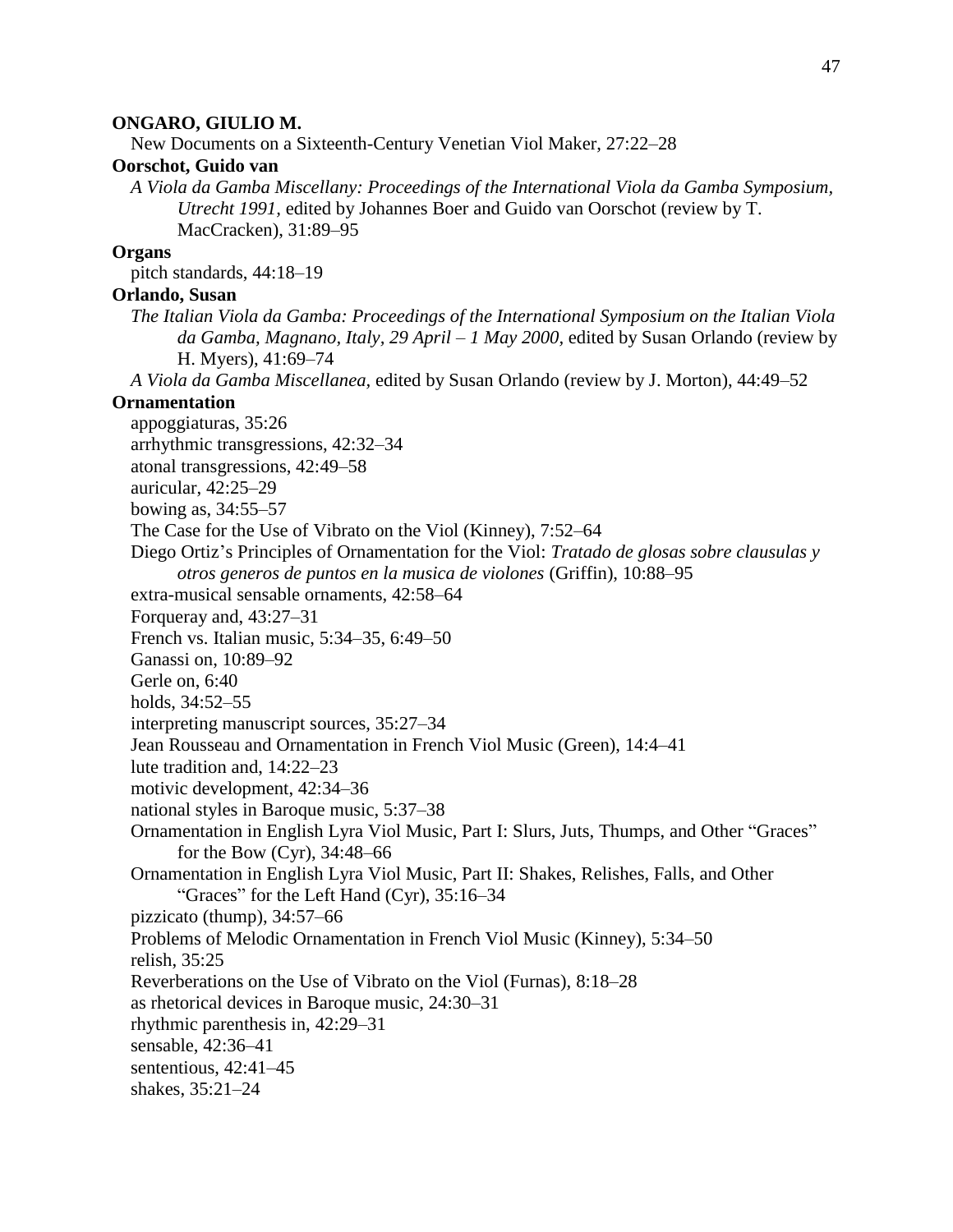signs vs. written-out ornaments, 5:38–39, 34:50–52

slides, 35:27

The Slur Marks in Bach's 'Cello Suites (Neumann), 3:34–51

sources for studying, 35:17–20

Structural Ornaments: Transcending Binaries in Elizabethan and Jacobean Music (Conner), 42:19–75

terminology, confusion in, 5:39–48

tonal relations and, 42:45–49

trills, 35:21–26

Up with the Trill (Donington), 6:49–53

# **Ortiz, Diego**

comparison with Ganassi's ornamentation, 10:92–94

Diego Ortiz' *Tratado de Glosas* (Farrell), 4:5–9

Diego Ortiz's Principles of Ornamentation for the Viol: *Tratado de glosas sobre clausulas y otros generos de puntos en la musica de violones* (Griffin), 10:88–95

# **Otterstedt, Annette**

*Die Gambe: Kulturgeschichte und Praktischer Ratgeber* [The Gamba: Cultural History and Practical Adviser], by Annette Otterstedt (review by D. Smith), 32:58–65

*The Viol: History of an Instrument,* by Annette Otterstedt; tr. by Hans Reiners (review by B. Bellingham), 40:51–61

## **Otto, Valerius**

*Newe Paduanen, Galliarden, Intraden und Currenten, nach Englischer und Frantzösischer Art, à 5,* by Valerius Otto; edited by Michal Pospíšil (review by A. Silbiger), 43:82–87

# **Ouvrard, Jean**

bass viol made by, in Caldwell collection, 11:86–87 treble viol and pardessus made by, 50:55, 57–58

# **Oxford University (England)**

illustrations and photographs, 19:20–30

The Musical Circle of Anthony Wood in Oxford during the Commonwealth and Restoration (Bellingham), 19:6–70

# P

# **PAGE, JANET**

Viols in Viennese Convents, 49:52–75

# **Paintings**

Ann Ford: An Eighteenth-Century Portrait (Davidoff), 30:50–66

bows and bowing in, 14:56–60

Gainsborough painting of Ann Ford (image), 30:50

- on Lely painting mentioned by Morton in "The Early History and Use of the G Violone" (comment by Fleming; reply by Morton), 37:90–92
- A Portrait of the Musician Marin Marais by Jean Dieu dit Saint-Jean in the Museum in the Chateau of Blois (Dunford; tr. by Green), 44:5–12

The Viol in Baroque Paintings and Drawings (Cyr), 11:4–16

Viols in Seventeenth-Century Flemish Paintings: The Iconography of Music Indoors and Out (Leppert), 15:5–40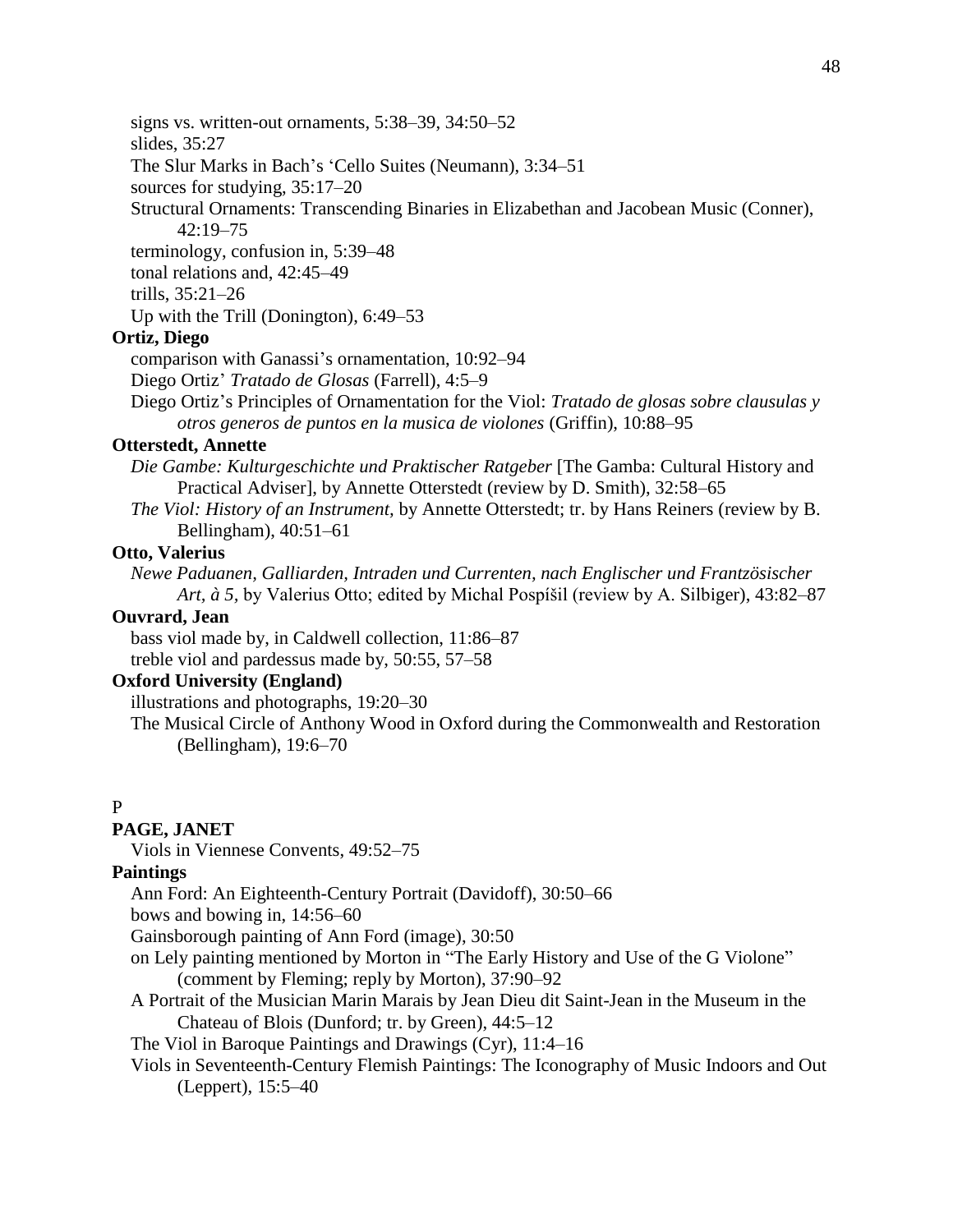#### **PALLIS, MARCO**

Tenor I or Alto? Some Thoughts on the Instrumentation of the Consort of Viols, 9:4–15

#### **Pallis, Marco**

biographical sketch, 31:42

# **PANOFSKY, MARGARET**

# Reviews:

- *The Five-Part Consort Music,* vol. 2*,* by John Coprario; edited by Richard Charteris, 27:43– 46
- *Six-Part Consort Music,* by Thomas Tomkins; edited by George Hunter, 33:82–85 *Six-Part Consort Music,* by William Byrd; edited by George Hunter, 27:43–46 *Sonata in C Major for Viola da Gamba and Continuo, W. 136,* by Carl Philipp Emanuel

Bach; edited with continuo realization by Charles Larkowski, 38:92–97

## **Paras, Jason**

*17th Century Music for Viola da Gamba and Lyra Viol,* performed by Jason Paras (review by R. Green), 21:72–74

# **Pardessus de viole.** *See also* **Quinton**

adoption after Collichon, 47:81–83

in Caldwell collection, 11:60–61, 82–83

Charles Dollé's First Work for Pardessus de Viole (Green), 18:67–75

Collichon pardessus in Germanisches Nationalmuseum, Nuremberg, 47:47–60

- Collichon proto-pardessus (1686), 47:60–68
- in Dolmetsch collection, 15:74–77

Gavinies pardessus de viole owned by Efrim Fruchtman, 7:116–119

gender and class in playing of, 33:56–62

Gender, Class, and Eighteenth-Century French Music: Barthélemy de Caix's *Six Sonatas for Two Unaccompanied Pardessus de Viole,* Part I (Chancey), 33:47–78

Gender, Class, and Eighteenth-Century French Music: Barthélemy de Caix's *Six Sonatas for Two Unaccompanied Pardessus de Viole,* Part II (Chancey), 34:16–47

history of, 33:48–55

Is the Quinton a Viol? A Puzzle Unraveled (Herzog), 40:5–35

in Library of Congress collection, 10:44–49

methods, 37:12–28

Michel Collichon and the Origins of the Pardessus de Viole (Mace), 47:42–83

Music for the *Dessus* and *Pardessus de Violes,* Published in France, ca. 1650–1770 (Rose), 16:40–46

origins of, 23:69–71

The Pardessus de Viole or Chanterelle (C. Dolmetsch), 3:56–59

performers and teachers, 37:29–30

- quinton vs. 5-string pardessus, 37:9–10, 40:15–21
- Re-Examining the Pardessus de Viole and Its Literature, Part I: Introduction and Methods (Sutcliffe), 37:5–30
- Re-Examining the Pardessus de Viole and Its Literature, Part II: Repertoire from 1722 to c. 1790 (Sutcliffe), 38:27–77

Small French Viols (MacCracken), 50:49–71

as solo instrument, 12:9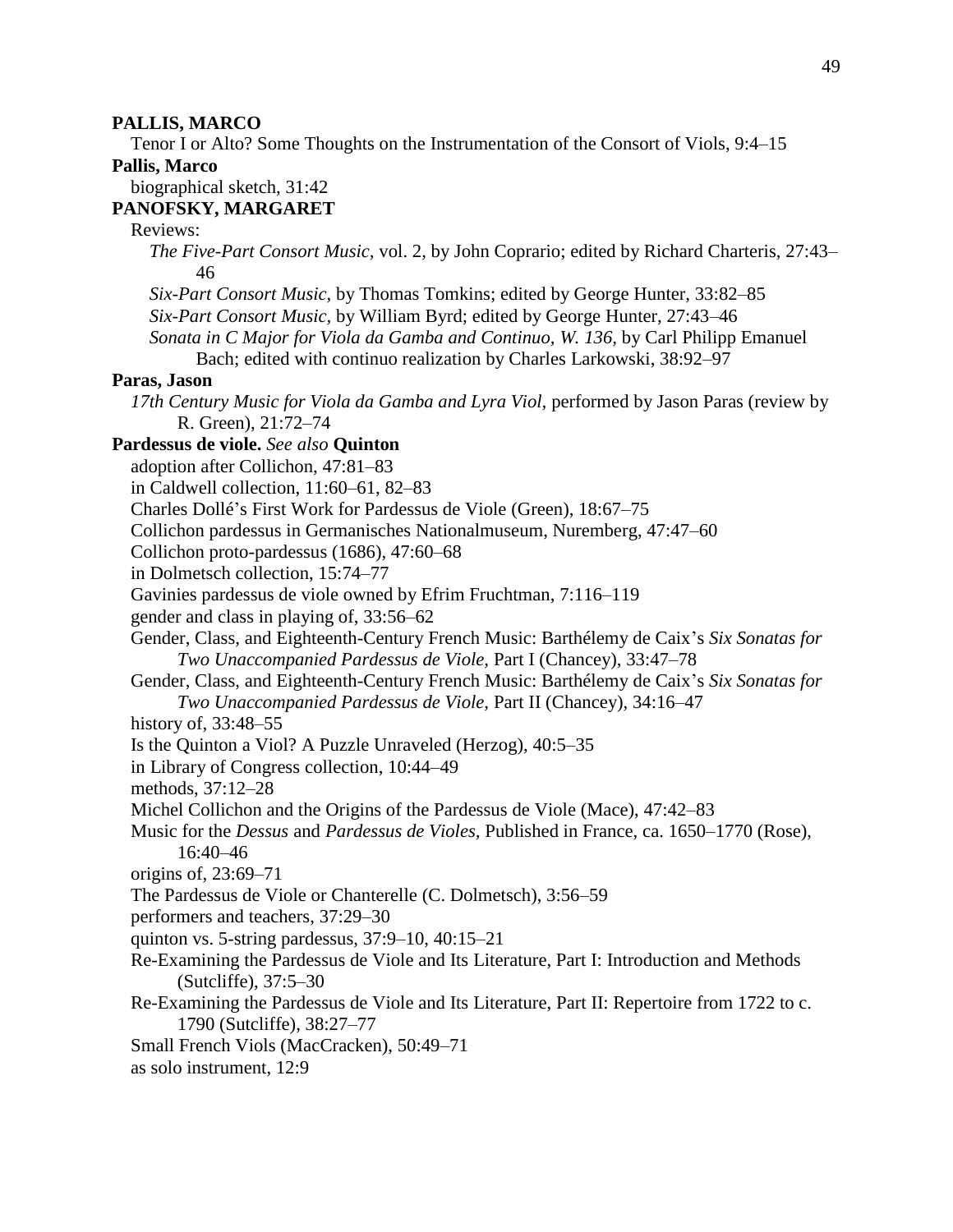The Treble Viol in 17th-Century France and the Origins of the Pardessus de Viole (Green), 23:64–71

in Ueno Gakuen Collection, 27:29–33

# **Parson, Priscilla**

*An Organological Study of Leg-Held Bowed Chordophones,* by Priscilla Parson (review by G. Sandford), 28:57–59

## **Payne, Ian**

*Consort Music of Four Parts,* by John Ward; edited by Ian Payne (review by E. Boal), 42:84– 89

# **PEARL, DONALD**

Reviews:

*Consort Music for Viols in Four Parts,* by John Jenkins; edited by Andrew Ashbee, 16:73– 76

# **Peerson, Martin**

homophony of, 29:15–18

instrumental interludes, 29:12–14

instrumental introductions, 29:8–12

Martin Peerson's "Private Musicke" (Heydon), 29:1–26

polyphony and semi-polyphonic texture, 29:18–26

# **Pepys, Samuel**

as amateur musician, 42:5–9, 15–18

as music critic, 42:14–15

musical companions of, 42:11–14

Samuel Pepys and the Viol (Davidson), 42:5–18

# **Performance practice**

The Case for the Use of Vibrato on the Viol (Kinney), 7:52–64

Consort Song and Verse Anthem: A Few Performance Problems (Monson), 13:4–11

An 18th-Century Treatise on the Viol by Étienne Loulié (Cohen), 3:17–23

Jean Rousseau on the Mechanics of Viol Playing (tr. and annotations by Neumann), 7:5–12 national styles and ornamentation practices, 5:34–36

On Letting the Music Speak for Itself: Some Reflections on Musicology and Performance (Taruskin), 20:6–23

Reverberations on the Use of Vibrato on the Viol (Furnas), 8:18–28

Transcription as an Element in Performance Practice (E. Fruchtman), 4:10–13

# **Perl, Hille**

*Drei Sonaten für Viola da Gamba und obligates Cembalo, BWV 1027–1029,* by Johann Sebastian Bach; facsimile edition by Hille Perl (review by J. Moran), 48:70–74

# **PHILLIPS, ELIZABETH V.**

Henry Butler and the Early Viol Sonata, 21:45–52 Reviews:

*Fantasias of Four Parts,* by John Coprario; edited by George Hunter, 29:71–73 *Nine Fantasias of Two Parts,* by Thomas Morley; edited by George Hunter, 29:71–73

# **Phillips, Elizabeth V.**

*Collected Works,* by Henry Butler; edited by Elizabeth V. Phillips, with basso continuo realizations and commentary by Jack Ashworth (review by M. Cyr), 29:68–70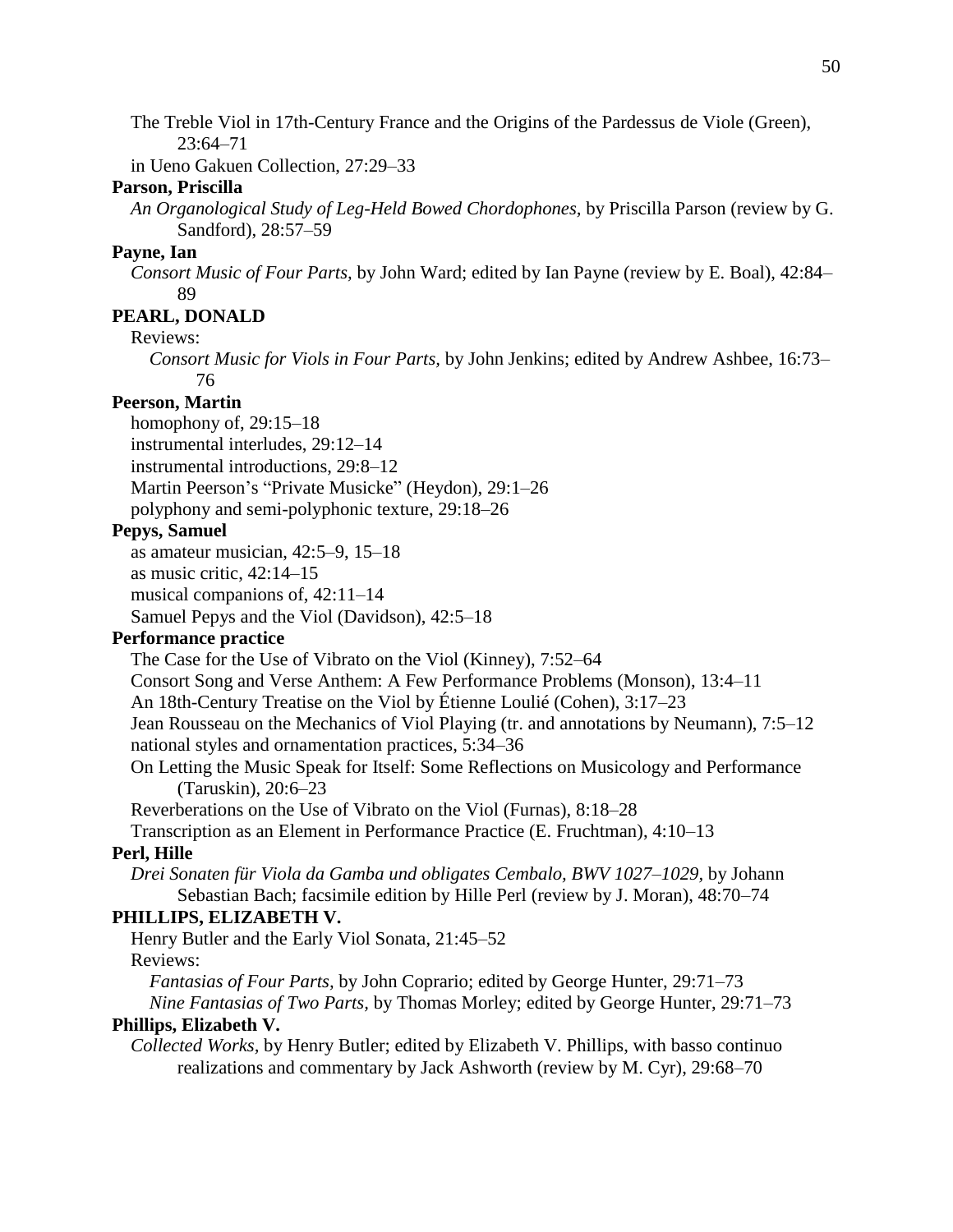# **Pictorialism**

in lyra viol accompaniment, 23:15

# *Pièces caractérisées***.** *See* **Character pieces**

# **Pierray, Claude**

violin made by, in Caldwell collection, 11:68–69

# **Pinto, David**

- *Consort Music of Five and Six Parts,* by Alfonso Ferrabosco the Younger; edited by Christopher Field and David Pinto (review by I. Woodfield), 42:82–84
- *For Ye Violls: The Consort and Dance Music of William Lawes,* by David Pinto (review by M. Ballard), 33:89–93
- *The Royall Consort* (old and new versions), by William Lawes; edited by David Pinto (review by G. Sandford), 32:80–83

# **Pitch standards**

The Alto Viol (G. Glenn), 2:34–37

- dual standard as transposition, 44:21–22
- Explanation of the Shape, the Tuning and the Use of the Lyra da Gamba; Proposition XVIII from *Harmonie Universelle* by Marin Mersenne (1636) (tr. by Green), 2:54–55
- A Few Observations, and Even More Questions (Morton), 39:106–112
- Ganassi on strings and tunings, 14:63–68
- Ganassi's tuning methods, 18:22–30, 43–56, 19:114–116, 158–163
- high vs. low tunings of viols, 44:19–22, 27–35
- in lyra viol accompaniment, 23:7
- A Manuscript Collection of Viola da Gamba Music (Cowling), 1:16–29
- Philibert Jambe de Fer on tunings and pitches of viols and violins, 4:17–20
- On Playing Continuo (M. Bishop), 30:42
- Possibilities for Mean-Tone Temperament Playing on Viols (Gable), 16:22–39
- Praetorius on, 44:14–19, 23–27
- in pre-industrial Europe, 47:52–53
- Renaissance Viol Tunings: A Reconsideration (Myers), 44:13–40
- sixteenth-century nomenclature and, 44:38–40
- The Sizes and Tunings of Early Viols: Some Questions (and a Few Answers) (Myers), 38:5– 26
- Tenor I or Alto? Some Thoughts on the Instrumentation of the Consort of Viols (Pallis), 9:4– 15

# **Pizzicato.** *See* **Plucking**

# **PLANYAVSKY, ALFRED**

comment on the various meanings of the term "violone" discussed in Burnett's "The Bowed String Instruments of the Baroque Basso Continuo" (correspondence), 10:98–100

# **Planyavsky, Alfred**

*The Baroque Double Bass Violone,* by Alfred Planyavsky (review by G. Barnett), 36:69–74 **Plucking**

"Dans le gout du theorbe": How Did French Viol Players Pluck the Viol? (Cyr), 48:5–24 **Poetry**

The Impact of French Baroque Poetry on the French Baroque Viola da Gamba 1685–1750 (Tinkerhess), 50:72–105

"This Breathing House" (Bell), 2:53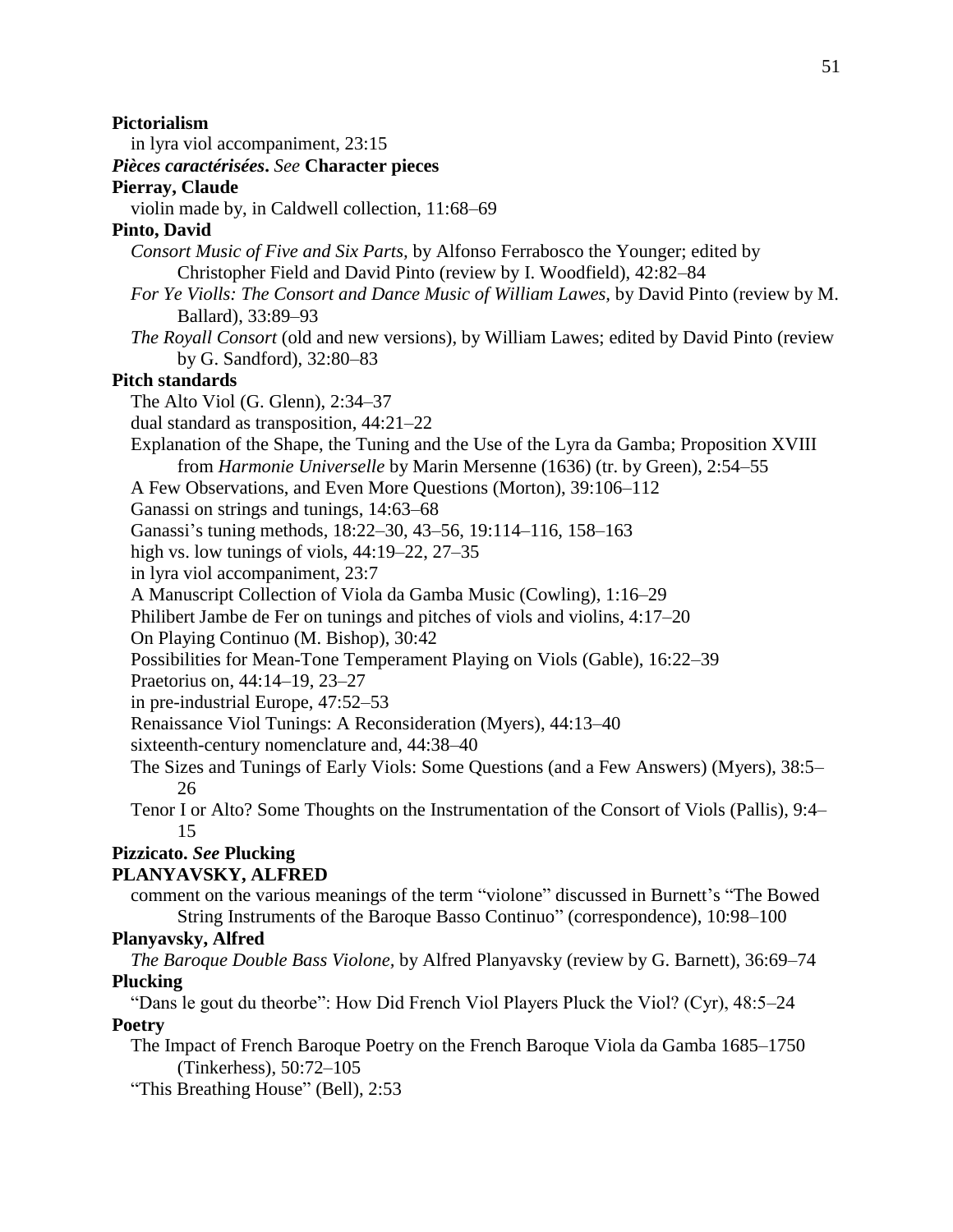"To His Viole" (Leicester), 36:82

## **Polyphony**

in Martin Peerson's "Private Musicke," 29:18–26

**Portuguese music and instruments**

*Canzona a 5* (anonymous), 22:26–28

*Concertado a 3,* by Dom Teotónio da Cruz, 22:22–24

*Concertado a 4,* by Dom Gabriel de São João, 22:25

New Sources for the Study of the Portuguese Seventeenth-Century Consort Music (Nery), 22:9–28

# **Pospíšil, Michal**

*Newe Paduanen, Galliarden, Intraden und Currenten, nach Englischer und Frantzösischer Art, à 5,* by Valerius Otto; edited by Michal Pospíšil (review by A. Silbiger), 43:82–87

# **Praetorius, Michael**

on pitch standards, 44:14–19, 23–27

A Translation of the Preface to *Terpsichore* of Michael Praetorius (tr. by Carvell), 20:40–59

# **Prescott, Abraham**

Abraham Prescott and His Bass Viols (Ogden), 12:74–77

## **Purcell, Henry**

contrapuntal techniques, 39:9–17

*Fantasias and In Nomines for viols,* by Henry Purcell; edited by George Hunter (review by G. Feldman), 32:77–79

*Henry Purcell: The Fantasias for Viols,* performed by Oberlin Consort of Viols, James Caldwell, Director (review by L. Terry), 23:116

Musical-Rhetorical Gestures in the Fantasias of Henry Purcell (Conner), 39:5–48 Purcell's Clock Tempos and the Fantasia (Boal), 20:24–39

Tempo Indications in Purcell's Fantasias and Sonatas: A Performer's Guide to New and Conflicting Signatures (Boal), 31:9–24

# **Puttenham, George**

on ornamentation, 42:21–22, 24–25, 37–39, 41–43

# Q

# **Quinton.** *See also* **Pardessus de viole**

in Caldwell collection, 11:64–65 construction of, 40:21–23 decline of, 40:26–31 five-string pardessus vs., 37:9–10, 40:15–21 Is the Quinton a Viol? A Puzzle Unraveled (Herzog), 40:5–35 in Library of Congress collection, 10:37–43 popularity of, 40:23–26 Small French Viols (MacCracken), 50:49–71 in Ueno Gakuen Collection, 23:31, 46–48

## R

#### **Raschenau, Maria Anna von**

composer of music for Viennese convent, 49:54–55, 57–58, 61–63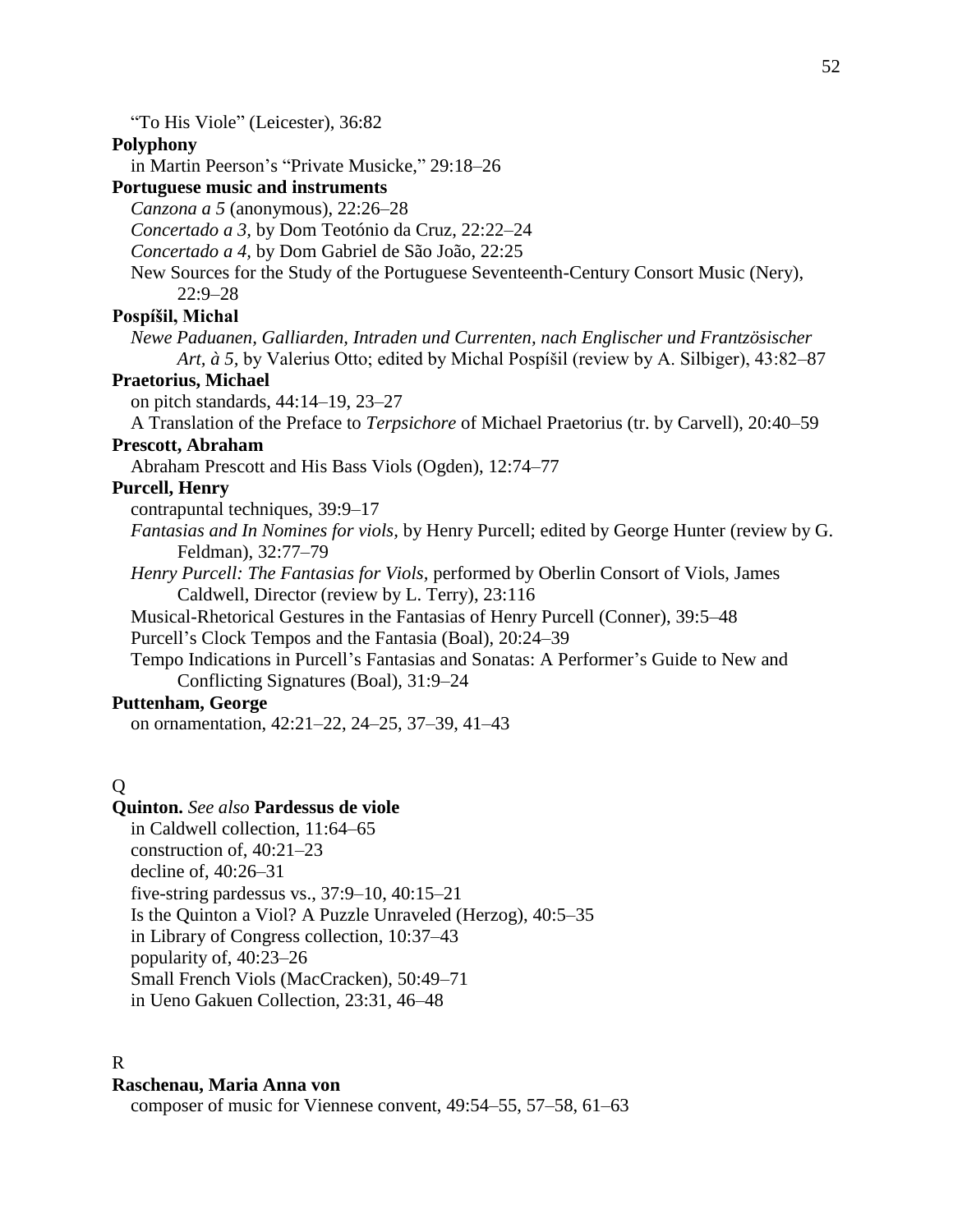#### **Ravenscroft, Thomas**

*Four Fantasias of Five Parts,* by Thomas Ravenscroft; edited by Virginia Brookes (review by G. Sandford), 36:91–94

# **Rebec**

in court account books and chronicles, 19:72–75 in French legal ordinances, 19:87–88 in French poetry and fiction, 19:75–87 French spelling of, 19:70–71 idiomatic uses of *rebec* in 16th and 17th centuries, 19:92–96 morphology of, 19:96 in musical treatises and dictionaries, 19:88–92 pitch standards, 44:18 Rebec in French Literary Sources from 1379 to 1789 (Downie), 19:71–98 social status, musical qualities, and use of, 19:97–98

#### **Reiners, Hans**

*The Viol: History of an Instrument,* by Annette Otterstedt; tr. by Hans Reiners (review by B. Bellingham), 40:51–61

## **Renaissance**

The "Lordly Viol" in the Literature of the English Renaissance (Watson), 1:51–62 music theory during, 41:38–46

New Documents on a Sixteenth-Century Venetian Viol Maker (Ongaro), 27:22–28

The Renaissance Source of the Viols (Neumann), 2:5–15

Renaissance Viol Tunings: A Reconsideration (Myers), 44:13–40

size of viols during, 44:23–25

A Translation of the Preface to *Terpsichore* of Michael Praetorius (tr. by Carvell), 20:40–59 **Research.** *See under* **Bibliographies** *and* **Conferences**

# **Reviews — books**

# *NOTE: Name of reviewer is in parentheses.*

- *Alfonso Ferrabosco the Elder (1543–1588): A Thematic Catalogue of His Music with a Biographical Calendar,* by Richard Charteris (Green), 22:59–61
- *Antiquity and the Middle Ages: From Ancient Greece to the 15th Century,* edited by James McKinnon (Kreitner), 28:61–64
- *The Baroque Double Bass Violone,* by Alfred Planyavsky (Barnett), 36:69–74
- *The Bass Viol in French Baroque Chamber Music,* by Julie Anne Sadie (Anthony), 18:124– 127
- *The Caldwell Collection of Viols: A Life Together in the Pursuit of Beauty,* by Catharina Meints Caldwell, with John Pringle and Thomas G. MacCracken (Mace), 47:102–110

*Catalogo della musica solistica e cameristica per viola da gamba. Catalog of solo and chamber music for viola da gamba,* by Bettina Hoffmann (Miloradovitch), 39:93–95

- *Die Gambe: Kulturgeschichte und Praktischer Ratgeber* [The Gamba: Cultural History and Practical Adviser], by Annette Otterstedt (D. Smith), 32:58–65
- *Die Viola da Gamba,* by Adolf Heinrich König (Rutledge), 23:102–105
- *Die Viola da Gamba und Besonderheiten ihrer Bauweise,* by Nikolaus Harders (Rutledge), 15:115–117
- *Dolmetsch: The Man and His Work,* by Margaret Campbell (Watson), 13:63–65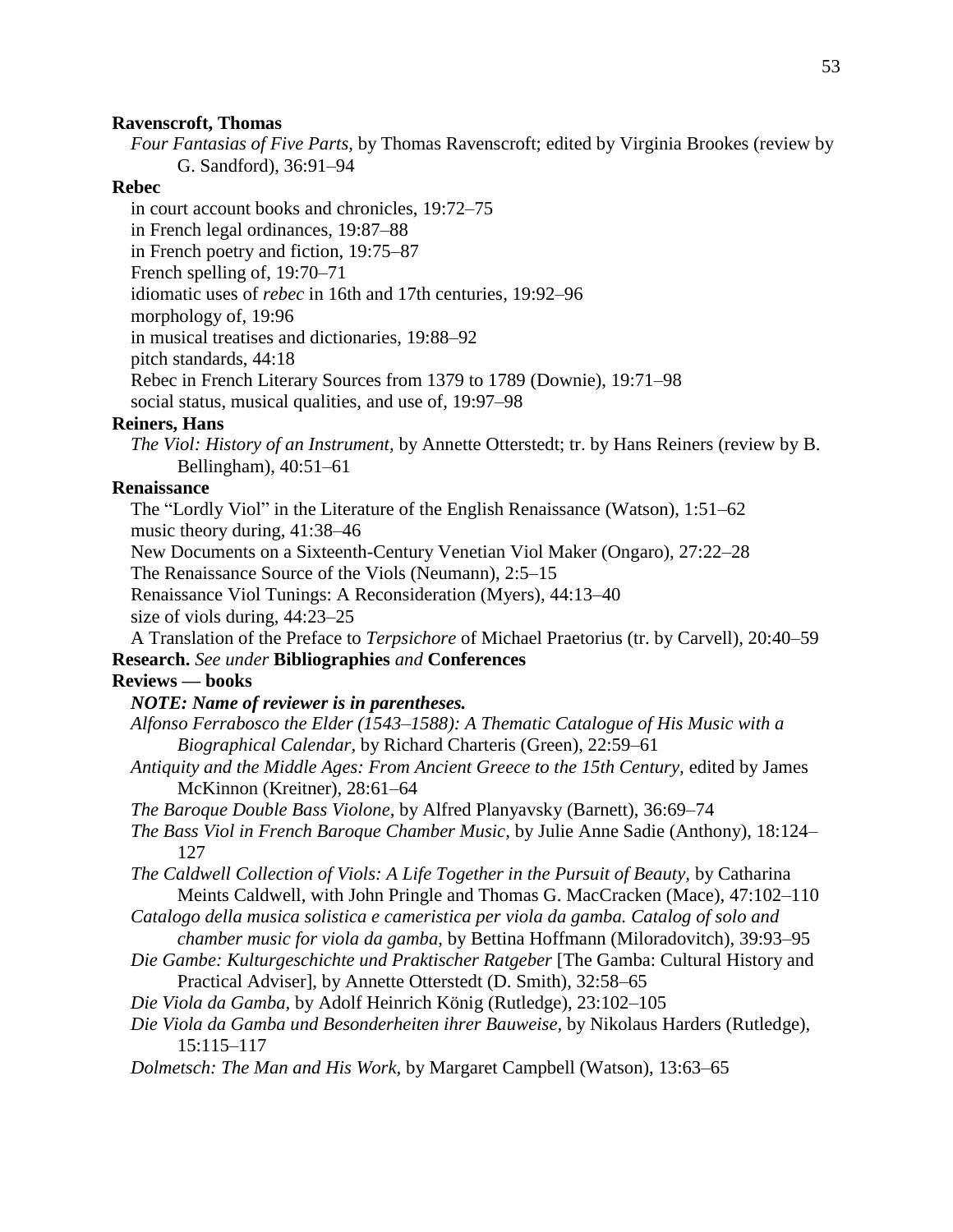- "*Doulce memoire": A Study in Performance Practices,* by George Houle (C. Cunningham), 27:51–54
- *The Early History of the Viol,* by Ian Woodfield (Bellingham), 23:106–112
- *Editing Early Music,* by John Caldwell (Bush), 23:113–115
- *European Stringed Instruments,* by Elizabeth Wells and Christopher Nobbs (MacCracken), 44:45–49
- *For Ye Violls: The Consort and Dance Music of William Lawes,* by David Pinto (Ballard), 33:89–93
- *Four and Twenty Fiddlers: The Violin at the English Court, 1540–1690,* by Peter Holman (Bellingham), 31:84–89
- *Geometry, Proportion and the Art of Lutherie: A Study of the Use and Aesthetic Significance of Geometry and Numerical Proportion in the Design of European Bowed and Plucked String Instruments in the Sixteenth, Seventeenth, and Eighteenth Centuries,* by Kevin Coates (Tourin), 22:67–68
- *The Golden Viol: Method for the Bass Viola da Gamba,* volumes 1 and 2, by Grace Feldman (Hutchinson), 32:65–76
- *The Golden Viol: Method for the Bass Viola da Gamba,* volumes 3 and 4, by Grace Feldman (Robbins), 34:89–93
- *Handbook for Composing for the Viola da Gamba,* by Yukimi Kambe (Whelden), 43:72–77
- *History of Violin Playing from Its Origins to 1761,* by David Boyden (Watson), 4:43–45
- *Instruction oder eine anweisung auff der Violadigamba* (Instruction or a Method for the Viola da Gamba), Anonymous; facsimile edition by Bettina Hoffmann (Slowik), 48:74–80 *Instrumental Music Printed Before 1600: A Bibliography,* by Howard Mayer Brown
- (Bozarth), 3:60–68
- *Instruments of the Middle Ages and Renaissance,* by David Munrow (C. Fruchtman), 13:62– 63
- *The Interpretation of Early Music,* by Robert Donington (Margrave), 2:49–52
- *The Italian Viola da Gamba: Proceedings of the International Symposium on the Italian Viola da Gamba, Magnano, Italy, 29 April – 1 May 2000,* edited by Susan Orlando (Myers), 41:69–74
- *Joachim Tielke: Ein Hamburger Lauten- und Violen-macher der Barockzeit,* by Günther Hellwig (Rutledge), 17:74–78
- *John Coprario: A Thematic Catalogue of His Music, with a Biographical Introduction,* by Richard Charteris (Bellingham), 15:113–115
- *John Jenkins and His Time: Studies in English Consort Music,* edited by Andrew Ashbee and Peter Holman (Boal), 36:82–87
- *La Basse de Viole du temps de Marin Marais et d'Antoine Forquery,* by Hans Bol (Kinney), 14:71
- *Life After Death: The Viola da Gamba in Britain from Purcell to Dolmetsch,* by Peter Holman (Macdonald), 46:59–64
- *The Lira da Braccio,* by Sterling Scott Jones (Myers), 34:84–89
- *Lists of Payments to the King's Musik in the Reign of Charles II (1660–1685);* transcribed and edited by Andrew Ashbee (Sandford), 26:104–106
- *Lutes, Viols and Temperaments,* by Mark Lindley (Shortridge), 22:65–66
- *A Manual of Instruction for Detail and Assembly Drawings for Bass Viola da Gamba,* 
	- *Division Size;* drawings and instructions by Donald Warnock (anon.), 7:120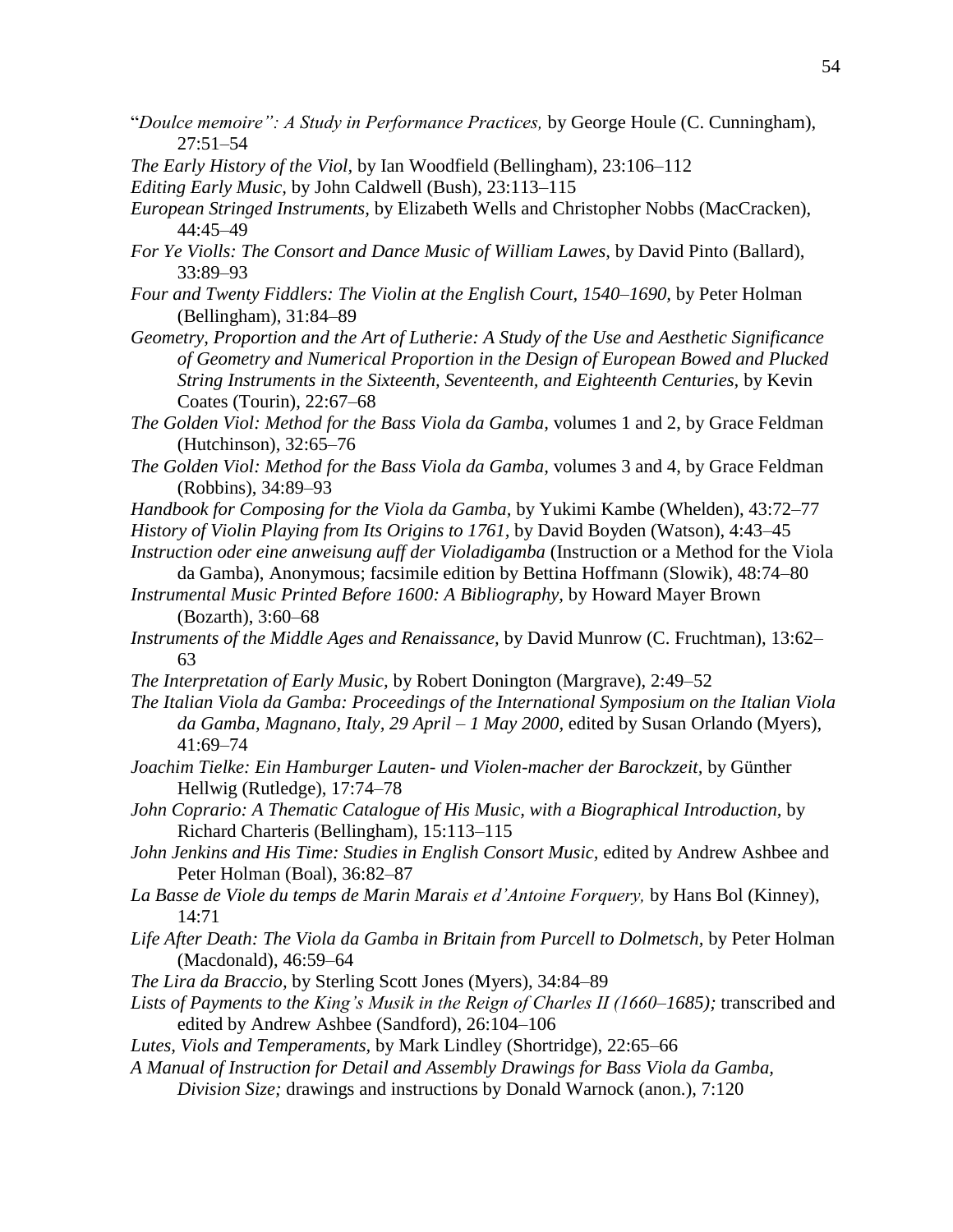- *Music Ensembles in Festival Books, 1500–1800: An Iconographical & Documentary Survey,* by Edmund A. Bowles (Baur), 26:98–100
- *Music in Medieval Europe,* by Jeremy Yudkin (Kreitner), 28:61–64
- *Music of the Middle Ages: An Anthology for Performance and Study,* by David Fenwick Wilson (Kreitner), 28:61–64
- *Music of the Middle Ages: Style and Structure,* by David Fenwick Wilson (Kreitner), 28:61– 64
- *An Organological Study of Leg-Held Bowed Chordophones,* by Priscilla Parson (Sandford), 28:57–59
- *The Performance of the Basso Continuo in Italian Baroque Music,* by Tharald Borgir (Banks),  $25:57-62$
- *Performance Practice and Technique in Marin Marais' "Pièces de viole,"* by Deborah A. Teplow (Griffin), 23:93–96
- *A Performer's Guide to Renaissance Music,* edited by Jeffery T. Kite-Powell (Murray), 34:77–84
- *Records of the English Court, Volume I (1660–1649), Volume II (1685–1714), Volume III* (1625–1649); calendared and edited by Andrew Ashbee (Sandford), 26:104–106
- *Regola Rubertina and Lettione Seconda, Venice 1542–1543,* by Sylvestro Ganassi; tr. by Richard Bodig (Myers), 39:85–92
- *REPRISE: The Extraordinary Revival of Early Music,* by Joel Cohen and Herb Snitzer (C. Fruchtman), 23:97–101
- *Resonating Bodies* (novel), by Lynne Alexander (Jackson), 26:101–103
- *String Playing in Baroque Music,* by Robert Donington (Kinney), 16:72–73
- *Thematic Index of Music for Viols: Fourth Instalment (1987),* by Gordon Dodd (Sandford), 24:68–69
- *The Viol: History of an Instrument,* by Annette Otterstedt; tr. by Hans Reiners (Bellingham), 40:51–61
- *A Viola da Gamba Miscellanea,* edited by Susan Orlando (Morton), 44:49–52
- *A Viola da Gamba Miscellany: Proceedings of the International Viola da Gamba Symposium, Utrecht 1991,* edited by Johannes Boer and Guido van Oorschot (MacCracken), 31:89– 95
- *The Viola da Gamba Society Index of Manuscripts Containing Consort Music,* Vol. I, compiled by Andrew Ashbee, Robert Thompson, and Jonathan Wainwright (Davenport), 40:61–67
- *Viola da gamba und Viola da braccio: Symposium im Rahmen der 27. Tage Alter Musik in Herne 2002,* edited by Christian Ahrens and Gregor Klinke (Kyprianides), 44:52–56
- *William Lawes, 1602–1645: Essays on His Life, Times and Work,* edited by Andrew Ashbee (Bellingham), 36:75–82

# **Reviews — music**

# *NOTE: Name of reviewer is in parentheses.*

- *afterwards* by Andrew Keeling (Davidoff), 39:102–105
- *The Art of Fugue,* BWV 1080, by Johann Sebastian Bach; transcribed by Lucy Bardo (Slowik), 35:81–85
- *Captaine Hume's Musicall Humors, the bass viol music from The First Part of Ayres* (1605), by Tobias Hume; edited by Patrice Connelly (Cyr), 38:81–83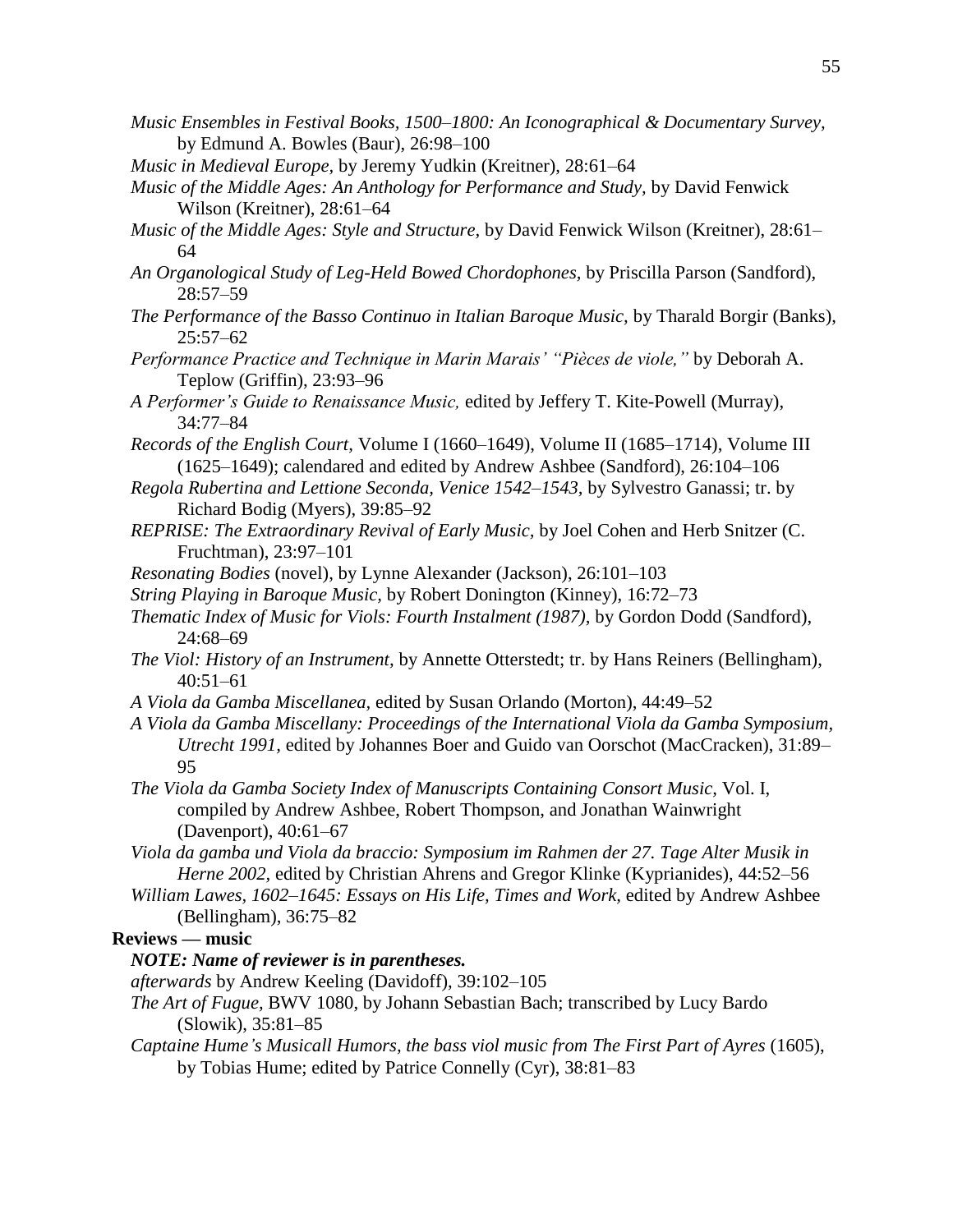- *Collected Works,* by Henry Butler; edited by Elizabeth V. Phillips, with basso continuo realizations and commentary by Jack Ashworth (Cyr), 29:68–70
- *The Complete Works for Solo Viola da Gamba,* by Philip Hacquart; edited by François-Pierre Goy (Cyr), 38:81–83
- *Consort Music; Consort Music I, for three viols; Consort Music II, for four, five, and six viols,* by Thomas Tomkins (Musica Britannica, vol. 59); transcribed and edited by John Irving (Bellingham), 29:74–77
- *Consort Music for Five Viols,* by John Okeover; edited by Virginia Brookes (Seibert), 39:99– 102
- *Consort Music for Four Viols,* by William Cranford; edited by Virginia Brookes (Seibert), 39:99–102
- *Consort Music for Three Viols,* by William Cranford; edited by Virginia Brookes (Seibert), 39:99–102
- *Consort Music for Viols in Four Parts,* by John Jenkins; edited by Andrew Ashbee (Pearl), 16:73–76
- *Consort Music of Five and Six Parts,* by Alfonso Ferrabosco the Younger; edited by Christopher Field and David Pinto (Woodfield), 42:82–84
- *Consort Music of Four Parts,* by John Ward; edited by Ian Payne (Boal), 42:84–89
- *Consort Music of Three Parts,* by John Jenkins; edited by Andrew Ashbee (Boal), 36:82–87
- *The Consort Music of William Lawes 1602–1645,* by John Cunningham (Field), 46:49–59
- *Dance Music for Two Lyra Viols,* edited by Joëlle Morton (Rozendaal), 41:75–77

*Daybreak for Viol Quartet,* by David Goldstein (Davidoff), 38:88–92

- *Drei Sonaten für Viola da Gamba und obligates Cembalo, BWV 1027–1029,* by Johann Sebastian Bach; facsimile edition by Hille Perl (Moran), 48:70–74
- *D'ung aultre amer, seventeen settings in two, three, four, and five parts,* edited by Richard Taruskin (Farrell), 22:56–58
- *Duos for Two Bass Viols and Continuo,* vol. 1, by John Jenkins; edited by Andrew Ashbee (Elliott), 39:95–98
- *The Extant Works for Wind or String Instruments*, by Louis Couperin; edited by Mary Cyr (Moran), 49:94–100
- *Fantasia-Suites,* by John Coprario; transcribed and edited by Richard Charteris (Viles), 18:121–124
- *The Fantasia-Suites for Violin, Bass Viol, and Organ,* by John Hingeston; edited by Richard Charteris (Morris), 41:78–84
- *Fantasia-Suites: II* for three viols (tr, B, B), by John Jenkins; transcribed and edited by Andrew Ashbee (Conner), 46:64–71
- *Fantasias and In Nomines for viols,* by Henry Purcell; edited by George Hunter (Feldman), 32:77–79
- *Fantasias for Eight to Twelve Viols,* by David Loeb (Davidoff), 35:78–80
- *The Fantasias for Two Bass Viols and Organ,* by John Coprario; edited by Richard Charteris (Ashworth), 43:78–82
- *Fantasias of Four Parts,* by John Coprario; edited by George Hunter (Phillips), 29:71–73 *Fantasy and Canon for Bass Viol,* by Wolfram Wagner (Davidoff), 38:88–92
- *The Fiƒt Set of Bookes, 1618* (20 Light Fantasias), by Michael East; transcribed by David Goldstein (G. Glenn), 6:75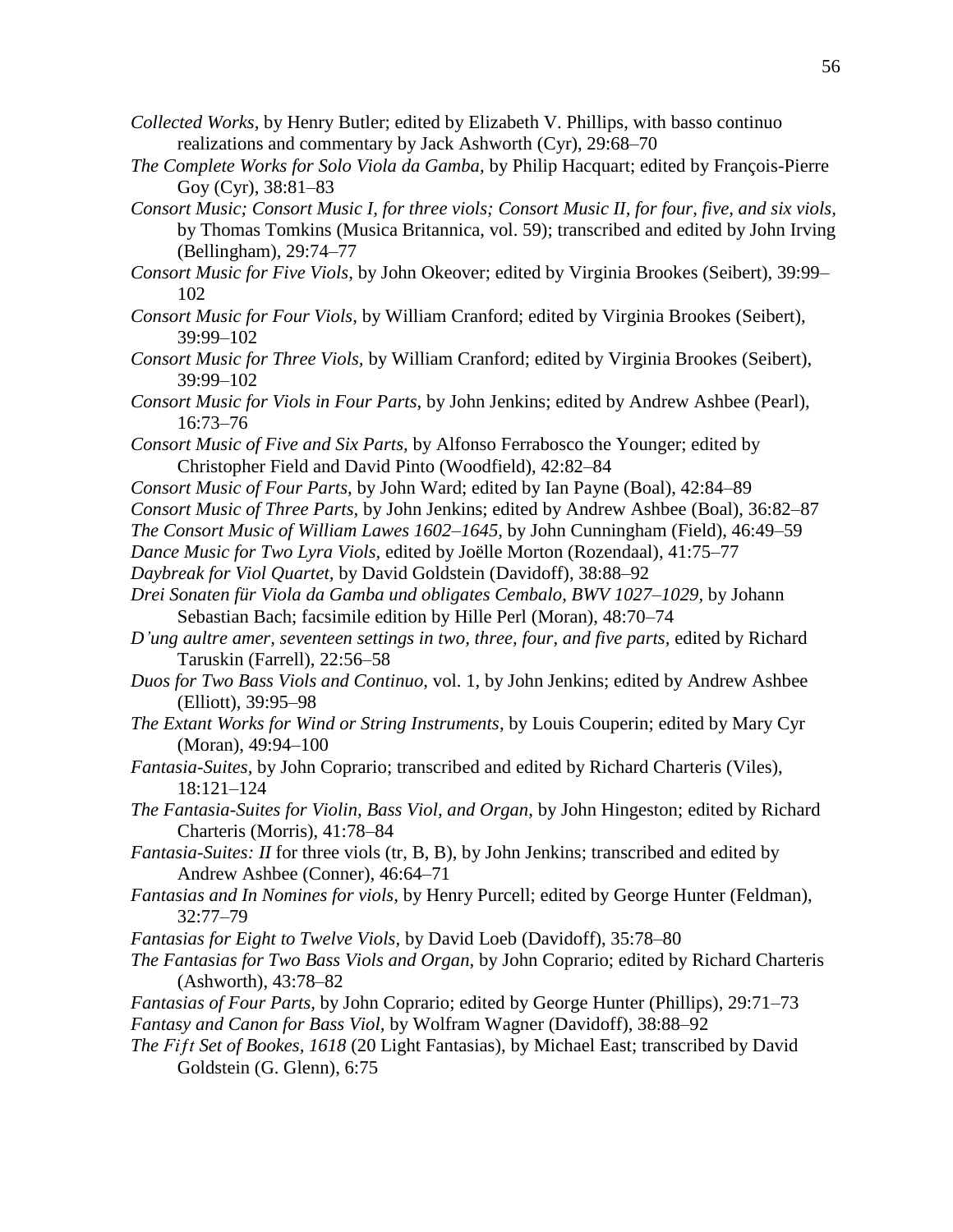- *The First Booke of Canzonets to Two Voyces (1593),* by Thomas Morley; facsimile edition (Sandford), 27:47–50
- *The First Set of Madrigals and Mottets of 5 Parts: Apt for Viols and Voyces (1612),* by Orlando Gibbons; facsimile edition (Sandford), 27:47–50
- *Five for Seven: A Suite for Seven Viols,* by Peter Seibert (Davidoff), 38:88–92
- *Five-Part Consort Music* (revised edition), by William Byrd (Feldman); edited by George Hunter, 32:77–79
- *The Five-Part Consort Music,* vol. 1, by John Coprario; edited by Richard Charteris (Davidoff), 26:93–95
- *The Five-Part Consort Music,* vol. 2, by John Coprario; edited by Richard Charteris (Panofsky), 27:43–46
- *Five-Part Madrigals, "Apt both for voyals and voices,"* by John Wilbye; edited by George Houle (Rozendaal), 42:80–81
- *Five Sonatas, for viola da gamba, violoncello or basso and harpsichord,* by Franz Xaver Hammer; edited by David J. Rhodes (Wissick), 41:85–91
- *Four Fantasias of Five Parts,* by Thomas Ravenscroft; edited by Virginia Brookes (Sandford), 36:91–94
- *The Four-Part Consort Music,* by Richard Mico; edited by Meredith Tyler (Sandford), 30:73
- *The Four-Part Consort Music,* by Thomas Lupo; transcribed and edited by Richard Charteris and John M. Jennings (Farrell), 22:56–58
- *Four-Part Consort Music,* by William Byrd; edited by George Hunter (Wissick), 28:53–56
- *Four-Part Fantasias for Viols,* by Alfonso Ferrabosco the Younger (Musica Britannica, vol. 62); transcribed and edited by Andrew Ashbee and Bruce Bellingham (Sandford), 30:70–72
- *Four Song Settings for Voice and Three Viols,* by Will Ayton (Davidoff), 35:78–80 *Fourteen Fantasias and Airs,* by John Hingeston; edited by Lynn Hulse (Davidoff), 22:62–64 *in dreaming,* by Sally Beamish (Davidoff), 39:102–105
- *The Instrumental Music,* by Christopher Tye; edited by Robert Weidner (G. Glenn), 5:96
- *The Italian Madrigal Fantasias of Five Parts,* by John Ward; edited by George Hunter (Connelly), 34:98–102
- *Königliche Gambenduos [Royal Gamba Duets]: 23 Sonatas by French and Italian Composers of the Eighteenth Century in Contemporary Transcriptions,* edited by Leonore and Günter von Zadow (O'Loghlin), 40:67–74
- *Konzert D-Dur für Viola da Gamba und Orchester,* by Giuseppe Tartini; edited by Thomas Fritzsch (Meints), 26:96–97
- *The Manchester Gamba Book;* facsimile edition with introduction by Paul Furnas (Rozendaal), 41:75–77
- *Marin Marais: The Instrumental Works. Vol. 1: Pièces à une et à deux violes,* edited by John Hsu (Taruskin), 17:79–86
- *Music for Lute and Bandora.* Vol. 1 of *The Complete Works of Anthony Holborne;* edited by Masakata Kanazawa (G. Glenn), 5:95–96
- *Music for Three Viols or String Trio,* by Will Ayton (Davidoff), 38:88–92
- *Musik für Renaissance-Instrumente,* by Mauricio Kagel (Gay), 9:59
- *Myn Morken Gaf: A Flemish Quodlibet and Related Pieces,* edited by Richard Wexler (Stoltzfus), 24:65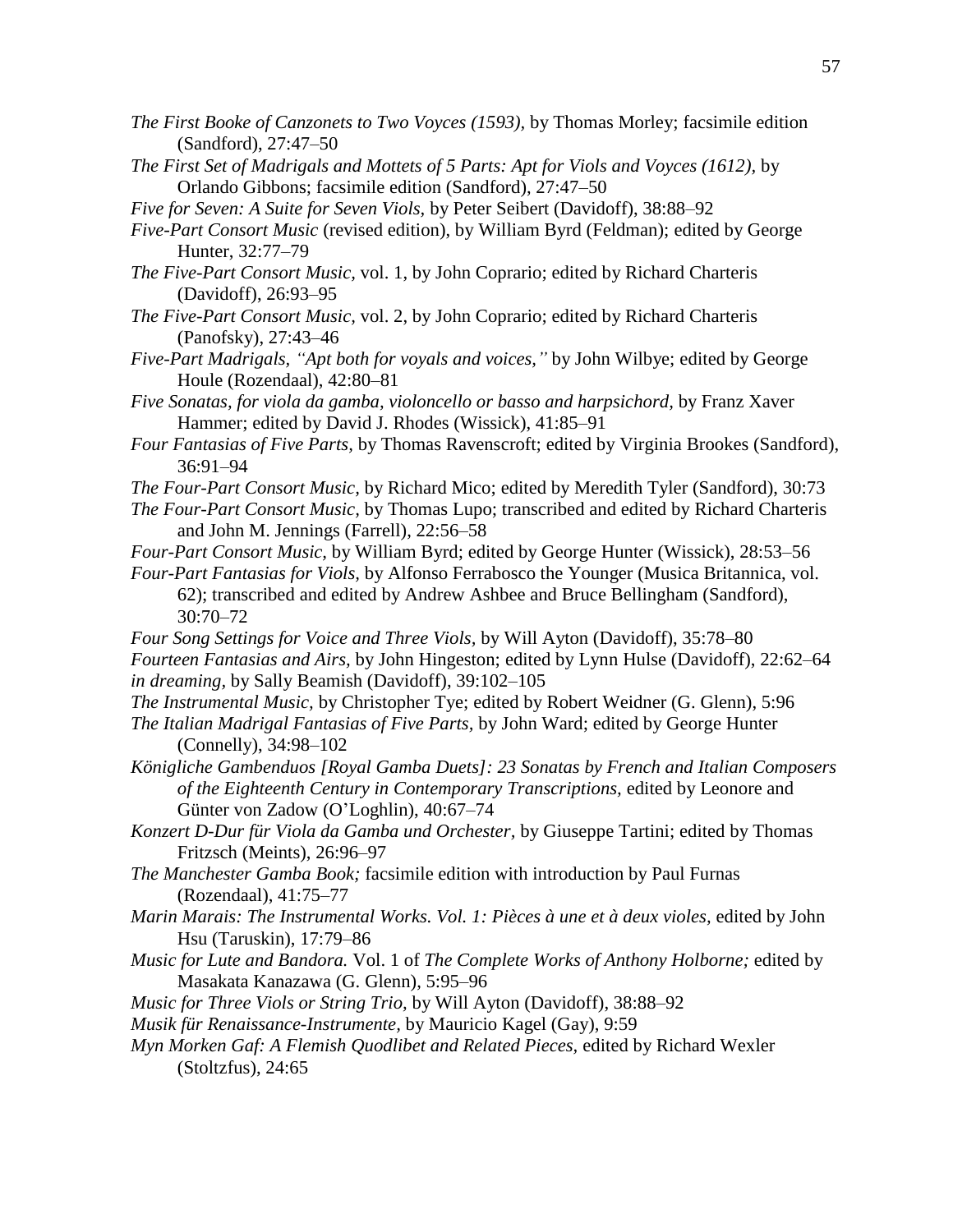- *Newe Paduanen, Galliarden, Intraden und Currenten, nach Englischer und Frantzösischer Art, à 5,* by Valerius Otto; edited by Michal Pospíšil (Silbiger), 43:82–87
- *Nine Divisions for Bass Viol,* by Daniel Norcombe; edited by Patrice Connelly (Traficante), 35:85–91
- *Nine Fantasias of Two Parts,* by Thomas Morley; edited by George Hunter (Phillips), 29:71– 73
- *Opera Omnia, IX: Instrumental Music,* by Alfonso Ferrabosco the Elder; edited by Richard Charteris (C. Fruchtman), 26:87–92
- *The Oxford Book of English Madrigals,* edited by Philip Ledger (Duncan), 16:76–78 *Pièces pour viole seule,* edited by Jonathan Dunford (Cheney), 31:95–97
- *Preludio and Passacaglia for Seven-string Bass Viol,* by Martha Bishop (Davidoff), 38:88–92
- *Premier[-deuxième] livre de pièces de viole avec la basse chiffrée en partition,* by Roland Marais; facsimile edition (Cyr), 21:69–71
- *Quartet No. 3, for flute, violin, viola da gamba and cello,* by Carl Friedrich Abel; edited by Roy Wheldon (Wissick), 41:85–91

*Recueil de pièces de viole en musique et en tablature 1666: Fac-similé du Ms M2.1.T2.17C. Case, Washington, Library of Congress;* introduction and index by Stuart Cheney (Sadie), 36:87–91

- *The Royall Consort* (old and new versions), by William Lawes; edited by David Pinto (Sandford), 32:80–83
- *Six Ayres for Lyra Viol and Bass,* by Christopher Simpson; edited by Joëlle Morton (Cyr), 38:81–83
- *The Six-Part Consort Music,* by Thomas Lupo; edited by Richard Charteris (Bellingham), 33:86–89
- *Six-Part Consort Music,* by Thomas Tomkins; edited by George Hunter (Panofsky), 33:82–85 *Six-Part Consort Music,* by William Byrd; edited by George Hunter (Panofsky), 27:43–46
- *The Six-Part Consorts and Madrigals,* by John Coprario; edited by Richard Charteris (Coeyman), 20:72–76
- *The Six-Part Pieces,* by John Coprario; edited by Richard Charteris (Seibert), 39:99–102
- *Six Sonatas for Unaccompanied Viola da Gamba,* by Carl Friedrich Abel; edited by Murray Charters (Herman), 20:68–71
- *Six Sonatas, for viola da gamba and cello,* by Andreas Lidl; edited by Hazelle Miloradovitch (Wissick), 41:85–91
- *Sonata in C Major for Viola da Gamba and Continuo, W. 136,* by Carl Philipp Emanuel Bach; edited with continuo realization by Charles Larkowski (Panofsky), 38:92–97
- *Sonatas for the Viola da Gamba,* 3 vols., by Carl Friedrich Abel; edited by George Houle (Cyr), 35:76–78
- *Sonatas for Viol and Basso Continuo,* by Archangelo Corelli; facsimile edition, introduction by Hazelle Miloradovitch (Sandford), 27:47–50
- *Sonate o Partite ad una o due Viole da Gamba, con il Basso Continuo,* by August Kühnel; edited by George Houle (Gillespie), 38:83–88
- *Songs for the Lute, 1606,* by John Daniel; edited by David Greer (Viles), 18:121–124
- *Suite in A,* by Louis Heudelinne; edited by Margaret Johnston (Davidoff), 22:62–64
- *Suites* for two division viols and continuo, by John Jenkins; edited by Martha Bishop (Farrell), 22:56–58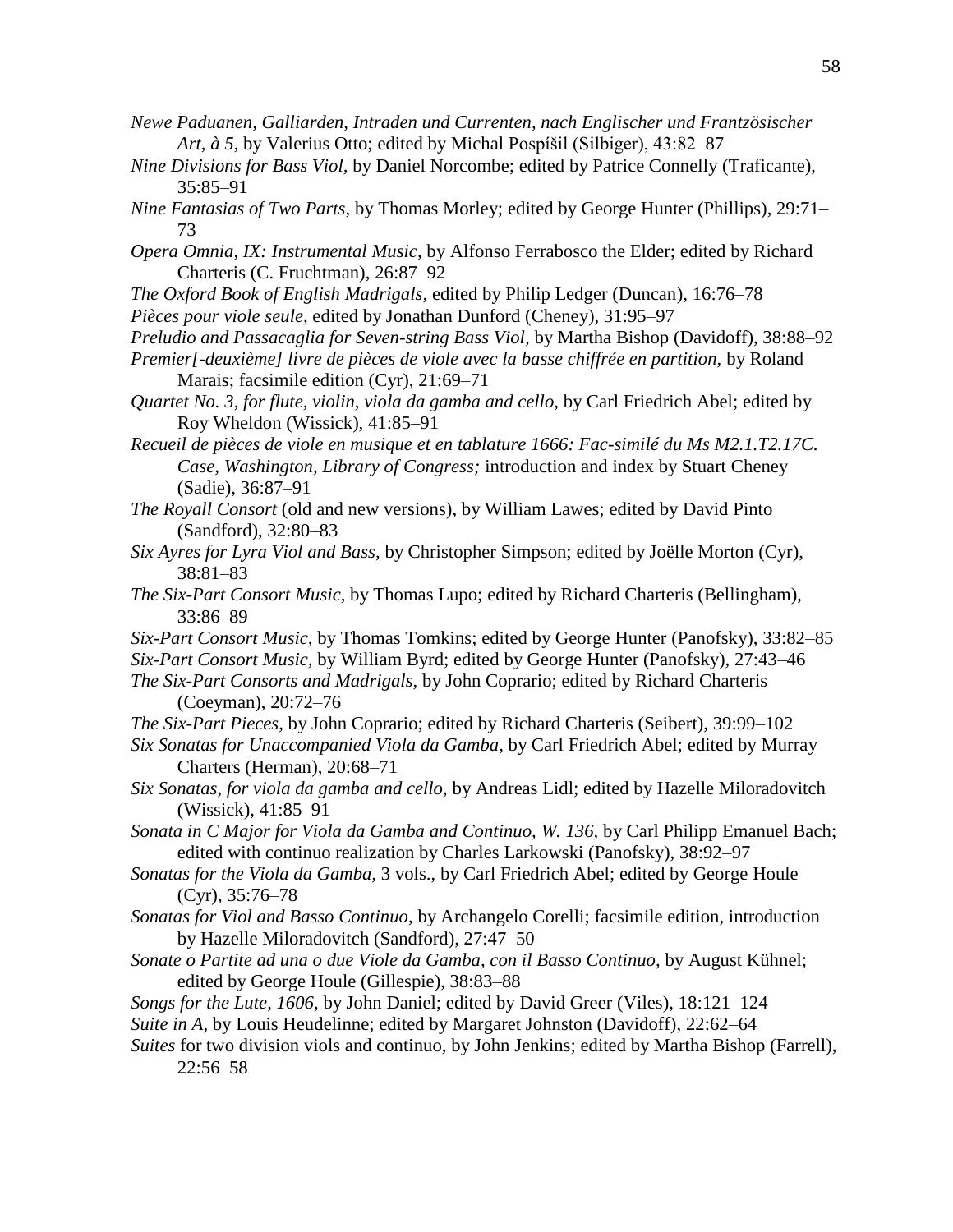- *The Symphonias, Pavanes and Allemandes,* by Henry DuMont; edited by Barbara Coeyman (Davidoff), 22:62–64
- *Thirteen Suites for Solo Viola da Gamba,* volumes 1 and 2, by Dubuisson; edited by Donald Beecher and Stuart Cheney (Sandford), 31:98–100
- *XXX Konincklycke Fantasien Om Op. 3 Fioolen de Gamba en ander Speel-tuigh te gebruychen, Amsterdam (1648),* by T. Lupo, I. Coprario, and W. Daman; edited by Helmut Mönkemeyer (Sandford), 25:63–64
- *Three Fantasias of Six Parts, Apt for Viols,* by Orlando Gibbons; edited by Virginia Brookes (Sandford), 36:91–94
- *Three-Part Airs for Two Trebles, Bass and Continuo: Vol. III,* by John Jenkins; edited by Andrew Ashbee (J. Johnson), 42:89–92
- *Three-Part Fancy and Ayre Divisions for Two Trebles and a Bass to the Organ,* by John Jenkins; edited by Robert Austin Warner (Bachmann), 4:46
- *Three Sonatas for viola da gamba and violoncello,* by Andreas Lidl; edited by Donald Beecher (Wissick), 34:93–98
- *Trente et unième oeuvre...contenant diverses pièces de viole avec la basse chiffrée,* by Joseph Bodin de Boismortier; facsimile edition (Cyr), 21:69–71
- *Trios for Violin, Bass Viol and Cello in two volumes,* by Joseph Benedikt Zyka; edited by David J. Rhodes (O'Loghlin), 42:93–98
- *The Twelve Ayerie Fancies,* by Michael East; edited by Joan Evans (Davidoff), 22:62–64
- *Twelve Fantasias for Two Bass Viols and Organ and Eleven Pieces for Three Lyra Viols,* by John Coprario; edited by Richard Charteris (Coeyman), 20:72–76
- *Twelve Fantasias for Viola da Gamba Solo*, by Georg Philipp Telemann; edited by Thomas Fritzsch and Günter von Zadow (Kyprianides, Dunford), 49:78–94
- *XX Konincklycke Fantasien en Noch IX Fantasien 3 Fioolen de Gamba (1648),* by T. Lupo, I. Coprario, and W. Daman; edited by Eugeen Schreurs and Martine Sanders (Sandford), 25:63–64
- *24 Divertimenti a tre für Baryton (Viola da Gamba, Violine) Viola und Violoncello;* Hob. XI: 73–96 (Band IV des Haydn-Verzeichnisses), by Joseph Haydn; edited by Günter and Leonore von Zadow (Hutchinson), 45:125–134
- *28 Divertimenti a tre für Baryton (Viola da Gamba, Violine) Viola und Violoncello;* Hob. XI: 97–126 (Band V des Haydn-Verzeichnisses), by Joseph Haydn; edited by Günter and Leonore von Zadow (Hutchinson), 45:125–134
- *The Two- and Three-Part Consort Music,* by Thomas Lupo; edited by Richard Charteris (Davidoff), 26:93–95
- *Two Brownings of Three Parts,* by Elway Bevin and John Baldwyn; edited by George Hunter (Wissick), 28:53–56
- *Two In Nomines,* by William Byrd; edited by Terrill Schukraft (G. Glenn), 6:75
- *Two Sonatas for Violin, Viola da Gamba, and Basso Continuo,* by William Young; edited by Donald Beecher and Bryan Gillingham (Herman), 20:68–71

# **Reviews — recordings**

# **NOTE: Name of reviewer is in parentheses.**

- *Ars Magis Subtiliter: Secular Music of the Chantilly Codex,* performed by Ensemble P.A.N. (Sandford), 26:107–108
- *Austrian Court Music, 1680–1780,* performed by Oberlin Baroque Performance Institute (Luttmann), 17:70–73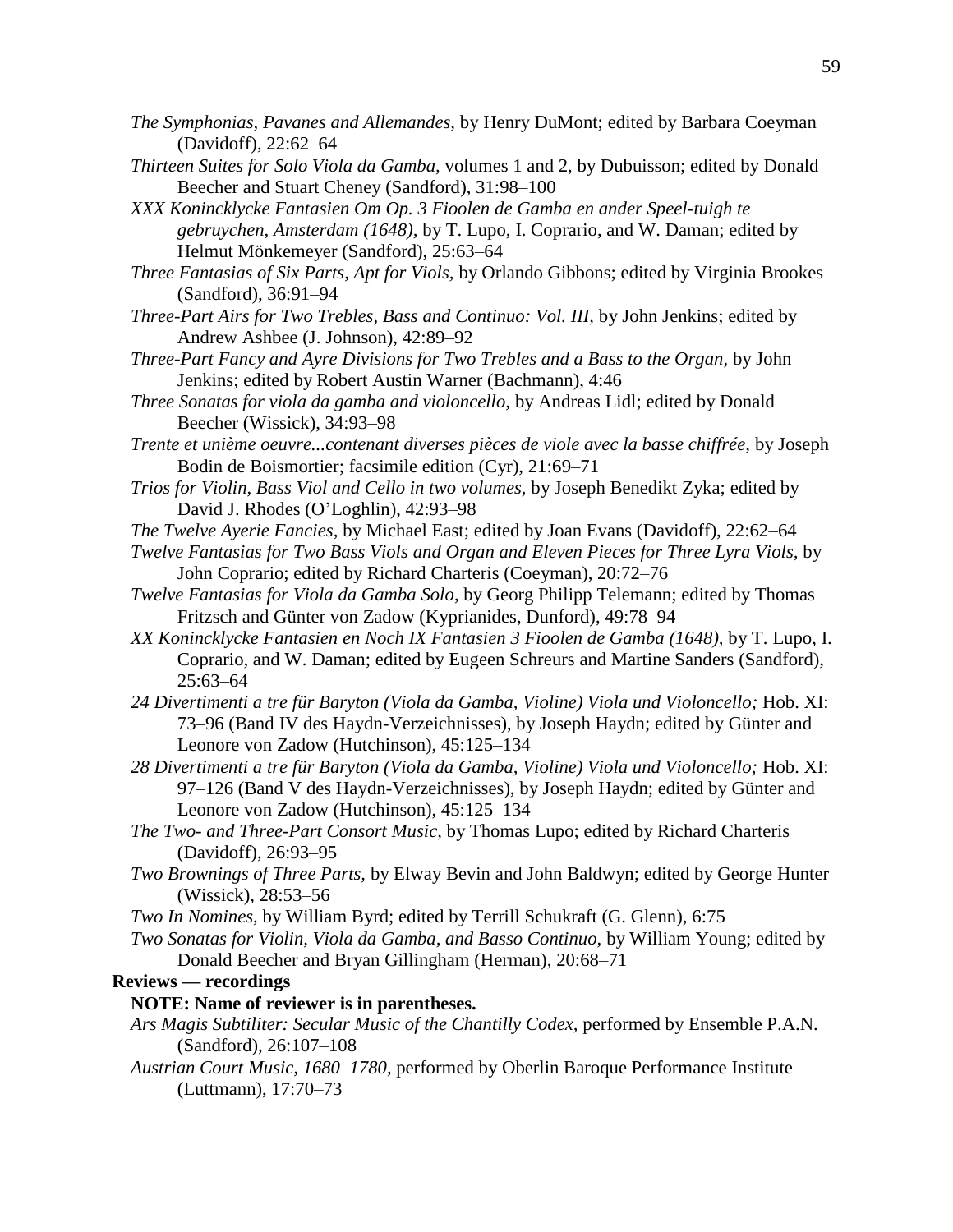- *Dietrich Buxtehude: Cantatas for Lent and Easter,* performed by McGill Chamber Singers & Collegium Musicum, Fred Stolzfus, Director (Bodig), 24:66–67
- *"For These Distracted Tymes": Music of the Civil Wars,* performed by London Baroque (Green), 21:72–74
- *Georg Philipp Telemann,* performed by Oberlin Baroque Performance Institute, August Wenzinger, Musical Director (P. Smith), 20:76–81
- *Henry Purcell: The Fantasias for Viols,* performed by Oberlin Consort of Viols, James Caldwell, Director (Terry), 23:116

*Loves Pashion and Other Ayres for Lyra-Violl,* performed by Mary Cyr (Green), 21:72–74

*Music of the Berlin Court,* performed by Oberlin Baroque Performance Institute, August Wenzinger, Musical Director (P. Smith), 20:76–81

*Music of the French Baroque,* performed by Oberlin Baroque Ensemble (Kinney), 14:72–74 *Pièces de viole en manuscrit,* performed by Jonathan Dunford (Cheney), 31:95–97

- *Pièces de violle en tablature,* by Sieur de Machy, performed Jonathan Dunford (Coeyman), 28:65–68
- *17th Century Music for Viola da Gamba and Lyra Viol,* performed by Jason Paras (Green), 21:72–74
- *Sonata in D Major for Unaccompanied Viola da Gamba* (Telemann); *Four Sonatas for Harpsichord* (Scarlatti); *Mi palpita il cor, Il gelsomino* (Handel), performed by Cleveland Baroque Soloists (P. Smith), 20:76–81
- *The 250th Commemoration of Marin Marais,* performed by Oberlin Baroque Ensemble (Whisler), 16:78–80

#### **Rhodes, David J.**

- *Five Sonatas, for viola da gamba, violoncello or basso and harpsichord,* by Franz Xaver Hammer; edited by David J. Rhodes (review by B. Wissick), 41:85–91
- *Trios for Violin, Bass Viol and Cello in two volumes,* by Joseph Benedikt Zyka; edited by David J. Rhodes (review by M. O'Loghlin), 42:93–98

# **ROBBINS, ALICE**

Reviews:

*The Golden Viol: Method for the Bass Viola da Gamba,* volumes 3 and 4, by Grace Feldman, 34:89–93

#### **Roberday, François**

French viol school and, 22:46–48

## **Robineau, Charles Jean**

portrait of Karl Friedrich Abel, 10:4

#### **ROBINSON, LUCY**

Forqueray *Pieces de Viole* (1747): A Rich Source of Mid-Eighteenth-Century French String Technique, 43:5–31

#### **Rombouts, Pieter**

bass viol made by, in Library of Congress collection, 10:50–57

#### **ROSE, ADRIAN**

Music for the *Dessus* and *Pardessus de Violes,* Published in France, ca. 1650–1770, 16:40–46

# **Rose, John**

viola da gamba head and pegbox, in Caldwell collection, 11:72–73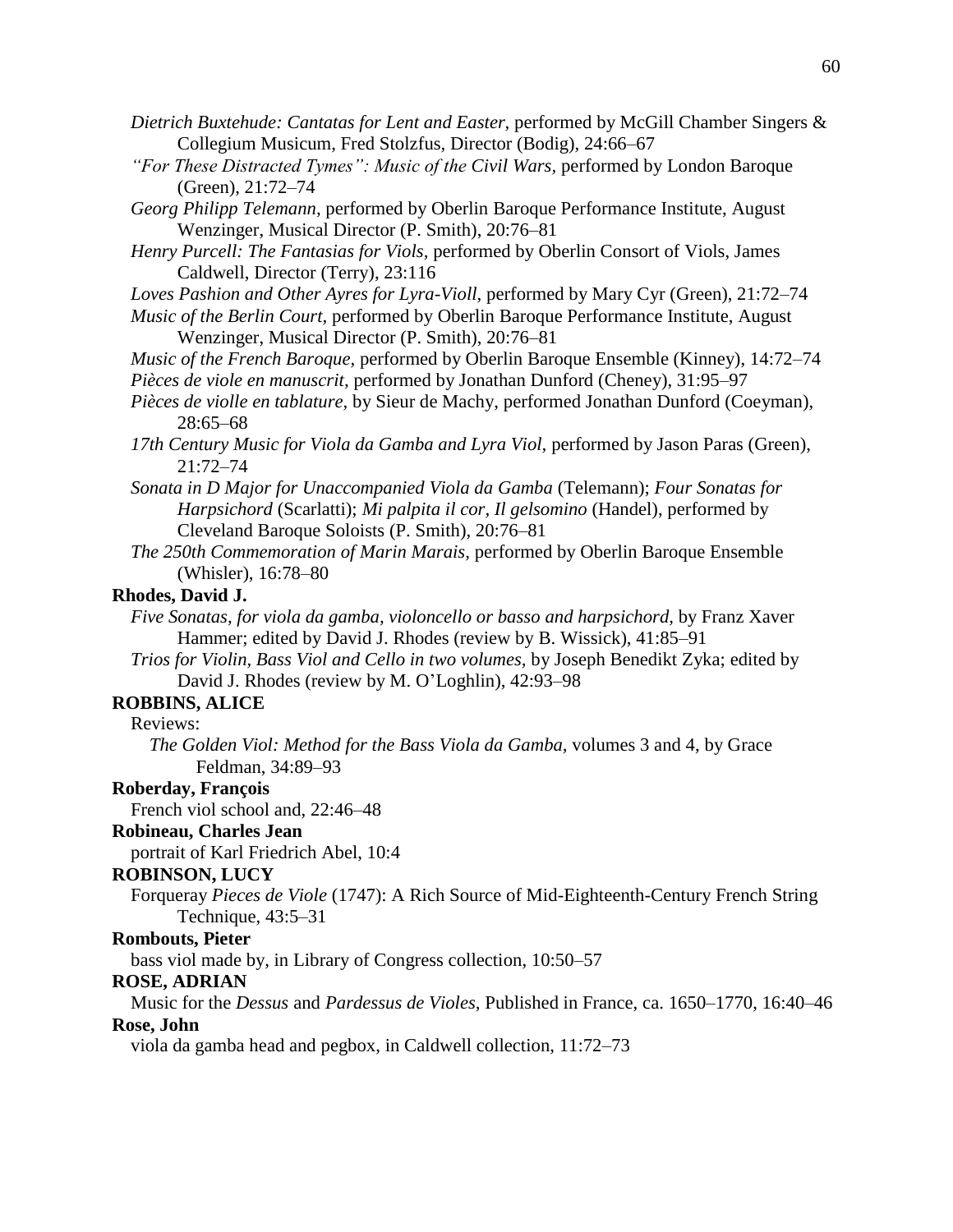#### **ROULE, NATASHA**

Pastime with Good Company: Music in the Making of Magnificence at the Court of Henry VIII, 1509–47, 46:5–20

# **ROUSSEAU, JEAN**

Jean Rousseau on the Mechanics of Viol Playing (tr. and annotations by Neumann), 7:5–12

# **Rousseau, Jean**

cadences in ornamentation, 5:41–45

Jean Rousseau and Ornamentation in French Viol Music (Green), 14:4–41

life and works of, 14:4–11

as student of Sainte-Colombe, 49:48–51

verbal duel with De Machy on function of viol, 14:42–52, 48:8–9

viol tradition in France and, 14:11–21

# **ROZENDAAL, JOHN MARK**

## Reviews:

*Dance Music for Two Lyra Viols,* edited by Joëlle Morton, 41:75–77

*Five-Part Madrigals, "Apt both for voyals and voices,"* by John Wilbye; edited by George Houle, 42:80–81

*The Manchester Gamba Book;* facsimile edition with introduction by Paul Furnas, 41:75–77 **RUTLEDGE, JOHN**

The Fretless Approach to Gamba Playing, 28:21–47

Hubert Le Blanc's Concept of Viol Sound, 17:28–37

A Letter of J.-B.-A. Forqueray (tr. and commentary by Rutledge), 13:12–16

Paul de Wit: A Reviver of the Viols, 23:19–26

A Viol Bibliography, 16:47–71, 27:76

## Reviews:

*Die Viola da Gamba,* by Adolf Heinrich König, 23:102–105

*Die Viola da Gamba und Besonderheiten ihrer Bauweise,* by Nikolaus Harders, 15:115–117 *Joachim Tielke: Ein Hamburger Lauten- und Violen-macher der Barockzeit,* by Günther Hellwig, 17:74–78

#### **Ryder, Dudley**

Dudley Ryder 1715–1716: Extracts from the Diary of a Student Viol Player (Woodfield), 21:64–66

# S

#### **SADIE, JULIE ANNE**

John Hsu (1931–2018), by Julie Anne Sadie and Mary Cyr, 50:5–23 Montéclair, the Viol Player's Composer, 15:41–50

# Reviews:

*Recueil de pièces de viole en musique et en tablature 1666: Fac-similé du Ms M2.1.T2.17C. Case, Washington, Library of Congress;* introduction and index by Stuart Cheney, 36:87–91

*Recueil de pièces pour basse de viole seule ca 1690: Fac-similé du manuscrit M.3 de la Bibliothèque de Tournus,* by Jean(?) de Sainte-Colombe; introduction and index by François-Pierre Goy, 36:87–91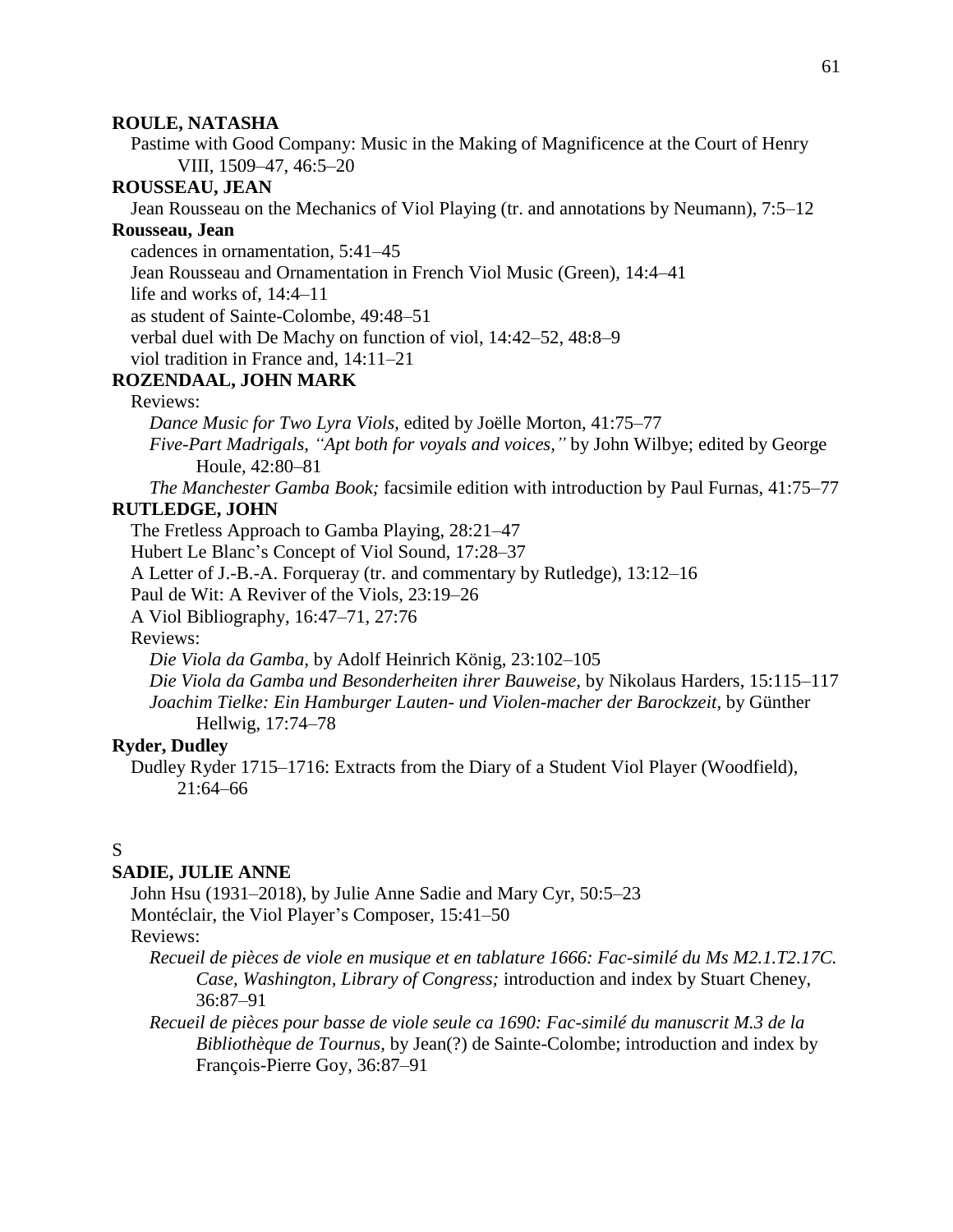#### **Sadie, Julie Anne**

*The Bass Viol in French Baroque Chamber Music,* by Julie Anne Sadie (review by J. Anthony), 18:124–127

#### **Sainte-Colombe, Jean**

character pieces, 49:43–48

Looking through the Mist of *Tous les matins du monde*: Sainte-Colombe Revisited (Herzog), 49:29–51

*Pianelle*, 49:44–47

*Recueil de pièces pour basse de viole seule ca 1690: Fac-similé du manuscrit M.3 de la Bibliothèque de Tournus,* by Jean(?) de Sainte-Colombe; introduction and index by François-Pierre Goy (review by J. Sadie), 36:87–91

#### **Salomon, Jean-Baptiste Dehaye**

pardessus and quintons made by, 50:63, 65–66

treble viol [pardessus de viole] made by, in Caldwell collection, 11:60–61

#### **Sampson, Peggie**

biographical sketch, 10:97, 45:64–66 Hart House viols and, 45:26–28 photograph, 10:96

# **Sanders, Martine**

*XX Konincklycke Fantasien en Noch IX Fantasien 3 Fioolen de Gamba (1648),* by T. Lupo, I. Coprario, and W. Daman; edited by Eugeen Schreurs and Martine Sanders (review by G. Sandford), 25:63–64

## **SANDFORD, GORDON**

A Composer Index for Gordon Dodd's *Thematic Index,* 23:72–80 Thomas Morley's Fantasia, "Il Doloroso": An Analysis, 31:74–80 Reviews:

- *Ars Magis Subtiliter: Secular Music of the Chantilly Codex,* performed by Ensemble P.A.N., 26:107–108
- *The First Booke of Canzonets to Two Voyces (1593),* by Thomas Morley; facsimile edition, 27:47–50
- *The First Set of Madrigals and Mottets of 5 Parts: Apt for Viols and Voyces (1612),* by Orlando Gibbons; facsimile edition, 27:47–50
- *Four Fantasias of Five Parts,* by Thomas Ravenscroft; edited by Virginia Brookes, 36:91– 94
- *The Four-Part Consort Music,* by Richard Mico; edited by Meredith Tyler, 30:73
- *Four-Part Fantasias for Viols,* by Alfonso Ferrabosco the Younger (Musica Britannica, vol. 62); transcribed and edited by Andrew Ashbee and Bruce Bellingham, 30:70–72
- *Lists of Payments to the King's Musik in the Reign of Charles II (1660–1685);* transcribed and edited by Andrew Ashbee, 26:104–106
- *An Organological Study of Leg-Held Bowed Chordophones,* by Priscilla Parson, 28:57–59
- *Records of the English Court,* Volume I (1660–1649), Volume II (1685–1714), Volume III (1625–1649); calendared and edited by Andrew Ashbee, 26:104–106
- *The Royall Consort* (old and new versions), by William Lawes; edited by David Pinto, 32:80–83
- *Sonatas for Viol and Basso Continuo,* by Archangelo Corelli; facsimile edition, introduction by Hazelle Miloradovitch, 27:47–50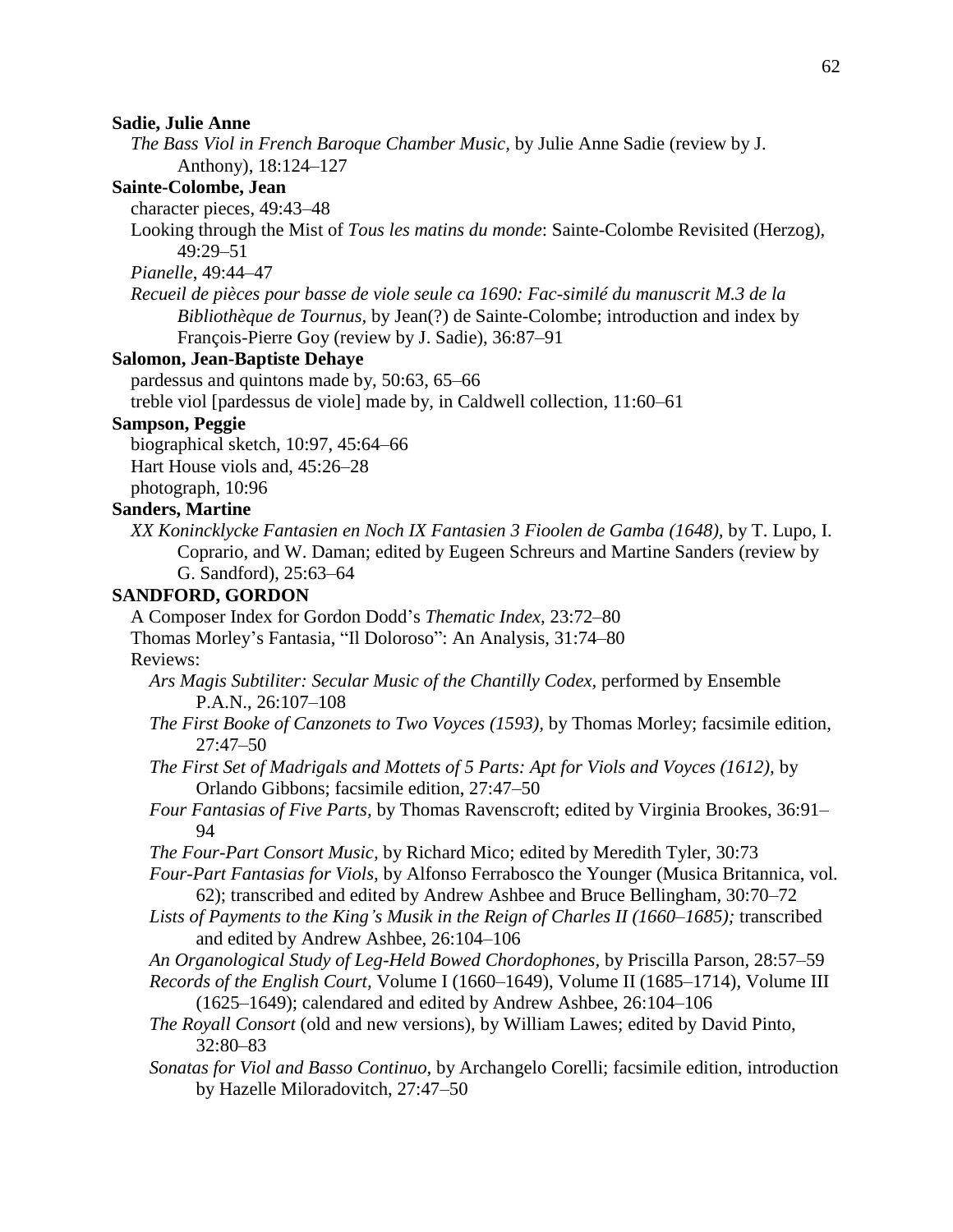*Thematic Index of Music for Viols: Fourth Instalment (1987),* by Gordon Dodd, 24:68–69

- *Thirteen Suites for Solo Viola da Gamba,* volumes 1 and 2, by Dubuisson; edited by Donald Beecher and Stuart Cheney, 31:98–100
- *XXX Konincklycke Fantasien Om Op. 3 Fioolen de Gamba en ander Speel-tuigh te gebruychen, Amsterdam (1648),* by T. Lupo, I. Coprario, and W. Daman; edited by Helmut Mönkemeyer (Sandford), 25:63–64
- *Three Fantasias of Six Parts, Apt for Viols,* by Orlando Gibbons; edited by Virginia Brookes, 36:91–94
- *XX Konincklycke Fantasien en Noch IX Fantasien 3 Fioolen de Gamba (1648),* by T. Lupo, I. Coprario, and W. Daman; edited by Eugeen Schreurs and Martine Sanders (Sandford), 25:63–64

# **Sarabands**

of Marais, 24:31–46

Saraband: Speed, Steps, and Stress (Boal), 17:38–46

#### **SAUNDERS, STEVEN**

Giovanni Valentini's "In te Domine speravi" and the Demise of the Viola Bastarda, 28:1–20 **Saxe-Weissenfels**

Conrad Höffler: Chamber Musician and Violist da Gamba at the Court of Duke Johann Adolph I of Saxe-Weissenfels (Fritzsch; tr. by Kyprianides), 46:21–36

# **Scales**

Campion on, 42:45–49

## **Scarlatti, Domenico**

*Sonata in D Major for Unaccompanied Viola da Gamba* (Telemann); *Four Sonatas for Harpsichord* (Scarlatti); *Mi palpita il cor, Il gelsomino* (Handel), performed by Cleveland Baroque Soloists (review by P. Smith), 20:76–81

#### **Schenck, Johann (Johann Schenk)**

erroneous identification as subject of Marin Marais portrait by Jean Dieu dit Saint-Jean, 44:7– 9

The Music of Johann Schenck: Some Observations (Luttmann), 18:94–120 style of sonatas and suites, 25:39–42

## **Schreurs, Eugeen**

*XX Konincklycke Fantasien en Noch IX Fantasien 3 Fioolen de Gamba (1648),* by T. Lupo, I. Coprario, and W. Daman; edited by Eugeen Schreurs and Martine Sanders (review by G. Sandford), 25:63–64

# **Schukraft, Terrill**

*Two In Nomines,* by William Byrd; edited by Terrill Schukraft (review by G. Glenn), 6:75

## **Seelos, Georg**

bass viol made by, in Caldwell collection, 11:80–81

#### **SEIBERT, ELLEN**

# Reviews:

*Consort Music for Five Viols,* by John Okeover; edited by Virginia Brookes, 39:99–102 *Consort Music for Four Viols,* by William Cranford; edited by Virginia Brookes, 39:99–102 *Consort Music for Three Viols,* by William Cranford; edited by Virginia Brookes, 39:99– 102

*The Six-Part Pieces,* by John Coprario; edited by Richard Charteris, 39:99–102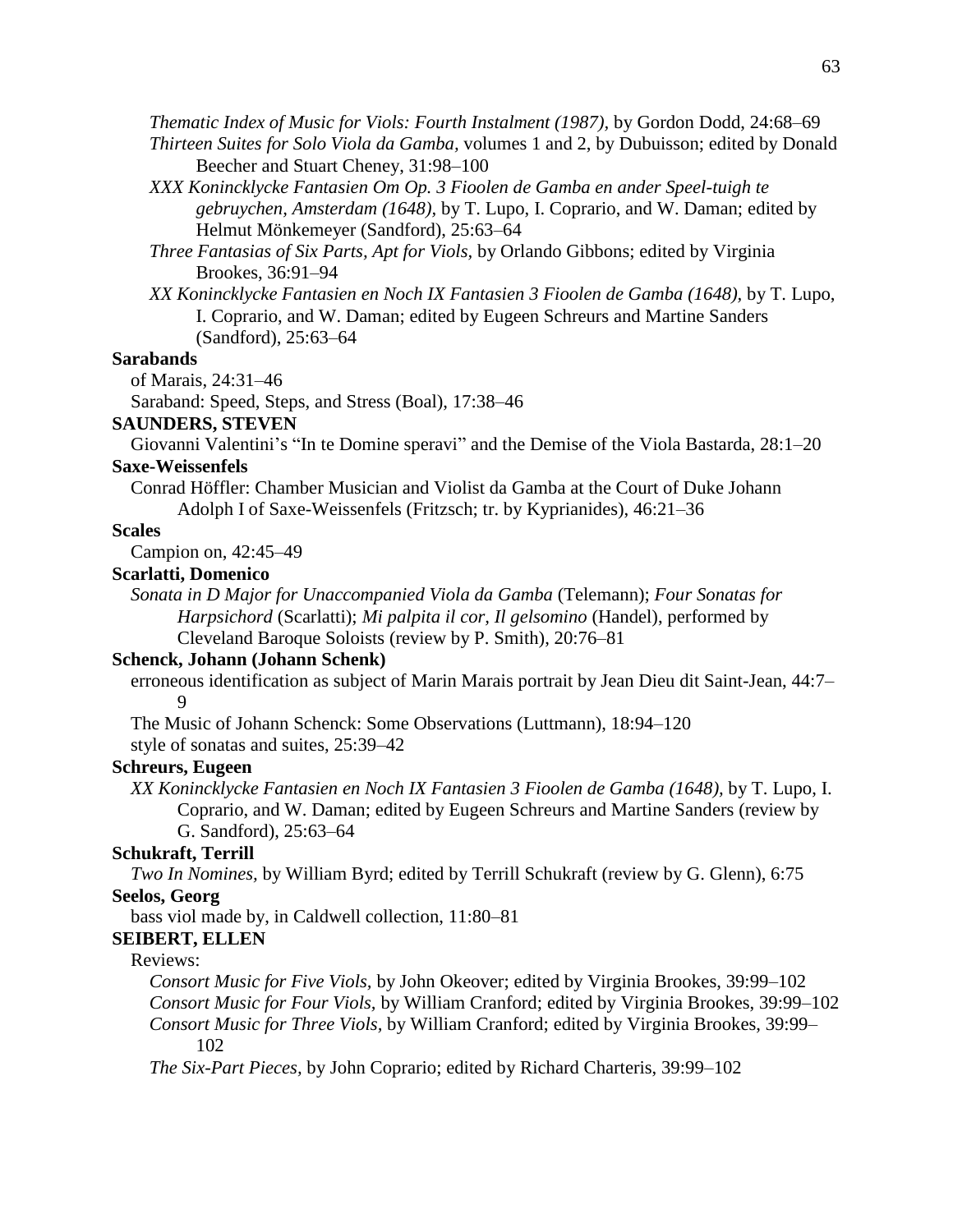*Five for Seven: A Suite for Seven Viols,* by Peter Seibert (review by J. Davidoff), 38:88–92

# **Shamisen**

influence on origin of kokyū, 47:6–7, 16–20, 29, 37

## **Shawm**

pitch standards, 44:16–17

# **SHORTRIDGE, LINDA AND JOHN**

# Reviews:

*Lutes, Viols and Temperaments,* by Mark Lindley, 22:65–66

## **Shrine to Music Museum [National Music Museum]**

Witten-Rawlins Collection of Stringed Instruments, 21:7–27

## **SICARD, MICHEL**

The French Viol School Before 1650 (tr. by Whisler), 18:76–93

The French Viol School: The Repertory From 1650 to Sainte-Colombe (ca. 1680) (tr. by Marsh), 22:42–55

#### **SILBIGER, ALEXANDER**

The First Viol Tutor: Hans Gerle's *Musica Teutsch,* 6:34–48

Reviews:

*Newe Paduanen, Galliarden, Intraden und Currenten, nach Englischer und Frantzösischer Art, à 5,* by Valerius Otto; edited by Michal Pospíšil, 43:82–87

# **Simpson, Christopher**

Christopher Simpson's "Little Consort" (Stoltzfus), 21:53–63

The Groundbreaking Treatise of Christopher Simpson (Conner), 36:5–39

Grounds for Putting Simpson into Practice (Dodd), 20:60–67

on improvisation, 36:5–39

*The Months,* by Christopher Simpson; edited by Martha Bishop and Caroline Cunningham (review by J. Davidoff), 22:62–64

on ornamentation as rhythmic parenthesis, 42:29–31

Putting Simpson into Practice (Marshall), 6:5–12

*Six Ayres for Lyra Viol and Bass* by Christopher Simpson; edited by Joëlle Morton (review by M. Cyr), 38:81–83

# **SLOWIK, KENNETH**

# Reviews:

- *The Art of Fugue,* BWV 1080, by Johann Sebastian Bach; transcribed by Lucy Bardo, 35:81–85
- *Instruction oder eine anweisung auff der Violadigamba* (Instruction or a Method for the Viola da Gamba), Anonymous; facsimile edition by Bettina Hoffmann, 48:74–80

# **SMITH, DOUGLAS ALTON**

#### Reviews:

*Die Gambe: Kulturgeschichte und Praktischer Ratgeber* [The Gamba: Cultural History and Practical Adviser], by Annette Otterstedt, 32:58–65

## **SMITH, PHILIP M.**

# Reviews:

*Georg Philipp Telemann,* performed by Oberlin Baroque Performance Institute, August Wenzinger, Musical Director, 20:76–81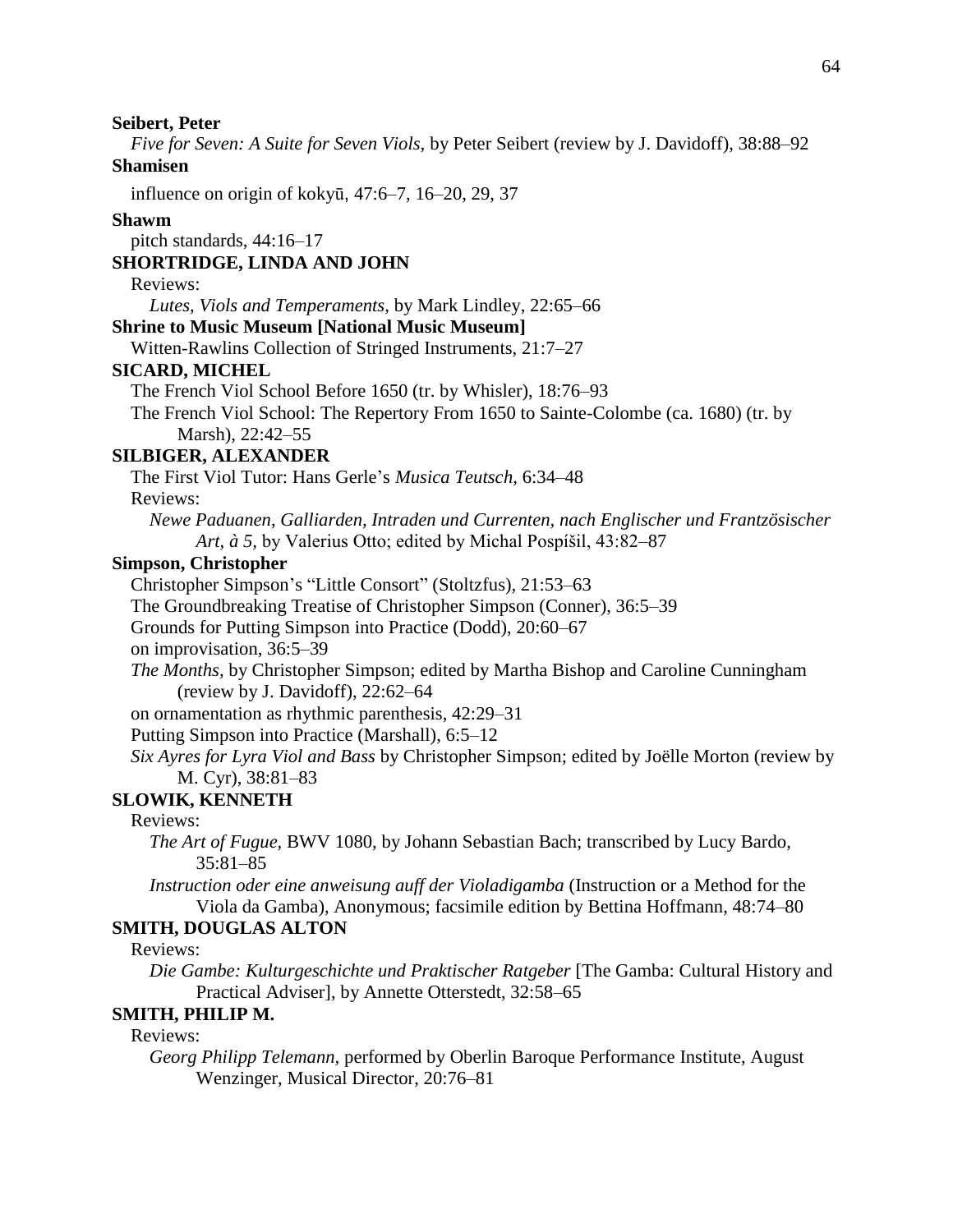| Harpsichord (Scarlatti); Mi palpita il cor, Il gelsomino (Handel), performed by                                          |
|--------------------------------------------------------------------------------------------------------------------------|
| Cleveland Baroque Soloists, 20:76-81                                                                                     |
| <b>Snitzer</b> , Herb                                                                                                    |
| REPRISE: The Extraordinary Revival of Early Music, by Joel Cohen and Herb Snitzer (review<br>by C. Fruchtman), 23:97-101 |
| Solo viol performance                                                                                                    |
| Aesthetics of the French Solo Viol Repertory, 1650–1680 (Beecher), 24:10–21                                              |
| Hotman's works for solo viol, $24:10-12$ , $17-18$                                                                       |
| Marais as advocate of, 10:82-84                                                                                          |
| pardessus as solo instrument, 12:9                                                                                       |
| Solo and Duet Viol Music by Charles Dollé (Hsu), 3:24–25                                                                 |
| Solo Music for the Treble Viol (Cyr), 12:4–13                                                                            |
| solo sonatas and improvisation, 25:31-37                                                                                 |
| Telemann's Use of the Viol as a Solo or Concertant Instrument (Kinney), 17:5-27                                          |
| Traditions of Solo Viol Playing in France and the Music of Morel (Cyr), 10:81–87                                         |
| <b>Sonatas</b>                                                                                                           |
| Gender, Class, and Eighteenth-Century French Music: Barthélemy de Caix's Six Sonatas for                                 |
| Two Unaccompanied Pardessus de Viole, Part I (Chancey), 33:47-78                                                         |
| Gender, Class, and Eighteenth-Century French Music: Barthélemy de Caix's Six Sonatas for                                 |
| Two Unaccompanied Pardessus de Viole, Part II (Chancey), 34:16-47                                                        |
| Henry Butler and the Early Viol Sonata (Phillips), 21:45–52                                                              |
| Italian, in France, 47:78-81                                                                                             |
| solo, and improvisation, 25:31-37                                                                                        |
| Tempo Indications in Purcell's Fantasias and Sonatas: A Performer's Guide to New and                                     |
| Conflicting Signatures (Boal), 31:9-24                                                                                   |
| Were the Early Violoncello Sonatas Transcriptions of Sonatas Originally Written for the Bass                             |
| Viola da Gamba? (Cowling), 5:56–69                                                                                       |
| Soviet Union. See Union of Soviet Socialist Republics (U.S.S.R.)                                                         |
| <b>Sprenger, Eugen</b>                                                                                                   |
| as modern viol maker, 2:56                                                                                               |
| <b>Stad, Ben</b>                                                                                                         |
| American Society of Ancient Instruments and, 25:6–28                                                                     |
| instrument collection of, $25:14-15$                                                                                     |
| musical career of, 25:6–10                                                                                               |
| photographs, 25:9, 17, 19, 27                                                                                            |
| <b>Stainer</b> , Jacob                                                                                                   |
| bass viol in collection of G. Glenn, 6:68–71                                                                             |
| <b>Stearns, Frederick</b>                                                                                                |
| collection of musical instruments, 2:38–40                                                                               |
| STOLTZFUS, ILA H.                                                                                                        |
| Christopher Simpson's "Little Consort," 21:53–63                                                                         |
| The Lyra Viol in Consort: An Example from Uppsala, Universitetsbibliotek IMhs 4:3, 17:47–                                |
| 59                                                                                                                       |
|                                                                                                                          |
|                                                                                                                          |
|                                                                                                                          |
|                                                                                                                          |
|                                                                                                                          |

*Music of the Berlin Court,* performed by Oberlin Baroque Performance Institute, August

*Sonata in D Major for Unaccompanied Viola da Gamba* (Telemann); *Four Sonatas for* 

Wenzinger, Musical Director, 20:76–81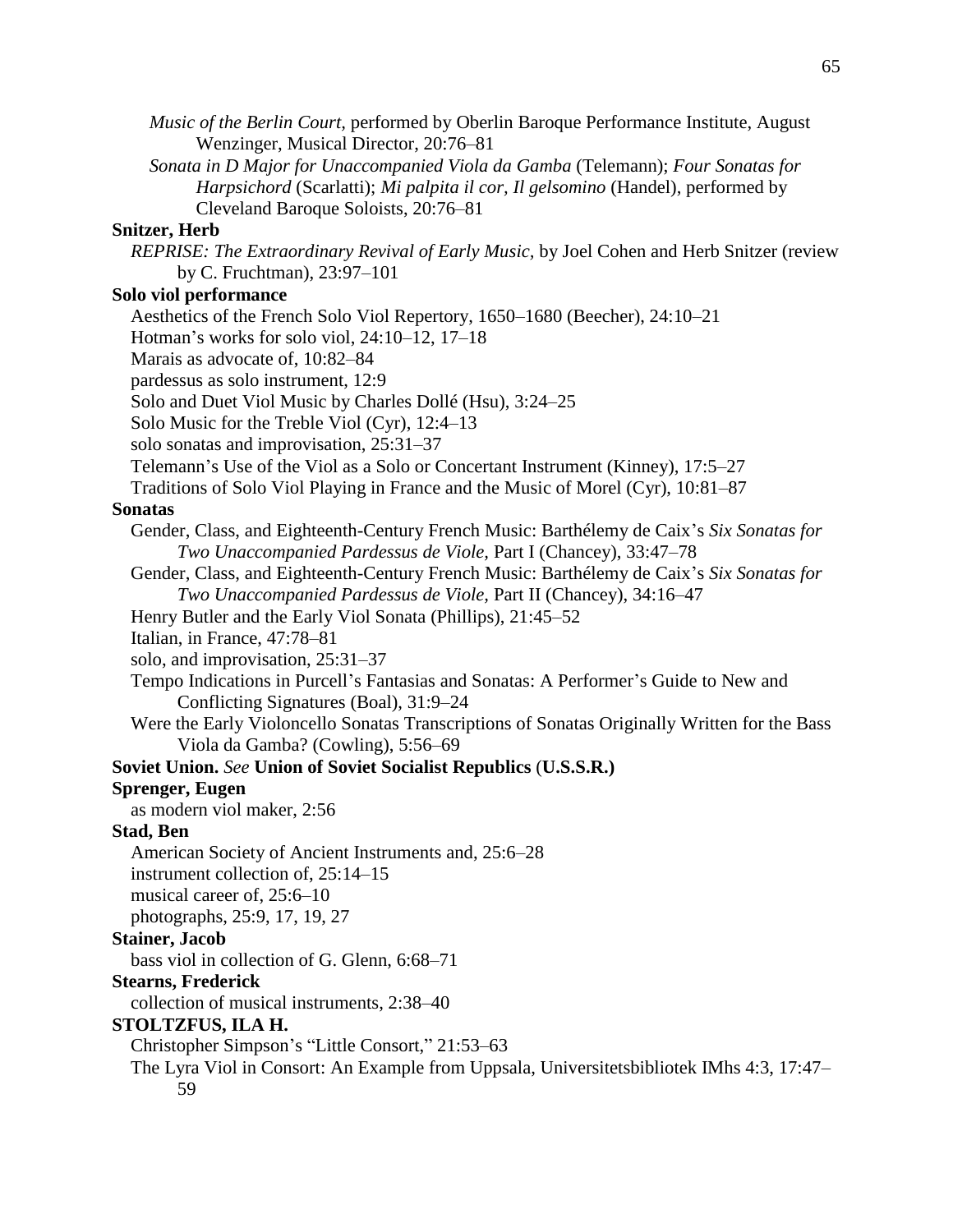Reviews:

*Myn Morken Gaf: A Flemish Quodlibet and Related Pieces,* edited by Richard Wexler, 24:65

# **Stringed instruments**

The Bow in Medieval Music (Neumann), 1:4–15

The Bowed String Instruments of the Baroque Basso Continuo (ca. 1680–ca. 1752) in Italy and France (Burnett), 7:65–91, 8:29–61

The Crwth (C. Dolmetsch), 6:54–59

differences in European and Japanese bowed instruments, 47:36–40

European influence on origin of kokyū, 47:13–15

Nomenclature of the Bowed Instruments (Ernst; tr. by Hefler), 4:37–42

Symposium on Bowed String Musical Instruments (2000), conference report, 37:77–83

#### **Strings**

fretless playing of viols and, 28:34–35

Ganassi on, 19:103–105

**SULLIVAN, WILLIAM V.**

Tobias Hume's *First Part of Ayres* (1605), 5:5–15, 6:13–33, 7:92–111, 8:61–93, 9:16–37

# **SUTCLIFFE, RICHARD**

Re-Examining the Pardessus de Viole and Its Literature, Part I: Introduction and Methods, 37:5–30

Re-Examining the Pardessus de Viole and Its Literature, Part II: Repertoire from 1722 to c. 1790, 38:27–77

#### **Symposium on Bowed String Musical Instruments (2000)**

conference report, 37:77–83

T

# **Tablature.** *See* **Musicography**

#### **Tartini, Giuseppe**

*Konzert D-Dur für Viola da Gamba und Orchester,* by Giuseppe Tartini; edited by Thomas Fritzsch (review by C. Meints), 26:96–97

# **TARUSKIN, RICHARD**

On Letting the Music Speak for Itself: Some Reflections on Musicology and Performance, 20:6–23

# Reviews:

*Marin Marais: The Instrumental Works. Vol. 1: Pièces à une et à deux violes,* edited by John Hsu, 17:79–86

# **Taruskin, Richard**

*D'ung aultre amer, seventeen settings in two, three, four, and five parts,* edited by Richard Taruskin (review by P. Farrell), 22:56–58

#### **Telemann, Georg Philipp**

biographical sketch, 17:5–8

classified list of works of, 17:16–26

concertos of, 17:15

*Georg Philipp Telemann,* performed by Oberlin Baroque Performance Institute, August Wenzinger, Musical Director (review by P. Smith), 20:76–81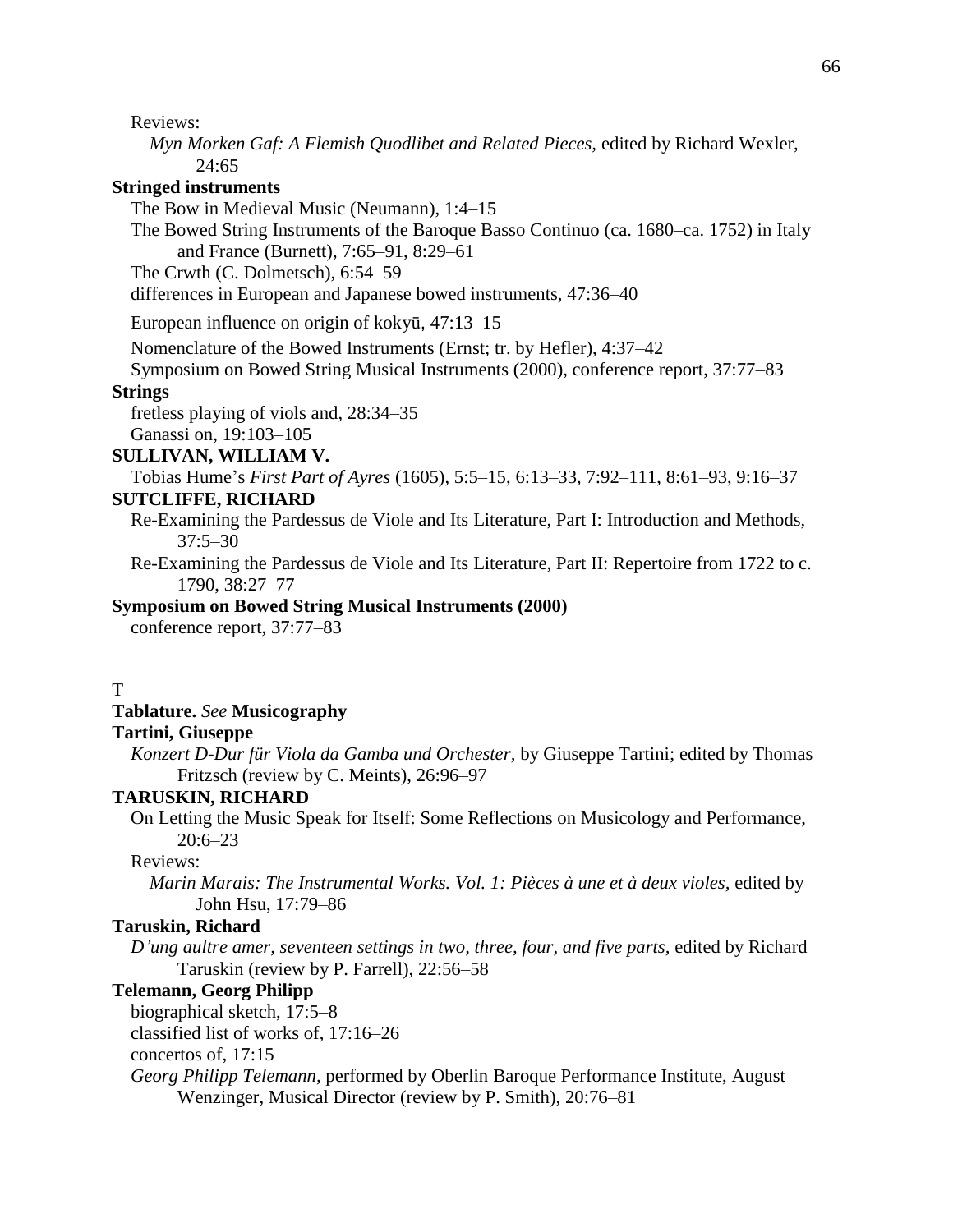*Sonata in D Major for Unaccompanied Viola da Gamba* (Telemann); *Four Sonatas for Harpsichord* (Scarlatti); *Mi palpita il cor, Il gelsomino* (Handel), performed by Cleveland Baroque Soloists (review by P. Smith), 20:76–81

sonatas of, 17:8–14

Telemann's Use of the Viol as a Solo or Concertant Instrument (Kinney), 17:5–27

*Twelve Fantasias for Viola da Gamba Solo*, by Georg Philipp Telemann; edited by Thomas Fritzsch and Günther von Zadow (The Evolution of a Genre, review by C. Kyprianides), 49:78–83, (Becoming Acquainted with a Long-Lost Friend, review by J. Dunford), 49:83–94

# **Tempo.** *See also* **Time signatures**

in continuo playing, 30:42–43

Purcell's Clock Tempos and the Fantasia (Boal), 20:24–39

Tempo Indications in Purcell's Fantasias and Sonatas: A Performer's Guide to New and Conflicting Signatures (Boal), 31:9–24

verbal indications of, 31:17–23

# **Tenor viol**

in Dolmetsch collection, 15:54–57

Tenor I or Alto? Some Thoughts on the Instrumentation of the Consort of Viols (Pallis), 9:4– 15

# **TEPLOW, DEBORAH**

Lyra Viol Accompaniment in Robert Jones' *Second Booke of Songs and Ayres* (1601), 23:6– 18

Rhetoric and Eloquence: Dramatic Expression in Marin Marais's *Pièces de Viole,* 24:22–50

# **Teplow, Deborah**

*Performance Practice and Technique in Marin Marais' "Pièces de viole,"* by Deborah A. Teplow (review by J. Griffin), 23:93–96

# **TERRY, LISA**

Reviews:

*Henry Purcell: The Fantasias for Viols,* performed by Oberlin Consort of Viols, James Caldwell, Director, 23:116

# **Themes, musical**

The Use of Motivic and Thematic Material in the Music of Tobias Hume (Jones), 33:15–29

# **Thompson, Robert**

*The Viola da Gamba Society Index of Manuscripts Containing Consort Music,* Vol. I, compiled by Andrew Ashbee, Robert Thompson, and Jonathan Wainwright (review by M. Davenport), 40:61–67

# **THOMPSON, RUBY REID**

Report on the Fantasia Conference, York, July 7–9, 1995, 32:44–49

# **Tielke, Joachim**

bass viol made by, in Caldwell collection, 11:88–89

# **Time signatures.** *See also* **Tempo**

modern numerical, history of, 31:15–16

in seventeenth century, 20:32–37

Tempo Indications in Purcell's Fantasias and Sonatas: A Performer's Guide to New and Conflicting Signatures (Boal), 31:9–24

# **TINKERHESS, ERIC**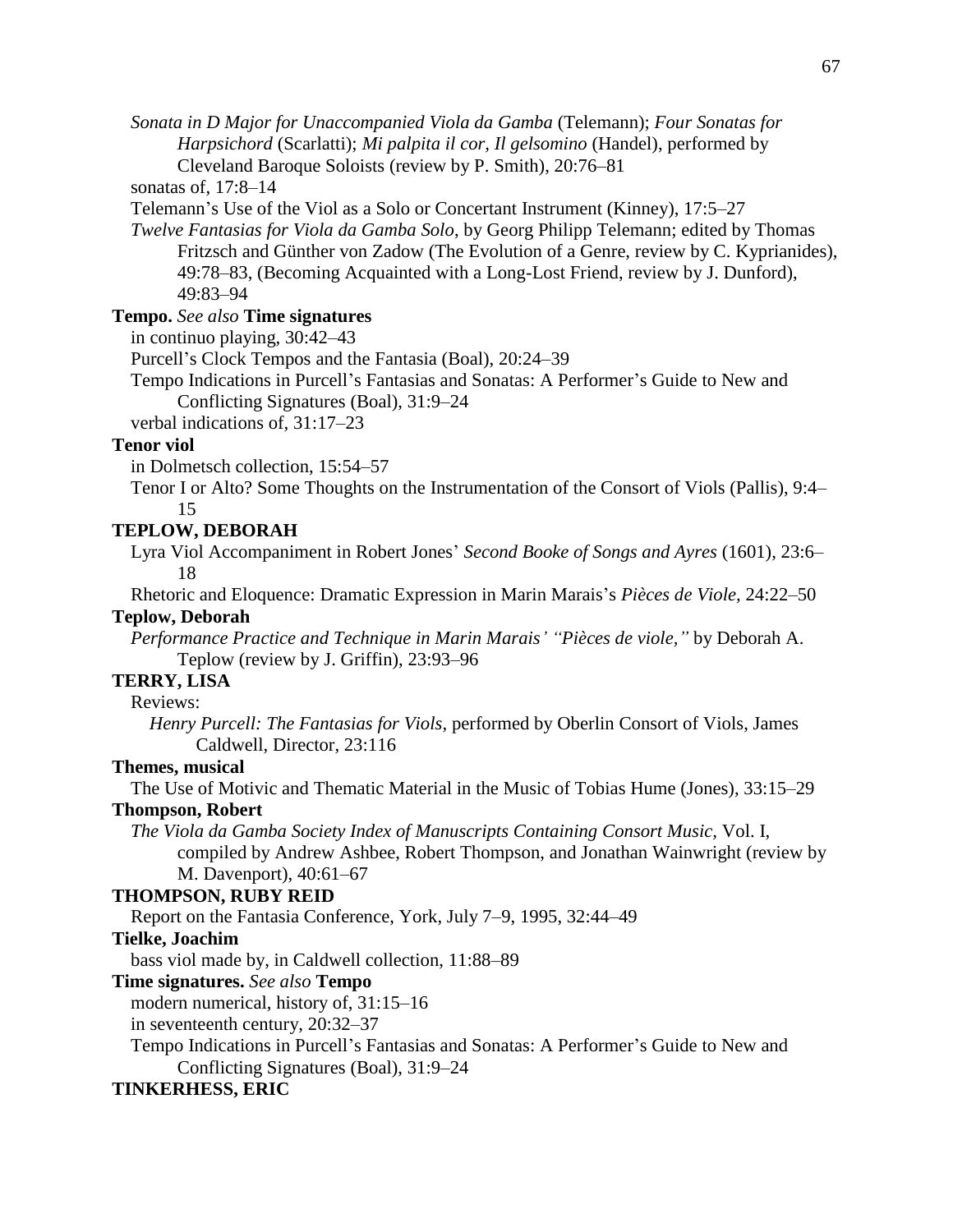The Impact of French Baroque Poetry on the French Baroque Viola da Gamba 1685–1750, 50:72–105

# **Tomkins, Thomas**

*Consort Music; Consort Music I, for three viols; Consort Music II, for four, five, and six viols,* by Thomas Tomkins (Musica Britannica, vol. 59); transcribed and edited by John Irving (review by B. Bellingham), 29:74–77

*Six-Part Consort Music,* by Thomas Tomkins; edited by George Hunter (review by M. Panofsky), 33:82–85

# **TOURIN, PETER**

correspondence on compilation of list of extant historical viols, 13:66–67

on Donald Warnock, 32:28

Reviews:

*Geometry, Proportion and the Art of Lutherie: A Study of the Use and Aesthetic Significance of Geometry and Numerical Proportion in the Design of European Bowed and Plucked String Instruments in the Sixteenth, Seventeenth, and Eighteenth Centuries,* by Kevin Coates, 22:67–68

## *Tous les matins du monde*

book by Pascal Quignard, 49:31–34 film by Alain Corneau, 49:29–31, 34

#### **Toyotomi Hideyori**

favoring missionary musicians, 37:64–65

influence on acceptance of kokyū, 47:30–32

# **Toyotomi Hideyosi**

expulsion of missionaries from Japan, 37:59–62

influence on acceptance of kokyū, 47:20–24

## **TRAFICANTE, FRANK**

Henry Blakiston who? Or Some Early Instruments at the Library of Congress, 10:29–68 The *Manchester Lyra Viol Tablature:* Further Information, 3:52–55 Music for the Lyra Viol: The Printed Sources, 5:16–33 Reviews: *Nine Divisions for Bass Viol,* by Daniel Norcombe; edited by Patrice Connelly, 35:85–91

# **Transcriptions**

The *Manchester Lyra Viol Tablature:* Further Information (Traficante), 3:52–55 Transcription as an Element in Performance Practice (E. Fruchtman), 4:10–13 Were the Early Violoncello Sonatas Transcriptions of Sonatas Originally Written for the Bass Viola da Gamba? (Cowling), 5:56–69

## **Transposition of music**

A Few Observations, and Even More Questions (correspondence) (Morton), 39:106–112 Ganassi's practices and dual pitch standards, 44:32, 35–37 pitch standards and, 44:21–22

Response to Joëlle Morton (correspondence) (Myers), 40:75–79

# **Traynor, Leo M.**

Leo M. Traynor: Memories of a Friend (Blakeslee), 24:7–9 photograph, 24:6

**Treatises.** *See* **Instruction books**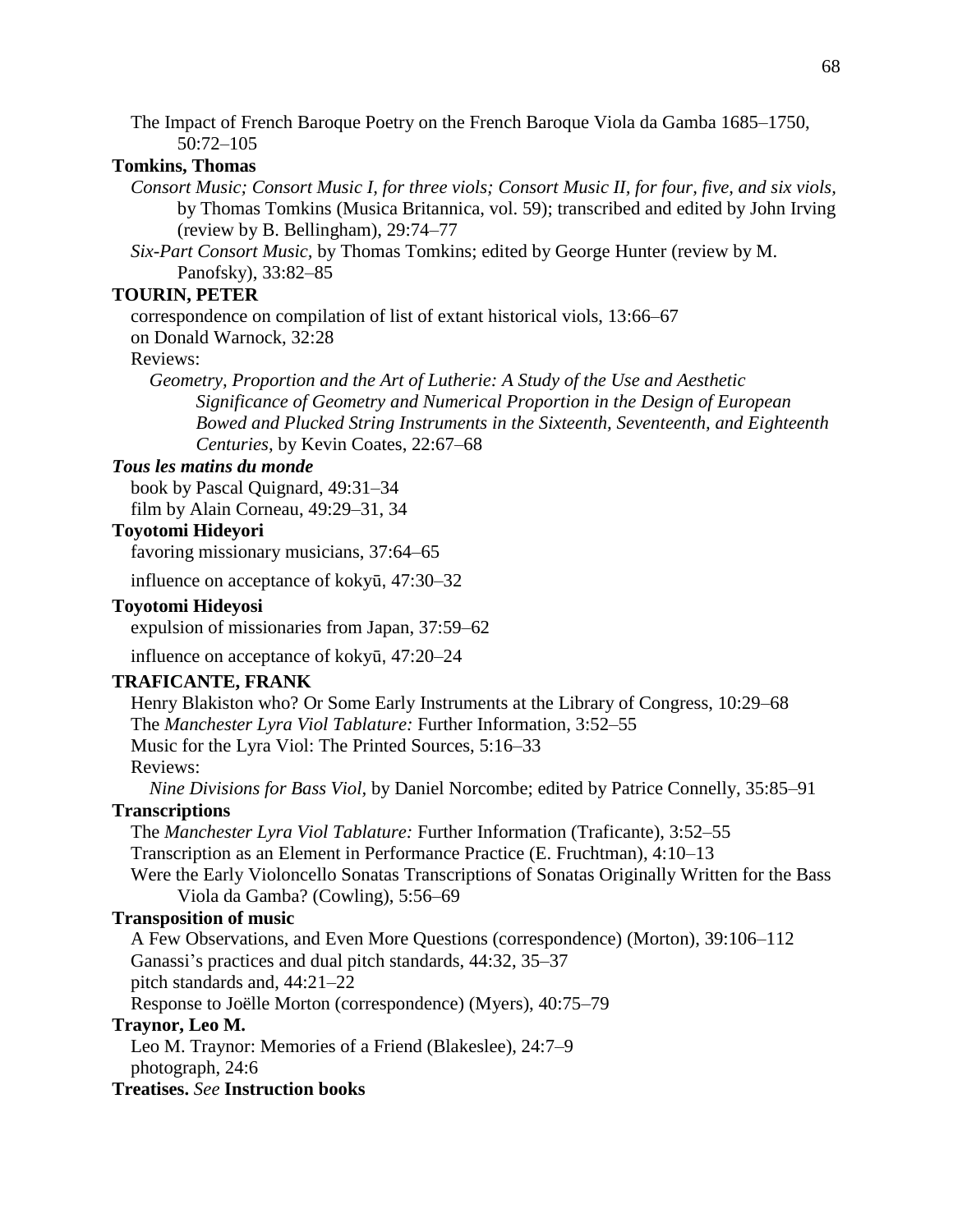## **Treble viol**

- association with vocal music, 23:65–69
- in Caldwell collection, 11:60–61, 76–77
- in Dolmetsch collection, 15:72–73
- Music for the *Dessus* and *Pardessus de Violes,* Published in France, ca. 1650–1770 (Rose), 16:40–46
- Small French Viols (MacCracken), 50:49–71
- Solo Music for the Treble Viol (Cyr), 12:4–13
- The Treble Viol in 17th-Century France and the Origins of the Pardessus de Viole (Green), 23:64–71
- in Ueno Gakuen Collection, 23:27–28, 33–37

# **Tributes and interviews.** *See also* **Biographical sketches**

- Beck, Sydney, interview with (Fowle), 34:5–15
- Bodig, Dick: interview with, July 1994 (Olson), 35:6–15
- Brown, Howard Mayer, 1930–1993: tribute to (Woodfield), 30:1–2
- Cowling, Elizabeth: Tribute to (M. Bishop), 33:10–13
- Glenn, George, 1914–1971: In Memoriam (Margrave), 8:94–95
- John Hsu (1931–2018) (Sadie and Cyr), 50:5–23
- Kinney, Gordon J., 1905–1981 (Longyear), 18:6–9
- Lowry, Eloise Glenn, 1918–1981: JVdGSA issue dedicated to memory of, 18:5
- Margrave, Oliver Wendell, 1919–1985: In Memoriam (Vickrey), 22:6–8
- Neumann, Karl, 1903–1982: In Memoriam, 19:164–166
- Traynor, Leo M.: Memories of a Friend (Blakeslee), 24:7–9
- Warnock, Donald : Interviews and Reminiscences (Benforado), 32:8–33
- Wenzinger, August: interview with (Bram), 12:79–83

# **TRICHET, PIERRE**

Trichet's Treatise: A 17th Century Description of the Viols (tr. and annotated by Kinney),  $2:16-20$ 

# **Trios, instrumental**

French chamber music, 47:76–77

# **Tuning of instruments.** *See* **Pitch standards**

# **Tye, Christopher**

*The Instrumental Music,* by Christopher Tye; edited by Robert Weidner (review by G. Glenn), 5:96

# **Tyler, Meredith**

*The Four-Part Consort Music,* by Richard Mico; edited by Meredith Tyler (review by G. Sandford), 30:73

# $U$

## **UCHINO, NOBUKO**

Catalogue of the European Musical Instruments ... in the Ueno Gakuen Collection, 23:27–50, 27:29–39

# **Ueno Gakuen College, Tokyo, Japan**

Catalogue of the European Musical Instruments ... in the Ueno Gakuen Collection (Uchino), 23:27–50, 27:29–39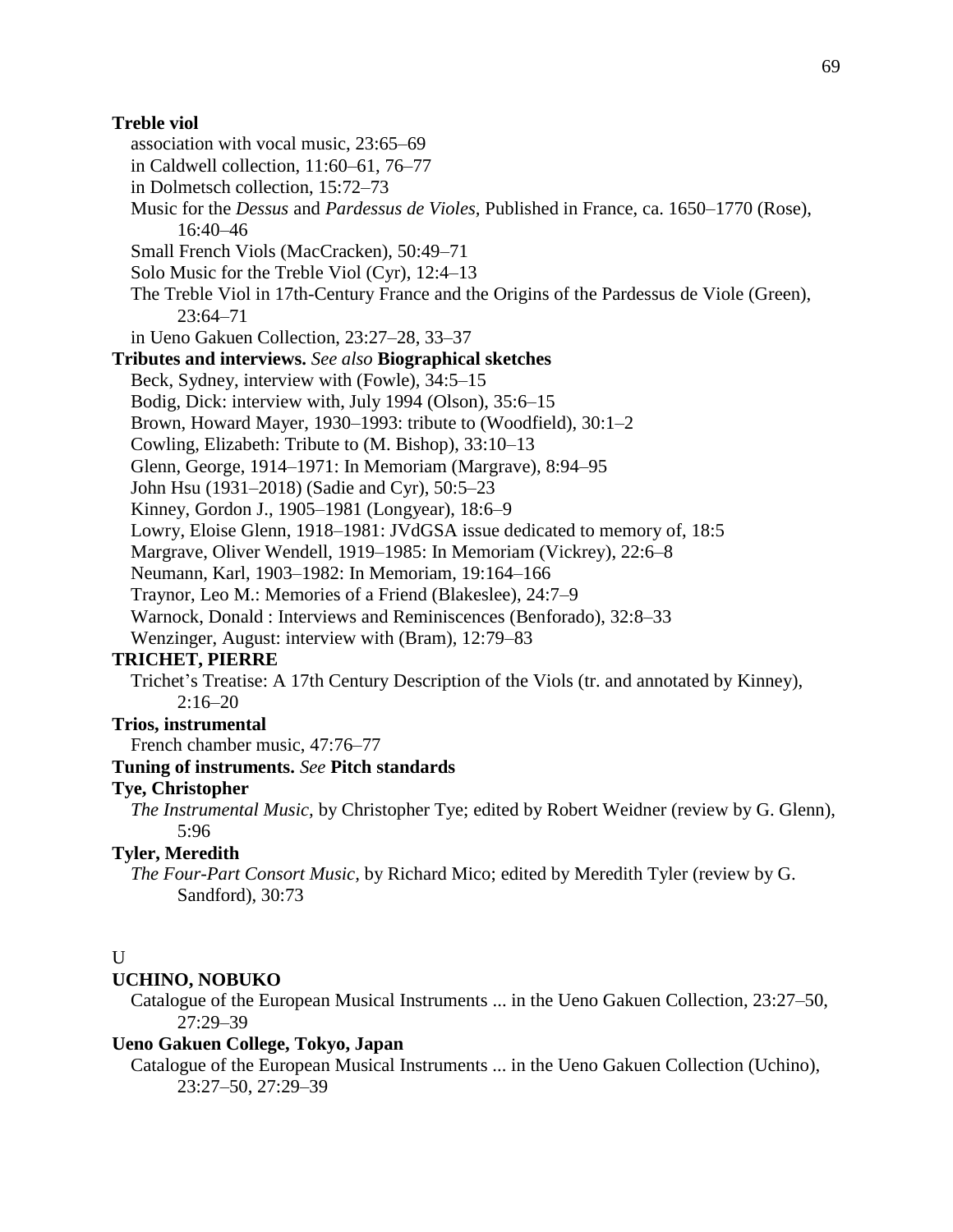#### **Union of Soviet Socialist Republics (U.S.S.R.)**

The New York Pro Musica and the Soviet Union: Personal Observations of a Viol Player (Davidoff), 2:30–33

# **University of Michigan**

The Stearns Collection of Musical Instruments (Warner), 2:38–48

# **University of South Dakota**

North Italian Viols at the Shrine to Music Museum (Banks), 21:7–27

# **University of Toronto**

Toronto's Hart House Viols (Morton), 45:5–76

#### V

# **Valentini, Giovanni**

Giovanni Valentini's "In te Domine speravi" and the Demise of the Viola Bastarda (Saunders), 28:1–20

# **VAN LENNEP, JOEL**

on Donald Warnock, 32:29–30

as Donald Warnock interviewer, 32:10–26

# **VANSCHEEUWIJCK, MARC**

Research Report: Double Bass Session at the IMS Conference in Leuven, Belgium, 39:76–82

# **VAUGHT, RAYMOND**

Consorts—Whole or Broken?, 5:51–55

# **VdGSA.** *See* **Viola da Gamba Society of America (VdGSA)**

# **Venetian viols**

New Documents on a Sixteenth-Century Venetian Viol Maker (Ongaro), 27:22–28 in Witten-Rawlins Collection, Shrine to Music Museum, 21:8–13

# **Vibrato**

The Case for the Use of Vibrato on the Viol (Kinney), 7:52–64

Reverberations on the Use of Vibrato on the Viol (Furnas), 8:18–28

# **VICKREY, JOHN**

In Memoriam: Oliver Wendell Margrave, 1919–1985, 22:6–8

# **VILES, ANN**

German Literature for Viola da Gamba in the 16th and 17th Centuries: Annotations (Einstein; tr. by Viles), 29:27–64

## Reviews:

*Fantasia-Suites,* by John Coprario; transcribed and edited by Richard Charteris, 18:121–124 *Songs for the Lute, 1606,* by John Daniel; edited by David Greer, 18:121–124

# **Viola bastarda**

Giovanni Valentini's "In te Domine speravi" and the Demise of the Viola Bastarda (Saunders), 28:1–20

tuning of, 38:25–26

# **Viola da gamba.** *See* **Viols**

#### **Viola da Gamba Society (Great Britain)**

Report on the Fantasia Conference, York, July 7–9, 1995 (Thompson), 32:44–49

## **Viola da Gamba Society of America (VdGSA)**

biographical notes about members, 30:27–39 (*See also* **Biographical sketches; Tributes and interviews**)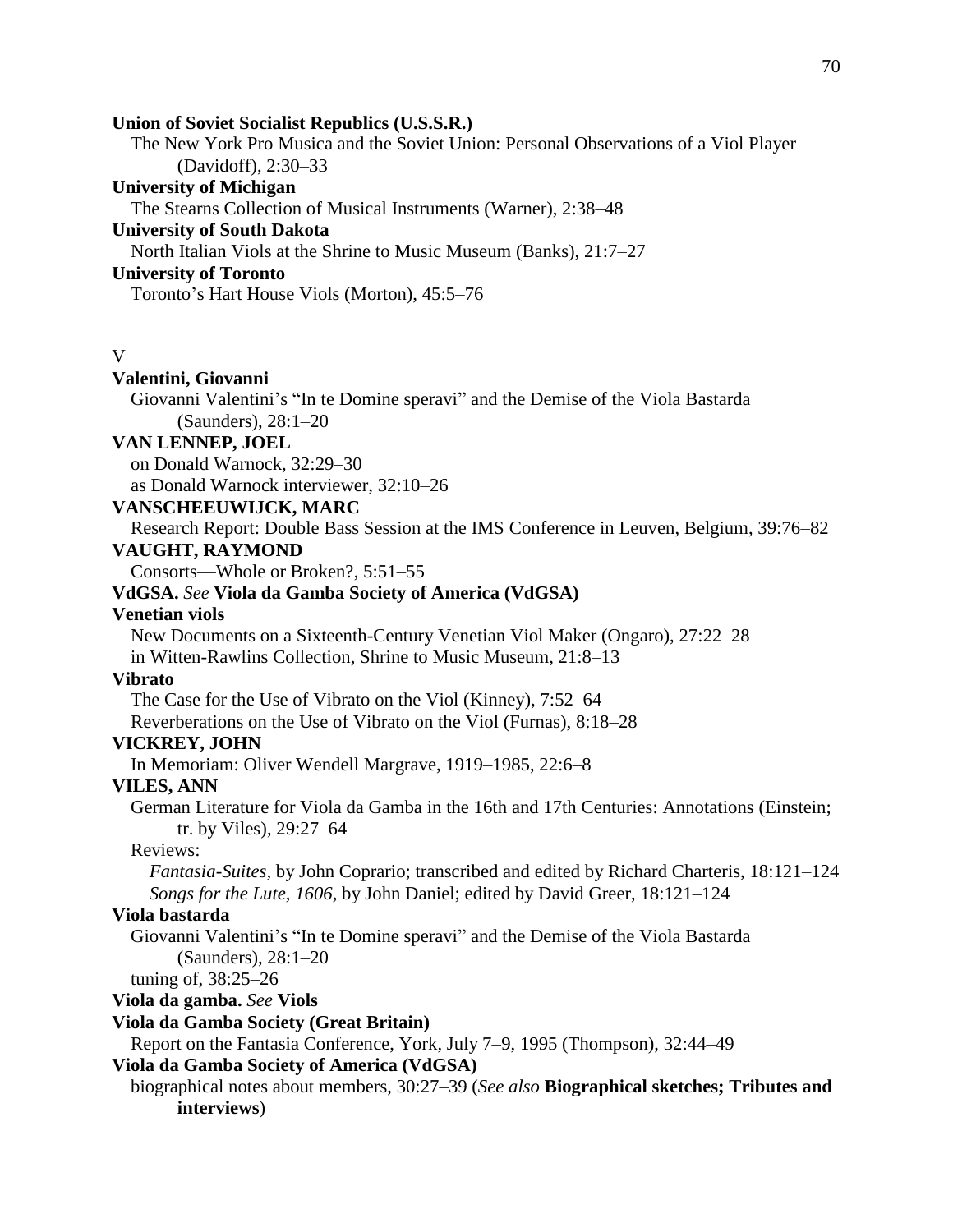A History of the Viola da Gamba Society of America: Background and Founding (Olson), 30:5–45 Part I: Pastime with Good Company, 30:5–14 Part II: From Company to Society, 30:15–41 Part III: A Banner Year, 31:25–43, 32:85 (correction) Margrave on future of [editorial], 5:3–4, 31:41–43 membership directories, 1:79–83, 2:73–82, 3:95–105, 4:72–84, 5:97–110 Our Members [editorial] (Margrave), 4:3–4 **Viola d'amore** in Dolmetsch collection, 15:84–87 The History and Literature of the Viola d'Amore (R. Johnson), 7:13–51 in Library of Congress collection, 10:58–68 **Viola d'arco** Ganassi on playing of, 19:100 **Violetta** instrument indication in works by Badia, 49:54, 62, 69, 71–72 **Violin** in Caldwell collection, 11:68–69, 78–79 in Dolmetsch collection, 15:51–52 nomenclature, 4:41 Violin Versus Viol in English Fantasia-Suites (J. Johnson), 15:88–101 Viols and Violins in the *Epitome Musical* (Lyon 1556) of Philibert Jambe de Fer (Kinney), 4:14–20 **Violino piccolo** in Dolmetsch collection, 15:80–81 **Violoncello.** *See* **Cello Violone** D violone, tuning of, 38:20–23 in Dolmetsch collection, 15:78–79 The Early History and Use of the G Violone (Morton), 36:40–66 extant G violones, 36:60–64 G violone, early descriptions of, 36:40–46 G violone, repertoire, 36:49–60 in Lely painting mentioned by Morton in "The Early History and Use of the G Violone" (comment by Fleming; reply by Morton), 37:90–92 Research Report: Double Bass Session at the IMS Conference in Leuven, Belgium (Vanscheeuwijck), 39:76–82 various meanings of term, 8:29–35, 10:98–100 **Viols.** *See also specific types of viols* collections of (*See* **Instrument collections and collecting**) Commentary on Le Blanc's *Défense de la Viole* (Jackson), 12:14–36 construction of (*See* **Construction of instruments**) Danoville's Treatise on Viol Playing (tr. and commentary by Kinney), 12:45–73 The Decline of the Viol in Seventeenth-Century England: Some Observations (Olds), 17:60– 69 Directory of Modern Viol Makers, 2:56–57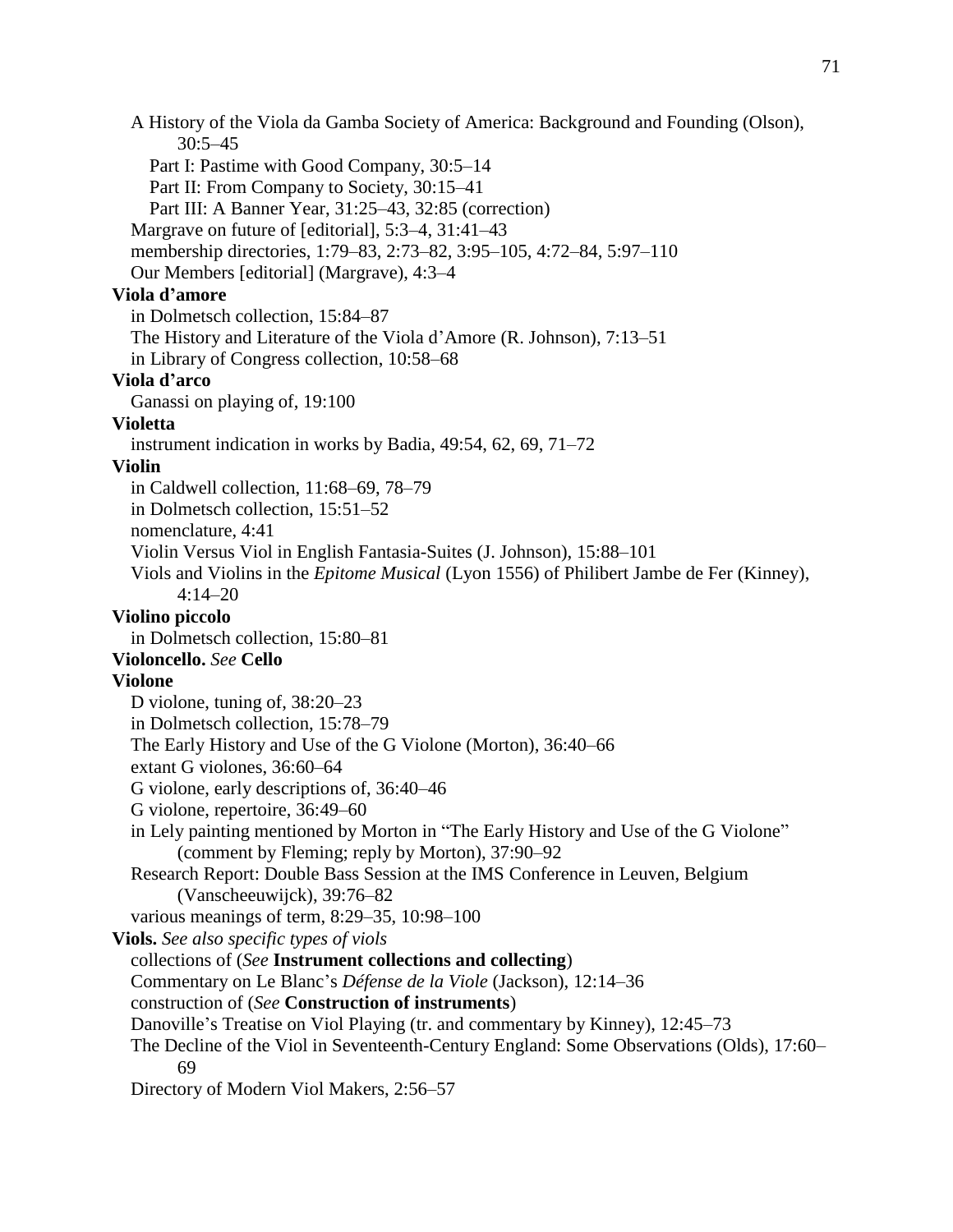- The Dolmetsch-Chickering Viols (MacCracken), 48:25–66
- Dubuisson's writings on, 13:17–19
- Forqueray *Pieces de Viole* (1747): A Rich Source of Mid-Eighteenth-Century French String Technique (Robinson), 43:5–31
- The French Viol School Before 1650 (Sicard), 18:76–93
- The Fretless Approach to Gamba Playing (Rutledge), 28:21–47
- German Literature for Viola da Gamba in the 16th and 17th Centuries (Einstein; tr. by Bodig), 23:81–92, 24:51–64, 25:29–52, 26:7–82
- German Literature for Viola da Gamba in the 16th and 17th Centuries: Annotations (Einstein; tr. by Viles), 29:27–64
- Hubert Le Blanc's Concept of Viol Sound (Rutledge), 17:28–37
- An Inquiry Into the Evolution of Viols (G. Glenn), 1:30–38
- interaction with lute traditions, 14:12–21

Jean Rousseau on the Mechanics of Viol Playing (tr. and annotations by Neumann), 7:5–12 late French, 40:13–15

- learning to play (*See* **Instruction books**)
- limited availability of instruments [editorial] (G. Glenn), 6:3–4
- The Lyffe and Times of a Viol Composer (Late 20th c.) (Loeb), 22:29–34
- A Manuscript Collection of Viola da Gamba Music (Cowling), 1:16–29
- Michel Collichon and the Origins of the Pardessus de Viole (Mace), 47:42–83
- Modern Instruction Books for the Viola da Gamba (Margrave), 1:39–50
- New Grove Index for Viol Players, 27:55–75
- The New York Pro Musica and the Soviet Union: Personal Observations of a Viol Player (Davidoff), 2:30–33
- nomenclature, 4:40–41 (*See also* **Nomenclature**)
- North Italian Viols at the Shrine to Music Museum (Banks), 21:7–27
- playing harpsichord with, 4:8–9
- preface to De Machy's solos for the viol, 13:20–32
- A Question of Wood: Michel Collichon's 1683 Seven-String Viol (Mackey), 47:84–98
- The Richard Meares Viol in the Metropolitan Museum of Art Re-evaluated (Hebbert), 40:37– 48
- Samuel Pepys and the Viol (Davidson), 42:5–18
- The Sizes and Tunings of Early Viols: Some Questions (and a Few Answers) (Myers), 38:5– 26
- Small French Viols (MacCracken), 50:49–71
- Telemann's Use of the Viol as a Solo or Concertant Instrument (Kinney), 17:5–27
- Toronto's Hart House Viols (Morton), 45:5–76
- Trichet's Treatise: A 17th Century Description of the Viols (tr. and annotated by Kinney),  $2:5-15$
- Twin Viols: Evidence for Serial Production in the Workshop of Nicolas Bertrand (Mace), 45:77–121
- Violin Versus Viol in English Fantasia-Suites (J. Johnson), 15:88–101
- Viols and Violins in the *Epitome Musical* (Lyon 1556) of Philibert Jambe de Fer (Kinney), 4:14–20
- Viols in Japan in the Sixteenth and Early Seventeenth Centuries (Kambe), 37:31–67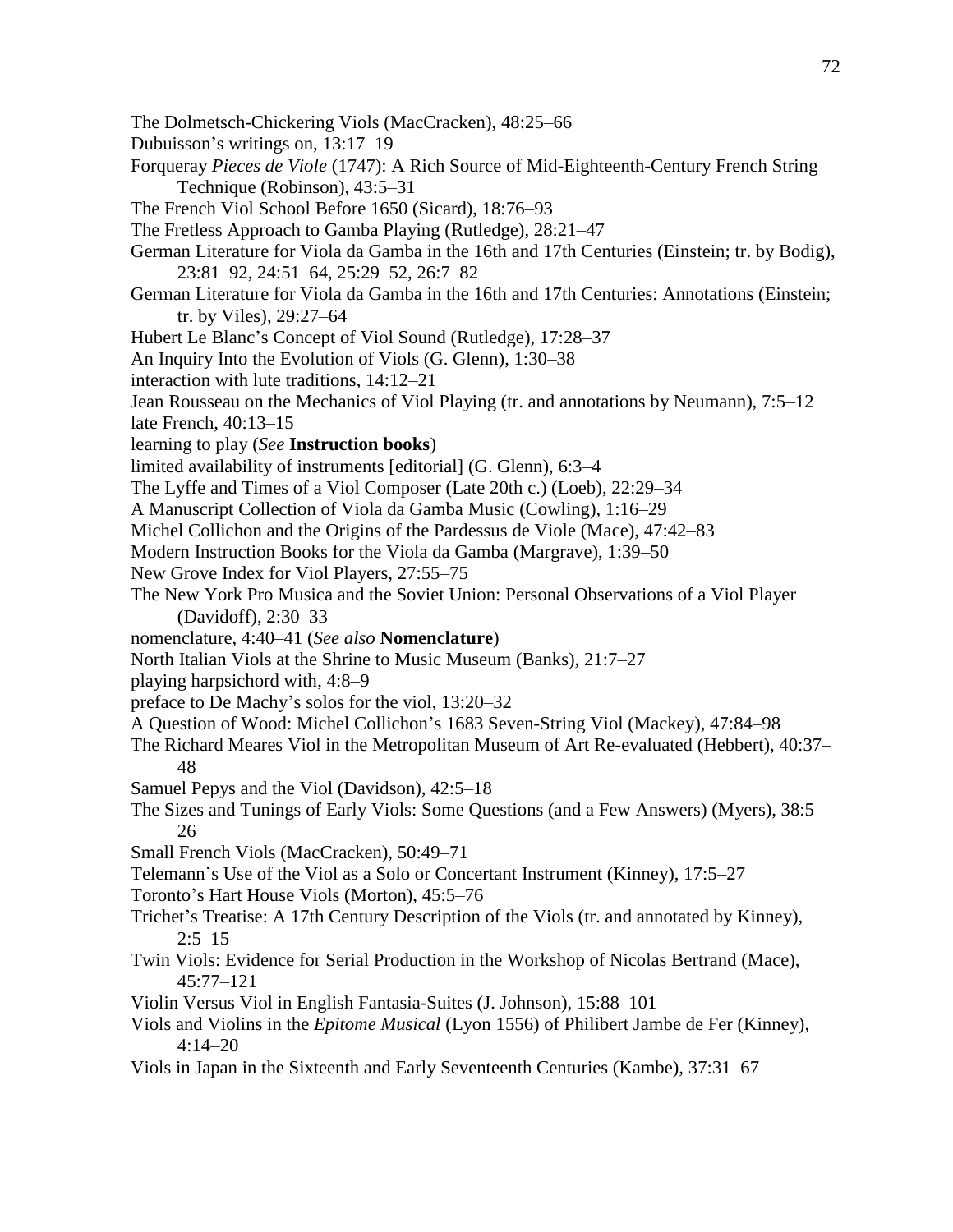Viols in Seventeenth-Century Flemish Paintings: The Iconography of Music Indoors and Out (Leppert), 15:5–40

Viols in Viennese Convents (Page), 49:52–75

### **Vocal music**

Consort Song and Verse Anthem: A Few Performance Problems (Monson), 13:4–11 jiuta as, 22:31–32 treble viol association with, 23:65–69

Viols in Viennese Convents (Page), 49:52–75

# W

# **Wachter, Anton**

violoncello made by, in Caldwell collection, 11:84–85

# **Wagner, Wolfram**

*Fantasy and Canon for Bass Viol,* by Wolfram Wagner (review by J. Davidoff), 38:88–92

# **Wainwright, Jonathan**

*The Viola da Gamba Society Index of Manuscripts Containing Consort Music,* Vol. I, compiled by Andrew Ashbee, Robert Thompson, and Jonathan Wainwright (review by M. Davenport), 40:61–67

# **Ward, John**

as Attorney of the Exchequer, 23:52–57

- *Consort Music of Four Parts,* by John Ward; edited by Ian Payne (review by E. Boal), 42:84– 89
- An Essay in Consort Interpretation: John Ward Six-Part *In Nomine,* VdGS (Meyer) No.1 (Dodd), 12:37–44
- *The Italian Madrigal Fantasias of Five Parts,* by John Ward; edited by George Hunter (review by P. Connelly), 34:98–102
- John Ward of Canterbury (Ford), 23:51–63, 24:69 (correction)
- as musician and composer, 23:57–63

# **WARNER, ROBERT AUSTIN**

The Stearns Collection of Musical Instruments, 2:38–48

### **Warner, Robert Austin**

biographical sketch, 31:42–43

*Three-Part Fancy and Ayre Divisions for Two Trebles and a Bass to the Organ,* by John Jenkins; edited by Robert Austin Warner (review by G. Bachmann), 4:46

# **Warnock, Donald**

Donald Warnock: Interviews and Reminiscences (Benforado), 32:8–33 instrument restoration and early research, 32:15–20

*A Manual of Instruction for Detail and Assembly Drawings for Bass Viola da Gamba, Division Size;* drawings and instructions by Donald Warnock (anon. review), 7:120 musical craftsman's philosophy of, 32:20–26 photographs, 32:8, 33

# **WATSON, SARA RUTH**

The "Lordly Viol" in the Literature of the English Renaissance, 1:51–62

A Select Bibliography of Critical Works on English Literature and Music of the Sixteenth and Seventeenth Century, 1:62

The Sociable Viol [editorial], 2:3–4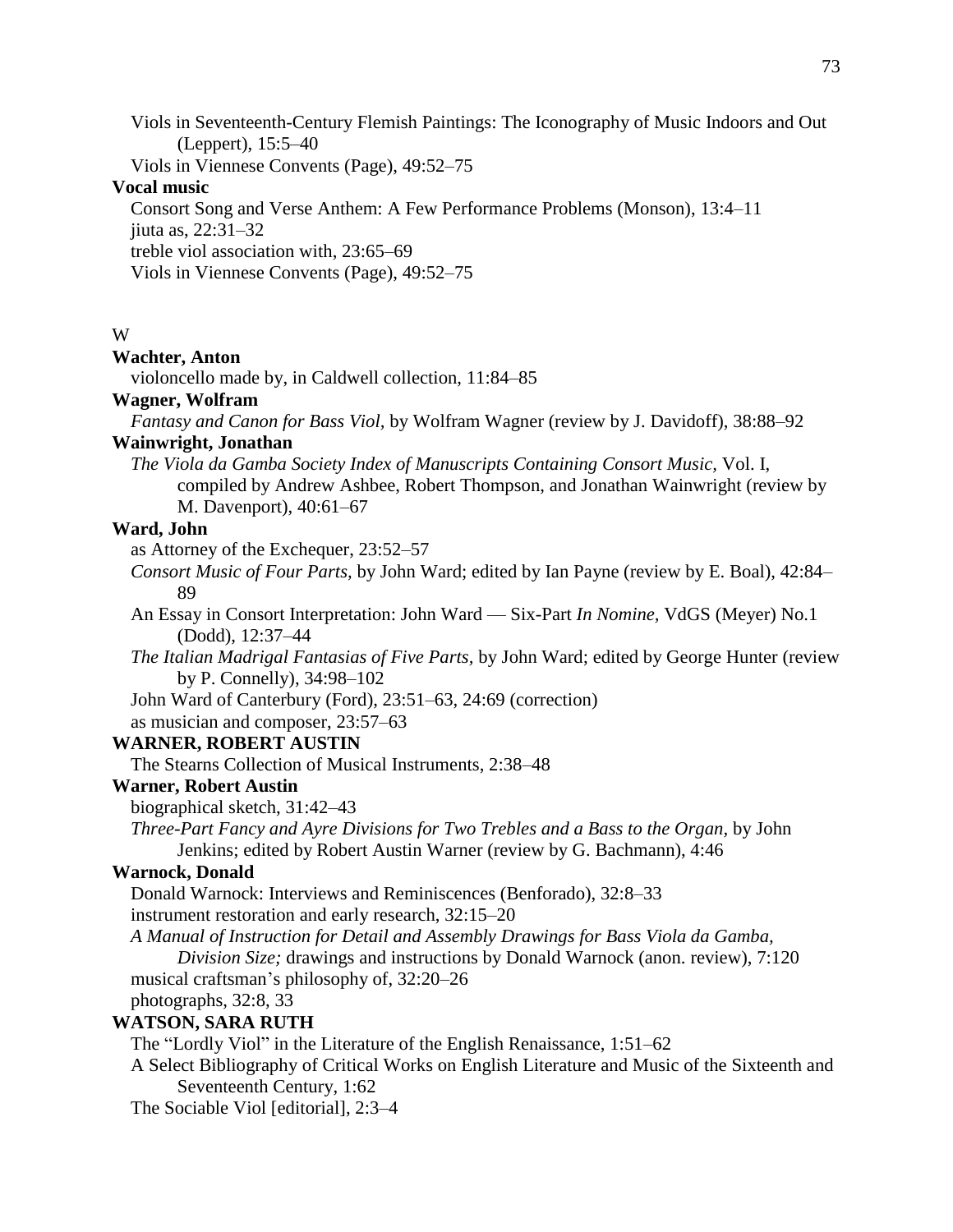Reviews:

*Dolmetsch: The Man and His Work,* by Margaret Campbell, 13:63–65 *History of Violin Playing from Its Origins to 1761,* by David Boyden, 4:43–45

#### **Watson, Sara Ruth**

biographical sketch, 31:43

#### **Weelkes, Thomas**

Comparison of "The Cries of London" by Gibbons and Weelkes (R. Johnson), 9:38–54 **WEIDNER, ROBERT W.**

#### Change and Tradition in the Early *In Nomine,* 15:102–112

#### **Weidner, Robert**

*The Instrumental Music,* by Christopher Tye; edited by Robert Weidner (review by G. Glenn), 5:96

#### **Wells, Elizabeth**

*European Stringed Instruments,* by Elizabeth Wells and Christopher Nobbs (review by T. MacCracken), 44:45–49

### **Wenzinger, August**

An Interview with August Wenzinger (Bram), 12:79–83 photograph, 12:78

# **Wexler, Richard**

*Myn Morken Gaf: A Flemish Quodlibet and Related Pieces,* edited by Richard Wexler (review by I. Stoltzfus), 24:65

# **WHELDEN, ROY**

#### Reviews:

*Handbook for Composing for the Viola da Gamba,* by Yukimi Kambe, 43:72–77

#### **Wheldon, Roy**

*Quartet No. 3, for flute, violin, viola da gamba and cello,* by Carl Friedrich Abel; edited by Roy Wheldon (review by B. Wissick), 41:85–91

### **WHISLER, JOHN A.**

The French Viol School Before 1650 (Sicard; tr. by Whisler), 18:76–93

Reviews

*The 250th Commemoration of Marin Marais,* performed by Oberlin Baroque Ensemble (Whisler), 16:78–80

### **Whittall, Gertrude Clark**

as donor of musical instruments to Library of Congress, 10:30–32

#### **Wilbye, John**

*Five-Part Madrigals, "Apt both for voyals and voices,"* by John Wilbye; edited by George Houle (review by J. Rozendaal), 42:80–81

#### **Wilkins, Henry Blakiston**

as donor of musical instruments to Library of Congress, 10:30–32

#### **WILLIAMSON, NARCISSA**

The Musical Instrument Collection at Boston, 3:26–33

#### **Wilson, David Fenwick**

*Music of the Middle Ages: An Anthology for Performance and Study,* by David Fenwick Wilson (review by K. Kreitner), 28:61–64

#### **WISSICK, BRENT**

Reviews: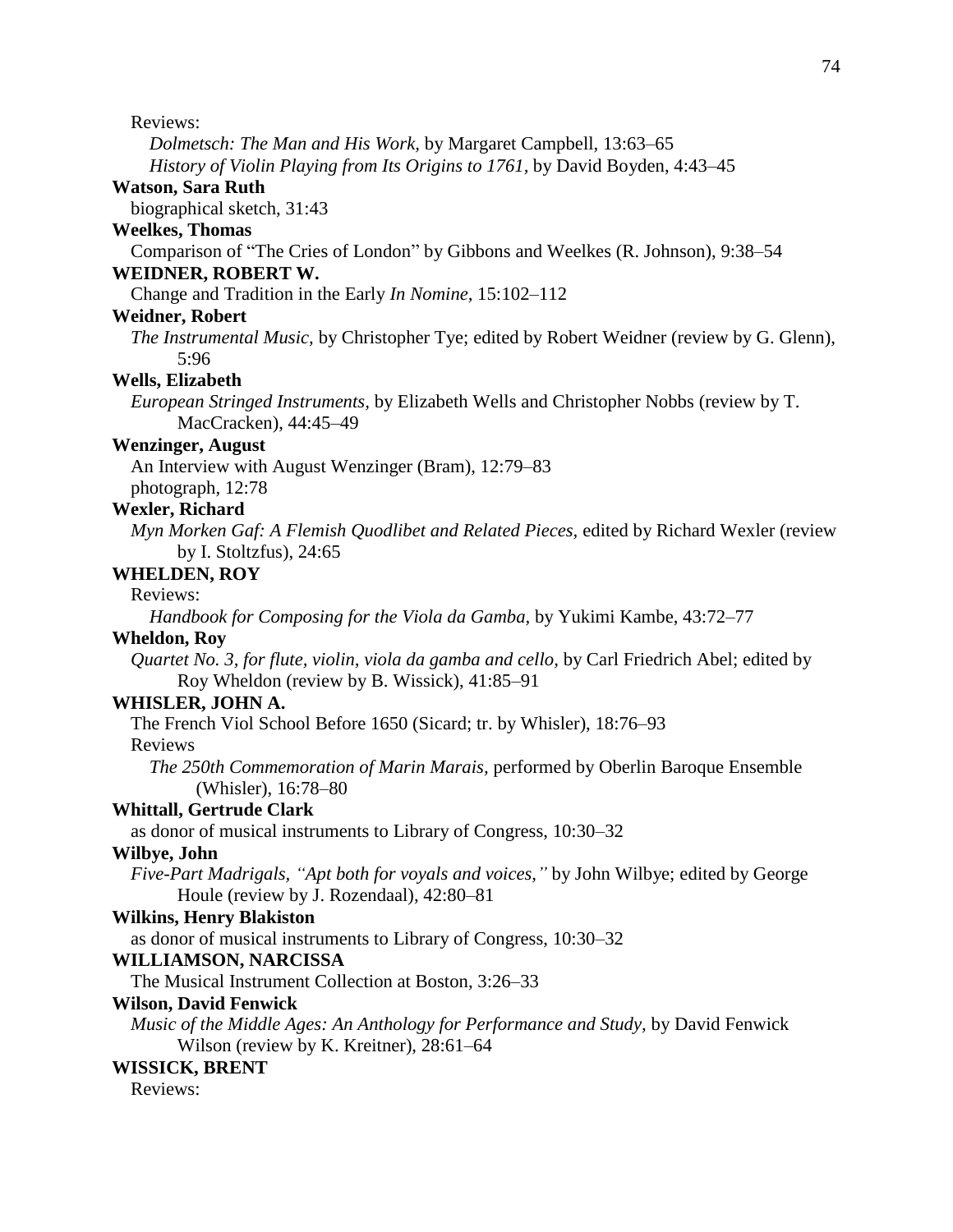- *Five Sonatas, for viola da gamba, violoncello or basso and harpsichord,* by Franz Xaver Hammer; edited by David J. Rhodes, 41:85–91
- *Four-Part Consort Music,* by William Byrd; edited by George Hunter, 28:53–56
- *Quartet No. 3, for flute, violin, viola da gamba and cello,* by Carl Friedrich Abel; edited by Roy Wheldon, 41:85–91
- *Six Sonatas, for viola da gamba and cello* by Andreas Lidl; edited by Hazelle Miloradovitch, 41:85–91
- *Three Sonatas for viola da gamba and violoncello,* by Andreas Lidl; edited by Donald Beecher, 34:93–98
- *Two Brownings of Three Parts,* by Elway Bevin and John Baldwyn; edited by George Hunter, 28:53–56

### **Women musicians**

Ann Ford as musician, 30:55–66

Mademoiselle Levi, 33:62–66

pardessus as acceptable instrument for, 33:56–62

A Tribute to Elizabeth Cowling (M. Bishop), 33:10–13

Where Were the Women Before 1800? (Connelly), 32:34–40

#### **Wood (material)**

A Question of Wood: Michel Collichon's 1683 Seven-String Viol (Mackey), 47:84–98

### **Wood, Anthony**

The Musical Circle of Anthony Wood in Oxford during the Commonwealth and Restoration (Bellingham), 19:6–70

portrait of, 19:6

sources of information about, 19:8–9

#### **Woodcock, Clement**

ornamentation of "Browning my dere," 42:29–34

### **WOODFIELD, IAN**

Dudley Ryder 1715–1716: Extracts from the Diary of a Student Viol Player, 21:64–66 Recent Research on the Viol (compiler), 25:53–56, 26:83–86, 27:40–42, 28:49–52, 29:65–67, 30:67–69, 31:81–83, 32:41–43, 85, 33:79–81, 34:75–76, 35:74–75, 36:67–68, 37:84–89, 38:78–80, 39:83–84, 40:49–50, 41:66–68, 42:76–79, 43:69–71, 44:41–44, 45:122–124, 46:46–48, 47:99–101, 48:67–69, 49:76–77, 50:106–108

A Tribute to Howard Mayer Brown (1930–1993), 30:1–2

#### Reviews:

*Consort Music of Five and Six Parts,* by Alfonso Ferrabosco the Younger; edited by Christopher Field and David Pinto, 42:82–84

# **Woodfield, Ian**

*The Early History of the Viol,* by Ian Woodfield (review by B. Bellingham), 23:106–112 **WYNN, SARAH JOINER**

Karl Friedrich Abel—Some Contemporary Impressions, 10:4–10

### Y

### **Young, William**

biography of, 41:8–16 components of 1653 *Sonate* for violins, bass viol and continuo, 41:29 components of 1659 *Sonate à 3 Viole,* 41:28